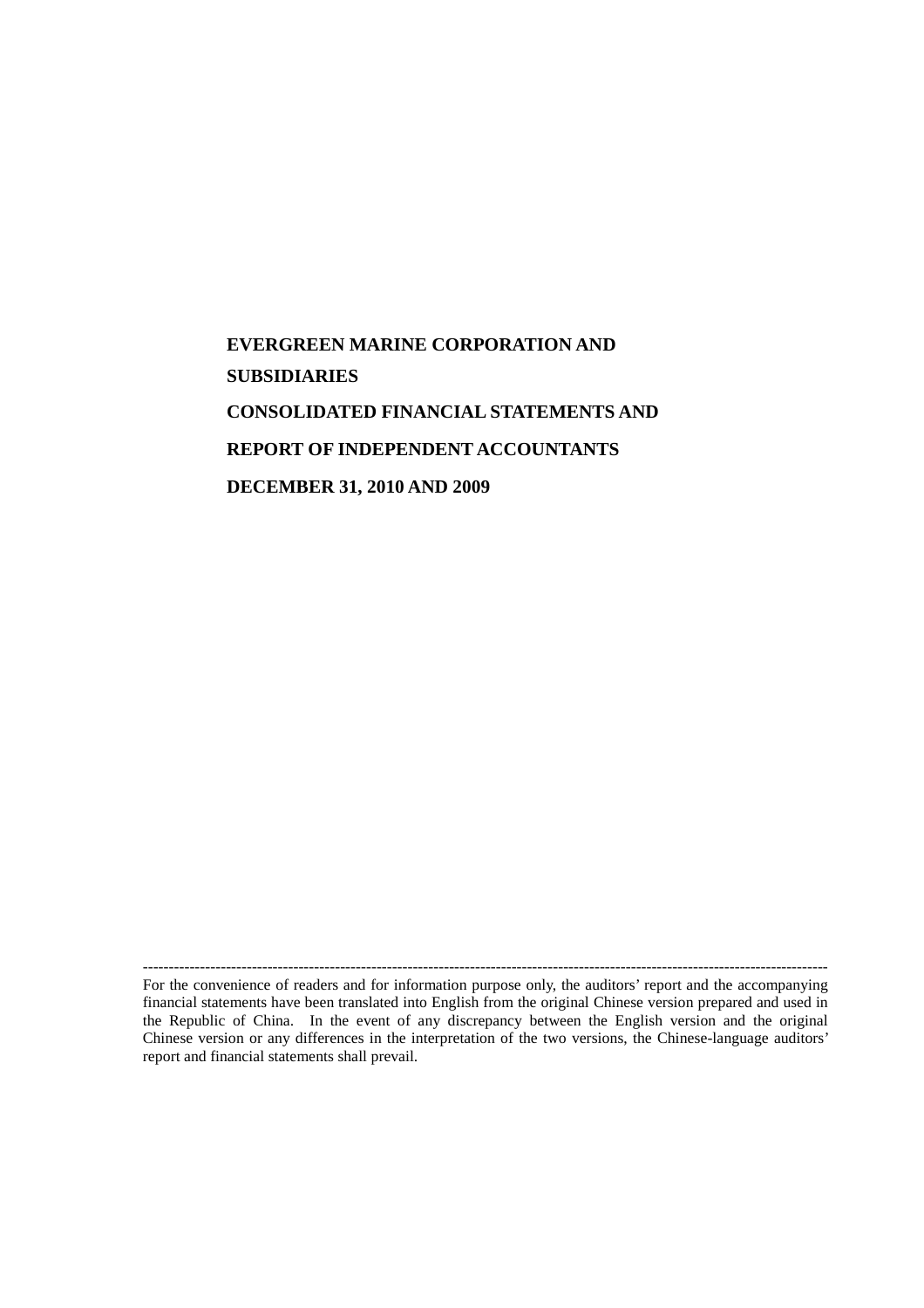#### REPORT OF INDEPENDENT ACCOUNTANTS TRANSLATED FROM CHINESE

To the Board of Directors and Shareholders of Evergreen Marine Corporation

We have audited the accompanying consolidated balance sheets of Evergreen Marine Corporation (the "Company") as of December 31, 2010 and 2009, and the related consolidated statements of income, of changes in stockholders' equity, and of cash flows for the years then ended. These financial statements are the responsibility of the Company's management. Our responsibility is to express an opinion on these consolidated financial statements based on our audits. We didn't audit all the affiliated companies included in the consolidated financial statements of Peony Investment S. A., a subsidiary of the Company, which statements reflect total assets of 48,120,287 and 42,213,345 thousand New Taiwan Dollars, constituting 37.14% and 36.96% of the consolidated total assets as of December 31, 2010 and 2009, and net operating revenues of 37,796,175 and 27,471,247 thousand New Taiwan Dollars, constituting 34.56% and 33.53% of the consolidated net operating revenues for the years then ended, respectively. In addition, we didn't audit the financial statements of all the investee companies accounted for under the equity method. Those statements were audited by other auditors whose reports thereon have been furnished to us, and our report expressed herein, insofar as it relates to the amounts included for those investee companies accounted for under the equity method and information disclosed in Note 11 relating to these long-term equity investments, is based solely on the reports of other auditors. Long-term investments in these investee companies amounted to 17,329,990 and 14,601,631 thousand New Taiwan Dollars, constituting 13.38% and 12.78% of the consolidated total assets as of December 31, 2010 and 2009, and the related investment income was 3,876,206 thousand New Taiwan Dollars and investment loss was 5,337,885 thousand New Taiwan Dollars for the years then ended, respectively.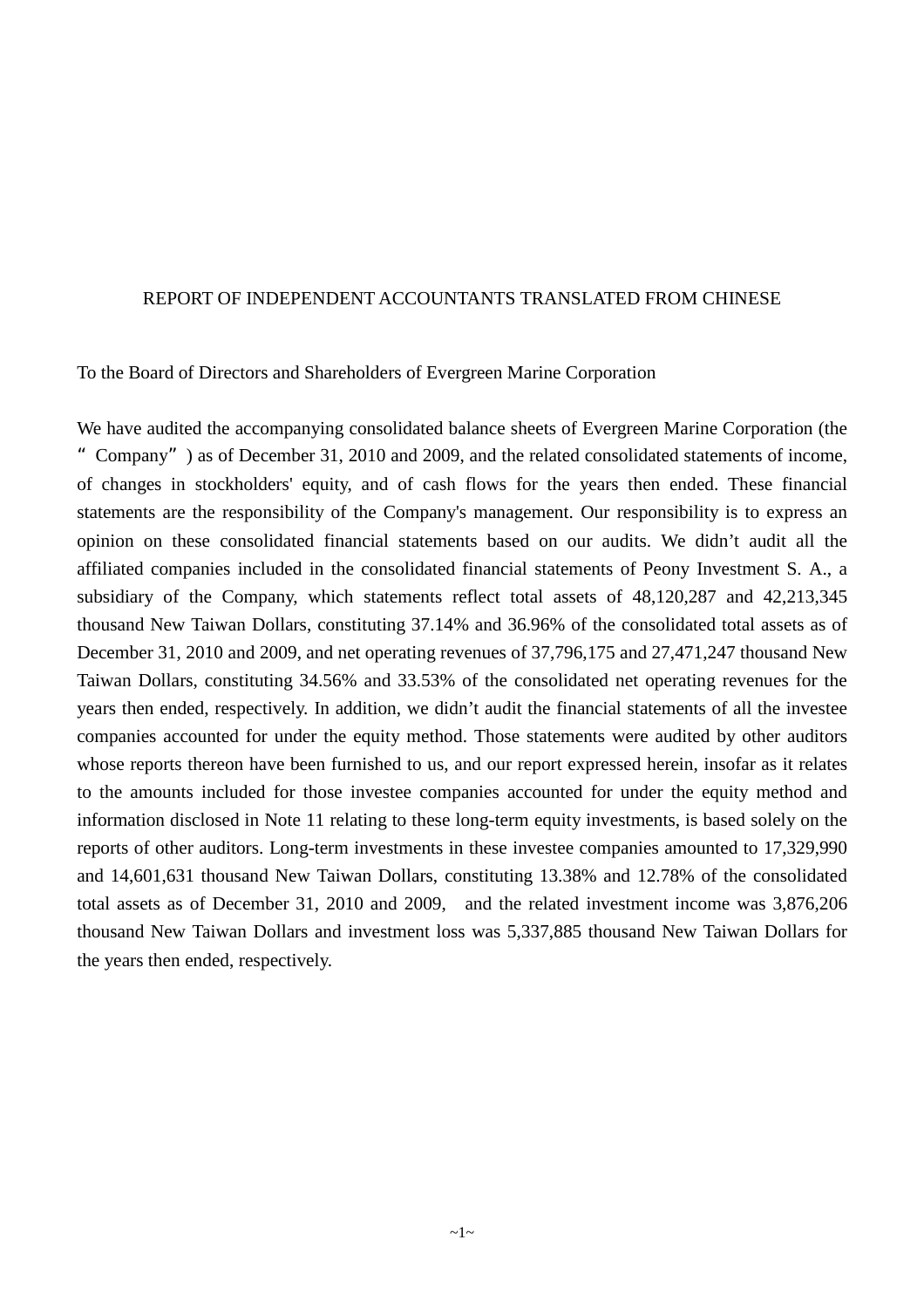We conducted our audits in accordance with the "Rules Governing the Examination of Financial Statements by Certified Public Accountants" and generally accepted auditing standards in the Republic of China. Those standards require that we plan and perform the audit to obtain reasonable assurance about whether the financial statements are free of material misstatement. An audit includes examining evidence which is supporting the amounts and disclosures in the financial statements in sampling way. An audit also includes assessing the accounting principles used and significant estimates made by management, as well as evaluating the overall financial statement presentation. We believe that our audits and the reports of other auditors provide a reasonable basis for our opinion.

In our opinion, based on our audits and the reports of other auditors, the consolidated financial statements referred to in the first paragraph present fairly, in all material respects, the financial position of Evergreen Marine Corporation and its affiliated as of December 31, 2010 and 2009, and the results of its operations and its cash flows for the years then ended in conformity with the "Rules Governing Preparation of Financial Statements by Securities Issuers" and generally accepted accounting principles in the Republic of China.

PricewaterhouseCoopers, Taiwan March 22, 2011 Taipei, Taiwan Republic of China

<sup>-------------------------------------------------------------------------------------------------------------------------------------------------</sup> The accompanying consolidated financial statements are not intended to present the financial position and results of operations and cash flows in accordance with accounting principles generally accepted in countries and jurisdictions other than the Republic of China. The standards, procedures and practices in the Republic of China governing the audit of such financial statements may differ from those generally accepted in countries and jurisdictions other than the Republic of China. Accordingly, the accompanying consolidated financial statements and report of independent accountants are not intended for use by those who are not informed about the accounting principles or auditing standards generally accepted in the Republic of China, and their applications in practice.

As the financial statements are the responsibility of the management, PricewaterhouseCoopers cannot accept any liability for the use of, or reliance on, the English translation or for any errors or misunderstandings that may derive from the translation.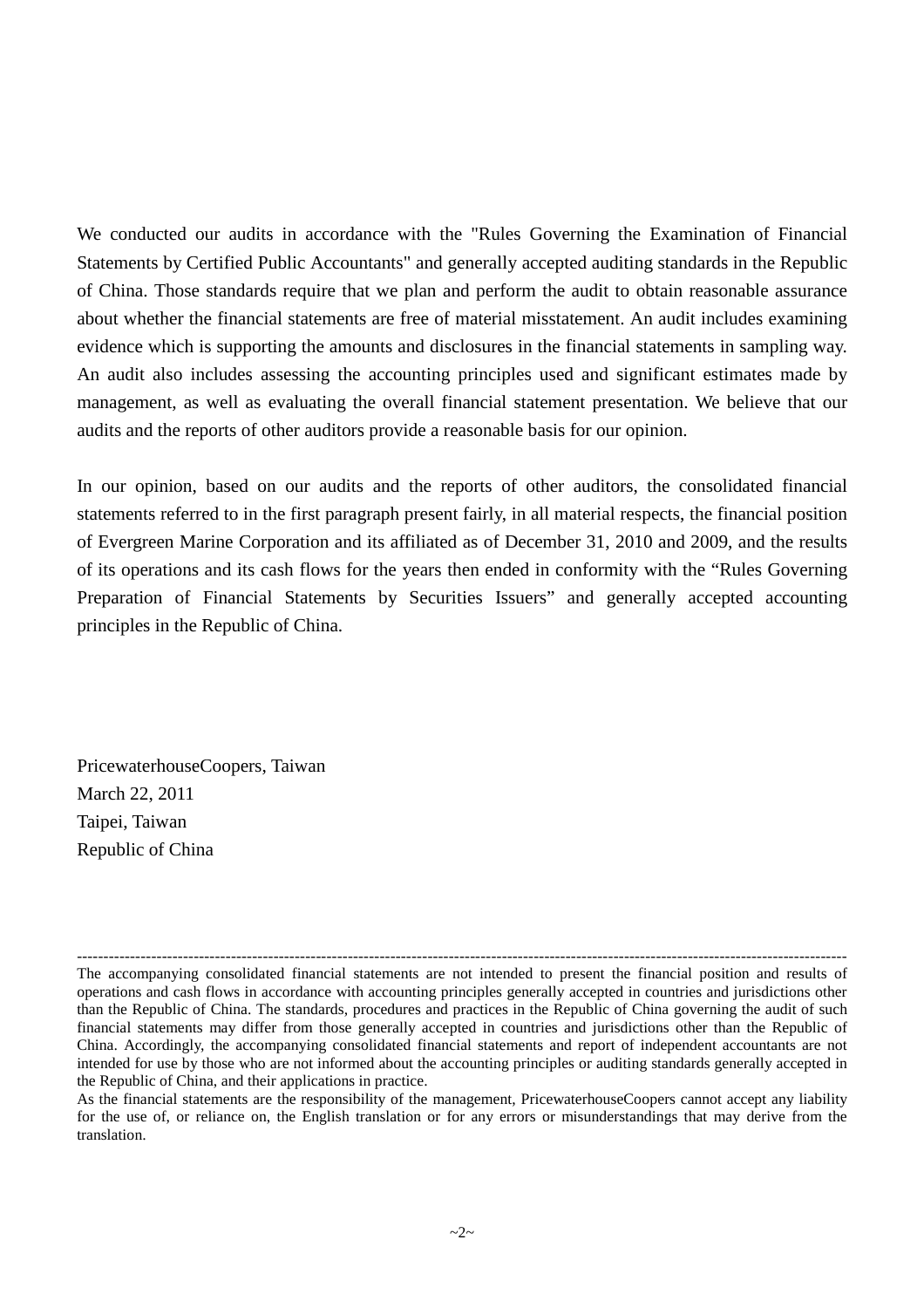#### EVERGREEN MARINE CORPORATION AND SUBSIDIARIES CONSOLIDATED BALANCE SHEETS DECEMBER 31,

(Expressed in thousands of New Taiwan Dollars)

|                                                                                | 2010                | 2009                       |
|--------------------------------------------------------------------------------|---------------------|----------------------------|
|                                                                                |                     |                            |
| <b>ASSETS</b><br><b>Current Assets</b>                                         |                     |                            |
| Cash and cash equivalents (Note $4(1)$ )                                       | \$<br>19, 716, 091  | \$<br>9, 861, 789          |
| Financial assets at fair value through profit or loss - current (Note $4(2)$ ) | 1, 914, 301         | 4, 083, 195                |
| Held-to-maturity financial assets - current (Note $4(4)$ )                     |                     | 160,000                    |
| Notes receivable, net                                                          | 73, 622             | 95, 047                    |
| Accounts receivable, net (Note $4(6)$ )                                        | 9, 613, 758         | 7, 519, 707                |
| Accounts receivable, net - related parties (Note 5)                            | 297, 685            | 314, 514                   |
| Other receivables                                                              | 1, 261, 468         | 705, 174                   |
| Other receivables - related parties (Note 5)                                   | 534, 090            | 1, 275, 572                |
| Other financial assets - current (Note $4(7)$ )                                | 158, 383            | 238, 908                   |
|                                                                                | 3, 536, 327         | 2, 261, 692                |
| Inventories (Note $4(8)$ )                                                     | 531, 083            | 525,000                    |
| Prepaid expenses                                                               | 175, 458            |                            |
| Prepayments                                                                    | 315, 403            | 249, 431                   |
| Deferred income tax assets - current (Note $4(23)$ )                           |                     | 704, 523                   |
| Restricted assets (Note 6)                                                     | 561, 663            | 251, 508                   |
| Other current assets - other (Notes 4(9) and 5)                                | 5, 311, 059         | 2, 353, 577                |
| Total current assets                                                           | 44, 000, 391        | $\overline{30}$ , 599, 637 |
| <b>Funds and Investments</b>                                                   |                     |                            |
| Financial assets at fair value through profit or loss - non-current (Note      |                     |                            |
| 4(2)                                                                           | 104, 287            | 100,000                    |
| Available-for-sale financial assets - non-current (Note 4(3))                  | 957, 108            | 692, 312                   |
| Held-to-maturity financial assets - non-current (Note $4(4)$ )                 | 3, 135, 915         | 2, 180, 866                |
| Financial assets carried at cost - non-current (Note 4(5))                     | 4, 497, 128         | 5,009,094                  |
| Long-term equity investments accounted for under the equity method             |                     |                            |
| (Note $4(10)$ )                                                                | 27, 363, 307        | 24, 223, 122               |
| Other long-term investments                                                    | 3, 527              | 3, 871                     |
| Total funds and investments                                                    | 36, 061, 272        | 32, 209, 265               |
| Property, Plant and Equipment, Net (Notes 4(11), 5 and 6)                      |                     |                            |
| Land                                                                           | 2, 173, 390         | 2, 191, 302                |
| <b>Buildings</b>                                                               | 2, 920, 953         | 2, 932, 527                |
| Machinery and equipment                                                        | 718, 259            | 737, 236                   |
| Loading and unloading equipment                                                | 7, 965, 773         | 7, 345, 220                |
| Computer and communication equipment                                           | 297, 946            | 314, 449                   |
| Transportation equipment                                                       | 23, 583, 460        | 25, 171, 261               |
| <b>Boats</b>                                                                   | 49, 271, 864        | 54, 743, 663               |
| Office equipment                                                               | 502, 976            | 537, 681                   |
| Leased assets                                                                  | 8, 278              | 7, 231                     |
| Leasehold improvements                                                         | 15, 841             | 18,040                     |
| Cost and revaluation increment                                                 | 87, 458, 740        | 93, 998, 610               |
| Less: Accumulated depreciation                                                 | 41, 500, 058) (     | 43, 114, 699)              |
| Construction in progress and prepayments for equipment                         | 3, 130, 153         |                            |
| Total property, plant and equipment, net                                       | 49, 088, 835        | 50, 883, 911               |
| <b>Intangible Assets</b>                                                       |                     |                            |
| Deferred pension costs (Note 4(18))                                            | 59, 300             | 70, 689                    |
| <b>Other Assets</b>                                                            |                     |                            |
| Refundable deposits                                                            | 110, 902            | 130, 227                   |
| Deferred expenses                                                              | 243, 506            | 332, 490                   |
| Other assets - other                                                           | 277                 | 2, 458                     |
| Total other assets                                                             | 355, 685            | 175<br>465,                |
| <b>TOTAL ASSETS</b>                                                            | \$<br>129, 565, 483 | \$<br>114, 228, 677        |

(Continued)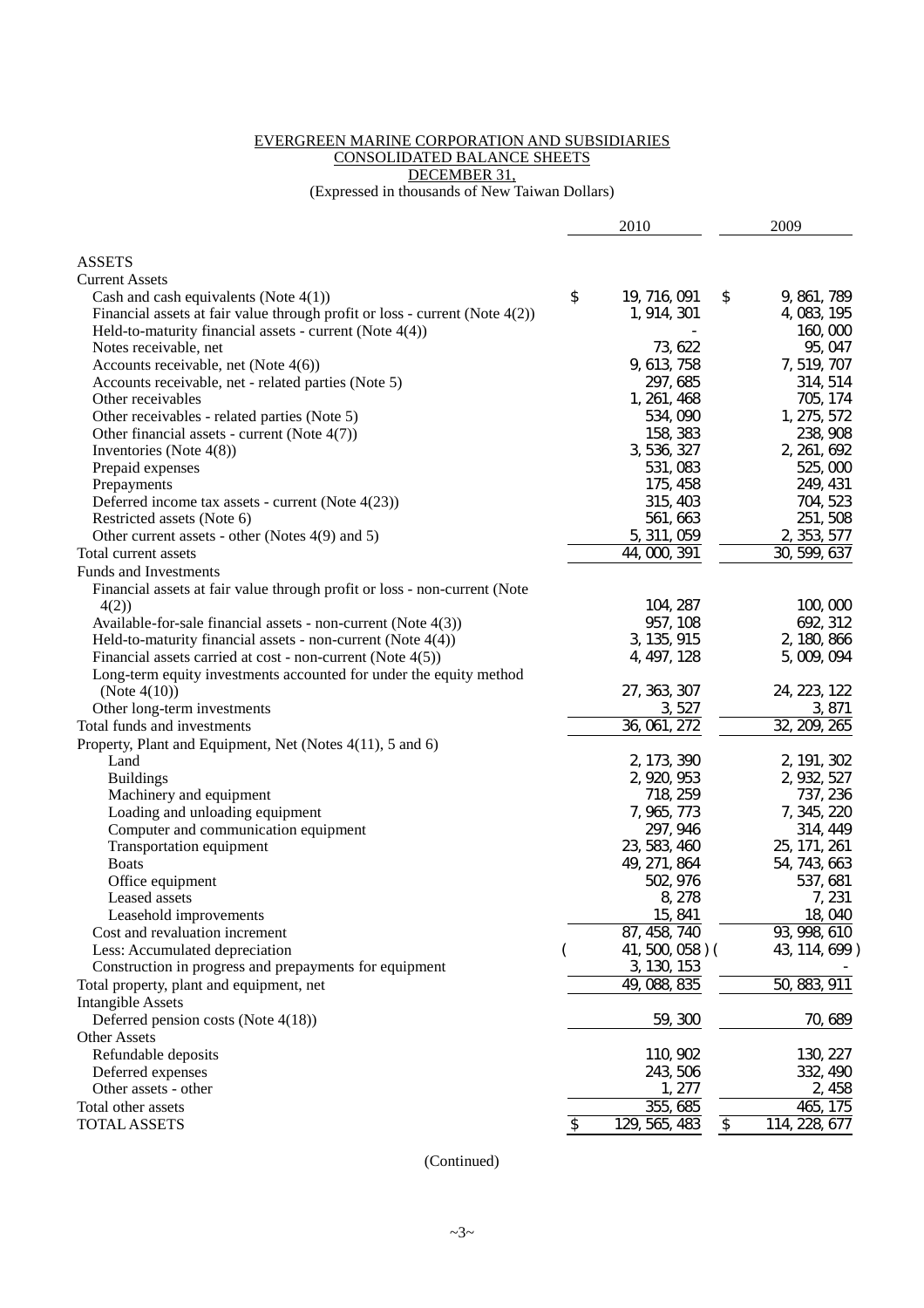#### EVERGREEN MARINE CORPORATION AND SUBSIDIARIES CONSOLIDATED BALANCE SHEETS DECEMBER 31,

(Expressed in thousands of New Taiwan Dollars)

|                                                                            |    | 2010          | 2009                |
|----------------------------------------------------------------------------|----|---------------|---------------------|
|                                                                            |    |               |                     |
| LIABILITIES AND STOCKHOLDERS' EQUITY                                       |    |               |                     |
| <b>Current Liabilities</b>                                                 |    |               |                     |
| Short-term loans (Note $4(12)$ )                                           | \$ | 2, 603, 172   | \$<br>2, 274, 220   |
| Notes and bills payable (Note $4(13)$ )                                    |    |               | 99, 959             |
| Financial liabilities at fair value through profit or loss - current (Note |    |               |                     |
| 4(14)                                                                      |    | 842, 874      | 1, 415, 357         |
| Notes payable                                                              |    |               | 3,869               |
| Accounts payable                                                           |    | 4, 750, 305   | 2, 840, 212         |
| Accounts payable - related parties (Note 5)                                |    | 135, 028      | 203, 230            |
| Income tax payable (Note $4(23)$ )                                         |    | 181, 516      | 138, 438            |
| Accrued expenses                                                           |    | 10, 274, 414  | 6, 043, 017         |
| Other payables - related parties (Note 5)                                  |    | 161, 416      | 179, 633            |
| Other payables                                                             |    | 801, 266      | 645, 983            |
| Receipts in advance                                                        |    | 481, 734      | 58,095              |
| Long-term liabilities - current portion (Note $4(15)$ )                    |    | 6, 942, 992   | 4, 296, 017         |
| Other current liabilities (Note 5)                                         |    | 2, 224, 936   | 904, 847            |
| Total current liabilities                                                  |    | 29, 399, 653  | 19, 102, 877        |
| Long-term Liabilities                                                      |    |               |                     |
| Bonds payable (Note 4(16))                                                 |    | 2, 218, 775   | 4, 311, 792         |
| Long-term loans (Note $4(17)$ )                                            |    | 24, 139, 352  | 30, 652, 401        |
| Total long-term liabilities                                                |    | 26, 358, 127  | 34, 964, 193        |
| Other Liabilities                                                          |    |               |                     |
| Accrued pension liabilities (Note 4(18))                                   |    | 1, 079, 875   | 848, 592            |
| Guarantee deposits received                                                |    | 32, 191       | 37, 992             |
| Deferred income tax liabilities - non-current (Note 4(23))                 |    | 1, 493, 738   | 1, 161, 022         |
| Other liabilities - other                                                  |    | 980, 334      | 1, 095, 628         |
| Total other liabilities                                                    |    | 3, 586, 138   | 3, 143, 234         |
| Total liabilities                                                          |    | 59, 343, 918  | 57, 210, 304        |
| <b>Stockholders' Equities</b>                                              |    |               |                     |
| Capital (Note 4(19))                                                       |    |               |                     |
| Common stock                                                               |    | 31, 248, 395  | 30, 625, 992        |
| Capital Reserves (Note 4(20))                                              |    |               |                     |
| Paid-in capital in excess of par value of common stock                     |    | 5, 456, 524   | 4, 800, 903         |
| Capital reserve from donated assets                                        |    | 371           | 371                 |
| Capital reserve from long-term investments                                 |    | 1, 611, 003   | 1, 611, 002         |
| Capital reserve from stock warrants                                        |    | 128, 379      | 256, 205            |
| Capital reserve - other                                                    |    | 6, 713        | 6, 713              |
| Retained Earnings (Note 4(21))                                             |    |               |                     |
| Legal reserve                                                              |    | 7, 586, 240   | 7, 586, 240         |
| Special reserve                                                            |    | 957, 344      | 957, 344            |
| Undistributed earnings                                                     |    | 23, 407, 874  | 8, 242, 423         |
| Other Adjustments on Stockholders' Equities                                |    |               |                     |
| Cumulative translation adjustments                                         |    | 5, 055, 677)  | 640, 363            |
| Unrecognized pension cost                                                  |    | 707, 771) (   | 483, 688)           |
| Unrealized gain or loss on financial instruments                           |    | 1, 184, 125   | 207, 729            |
| Minority Interest                                                          |    | 4, 398, 045   | 2, 566, 776         |
| Total stockholders' equities                                               |    | 70, 221, 565  | 57, 018, 373        |
| Commitments And Contingent Liabilities (Note 7)                            |    |               |                     |
| Subsequent Evevts (Note 9)                                                 |    |               |                     |
| TOTAL LIABILITIES AND STOCKHOLDERS' EQUITY                                 | P  | 129, 565, 483 | \$<br>114, 228, 677 |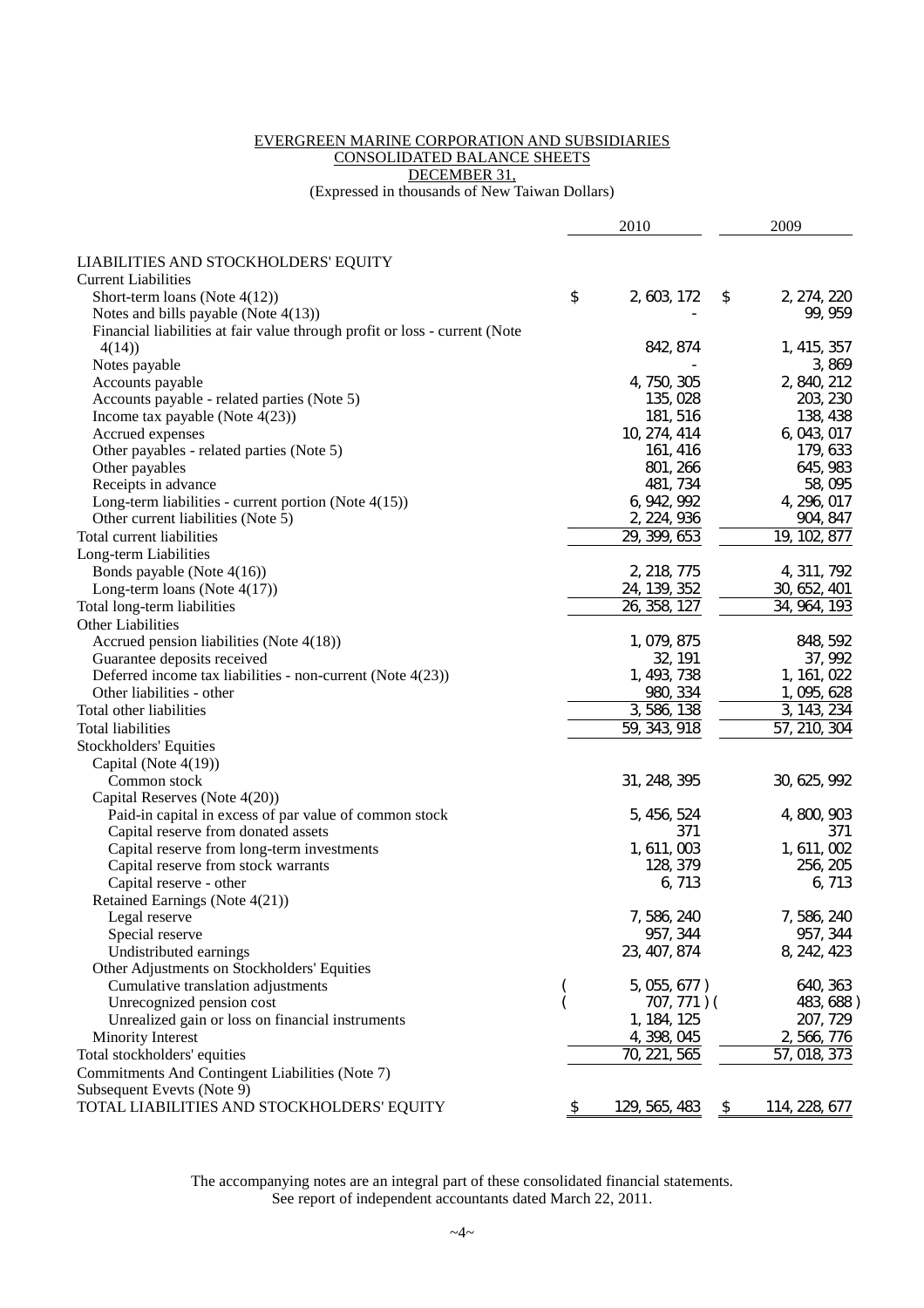#### EVERGREEN MARINE CORPORATION AND SUBSIDIARIES CONSOLIDATED STATEMENTS OF INCOME FOR THE YEARS ENDED DECEMBER 31,

(Expressed in thousands of New Taiwan Dollars, except earnings per share)

|                                                                                              |                 | 2010              |                            |                          | 2009                                  |               |           |
|----------------------------------------------------------------------------------------------|-----------------|-------------------|----------------------------|--------------------------|---------------------------------------|---------------|-----------|
| Operating income (Notes $4(22)$ and 5)                                                       | \$              |                   | 109, 353, 176              | \$                       |                                       | 81, 936, 315  |           |
| Operating costs (Notes 4(25) and 5)                                                          |                 |                   | 91, 522, 204)              |                          |                                       | 88, 857, 342) |           |
| Gross profit (loss)                                                                          |                 |                   | $\overline{17}$ , 830, 972 |                          |                                       | 6, 921, 027)  |           |
| <b>Operating Expenses</b>                                                                    |                 |                   |                            |                          |                                       |               |           |
| General and administrative expenses (Notes 4(25) and<br>5)                                   |                 |                   | 5, 112, 275) (             |                          |                                       | 5, 351, 372)  |           |
| Operating income (loss)                                                                      |                 |                   | 12, 718, 697               |                          |                                       | 12, 272, 399) |           |
| Non-operating Income and Gains                                                               |                 |                   |                            |                          |                                       |               |           |
| Interest income (Note 5)                                                                     |                 |                   | 220, 627                   |                          |                                       |               | 301, 208  |
| Investment Income accounted for under the equity<br>method (Note $4(10)$ )                   |                 |                   | 4, 337, 426                |                          |                                       |               |           |
| Dividend income                                                                              |                 |                   | 309, 428                   |                          |                                       |               | 289, 978  |
| Gain on disposal of property, plant and equipment (Note<br>5)                                |                 |                   | 1, 136, 610                |                          |                                       | 1, 805, 164   |           |
| Gain on disposal of investments                                                              |                 |                   | 14, 162                    |                          |                                       |               | 11, 902   |
| Foreign exchange gain, net                                                                   |                 |                   |                            |                          |                                       |               | 362, 222  |
| Rental income (Note 5)                                                                       |                 |                   | 121, 127                   |                          |                                       |               | 123, 079  |
| Gain on valuation of financial liabilities (Note $4(14)$ )                                   |                 |                   | 390, 685                   |                          |                                       | 1, 787, 258   |           |
| Other non-operating income                                                                   |                 |                   | 168, 983                   |                          |                                       |               | 192, 384  |
| Total non-operating income and gains                                                         |                 |                   | 6, 699, 048                |                          |                                       | 4, 873, 195   |           |
| Non-operating Expenses and Losses                                                            |                 |                   |                            |                          |                                       |               |           |
| Interest expense<br>Investment loss accounted for under the equity method<br>(Note $4(10)$ ) |                 |                   | 484, 217)                  |                          |                                       | 4, 990, 591)  | 399, 737) |
| Loss on disposal of property, plant and equipment                                            |                 |                   | 29,680)                    |                          |                                       |               | 18, 109)  |
| Foreign exchange losses, net                                                                 |                 |                   | 1,738)                     |                          |                                       |               |           |
| Financing charges                                                                            |                 |                   | 18, 509)                   |                          |                                       |               | 8,093)    |
| Loss on valuation of financial assets (Note $4(2)$ )                                         |                 |                   | 90, 590)                   |                          |                                       |               | 18, 917)  |
| Other non-operating losses                                                                   |                 |                   | 37, 434)                   |                          |                                       |               | 38, 996)  |
| Total non-operating expenses and losses                                                      |                 |                   | 662, 168)                  |                          |                                       | 5, 474, 443)  |           |
| Income (loss) from continuing operations before income<br>tax                                |                 |                   | 18, 755, 577               |                          |                                       | 12, 873, 647) |           |
| Income tax (expense) benefit                                                                 |                 |                   | 983, 010)                  |                          |                                       |               | 666, 374  |
| Consolidated net income (loss)                                                               | \$              |                   | 17, 772, 567               | $\overline{\mathcal{F}}$ |                                       | 12, 207, 273  |           |
| Attributable to:                                                                             |                 |                   |                            |                          |                                       |               |           |
| Equity holder of the Company                                                                 | \$              |                   | 15, 165, 451               | (\$                      |                                       | 9, 855, 353)  |           |
| Minority interest                                                                            |                 |                   | 2, 607, 116                |                          |                                       | 2, 351, 920)  |           |
|                                                                                              | \$              |                   | 17, 772, 567               | $\updownarrow$           |                                       | 12, 207, 273) |           |
| Basic earnings (loss) per share (Note $4(24)$ )                                              |                 | <b>Before Tax</b> | After Tax                  |                          | <b>Before Tax</b>                     | After Tax     |           |
| Net income (loss) from continuing operations                                                 | \$              | 6.11              | \$<br>5.79                 | $($ \$                   | 4. 21) $($ \$                         |               | $3.99$ )  |
| Minority interest (income) loss                                                              |                 | 0.90)             | 0.85)                      |                          | 0.81                                  |               | 0.77      |
| Net income (loss)                                                                            | \$              | 5.21              | \$<br>4.94                 | $\overline{\mathcal{F}}$ | $\overline{3.40}$ ) ( $\overline{\$}$ |               | 3.22)     |
| Diluted earnings (loss) per share                                                            |                 |                   |                            |                          |                                       |               |           |
| Net income (loss) from continuing operations                                                 | \$              | 5.90              | \$<br>5.59                 | $($ \$                   | 4. 21) $($ \$                         |               | $3.99$ )  |
| Minority interest (income) loss                                                              |                 | 0.86)             | 0.82)                      |                          | 0.81                                  |               | 0.77      |
| Net income (loss)                                                                            | $\overline{\$}$ | 5.04              | \$<br>4.77                 | $\sqrt{3}$               | $\overline{3.40}$ ) (\$               |               | 3.22)     |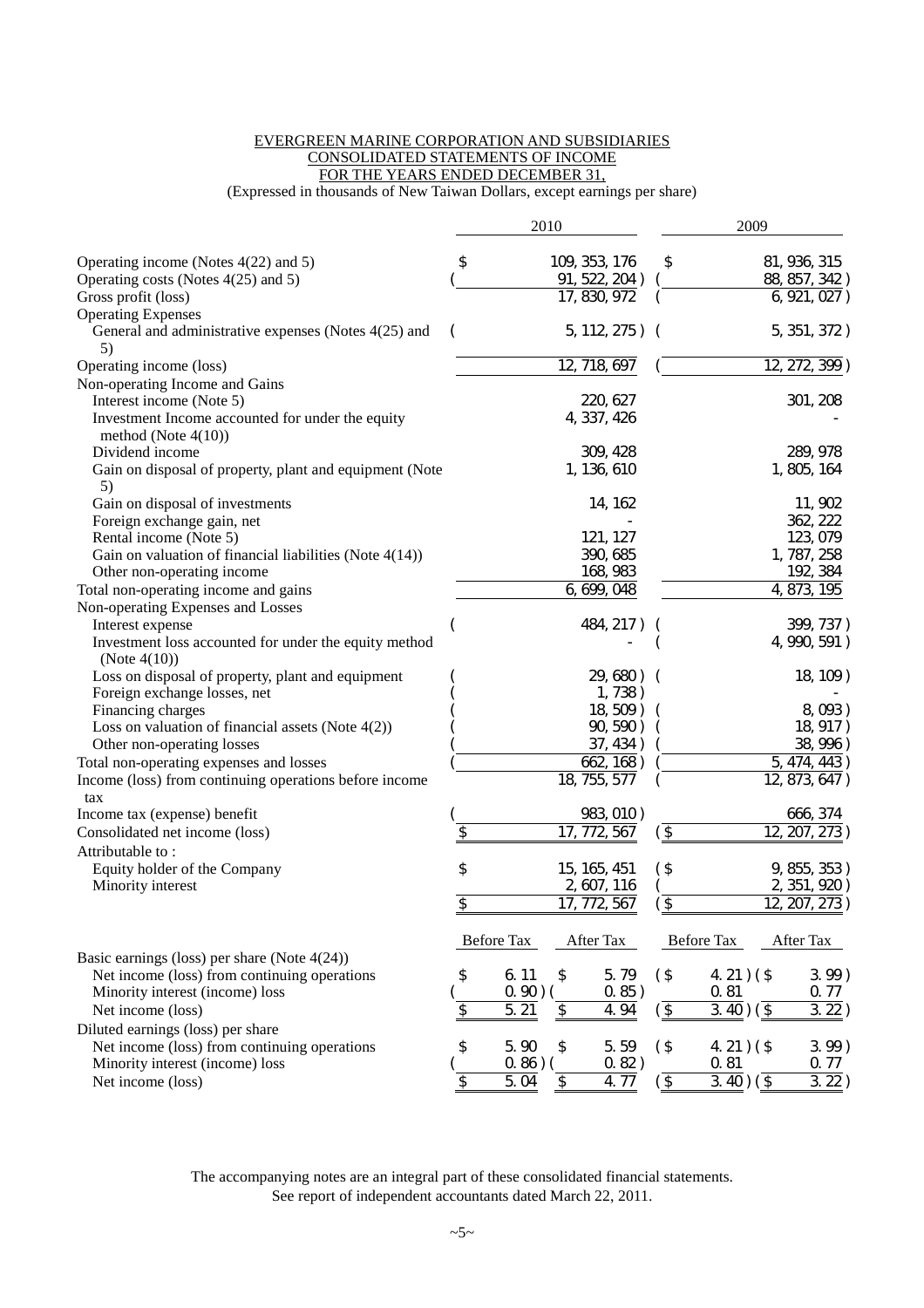#### EVERGREEN MARINE CORPORATION AND SUBSIDIARIES CONSOLIDATED STATEMENTS OF CHANGES IN STOCKHOLDERS' EQUITY FOR THE YEARS ENDED DECEMBER 31, 2010 AND 2009 (Expressed in thousands of New Taiwan Dollars)

|                                                                                                                                                                                   | <b>Retained Earnings</b>            |                   |               |             | Other Adjustments of Stockholders' Equity |   |                           |     |                                          |      |                              |              |                                                           |                      |  |                 |
|-----------------------------------------------------------------------------------------------------------------------------------------------------------------------------------|-------------------------------------|-------------------|---------------|-------------|-------------------------------------------|---|---------------------------|-----|------------------------------------------|------|------------------------------|--------------|-----------------------------------------------------------|----------------------|--|-----------------|
|                                                                                                                                                                                   | Capital<br>Reserves<br>Common stock |                   | Legal reserve |             | Special reserve                           |   | Undistributed<br>earnings |     | Cumulative<br>translation<br>adjustments |      | Unrecognized<br>pension cost |              | Unrealized gain<br>or loss on<br>financial<br>instruments | Minority<br>interest |  | Total           |
|                                                                                                                                                                                   |                                     |                   |               |             |                                           |   |                           |     |                                          |      |                              |              |                                                           |                      |  |                 |
| <b>Year 2009</b>                                                                                                                                                                  |                                     |                   |               |             |                                           |   |                           |     |                                          |      |                              |              |                                                           |                      |  |                 |
| Balance at January 1, 2009                                                                                                                                                        | 30, 609, 390<br>\$                  | 6, 355, 383<br>\$ | \$            | 7, 522, 313 | 957, 344<br>$\mathfrak{F}$                |   | \$18, 161, 703            | . ፍ | 895, 498                                 | (\$  | 479,092) (\$                 |              | 776, 363)                                                 | 4, 468, 728<br>\$    |  | \$ 67, 714, 904 |
| Appropriation of 2008 earnings                                                                                                                                                    |                                     |                   |               |             |                                           |   |                           |     |                                          |      |                              |              |                                                           |                      |  |                 |
| Legal reserve                                                                                                                                                                     |                                     |                   |               | 63, 927     | $\overline{\phantom{a}}$                  |   | 63, 927)                  |     |                                          |      |                              |              |                                                           |                      |  |                 |
| Conversion of convertible bonds into common<br>stock                                                                                                                              | 16.602                              | 13.398            |               |             |                                           |   |                           |     |                                          |      |                              |              |                                                           |                      |  | 30,000          |
| Stock warrants of convertible bonds                                                                                                                                               |                                     | 256, 205          |               |             |                                           |   |                           |     |                                          |      |                              |              |                                                           |                      |  | 256, 205        |
| Adjustments on retained earnings due to changes<br>in percentages of shareholding recognition on<br>changs in investees' capital reserves based on<br>percentage of shareholding  |                                     | 50, 208           |               |             |                                           |   |                           |     | 291, 789)                                |      | 943                          |              | 684, 368                                                  |                      |  | 443, 730        |
| Translation adjustments arising from investees'<br>financial statement denominated in foreign<br>currencies                                                                       |                                     |                   |               |             |                                           |   |                           |     | 36, 654                                  |      |                              |              |                                                           |                      |  | 36, 654         |
| Unrecognized pension cost                                                                                                                                                         |                                     |                   |               |             |                                           |   |                           |     |                                          |      | 5, 539)                      |              |                                                           |                      |  | 5, 539)         |
| Unrealized gain on available-for-sale financial                                                                                                                                   |                                     |                   |               |             |                                           |   |                           |     |                                          |      |                              |              |                                                           |                      |  |                 |
| assets                                                                                                                                                                            |                                     |                   |               |             |                                           |   |                           |     |                                          |      |                              |              | 299.724                                                   |                      |  | 299.724         |
| Net loss of 2009                                                                                                                                                                  |                                     |                   |               |             |                                           |   | 9, 855, 353)              |     |                                          |      |                              |              |                                                           | 2, 351, 920)         |  | 12, 207, 273)   |
| Minority interest                                                                                                                                                                 |                                     |                   |               |             |                                           |   |                           |     |                                          |      |                              |              |                                                           | 449, 968             |  | 449, 968        |
| Balance at December 31, 2009                                                                                                                                                      | 30, 625, 992                        | 6, 675, 194       |               | 7.586.240   | 957, 344                                  |   | 8, 242, 423               |     | 640, 363                                 | ΄ \$ | 483, 688                     |              | 207, 729                                                  | 2, 566, 776          |  | \$ 57, 018, 373 |
| Year 2010                                                                                                                                                                         |                                     |                   |               |             |                                           |   |                           |     |                                          |      |                              |              |                                                           |                      |  |                 |
| Balance at January 1, 2010                                                                                                                                                        | 30, 625, 992<br>\$                  | \$ 6, 675, 194    |               | 7, 586, 240 | 957, 344                                  | ፍ | 8, 242, 423               |     | 640<br>363                               | (\$  | 483.688)                     | -\$          | 207, 729                                                  | \$ 2,566,776         |  | \$ 57,018,373   |
| Conversion of convertible bonds into common<br>stock                                                                                                                              | 622, 403                            | 655.621           |               |             |                                           |   |                           |     |                                          |      |                              |              |                                                           |                      |  | 1.278.024       |
| Stock warrants of convertible bonds                                                                                                                                               |                                     | 127, 826)         |               |             |                                           |   |                           |     |                                          |      |                              |              |                                                           |                      |  | 127, 826)       |
| Adjustments on retained earnings due to changes<br>in percentages of shareholding recognition on<br>changes in investees' capital reserves based on<br>percentage of shareholding |                                     |                   |               |             |                                           |   |                           |     | 1, 075, 152) (                           |      | 68, 319)                     |              | 711, 600                                                  |                      |  | 431, 870)       |
| Translation adjustments arising from investees'<br>financial statement denominated in foreign<br>currencies                                                                       |                                     |                   |               |             |                                           |   |                           |     | 4, 620, 888)                             |      |                              |              |                                                           |                      |  | 4, 620, 888)    |
| Unrecognized pension cost                                                                                                                                                         |                                     |                   |               |             |                                           |   |                           |     |                                          |      | 155, 764)                    |              |                                                           |                      |  | 155, 764)       |
| Unrealized gain on available-for-sale financial<br>assets                                                                                                                         |                                     |                   |               |             |                                           |   |                           |     |                                          |      |                              |              | 264.796                                                   |                      |  | 264, 796        |
| Net income of 2010                                                                                                                                                                |                                     |                   |               |             |                                           |   | 15, 165, 451              |     |                                          |      |                              |              |                                                           | 2, 607, 116          |  | 17, 772, 567    |
| Minority interest                                                                                                                                                                 |                                     |                   |               |             |                                           |   |                           |     |                                          |      |                              |              |                                                           | 775, 847)            |  | 775, 847)       |
| Balance at December 31, 2010                                                                                                                                                      | \$ 31, 248, 395                     | \$7, 202, 990     | \$            | 7, 586, 240 | 957, 344<br>$\mathcal{L}$                 |   | \$ 23, 407, 874           |     | (S, 5, 055, 677)                         | (\$  | 707.771)                     | $\mathbb{S}$ | 1.184.125                                                 | 4.398.045<br>\$      |  | \$70, 221, 565  |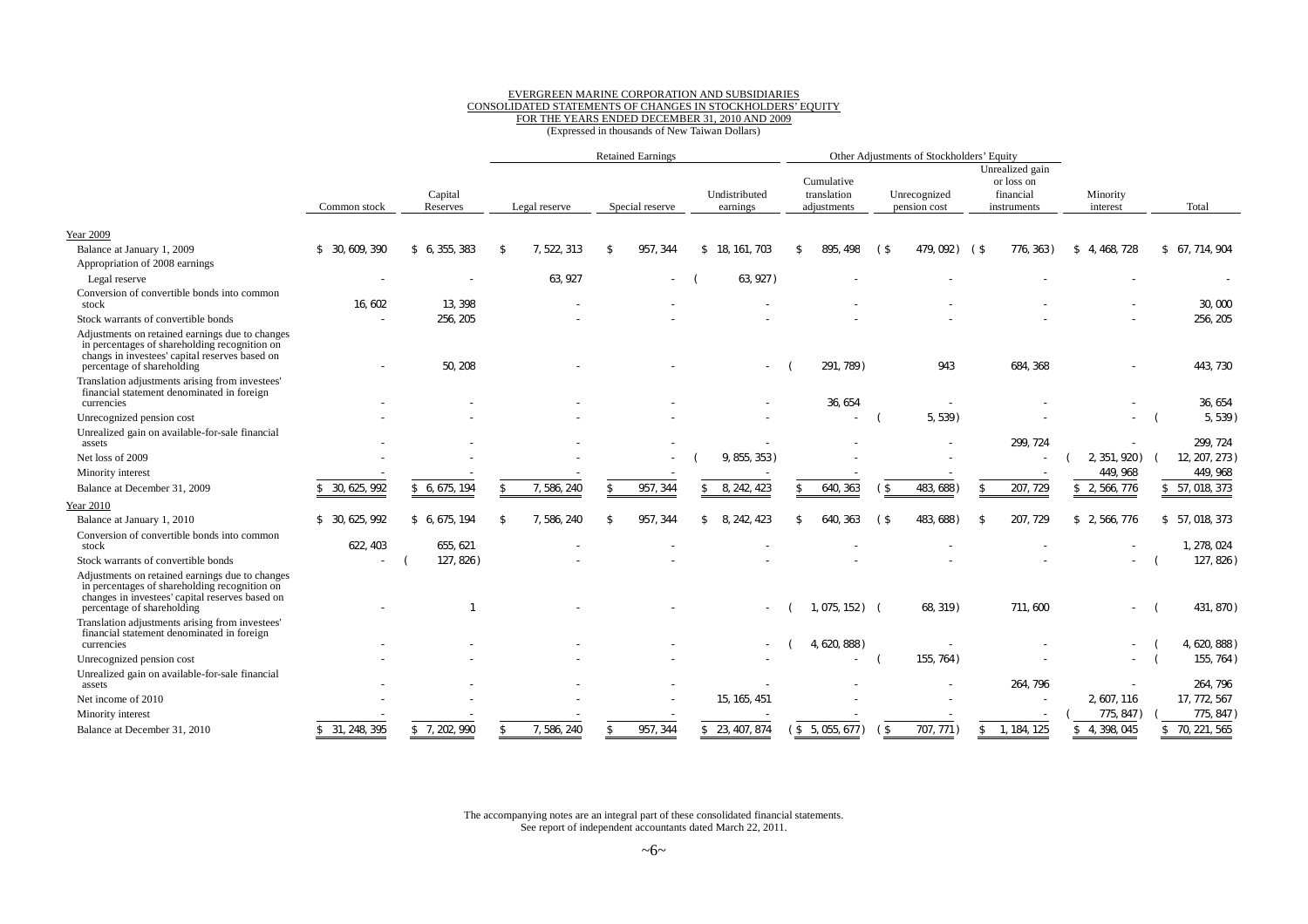#### EVERGREEN MARINE CORPORATION AND SUBSIDIARIES CONSOLIDATED STATEMENTS OF CASH FLOWS FOR THE YEARS ENDED DECEMBER 31

(Expressed in thousands of New Taiwan Dollars)

|                                                               |    | 2010           |        | 2009            |
|---------------------------------------------------------------|----|----------------|--------|-----------------|
| CASH FLOWS FROM OPERATING ACTIVITIES                          |    |                |        |                 |
| Consolidated net income (loss)                                | \$ | 17, 772, 567   | $($ \$ | 12, 207, 273)   |
| Adjustments to reconcile net income to net cash provided by   |    |                |        |                 |
| operating activities                                          |    |                |        |                 |
| Depreciation                                                  |    | 5, 348, 986    |        | 5, 591, 437     |
| Amortization                                                  |    | 33, 911        |        | 39, 158         |
| Reclassification of depreciation of loading and unloading     |    |                |        |                 |
| equipment to operating costs and others                       |    | 276, 743       |        | 292, 615        |
| Reclassification of amortization of deferred charges to       |    |                |        |                 |
| others                                                        |    | 54, 195        |        | 43, 023         |
| Net gain on disposal of property, plant and equipment         |    | 1, 106, 930) ( |        | 1, 787, 055)    |
| Excess of equity-accounted investment (gain) / loss over      |    |                |        |                 |
| cash dividends                                                | (  | 3, 811, 698)   |        | 5, 105, 937     |
| Amortization of bond discounts                                |    | 210, 914       |        | 79, 374         |
| Loss on disposal of other long-term investments               |    |                |        | 6               |
| Realized income from capital reduction of financial assets    |    |                |        |                 |
| carried at cost                                               | (  | 6, 828)        |        |                 |
| Changes in assets and liabilities                             |    |                |        |                 |
| Financial assets and liabilities at fair value through profit |    |                |        |                 |
| or loss                                                       |    | 1, 359, 963    |        | 3, 825, 265)    |
| Notes and accounts receivable                                 |    | 2, 726, 091) ( |        | 17, 620)        |
| Other receivables                                             |    | 216, 465       |        | 22, 557         |
| Other financial assets                                        |    | 80, 525        |        | 1, 124, 586     |
| Inventories                                                   |    | 1, 449, 362) ( |        | 169, 287)       |
| Prepaid expenses and prepayments                              |    | 13, 607        |        | 169, 127        |
| Restricted assets                                             |    | 310, 585) (    |        | 119, 335)       |
| Agent accounts                                                |    | 964, 593       |        | 293, 305)       |
| Agency reciprocal accounts                                    |    | 877, 217       |        | $1, 225, 063$ ) |
| Other current assets                                          |    | 3, 576, 226) ( |        | 111, 590)       |
| Refundable deposits                                           |    | 11, 376        |        | 262, 434        |
| Other assets                                                  |    | 952            |        | 7,798           |
| Notes and accounts payable                                    |    | 2, 015, 151    |        | 792, 317)       |
| Income tax payable                                            |    | 55, 516        |        | 479, 330)       |
| Accrued expenses                                              |    | 4, 751, 716    |        | 4, 483, 016)    |
| Other payables                                                |    | 230, 710       |        | 244, 394)       |
| Receipts in advance                                           |    | 429, 027       |        | 37, 283)        |
| Other current liabilities                                     |    | 47, 941        |        | 71, 018)        |
| Accrued pension liabilities                                   |    | 86, 909        |        | 80, 435         |
| Other liabilities                                             |    | 7,002          |        | 53, 220         |
| Deferred income tax assets / liabilities                      |    | 725, 321       |        | 872, 382)       |
| Net cash provided by (used in) operating activities           |    | 22, 583, 587   |        | 13, 863, 826)   |

(Continued)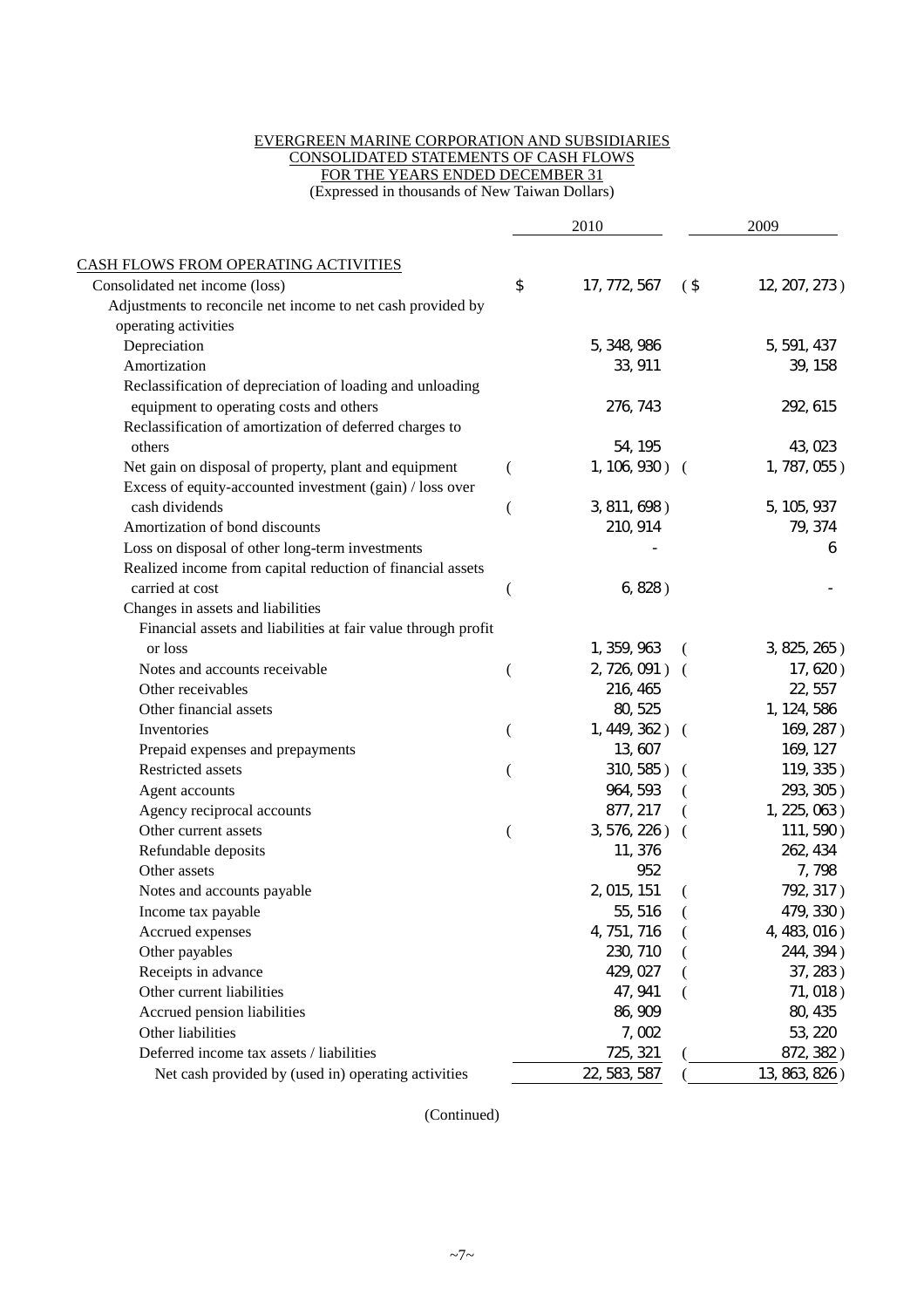#### EVERGREEN MARINE CORPORATION AND SUBSIDIARIES CONSOLIDATED STATEMENTS OF CASH FLOWS FOR THE YEARS ENDED DECEMBER 31 (Expressed in thousands of New Taiwan Dollars)

| CASH FLOWS FROM INVESTING ACTIVITIES<br>Financial assets and liabilities at fair value through profit or loss<br>3, 360, 501)<br>544, 019)<br>$($ \$<br>(\$<br>Increase in other receivables<br>118, 755)<br>6, 520)<br>$\left($<br>460,000<br>Proceeds from sale of held-to-maturity financial assets<br>Acquisition of held-to-maturity financial assets<br>470,000) (<br>$2, 340, 866$ )<br>Proceeds from capital reduction of investee<br>196, 674<br>102, 285<br>Acquisition of long-term equity investments accounted for under |
|---------------------------------------------------------------------------------------------------------------------------------------------------------------------------------------------------------------------------------------------------------------------------------------------------------------------------------------------------------------------------------------------------------------------------------------------------------------------------------------------------------------------------------------|
|                                                                                                                                                                                                                                                                                                                                                                                                                                                                                                                                       |
|                                                                                                                                                                                                                                                                                                                                                                                                                                                                                                                                       |
|                                                                                                                                                                                                                                                                                                                                                                                                                                                                                                                                       |
|                                                                                                                                                                                                                                                                                                                                                                                                                                                                                                                                       |
|                                                                                                                                                                                                                                                                                                                                                                                                                                                                                                                                       |
|                                                                                                                                                                                                                                                                                                                                                                                                                                                                                                                                       |
|                                                                                                                                                                                                                                                                                                                                                                                                                                                                                                                                       |
| the equity method<br>794, 744) (<br>3, 023, 395)                                                                                                                                                                                                                                                                                                                                                                                                                                                                                      |
| Acquisition of property, plant and equipment<br>8, 365, 849) (<br>1, 017, 015)                                                                                                                                                                                                                                                                                                                                                                                                                                                        |
| 164, 063<br>Realized capital reduction income from long-term investments                                                                                                                                                                                                                                                                                                                                                                                                                                                              |
| Proceeds from disposal of property, plant and equipment<br>1, 191, 782<br>2, 082, 530                                                                                                                                                                                                                                                                                                                                                                                                                                                 |
| Increase in deferred expenses<br>26, 797)<br>75, 502)                                                                                                                                                                                                                                                                                                                                                                                                                                                                                 |
| 8, 307, 645)<br>7, 638, 984)<br>Net cash used in investing activities                                                                                                                                                                                                                                                                                                                                                                                                                                                                 |
| CASH FLOWS FROM FINANCING ACTIVITIES                                                                                                                                                                                                                                                                                                                                                                                                                                                                                                  |
| Increase (decrease) in short-term loans<br>339, 346<br>609, 916)                                                                                                                                                                                                                                                                                                                                                                                                                                                                      |
| 99, 959)<br>99, 959<br>(Decrease) increase in short-term bills payable                                                                                                                                                                                                                                                                                                                                                                                                                                                                |
| 3, 075, 498)<br>(Decrease) increase in long-term loans<br>995, 847                                                                                                                                                                                                                                                                                                                                                                                                                                                                    |
| Decrease in other payables<br>19, 455) (<br>212, 639)                                                                                                                                                                                                                                                                                                                                                                                                                                                                                 |
| 4, 797, 900<br>Increase in corporate bonds payable                                                                                                                                                                                                                                                                                                                                                                                                                                                                                    |
| 1, 279<br>(Decrease) increase in guarantee deposits received<br>$2, 279$ )                                                                                                                                                                                                                                                                                                                                                                                                                                                            |
| Net change in minority interest<br>775, 847)<br>449, 968                                                                                                                                                                                                                                                                                                                                                                                                                                                                              |
| Net cash (used in) provided by financing activities<br>3, 633, 692)<br>5, 522, 398                                                                                                                                                                                                                                                                                                                                                                                                                                                    |
| Effect of exchange rate changes<br>787, 948)<br>1, 310, 163)                                                                                                                                                                                                                                                                                                                                                                                                                                                                          |
| Effect of initial consolidation of subsidiaries<br>162, 946                                                                                                                                                                                                                                                                                                                                                                                                                                                                           |
| 17, 127, 629)<br>Increase (decrease) in cash and cash equivalents<br>9, 854, 302                                                                                                                                                                                                                                                                                                                                                                                                                                                      |
| 9, 861, 789<br>Cash and cash equivalents at beginning of year<br>26, 989, 418                                                                                                                                                                                                                                                                                                                                                                                                                                                         |
| Cash and cash equivalents at end of year<br>\$<br>9, 861, 789<br>19, 716, 091<br>⊅                                                                                                                                                                                                                                                                                                                                                                                                                                                    |
| SUPPLEMENTAL INFORMATION OF CASH FLOW                                                                                                                                                                                                                                                                                                                                                                                                                                                                                                 |
| $\updownarrow$<br>\$<br>293, 411<br>339, 459<br>Interest paid                                                                                                                                                                                                                                                                                                                                                                                                                                                                         |
| Less: interest capitalized<br>$7,000$ )                                                                                                                                                                                                                                                                                                                                                                                                                                                                                               |
| $\updownarrow$<br>$\frac{1}{2}$<br>339, 459<br>Interest paid, excluding interest capitalized<br>286, 411                                                                                                                                                                                                                                                                                                                                                                                                                              |
| \$<br>$\boldsymbol{\mathsf{\$}}$<br>230, 771<br>Income tax paid<br>689, 759                                                                                                                                                                                                                                                                                                                                                                                                                                                           |
| FINANCING ACTIVITIES NOT AFFECTING CASH FLOWS                                                                                                                                                                                                                                                                                                                                                                                                                                                                                         |
| Long-term liabilities due within one year<br>\$<br>6, 942, 992<br>\$<br>4, 296, 017                                                                                                                                                                                                                                                                                                                                                                                                                                                   |
| \$<br>\$<br>Conversion of convertible bonds into common stock<br>1, 247, 300<br>30,000                                                                                                                                                                                                                                                                                                                                                                                                                                                |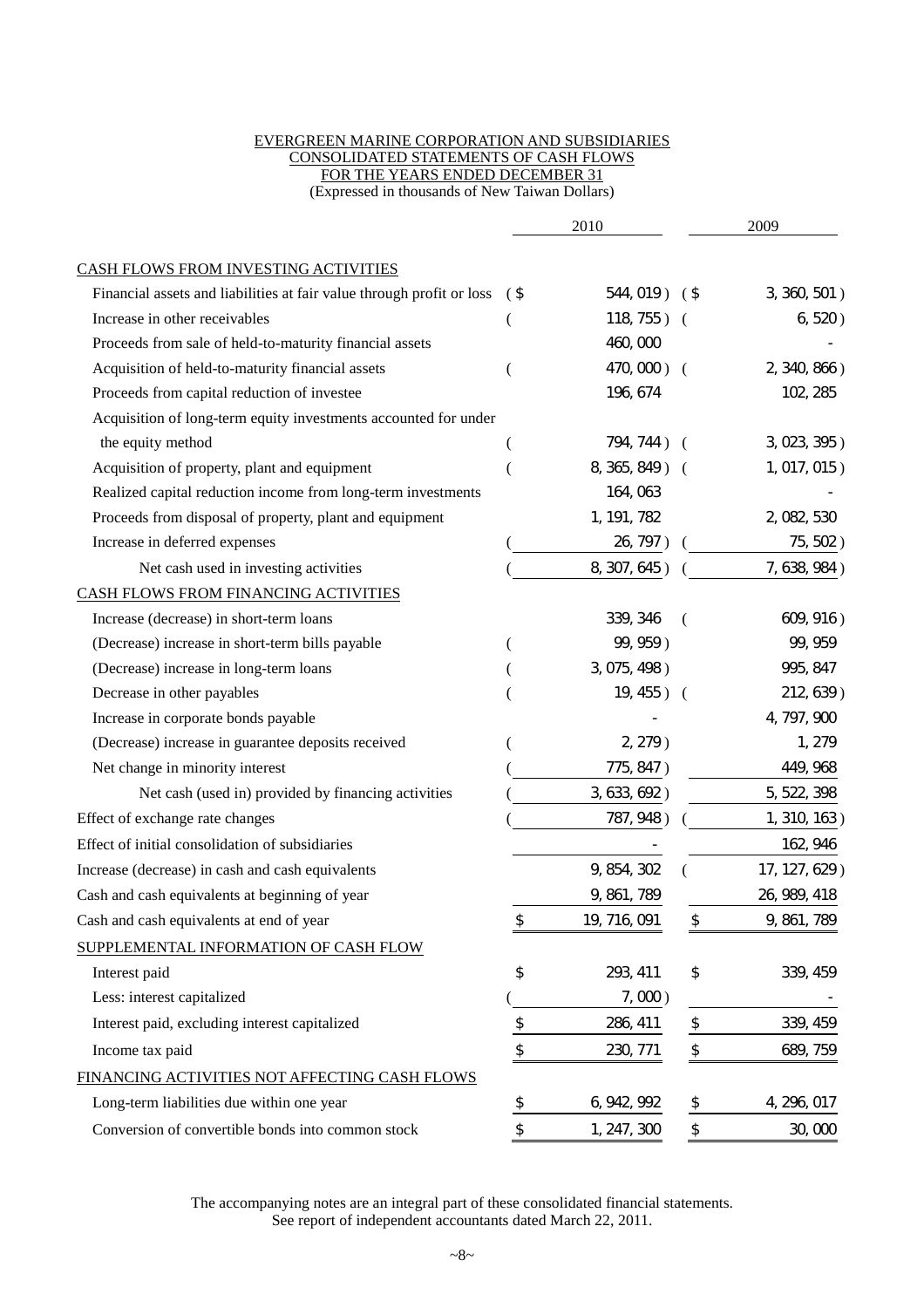# EVERGREEN MARINE CORPORATION AND SUBSIDIARIES NOTES TO THE CONSOLIDATED FINANCIAL STATEMENTS DECEMBER 31, 2010 AND 2009

(Expressed in thousands of New Taiwan Dollars, except as otherwise indicated)

# 1. HISTORY AND ORGANIZATION

# (1)The Company

A.Established on September 25, 1968, Evergreen Marine Corporation (the "Company") is mainly engaged in domestic and international marine transportation, shipping agency services, and the distribution of containers. The Company was approved by the Securities and Futures Commission (SFC), Ministry of Finance (MOF) (currently known as the Securities and Futures Bureau (SFB), Financial Supervisory Commission, Executive Yuan, R.O.C.) to be a public company on November 2, 1982 and was further approved by the SFC to be a listed company on July 6, 1987. The Company's shares have been publicly traded on the Taiwan Stock Exchange since September 21, 1987. The Company and its subsidiaries included in the consolidated financial statements had 4,405 employees as of December 31, 2010.

B.The Company and its subsidiaries are collectively referred herein as the Group.

(2)Subsidiaries included in the consolidated financial statements and their changes in 2010 Ownership (%)

|                |             |                                                         | December 31, December 31, |        |             |
|----------------|-------------|---------------------------------------------------------|---------------------------|--------|-------------|
| Investor       | Subsidiary  | Main activities                                         | 2010                      | 2009   | Description |
| The<br>Company | <b>TTSC</b> | Cargo loading<br>and discharging                        | 55.00                     | 55.00  |             |
|                | Peony       | Investments in<br>transport-related<br>business         | 100.00                    | 100.00 |             |
| Peony          | <b>GMS</b>  | <b>Container Shipping</b>                               | 100.00                    | 100.00 |             |
|                | Clove       | Investments in<br>container yards and<br>port terminals | 100.00                    | 100.00 |             |
|                | Vigor       | Investments in<br>container<br>manufacturing            | 100.00                    | 100.00 |             |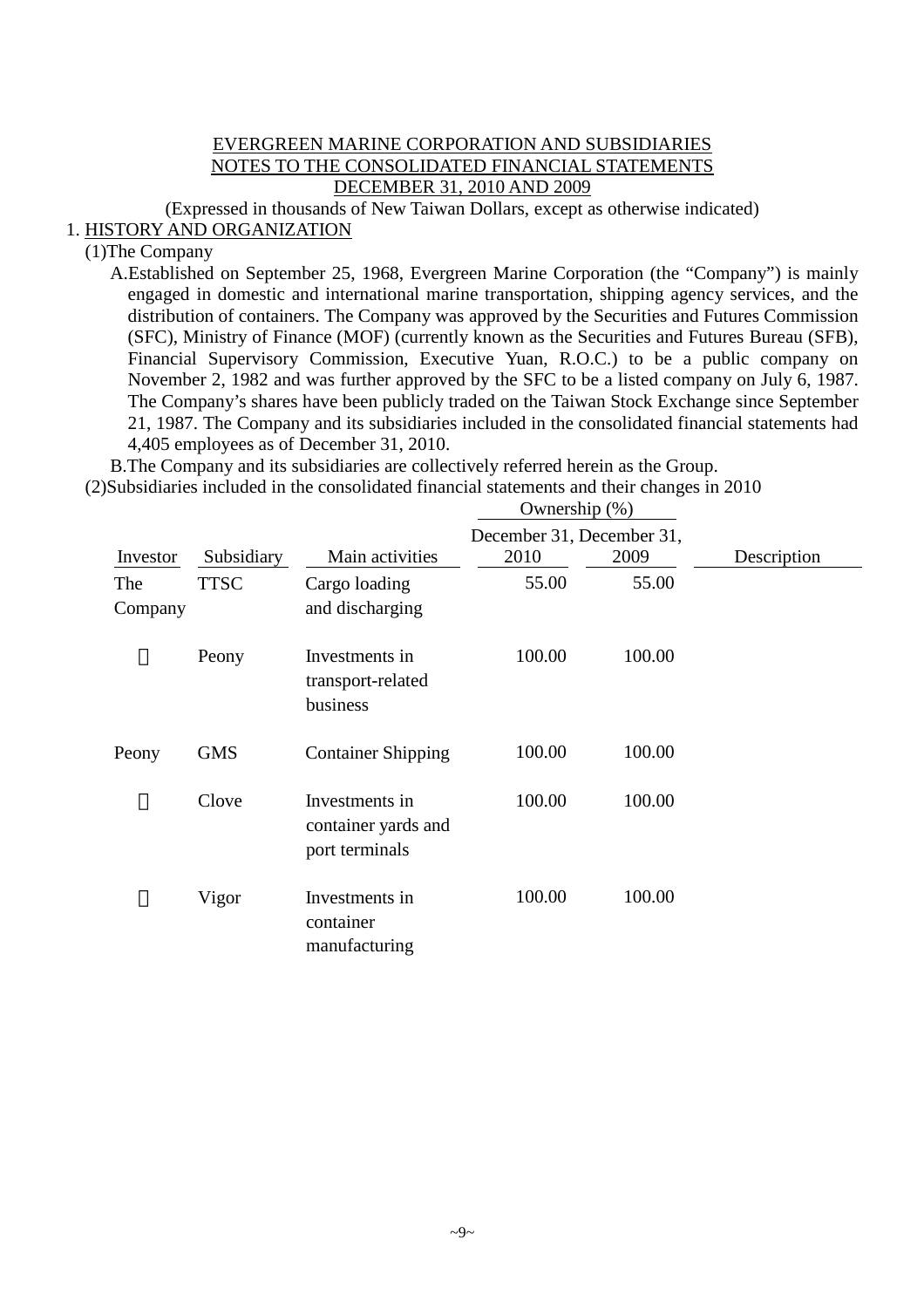|          |              |                                                                                                         | Ownership (%) |                                   |             |
|----------|--------------|---------------------------------------------------------------------------------------------------------|---------------|-----------------------------------|-------------|
| Investor | Subsidiary   | Main activities                                                                                         | 2010          | December 31, December 31,<br>2009 | Description |
| Peony    | <b>EMU</b>   | Container shipping                                                                                      | 51.00         | 51.00                             |             |
|          | EHIC(M)      | Manufacturing of<br>dry steel containers<br>and container parts                                         | 84.44         | 84.44                             |             |
|          |              | Armand N.V Investments in<br>container yards and<br>port terminals                                      | 70.00         | 70.00                             |             |
|          | <b>SGTC</b>  | Loading,<br>discharging, storage,<br>repairs, cleaning<br>and inland<br>transportation of<br>containers | 55.00         | 55.00                             |             |
|          | <b>MBPI</b>  | Containers storage<br>and inspections of<br>containers at the<br>customs house                          | 95.30         | 95.30                             |             |
|          | <b>MBT</b>   | Inland transportation,<br>repairs and cleaning<br>of containers                                         | 17.39         | 17.39                             |             |
|          | <b>EGS</b>   | Agency services<br>dealing with port<br>formalities                                                     | 51.00         | 51.00                             |             |
|          | $_{\rm EGK}$ |                                                                                                         | 100.00        | 100.00                            |             |
|          | EMI          |                                                                                                         | 51.00         | 51.00                             |             |
|          | <b>EGT</b>   |                                                                                                         | 51.00         | 51.00                             |             |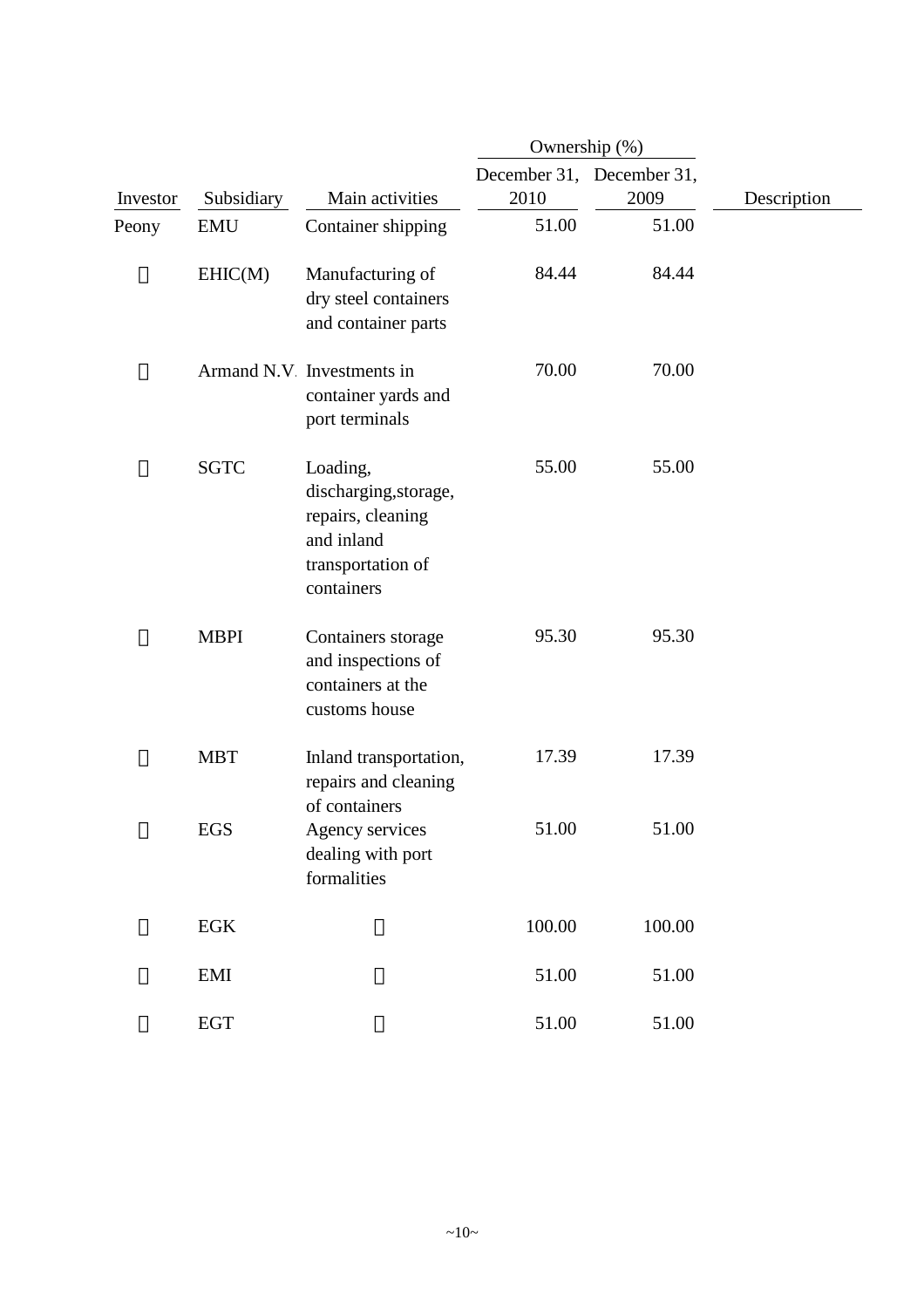|            |             |                                                                             | Ownership (%) |                                   |             |
|------------|-------------|-----------------------------------------------------------------------------|---------------|-----------------------------------|-------------|
| Investor   | Subsidiary  | Main activities                                                             | 2010          | December 31, December 31,<br>2009 | Description |
| Peony      | EGI         | Agency services<br>dealing with port<br>formalities                         | 99.99         | 99.99                             |             |
|            | <b>EMA</b>  |                                                                             | 67.50         | 67.50                             |             |
|            | <b>EIT</b>  |                                                                             | 55.00         | 55.00                             |             |
|            | <b>EES</b>  |                                                                             | 55.00         | 55.00                             |             |
|            | <b>ERU</b>  |                                                                             | 51.00         | 51.00                             |             |
|            | <b>EGD</b>  |                                                                             | 100.00        | 100.00                            |             |
|            | <b>EGUD</b> |                                                                             | 100.00        | 100.00                            |             |
|            | EGD-WWX     |                                                                             | 100.00        | 100.00                            |             |
|            | <b>EGF</b>  |                                                                             | 99.40         | 99.40                             |             |
|            | <b>EGN</b>  |                                                                             | 100.00        | 100.00                            |             |
|            | <b>EGV</b>  |                                                                             | 51.00         | 51.00                             |             |
|            | <b>ESA</b>  |                                                                             | 55.00         | 55.00                             |             |
|            | ${\rm EGB}$ | Real estate leasing                                                         | 95.00         | 95.00                             |             |
| <b>EMU</b> | Island      | Investments in<br>operating machinery<br>and equipment of<br>port terminals | 15.00         | 15.00                             |             |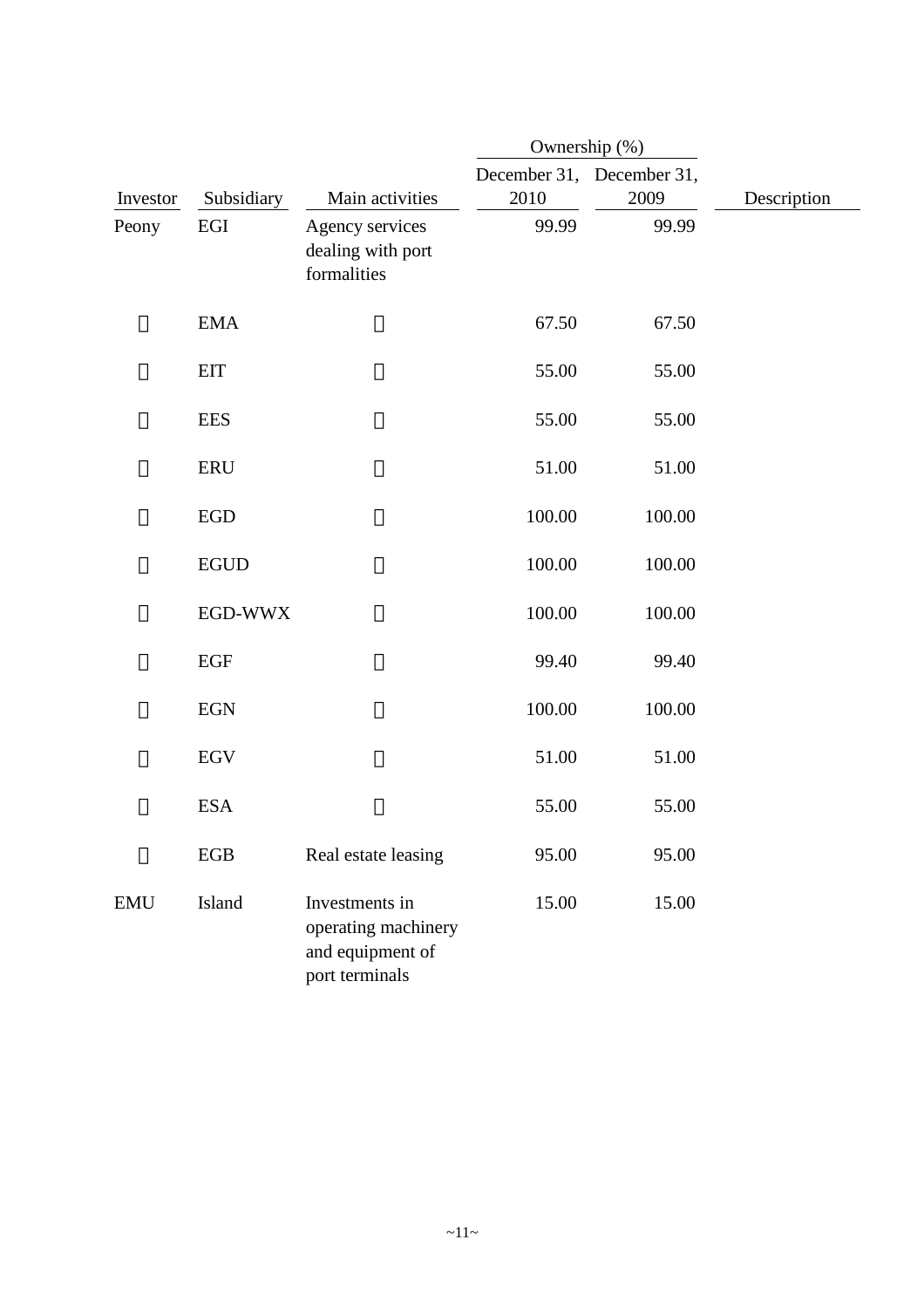|                |                |                                                                                           | Ownership (%) |                                   |             |
|----------------|----------------|-------------------------------------------------------------------------------------------|---------------|-----------------------------------|-------------|
| Investor       | Subsidiary     | Main activities                                                                           | 2010          | December 31, December 31,<br>2009 | Description |
| Clove          | Ample          | Investments in<br>container yards and<br>port terminals                                   | 90.00         | 90.00                             |             |
|                | Island         | Investments in<br>operating machinery<br>and equipment of<br>port terminals               | 36.00         | 36.00                             |             |
| Armand<br>N.V. | Armand<br>B.V. |                                                                                           | 100.00        | 100.00                            |             |
| Island         | Whitney        | Investments and<br>leases of operating<br>machinery and<br>equipment of port<br>terminals | 100.00        | 100.00                            |             |
|                | Hemlock        |                                                                                           | 100.00        | 100.00                            |             |
| <b>MBPI</b>    | <b>MBT</b>     | Inland transportation,<br>repairs and cleaning<br>of containers                           | 72.95         | 72.95                             |             |

A.For the information on investee companies included in the consolidated financial statements for the year ended December 31, 2010, please refer to Note 11.

B.Subsidiaries that are included in the consolidated financial statements:

Peony increased its equity in EMA from 51% to 67.5% on December 4, 2009, the acquisition day. (3)Subsidiary not included in the consolidated financial statements: None.

(4)Adjustments for subsidiaries with different balance sheet dates: None.

(5)Special operating risks in foreign subsidiaries: None.

(6)Nature and extent of the restrictions on fund remittance from subsidiaries to the parent company: None.

(7)Contents of subsidiaries' securities issued by the parent company: None.

(8)Information on convertible bonds and common stock issued by subsidiaries: None.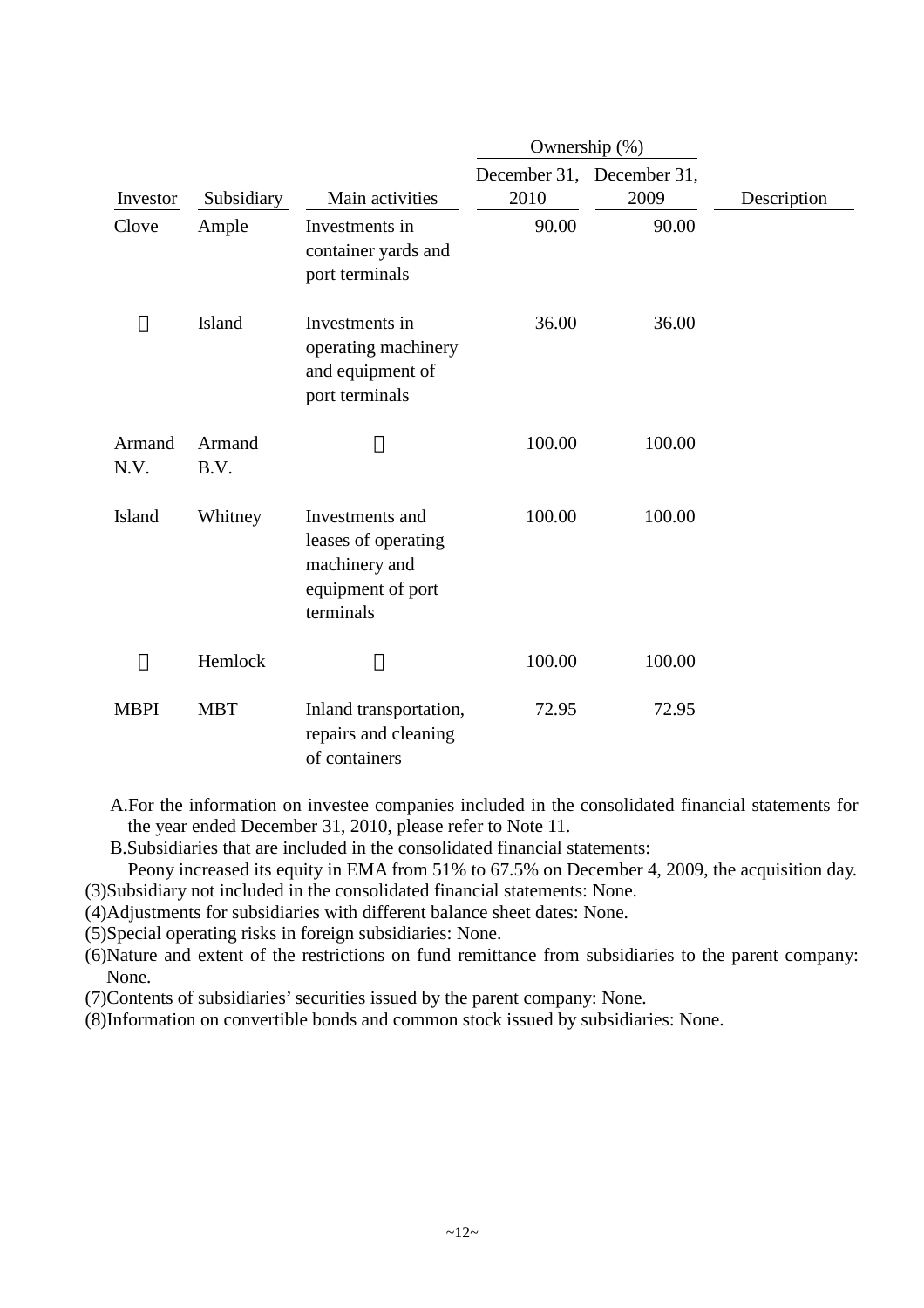# 2. SUMMARY OF SIGNIFICANT ACCOUNTING POLICIES

The accompanying consolidated financial statements of the Group are prepared in conformity with the "Rules Governing Preparation of Financial Reports by Securities Issuers" and accounting principles generally accepted in the Republic of China. The Group's significant accounting policies are summarized below:

(1) Basis for preparation of consolidated financial statements

All majority-owned subsidiaries and controlled entities are included in the consolidated financial statements. Effective January 1, 2008, the Company prepares consolidated financial statements on a quarterly basis. Any entity acquired is consolidated starting the acquisition date; once the Company loses its controlling power over an entity, the entity is excluded from the consolidation, and any effect is not retrospective. Significant inter-company transactions and assets and liabilities arising from inter-company transactions are eliminated.

- (2) Classification of current and non-current items
	- A. Assets that meet one of the following criteria are classified as current assets; otherwise they are classified as non-current assets:
		- a) Assets arising from operating activities that are expected to be realized or consumed, or are intended to be sold within the normal operating cycle;
		- b) Assets held mainly for trading purposes;
		- c) Assets that are expected to be realized within twelve months from the balance sheet date;
		- d) Cash and cash equivalents, excluding restricted cash and cash equivalents and those that are to be exchanged or used to pay off liabilities more than twelve months after the balance sheet date.
	- B.Liabilities that meet one of the following criteria are classified as current liabilities; otherwise they are classified as non-current liabilities:
		- a) Liabilities arising from operating activities that are expected to be paid off within the normal operating cycle;
		- b) Liabilities arising mainly from trading activities;
		- c) Liabilities that are to be paid off within twelve months from the balance sheet date;
		- d) Liabilities for which the repayment date cannot be extended unconditionally to more than twelve months after the balance sheet date.
- (3) Foreign currency transactions
	- A. The Company and its subsidiaries maintains its accounts in New Taiwan Dollars and functional currencies, respectively. Transactions denominated in foreign currencies are translated into New Taiwan Dollars at the spot exchange rates prevailing at the transaction dates. Exchange gains or losses due to the difference between the exchange rate on the transaction date and the exchange rate on the date of actual receipt and payment are recognized in current year's profit or loss.
	- B.Monetary assets and liabilities denominated in foreign currencies are translated at the spot exchange rates prevailing at the balance sheet date. Exchange gains or losses are recognized in profit or loss.
	- C.When a gain or loss on a non-monetary item is recognized directly in equity, any exchange component of that gain or loss shall be recognized directly in equity. Conversely, when a gain or loss on a non-monetary item is recognized in profit or loss, any exchange component of that gain or loss shall be recognized in profit or loss. However, non-monetary items that are measured on a historical cost basis are translated using the exchange rate at the date of the transaction.
- (4) Translation of financial statements of foreign subsidiaries

Assets and liabilities of foreign subsidiaries are translated into New Taiwan Dollars using the exchange rates at the balance sheet date. Equity accounts are translated at historical rates except for beginning retained earnings, which are carried forward from prior year's balance. Dividends are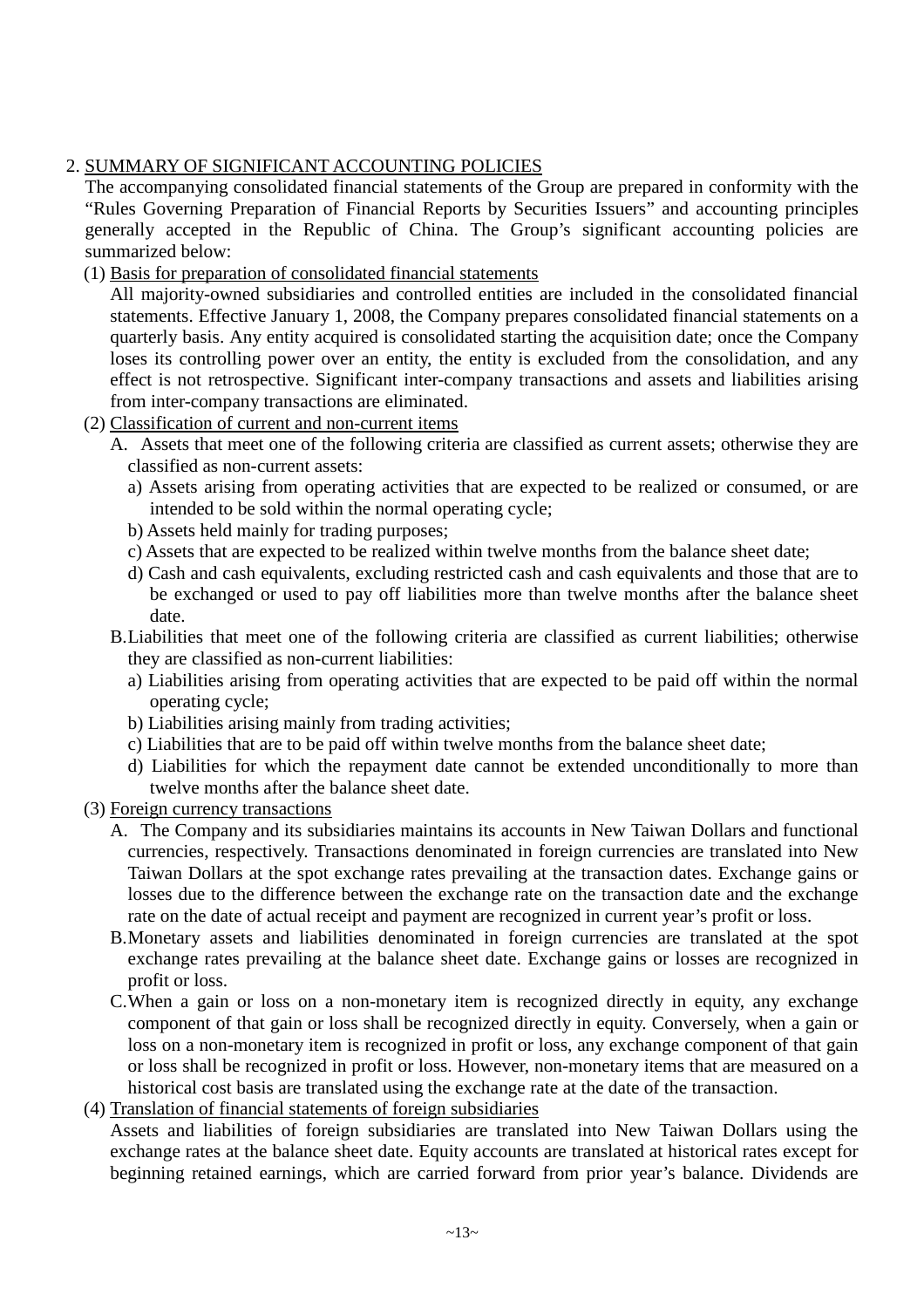translated at the rates prevailing at the date of declaration. Profit and loss accounts are translated at weighted-average rates of the year. The resulting translation differences are included in "cumulative translation adjustments" under stockholders' equity.

(5) Cash and cash equivalents

Cash equivalents refer to other short-term highly liquid investments which are readily convertible to known amount of cash and which are subject to insignificant risk of changes in value resulting from fluctuations in interest rates. The consolidated statements of cash flows were prepared on the basis of cash and cash equivalents.

- (6) Financial assets and financial liabilities at fair value through profit or loss
	- A.Equity financial instruments are recognized and derecognized using trade date accounting; whereas debt, beneficiary certificate, and derivative financial instruments are recognized and derecognized using settlement date accounting. These instruments are initially recognized at their fair values.
	- B.These financial instruments are subsequently remeasured and stated at fair value, and the gain or loss is recognized in profit or loss. The fair value of listed stocks, OTC stocks and closed-end mutual funds is based on latest quoted fair prices of the accounting period. The fair value of open-end and balanced mutual funds is based on the net asset value at the balance sheet date.
	- C.When a derivative is an ineffective hedging instrument, it is initially recognized at fair value on the date a derivative contract is entered into and is subsequently remeasured at its fair value. If a derivative is a non-option derivative, the fair value initially recognized is zero.
	- D.For call options, put options and conversion rights without character of equity, which are embedded in corporate bonds payable, please refer to Note 2 (16).
	- E.Financial assets and financial liabilities designated as at fair value through profit or loss at inception are those that conform to one of the following conditions a)Hybrid products.
		- b)As a result of the designation, measurement and recognition inconsistency could be decreased significantly or eliminated.
		- c)The financial products are managed under the method of risk management and investment strategy management established by the Company and performance of the product is assessed by fair value.
- (7) Available-for-sale financial assets
	- A.Equity financial instruments are recognized and derecognized using trade date accounting. These instruments are initially recognized at their fair values plus transaction costs that are directly attributable to the acquisition.
	- B.The financial assets are remeasured and stated at fair value, and the gain or loss is recognized in equity, until the financial asset is derecognized, at which time the cumulative gain or loss previously recognized in equity shall be recognized in profit or loss. The fair value of listed stocks, OTC stocks and closed-end mutual funds are based on latest quoted fair prices of the accounting period. The fair value of open-end and balanced mutual funds is based on the net asset value at the balance sheet date.
	- C.If there is any objective evidence that the financial asset is impaired, the cumulative loss that has been recognized directly in equity shall be transferred from equity to profit or loss. When the fair value of an equity instrument subsequently increases, impairment losses recognized previously in profit or loss shall not be reversed. When the fair value of a debt instrument subsequently increases and the increase can be objectively related to an event occurring after the impairment loss was recognized in profit or loss, the impairment loss shall be reversed to the extent of the loss recognized in profit or loss.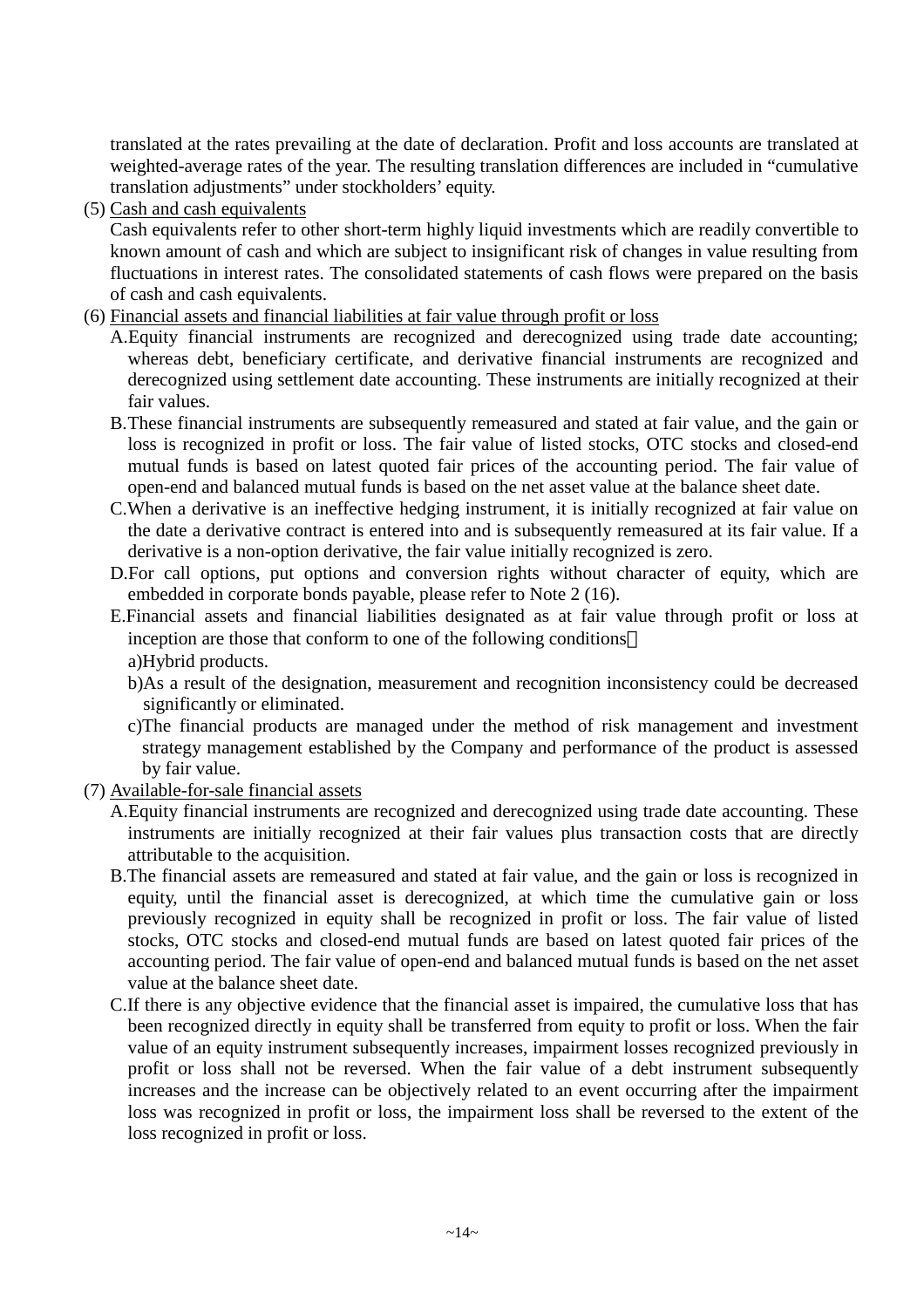- (8) Held-to-maturity financial assets
	- A.Held-to-maturity financial asset is recognized or derecognized using trade date accounting and is stated initially, at its fair value plus transaction costs that are directly attributable to the acquisition of the financial asset.
	- B.The financial assets are carried at amortized cost.
	- C.If there is any objective evidence that the financial asset is impaired, the impairment loss is recognized in profit or loss. If the fair value of the financial asset subsequently increases and the increase can be objectively related to an event occurring after the impairment loss was recognized in profit or loss, the impairment loss shall be reversed to the extent of the loss previously recognized in profit or loss.
- (9) Financial assets and financial liabilities carried at cost
	- A. Financial assets and financial liabilities carried at cost are recognized or derecognized using trade date accounting and are stated initially at fair value plus transaction costs that are directly attributable to the acquisition of the financial asset.
	- B.If there is any objective evidence that the financial asset is impaired, the impairment loss is recognized in profit or loss. Such impairment loss shall not be reversed when the fair value of the asset subsequently increases.
- (10) Allowance for doubtful accounts

Allowance for doubtful accounts is provided according to the evaluation of the collectability of notes and accounts receivable and other receivables, taking into account the bad debts incurred in prior years and the aging analysis of the receivables.

(11) Inventories

Inventories refer to fuel inventories and steel inventories. Fuel inventories are physically measured by the crew of each ship and reported back to the Head Office through telegraph for recording purposes at balance sheet date. Valuation of inventories is based on the exchange rate prevailing at balance sheet date. The perpetual inventory system is adopted for steel inventory recognition. Steel inventories are stated at cost. The cost is determined using the weighted-average method. At balance sheet date, inventories are evaluated at the lower of aggregate cost or net realizable value.

- (12) Long-term equity investments accounted for under the equity method
	- A.Long-term equity investments in which the Group holds more than 20% of the investee company's voting shares or has the ability to exercise significant influence on the investee's operational decisions are accounted for under the equity method. The excess of the initial investment cost over the acquired net asset value of the investee attributable to goodwill is no longer amortized, effective January 1, 2006. Retrospective adjustment of the amount of goodwill amortized in previous year is not required. The excess of acquired net asset value of investee over the initial investment cost is allocated proportionately and applied as a reduction to the book values of identifiable non-current assets, and any remaining amount of such excess after this allocation is credited to extraordinary gains.
	- B.Exchange differences arising from translation of financial statements of overseas investee companies accounted for under the equity method are recorded as "cumulative translation adjustments" under stockholders' equity.
- (13) Property, plant and equipment
	- A.Property, plant and equipment are stated at cost. Interests incurred on the loans used to bring the assets to the condition and location necessary for their intended uses are capitalized.
	- B.Depreciation is provided under the straight-line method based on the assets' estimated economic service lives. Salvage value of the fully depreciated assets that are still in use is depreciated based on the re-estimated economic service lives.

C.Major improvements and renewals are capitalized and depreciated accordingly. Maintenance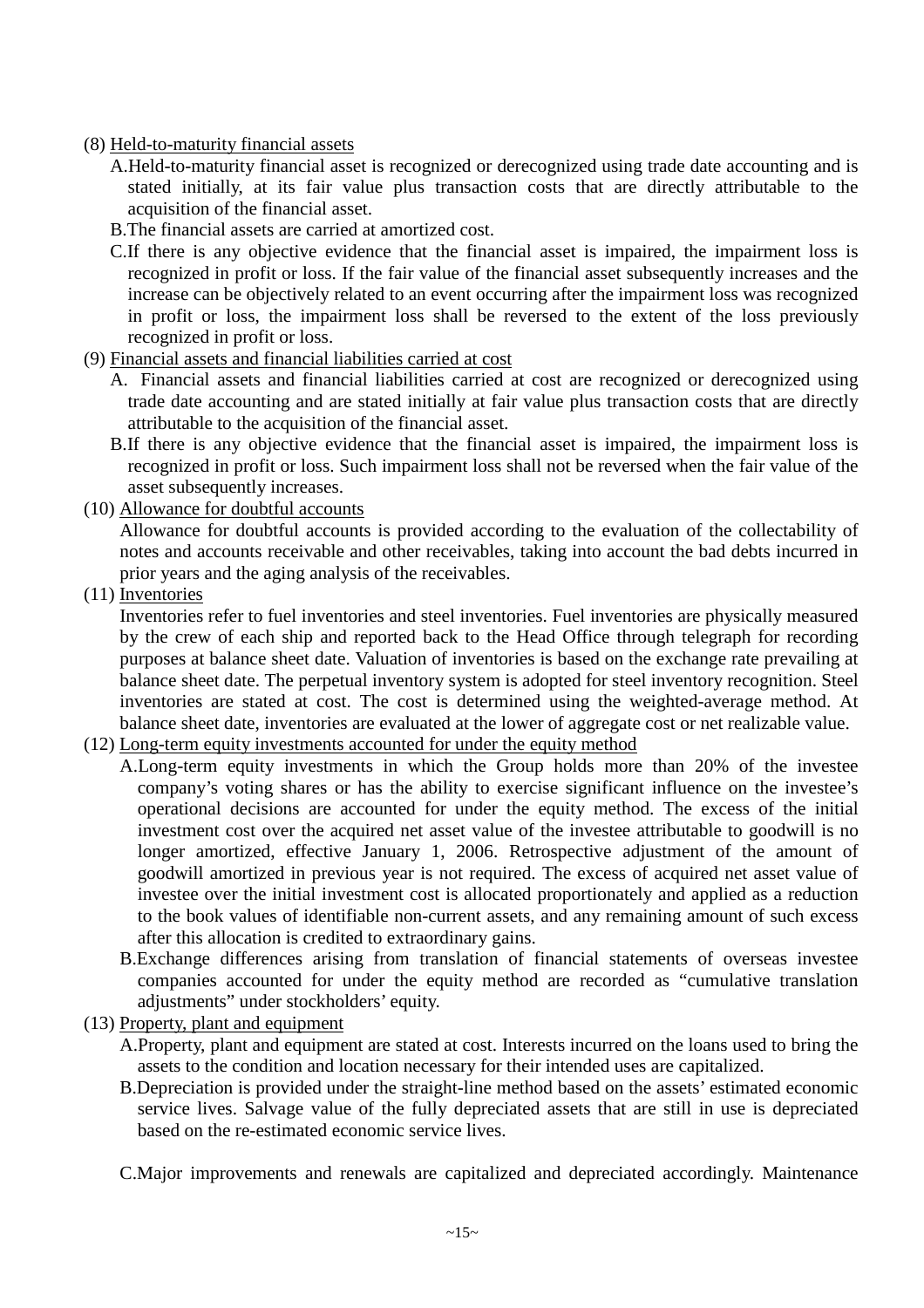and repairs are expensed as incurred.

- D. Rents paid on capital leases are capitalized and depreciated accordingly. Lease assets whose ownerships are transferred at the end of the lease term or which contain a bargain purchase option are depreciated over the estimated useful lives; lease assets other than these are depreciated over the lease term.
- (14) Deferred charges

Deferred charges refer to the expenses incurred for dock and wharf equipment, computer software and cable installation. In addition to dock and wharf equipment amortized by the lease period. The expenses incurred are amortized on a straight-line basis and the remaining are amortized 3 years.

(15) Impairment of non-financial assets

The Group recognizes impairment loss when there is an indication that the recoverable amount of an asset is less than its carrying amount. The recoverable amount is the higher of the fair value less costs to sell and value in use. When the impairment no longer exists, the impairment loss recognized in prior years shall be recovered.

### (16) Corporate bonds payable

A.For the bonds payable issued after January 1, 2006, in which call option, put option and conversion rights are embedded, the issuer of a financial instrument shall classify the instrument, or its component parts, on initial recognition as a financial liability, a financial asset or an equity instrument in accordance with the substance of the contractual arrangement and the definitions of a financial liability, a financial asset and an equity instrument. These bonds are accounted for as follows:

- a) The difference between the issue price and face value of corporate bonds is accounted for as premium or discount which is required to be amortized over the period from the date of issuance to maturity date using the interest method and is recorded as "interest expense".
- b) The value of any derivative features (such as a call option and put option) embedded in the compound financial instrument is recognized as "financial assets or financial liabilities at fair value through profit or loss". These derivative features are subsequently remeasured and stated at fair value on each balance sheet date, and the gain or loss is recognized in "gain or loss on valuation of financial assets or financial liabilities". At the expiration date, if the fair value of common stock exceeds the exercise price of put option, the fair value of the put option is recognized as "paid-in capital"; however, if the fair value of common stock is lower than the exercise price, the fair value of the put option is recognized as "gain or loss".
- c) A conversion option embedded in the bonds issued by the Company, which is convertible to an equity instrument, is recognized in "capital reserve from stock warrants". When a bondholder exercises his/her conversion rights, the liability component of the bonds (including corporate bonds and embedded derivatives) shall be revalued at fair value on the conversion date, and the resulting difference shall be recognized as "gain or loss" in the current period. The book value of the common stock issued due to the conversion shall be based on the adjusted book value of the above-mentioned liability component plus the book value of the stock warrants.
- d) Costs incurred on issuance of convertible bonds are proportionally charged to the liabilities and equities of the underlying instruments based on initial recognition costs.
- B.If the bondholders have the right, within one year, to exercise the put option embedded in bonds, the Company should classify the bond under current liability. After the right expires, the corporate bonds unconverted or not exchanged should be reclassified under non-current liability.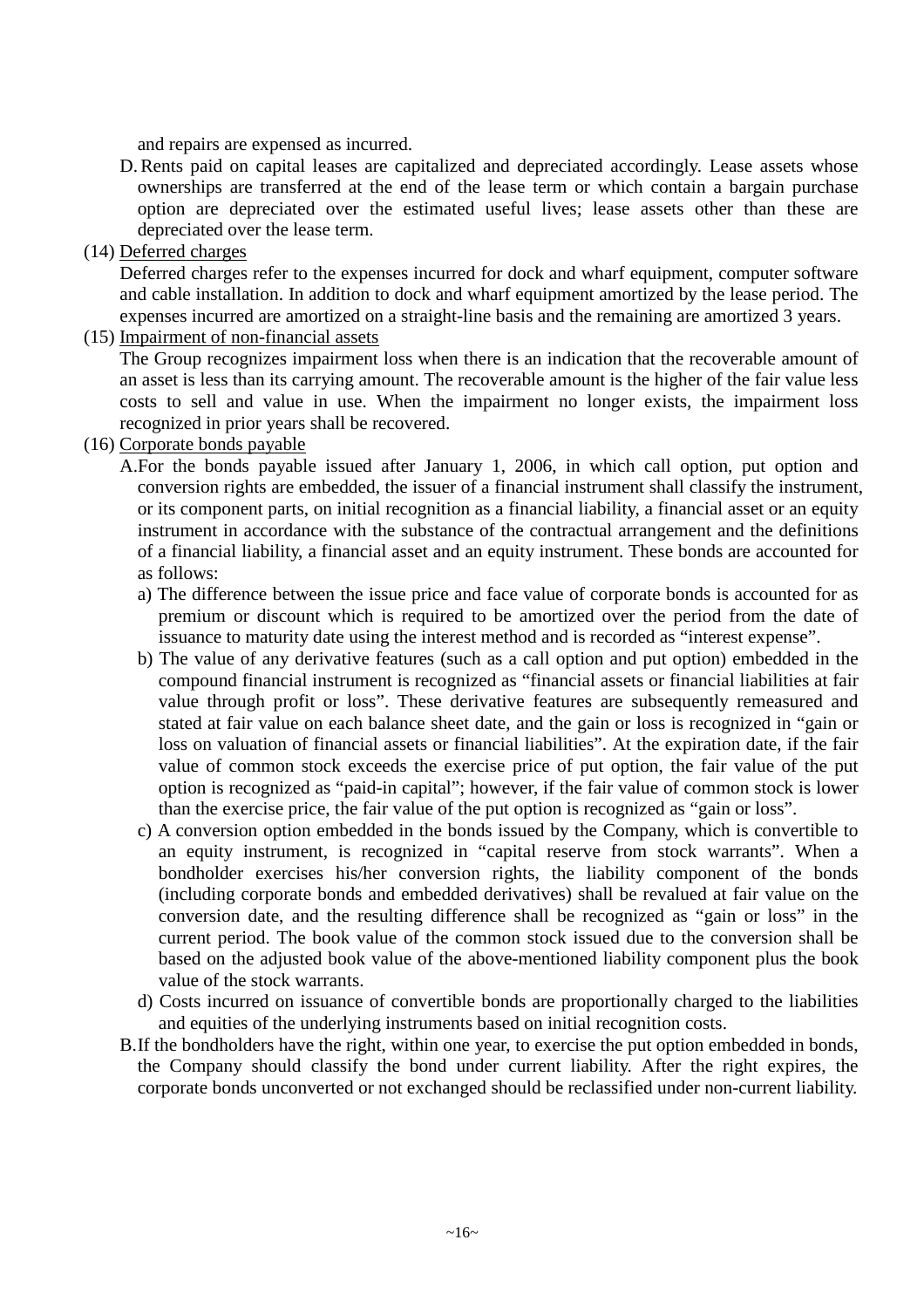# (17) Pensions

Under the defined benefit pension plan, which is adopted by the Company and TTSC, net periodic pension costs are recognized in accordance with the actuarial calculations. Net periodic pension costs include service cost, interest cost, expected return on plan assets, and amortization of unrecognized net transition obligation and gains or losses on plan assets. Unrecognized net transition obligation is amortized on a straight-line basis over 15 years. Under the defined contribution pension plan, net periodic pension costs are recognized as incurred.

# (18) Income taxes

- A. Inter-period and intra-period income tax allocation methods are employed. Over or under provision of prior years' income tax liabilities is included in current year's income tax. After an amendment of the tax law, in the year of its promulgation, deferred income tax assets and liabilities are to be recomputed. Net changes in deferred income tax assets and liabilities, resulting from the recomputation, are to be recognized in the income tax expense (benefit) of continuing operations.
- B.Investment tax credits arising from expenditures incurred on acquisitions of equipment or technology, research and development, employees' training, and equity investments are recognized in the year the related expenditures are incurred.
- C.A 10% surtax is levied on the unappropriated retained earnings and is recorded as income tax expense in the year when the stockholders resolve to retain the earnings.
- (19) Employees' bonuses and directors' and supervisors' remuneration

Effective January 1, 2008, pursuant to EITF96-052 of the Accounting Research and Development Foundation, R.O.C., dated March 16, 2007, "Accounting for Employees' Bonuses and Directors' and Supervisors' Remuneration", the costs of employees' bonuses and directors' and supervisors' remuneration are accounted for as expenses and liabilities, provided that such a recognition is required under legal or constructive obligation and those amounts can be estimated reasonably. However, if the accrued amounts for employees' bonuses and directors' and supervisors' remuneration are significantly different from the actual distributed amounts resolved by the stockholders at their annual stockholders' meeting subsequently, the differences shall be recognized as gain or loss in the following year. In addition, according to EITF97-127 of the Accounting Research and Development Foundation, R.O.C., dated March 31, 2008, "Criteria for Listed Companies in Calculating the Number of Shares of Employees' Stock Bonus", the Company calculates the number of shares of employees' stock bonus based on the closing price of their common stock at the previous day of the stockholders' meeting held in the year following the financial reporting year, and after taking into account the effects of ex-rights and ex-dividends.

(20) Revenue, cost and expense recognition

Revenues is recognized when the earning process is substantially completed and are realized or realizable. Costs and expenses are recognized as incurred.

(21) Use of estimates

A.The preparation of financial statements in conformity with generally accepted accounting principles requires management to make estimates and assumptions that affect the amounts of assets and liabilities and the disclosures of contingent assets and liabilities at the date of the financial statements and the amounts of revenues and expenses during the reporting period. Actual results could differ from those assumptions and estimates.

B.Accrued expenses are recorded at the amounts stated in the original supporting documents. Foreign port charges without supporting documents are estimated based on past records and period-end sailing schedules. Differences between the expenses actually incurred in the following year and the estimated accrued expenses are credited or charged to operating costs or expenses in the following year.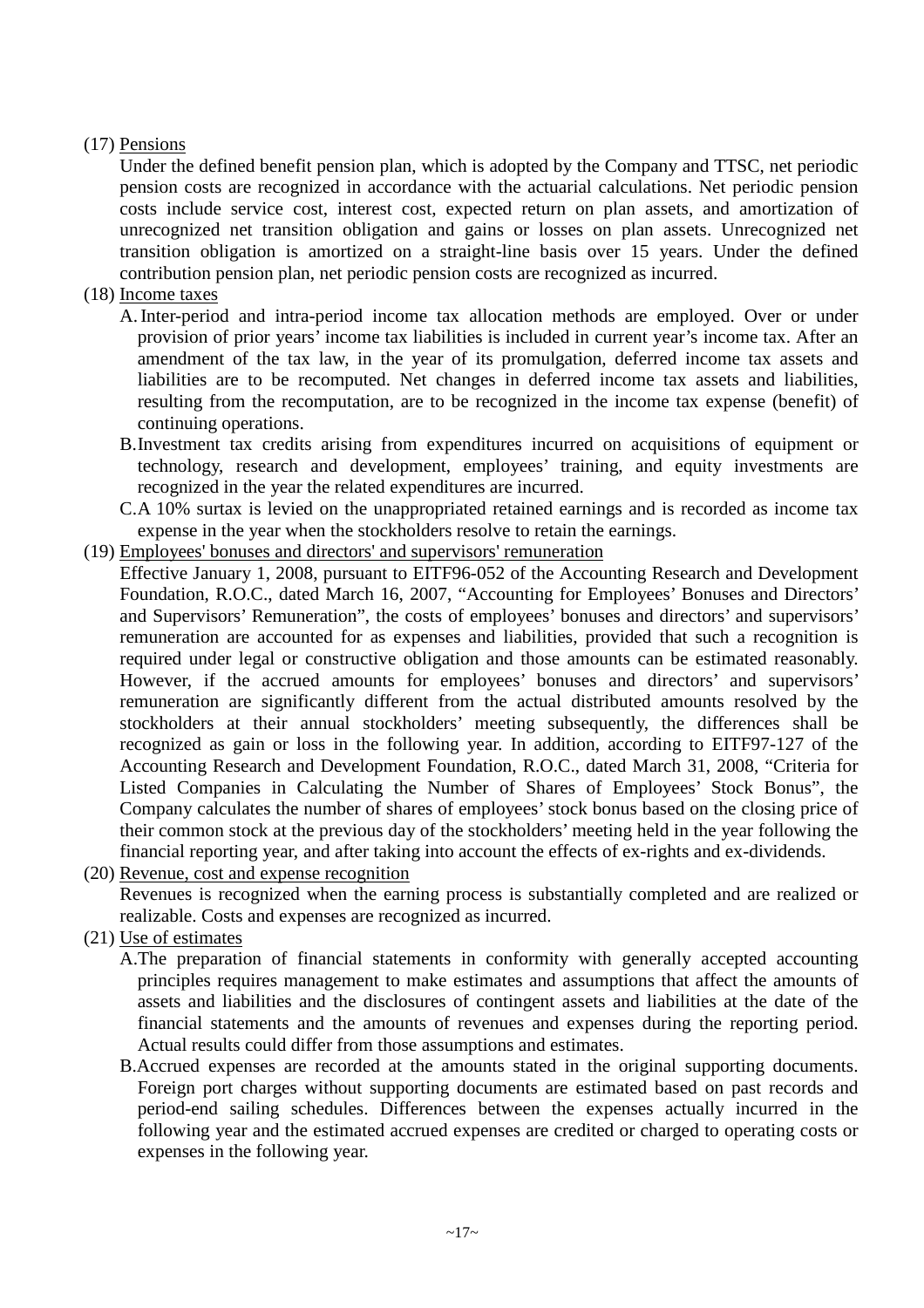# 3. CHANGES IN ACCOUNTING PRINCIPLES

Effective January 1, 2009, the Group adopted the amendments to R.O.C. SFAS No. 10, "Accounting for Inventories". Such change in accounting principle had no effect on the consolidated net income or consolidated earnings per share as of and for the year ended December 31, 2009.

### 4. DETAILS OF SIGNIFICANT ACCOUNTS

(22) Cash and cash equivalents

|                                                                     |    | December 31, 2010     |                           | December 31, 2009     |
|---------------------------------------------------------------------|----|-----------------------|---------------------------|-----------------------|
| Cash                                                                | \$ | 30,788                | $\boldsymbol{\mathsf{S}}$ | 23,064                |
| Checking accounts                                                   |    | 509,567               |                           | 4,492                 |
| Demand deposits                                                     |    | 947,025               |                           | 24,949                |
| Foreign currency deposits                                           |    | 2,972,687             |                           | 2,743,522             |
| Time deposits (New Taiwan Dollars)                                  |    | 1,174,521             |                           | 795,198               |
| Time deposits (Foreign currencies)                                  |    | 14,122,814            |                           | 6,269,427             |
| Less: Unrealized foreign exchange (loss) gain                       |    | 41,311)               |                           | 1,137                 |
|                                                                     | \$ | 19,716,091            | $\boldsymbol{\mathsf{S}}$ | 9,861,789             |
| Interest rates on the above time deposits                           |    | $0.05\% \sim 14.00\%$ |                           | $0.02\% \sim 11.00\%$ |
| (23) Financial assets at fair value through profit or loss          |    |                       |                           |                       |
|                                                                     |    | December 31, 2010     |                           | December 31, 2009     |
| Current items:                                                      |    |                       |                           |                       |
| Trading financial assets                                            |    |                       |                           |                       |
| Listed (TSE and OTC) stocks                                         | \$ | 290                   | $\mathcal{S}$             | 290                   |
| Beneficiary certificates                                            |    | 2,041,462             |                           | 3,335,140             |
| Interest rate swap (IRS)                                            |    | 158                   |                           | 663                   |
| Cross currency swap (CCS)                                           |    | 5,215                 |                           | 9,296                 |
| Structured financial instruments                                    |    |                       |                           | 803,158               |
|                                                                     |    | 2,047,125             |                           | 4,148,547             |
| Adjustment                                                          |    | 132,824)              |                           | 65,352)               |
|                                                                     | \$ | 1,914,301             | \$                        | 4,083,195             |
| Non-current item:                                                   |    |                       |                           |                       |
| Financial assets designated as at fair value through profit or loss |    |                       |                           |                       |
| Corporate bonds                                                     | S  | 100,000               | $\mathcal{S}$             | 100,000               |
| Adjustment                                                          |    | 4,287                 |                           |                       |
|                                                                     | \$ | 104,287               | \$                        | 100,000               |
| $\sim$ 1<br>0.010                                                   |    |                       |                           | 0.00000               |

A.As of December 31, 2010 and 2009, the Group recognized net loss of \$90,590 and \$18,917, respectively.

B.Hedge accounting for these derivative instruments held for hedging activities was not adopted.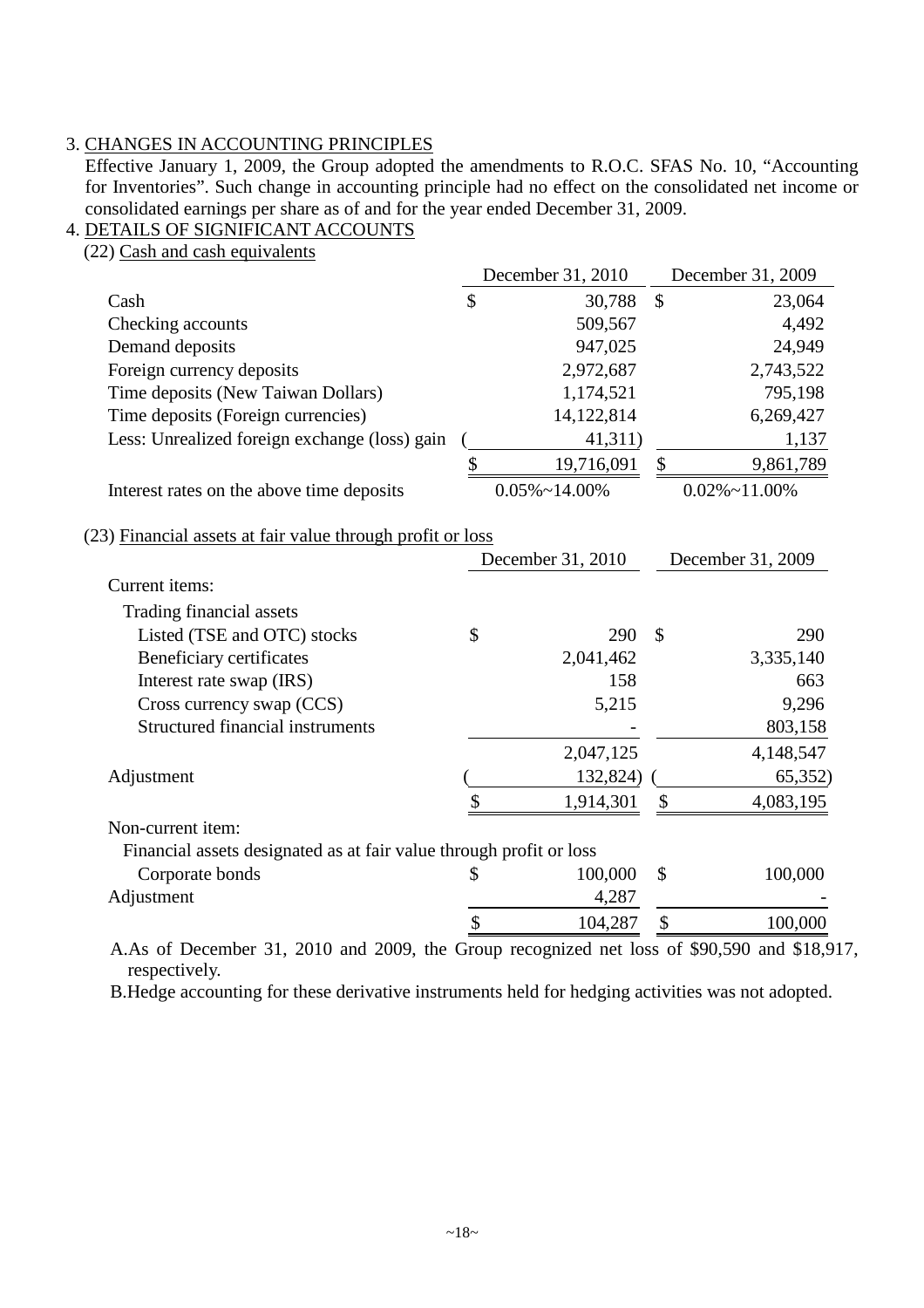| (24) Available-for-sale financial assets |                    |                   |               |                   |
|------------------------------------------|--------------------|-------------------|---------------|-------------------|
|                                          |                    | December 31, 2010 |               | December 31, 2009 |
| Non-current items:                       |                    |                   |               |                   |
| Listed (TSE and OTC) stocks              |                    |                   |               |                   |
| Central Reinsurance Corp.                | \$                 | 490,801           | $\mathcal{S}$ | 490,801           |
| Fubon Financial Holding Co., Ltd.        |                    | 3,871             |               | 3,871             |
|                                          |                    | 494,672           |               | 494,672           |
| Adjustments                              |                    | 462,436           |               | 197,640           |
|                                          | \$                 | 957,108           | \$            | 692, 312          |
| (25) Held-to-maturity financial assets   |                    |                   |               |                   |
|                                          |                    | December 31, 2010 |               | December 31, 2009 |
| Current item:                            |                    |                   |               |                   |
| Financial bonds                          | \$                 |                   | \$            | 160,000           |
| Non-current items:                       |                    |                   |               |                   |
| Financial bonds                          | $\mathbf{\hat{S}}$ | 1,315,915         | \$            | 200,000           |
| Corporate bonds                          |                    | 1,820,000         |               | 1,980,866         |
|                                          | \$                 | 3,135,915         | \$            | 2,180,866         |
| (26) Financial assets carried at cost    |                    |                   |               |                   |
|                                          |                    | December 31, 2010 |               | December 31, 2009 |
| Non-current item:                        |                    |                   |               |                   |
| Unlisted stocks                          | \$                 | 4,497,128         | \$            | 5,009,094         |

A.In December 2010, Fu-Ji Management Consultancy Co., Ltd. (Formerly Fubon Securities Finance Co., Ltd.) an investee accounted for under the cost method, reduced its capital. The conversion rate on the capital reduction was 99.75%, and the amount returned to the stockholders was \$10 (par value) per share. As a result of the capital reduction, the proceeds received by the Company based on its proportionate equity interest in Fu-Ji Management Consultancy Co., Ltd. were \$196,674 thousand, and the carrying amount of the Company's investment in Fu-Ji Management Consultancy Co., Ltd. was written down by \$189,846 thousand. Accordingly, \$6,828 thousand of income was generated, which was recorded under "non-operating income – others".

B.The Group's investment in unlisted stocks was measured at cost since its fair value cannot be measured reliably.

C.The above financial assets carried at cost - Classic Outlook Investment Ltd and Everup Profits Ltd. – were pledged for CLOVE's long-term loan. Please refer to Note 4 (17) and 6.

(27) Accounts receivable, net

|                                        | December 31, 2010 |              | December 31, 2009 |           |  |
|----------------------------------------|-------------------|--------------|-------------------|-----------|--|
| Non-related parties                    |                   | 9,655,574    | -8                | 7,550,063 |  |
| Less: Unrealized foreign exchange loss |                   | $23,461$ ) ( |                   | 2,865     |  |
| Less: Allowance for doubtful accounts  |                   | 18,355)      |                   | 27,491)   |  |
|                                        |                   | 9,613,758    |                   | 7,519,707 |  |
| Related parties                        |                   | 297,685      |                   | 314,514   |  |
|                                        |                   | 9,911,443    |                   | 7,834,221 |  |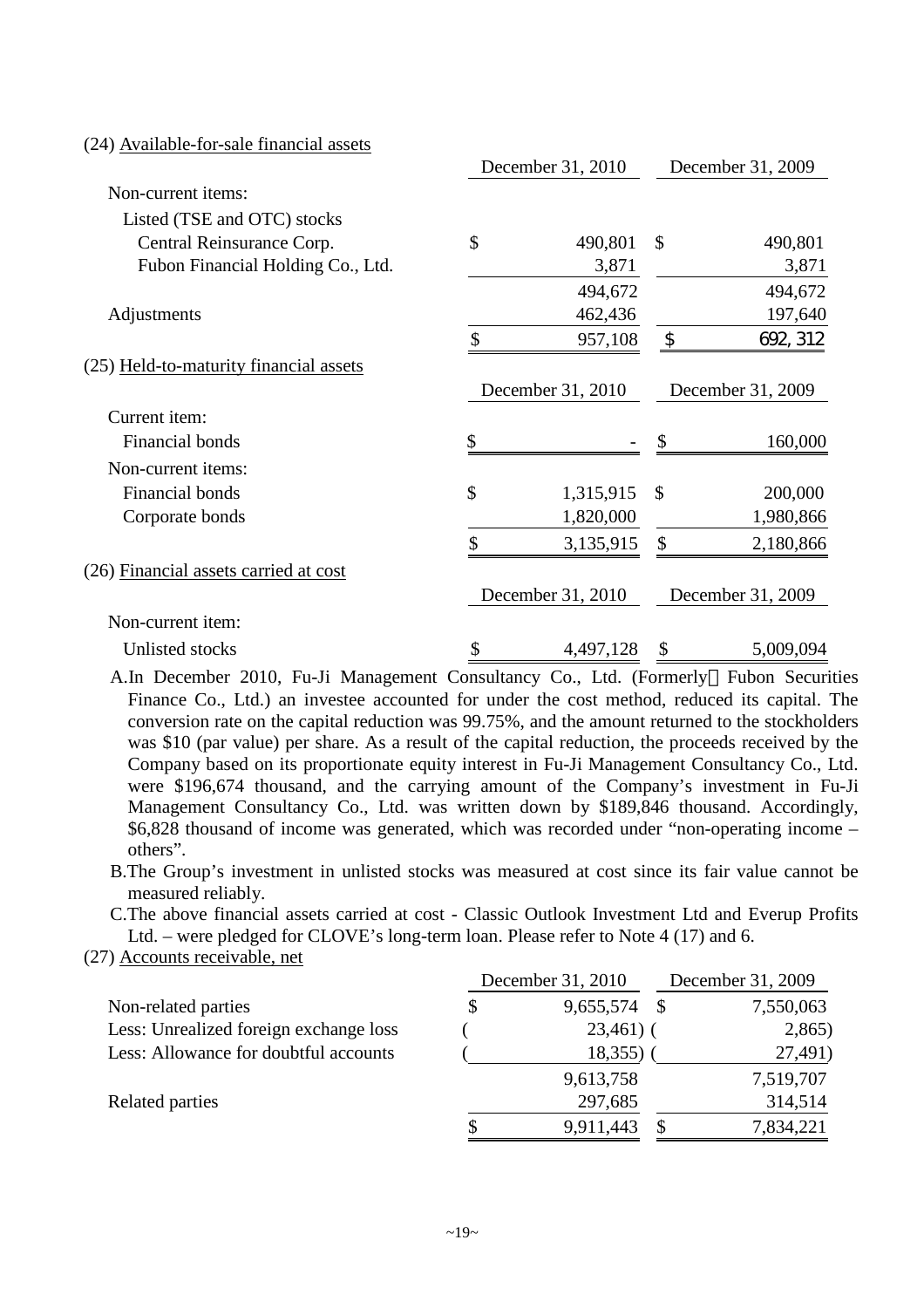(28) Other financial assets - current

|                            | December 31, 2010 | December 31, 2009         |                   |  |
|----------------------------|-------------------|---------------------------|-------------------|--|
| Futures transaction margin | 158,383           | \$                        | 238,908           |  |
| (29) Inventories           |                   |                           |                   |  |
|                            | December 31, 2010 |                           | December 31, 2009 |  |
| Ship fuel                  | \$<br>2,709,121   | $\mathcal{S}$             | 1,998,616         |  |
| Steel and others           | 827,206           |                           | 263,076           |  |
|                            | 3,536,327         | S                         | 2,261,692         |  |
| (30) Other current assets  |                   |                           |                   |  |
|                            | December 31, 2010 |                           | December 31, 2009 |  |
| Agent accounts             | \$<br>1,173,694   | $\boldsymbol{\mathsf{S}}$ | 1,000,421         |  |
| Agency reciprocal accounts | 348,828           |                           | 1,129,063         |  |
| Temporary debits           | 3,788,537         |                           | 224,093           |  |
|                            | \$<br>5,311,059   | \$                        | 2,353,577         |  |

#### A.Agency accounts

These accounts occur when foreign agencies, based on the agreement with the Company, deal with foreign port formalities regarding arrival and departure of ships, cargo loading, discharging, and forwarding, collection of freight, and payment of expenses incurred in the foreign port.

### B.Agency reciprocal accounts

Temporary accounts between the Company and Evergreen International S.A., Gaining Enterprise S.A., Italia Marittima S.p.A., Evergreen Marine (Hong Kong) Ltd. and Evergreen Marine (Singapore) Pte. Ltd. These accounts occur as these agencies incur foreign port expenses and related rental expenses.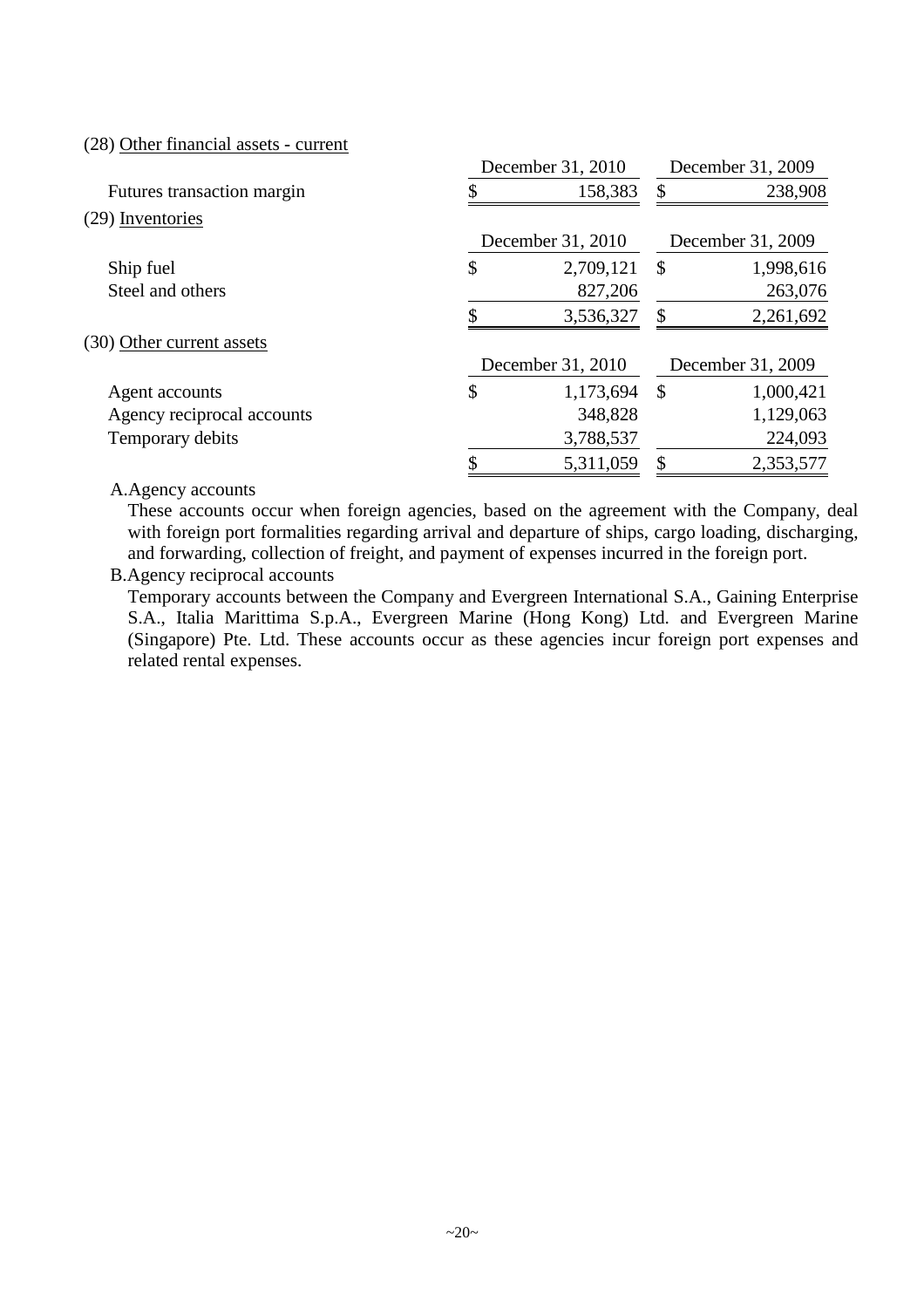# (31) Long-term equity investments accounted for under the equity method

A.Details of long-term equity investments accounted for under the equity method are set forth below:

|                                        | December 31, 2010 | Carrying amount |              |    |              |
|----------------------------------------|-------------------|-----------------|--------------|----|--------------|
|                                        | Percentage        |                 | December 31, |    |              |
| Investee company                       | of ownership      |                 | 2010         |    | 2009         |
| Charng Yang Development Co.,           |                   |                 |              |    |              |
| Ltd.                                   | 40.00%            | \$              | 575,326      | \$ | 540,458      |
| <b>Evergreen International Storage</b> |                   |                 |              |    |              |
| and Transport Corporation              | 39.74%            |                 | 8,418,428    |    | 7,932,844    |
| <b>Evergreen Security Corporation</b>  | 31.25%            |                 | 77,345       |    | 73,919       |
| <b>EVA Airways Corporation</b>         | 19.32%            |                 | 7,848,925    |    | 6,186,214    |
| Taipei Port Container Terminal         |                   |                 |              |    |              |
| Corporation                            | 27.87%            |                 | 1,208,758    |    | 1,263,417    |
| Ningbo Victory Container Co., Ltd.     | 40.00%            | 64,839          |              |    | 73,916       |
| Qingdao Evergreen Container            |                   |                 |              |    |              |
| Storage and Transportation             |                   |                 |              |    |              |
| Co., Ltd.                              | 40.00%            |                 | 207,893      |    | 216,077      |
| Kingtrans International Logistics      |                   |                 |              |    |              |
| (Tianjin) Co., Ltd.                    | 30.20%            |                 | 133,399      |    | 135,237      |
| Luanta Investment (Netherlands)        |                   |                 |              |    |              |
| N.V.                                   | 50.00%            |                 | 2,444,745    |    | 2,740,340    |
| Balsam Investment (Netherlands)        |                   |                 |              |    |              |
| N.V.                                   | 49.00%            |                 | 3,257,816    |    | 1,749,763    |
| Colon Container Terminal S.A.          | 36.00%            |                 | 2,035,250    |    | 2,126,671    |
| <b>Evergreen Container Terminal</b>    |                   |                 |              |    |              |
| (Thailand) Ltd.                        | 48.18%            |                 | 821,994      |    | 934,565      |
| Green Peninsula Agencies               |                   |                 |              |    |              |
| SDN. BHD.                              | 30.00%            |                 | 268,589      |    | 249,701      |
|                                        |                   | \$              | 27,363,307   | \$ | 24, 223, 122 |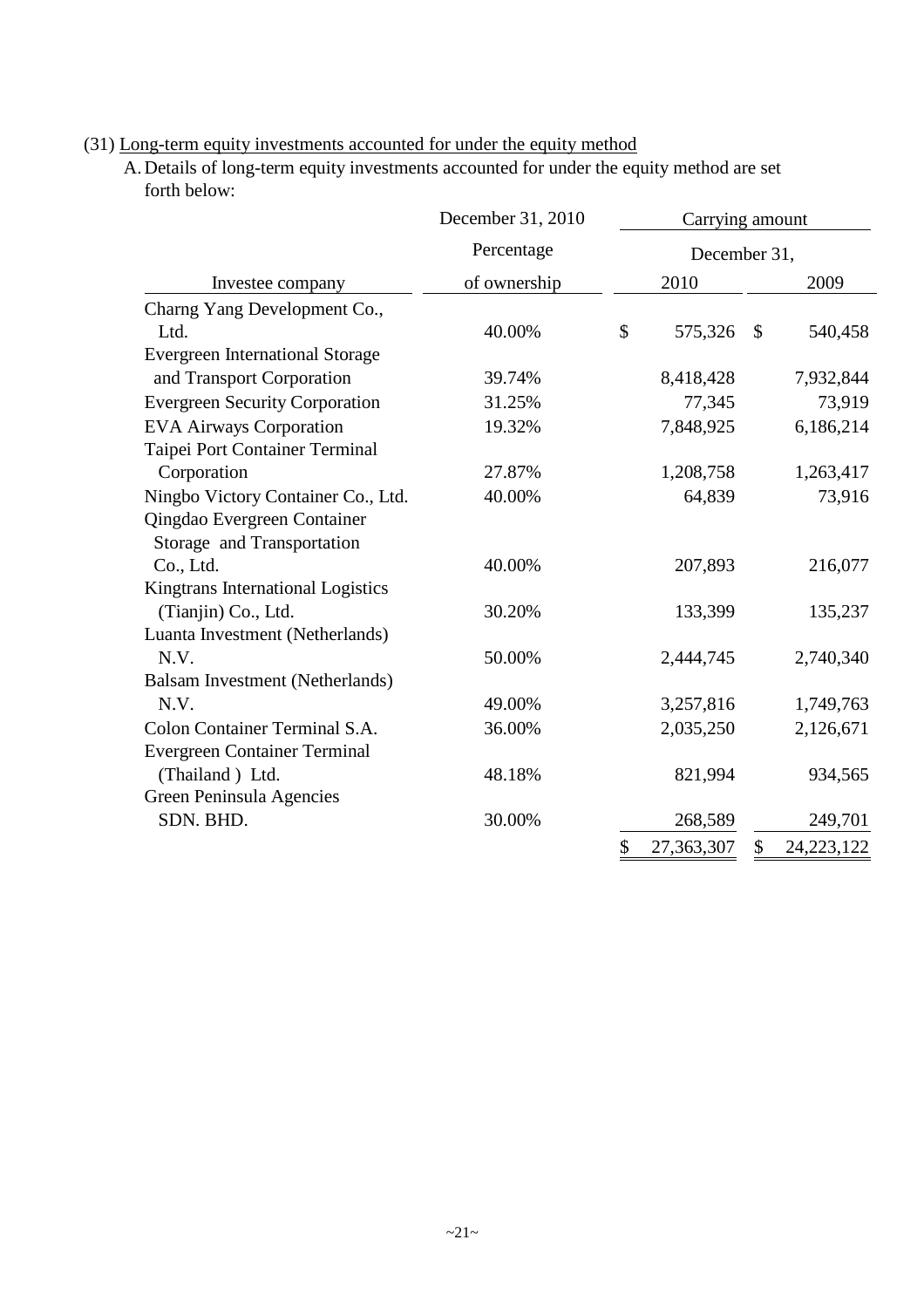|                                                                          | For the years ended December 31, |                         |            |  |  |  |  |
|--------------------------------------------------------------------------|----------------------------------|-------------------------|------------|--|--|--|--|
| Investee company                                                         |                                  | 2010                    | 2009       |  |  |  |  |
| Charng Yang Development Co. Ltd.                                         | \$                               | $\mathcal{S}$<br>56,468 | 47,703     |  |  |  |  |
| Evergreen International Storage and<br><b>Transport Corporation</b>      |                                  | 471,098                 | 330,948    |  |  |  |  |
| <b>Evergreen Security Corporation</b>                                    |                                  | 3,425                   | 8,766      |  |  |  |  |
| <b>EVA Airways Corporation</b>                                           |                                  | 2,321,099 (             | 540,724)   |  |  |  |  |
| Taipei Port Container Terminal Corporation (                             |                                  | $54,659$ (              | 23,615)    |  |  |  |  |
| Ningbo Victory Container Co., Ltd.                                       |                                  | 7,680                   | 13,234     |  |  |  |  |
| Qingdao Evergreen Container Storage and<br>Transportation Co., Ltd.      |                                  | 32,260                  | 29,229     |  |  |  |  |
| Kingtrans International Logistics (Tianjin)<br>Co., Ltd.                 |                                  | $4,841$ (               | 2,502)     |  |  |  |  |
| Luanta Investment (Netherlands) N.V.                                     | €                                | $201,841$ ) (           | 74,934)    |  |  |  |  |
| Balsam Investment (Netherlands) N.V.                                     |                                  | $1,265,490$ (           | 4,941,532) |  |  |  |  |
| Colon Container Terminal S.A.<br>Evergreen Container Terminal (Thailand) |                                  | 132,531                 | 64,275     |  |  |  |  |
| Ltd.                                                                     |                                  | 251,950                 | 70,351     |  |  |  |  |
| Green Peninsula Agencies SDN. BHD.                                       |                                  | 47,084                  | 28,210     |  |  |  |  |
|                                                                          | \$                               | 4,337,426<br>$($ \$     | 4,990,591) |  |  |  |  |

B. Investment income (loss) accounted for under the equity method for the year ended December 31, 2010 and 2009 is set forth below:

C.Evergreen Container Terminal (Thailand) Ltd. returned monies for capital reduction by Board of Directors in August 19, 2010. The capital reduction ratio was 16.68%. The company received THB159, 127 according to its holding shares ratio.

D.On July 23, 2009, the Company issued its first domestic secured exchangeable bonds according to the resolve by the Board of Directors. Pursuant to the terms of issuance, the bondholders may exchange the Exchangeable Bonds into the common stock of Evergreen International Storage and Transport Corporation (EITC) during the period from one month after the Exchangeable Bonds are issued to 10 days before the maturity of the Exchangeable Bonds. And the Company has already appropriated 82,481 thousand shares of common stock of Evergreen International Storage and Transport Corporation to the account in Taiwan Depository and Clearing Corporation, for the use of exchange from exchangeable bonds to common stock of EITC.(For issuance terms of corporate bonds, please refer to Note 4(16)).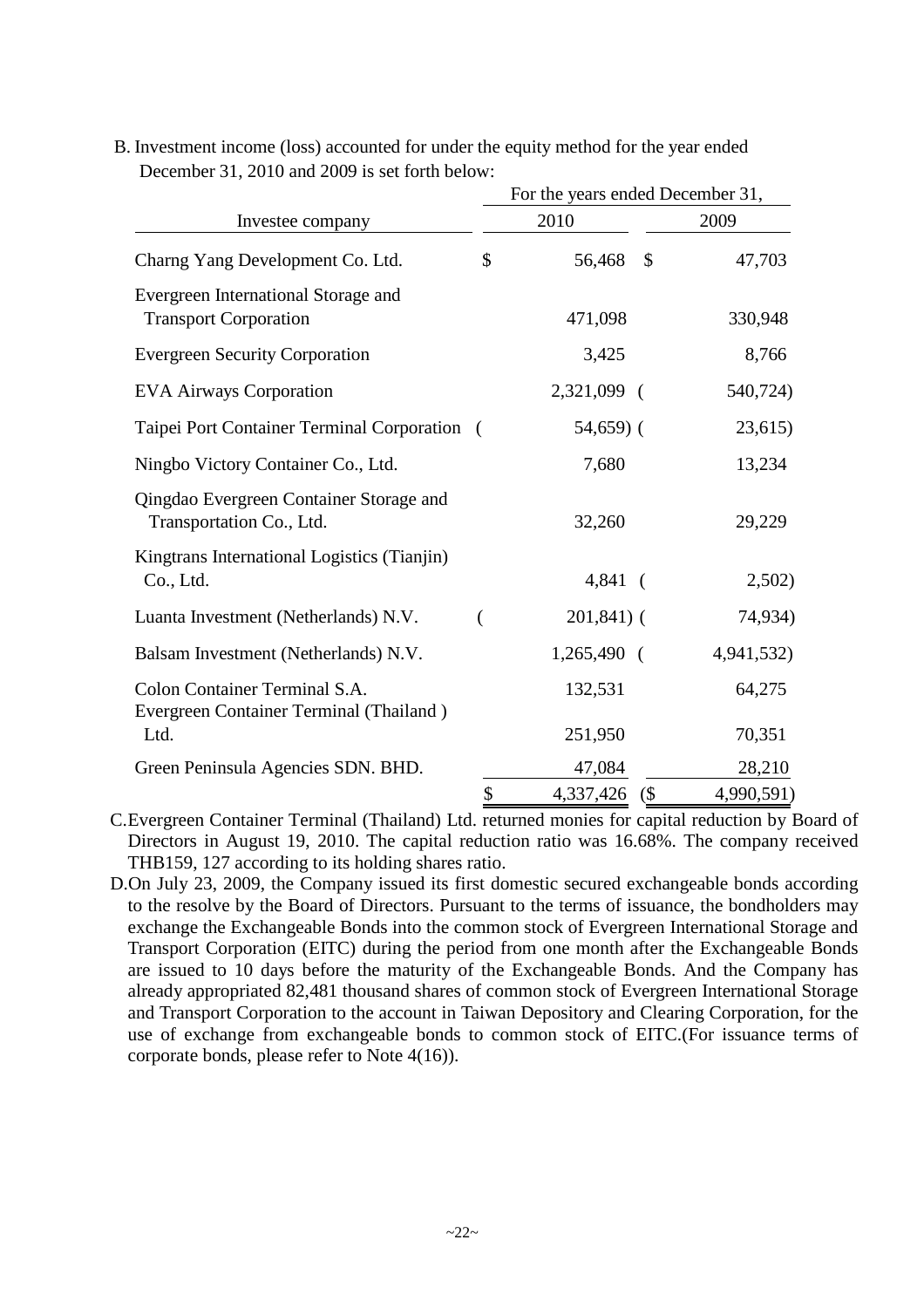#### (32) Property, plant and equipment

|                                      | December 31, 2010 |                              |               |                   |               |                |  |  |
|--------------------------------------|-------------------|------------------------------|---------------|-------------------|---------------|----------------|--|--|
|                                      | Accumulated       |                              |               |                   |               |                |  |  |
| Asset                                |                   | depreciation<br>Initial cost |               |                   |               | Net book value |  |  |
| Land                                 | \$                | 2,173,390                    | \$            |                   | \$            | 2,173,390      |  |  |
| <b>Buildings</b>                     |                   | 2,920,953                    |               | 1,309,106)        |               | 1,611,847      |  |  |
| Machinery equipment                  |                   | 718,259                      |               | 547,774)          |               | 170,485        |  |  |
| Loading and unloading equipment      |                   | 7,965,773                    |               | 4,879,032)        |               | 3,086,741      |  |  |
| Computer and communication equipment |                   | 297,946                      | $\sqrt{ }$    | 258,481)          |               | 39,465         |  |  |
| <b>Transportation equipment</b>      |                   | 23,583,460                   |               | 12,394,327)       |               | 11,189,133     |  |  |
| Ships                                |                   | 49,271,864                   |               | 21,726,921)       |               | 27,544,943     |  |  |
| Office equipment                     |                   | 502,976                      |               | 371,449)          |               | 131,527        |  |  |
| Lease assets                         |                   | 8,278                        |               | 7,333)            |               | 945            |  |  |
| Leasehold improvements               |                   | 15,841                       |               | 5,635)            |               | 10,206         |  |  |
|                                      |                   | 87,458,740 (                 |               | 41,500,058)       |               | 45,958,682     |  |  |
| Construction in progress and         |                   |                              |               |                   |               |                |  |  |
| prepayments for equipment            |                   | 3,130,153                    |               |                   |               | 3,130,153      |  |  |
|                                      | \$                | 90,588,893                   | (             | 41,500,058)       | $\mathcal{S}$ | 49,088,835     |  |  |
|                                      |                   |                              |               | December 31, 2009 |               |                |  |  |
|                                      |                   |                              |               | Accumulated       |               |                |  |  |
| Asset                                |                   | Initial cost                 |               | depreciation      |               | Net book value |  |  |
| Land                                 | $\mathcal{S}$     | 2,191,302                    | $\mathcal{S}$ |                   | $\mathsf{\$}$ | 2,191,302      |  |  |
| <b>Buildings</b>                     |                   | 2,932,527                    |               | 1,215,621)        |               | 1,716,906      |  |  |
| Machinery equipment                  |                   | 737,236                      | $\sqrt{ }$    | 544,782)          |               | 192,454        |  |  |
| Loading and unloading equipment      |                   | 7,345,220                    |               | 4,486,537)        |               | 2,858,683      |  |  |
| Computer and communication equipment |                   | 314,449                      |               | 274,635)          |               | 39,814         |  |  |
| <b>Transportation equipment</b>      |                   | 25,171,261                   |               | 14,765,472)       |               | 10,405,789     |  |  |
| Ships                                |                   | 54,743,663                   |               | 21,428,469)       |               | 33,315,194     |  |  |
| Office equipment                     |                   | 537,681                      |               | 386,524)          |               | 151,157        |  |  |
| Lease assets                         |                   | 7,231                        |               | 5,713)            |               | 1,518          |  |  |
| Leasehold improvements               |                   | 18,040                       |               | 6,946)            |               | 11,094         |  |  |
|                                      | \$                | 93,998,610                   | $($ \$        | 43,114,699)       | $\mathcal{S}$ | 50,883,911     |  |  |

A. All the aforementioned ships have been insured based on the market value of each vessel or the requirement of the creditor banks. As of December 31, 2010 and 2009, the insurance coverage amounted to USD1, 361,700 and USD1, 665,300, respectively. In addition, the ships were covered by the protection and indemnity insurance with GARD. The indemnity amounts were unlimited except for oil pollution which was limited to USD 5 billion as of December 31, 2010 and 2009.

B.The Group's loading and unloading equipment were covered by the general insurance for construction machinery with insurance coverage amounting to \$6,108,545 and \$6,727,317 as of December 31, 2010 and 2009, respectively. The fire and car insurance coverage for the office equipment and building was \$3,936,788 and \$4,548,631 as of December 31, 2010 and 2009, respectively. Container facilities were insured with full coverage amounting to USD632, 591 and USD261, 941 as of December 31, 2010 and 2009, respectively.

C.The interest capitalization of fixed assets for the year ended December 31, 2010 was \$7,000.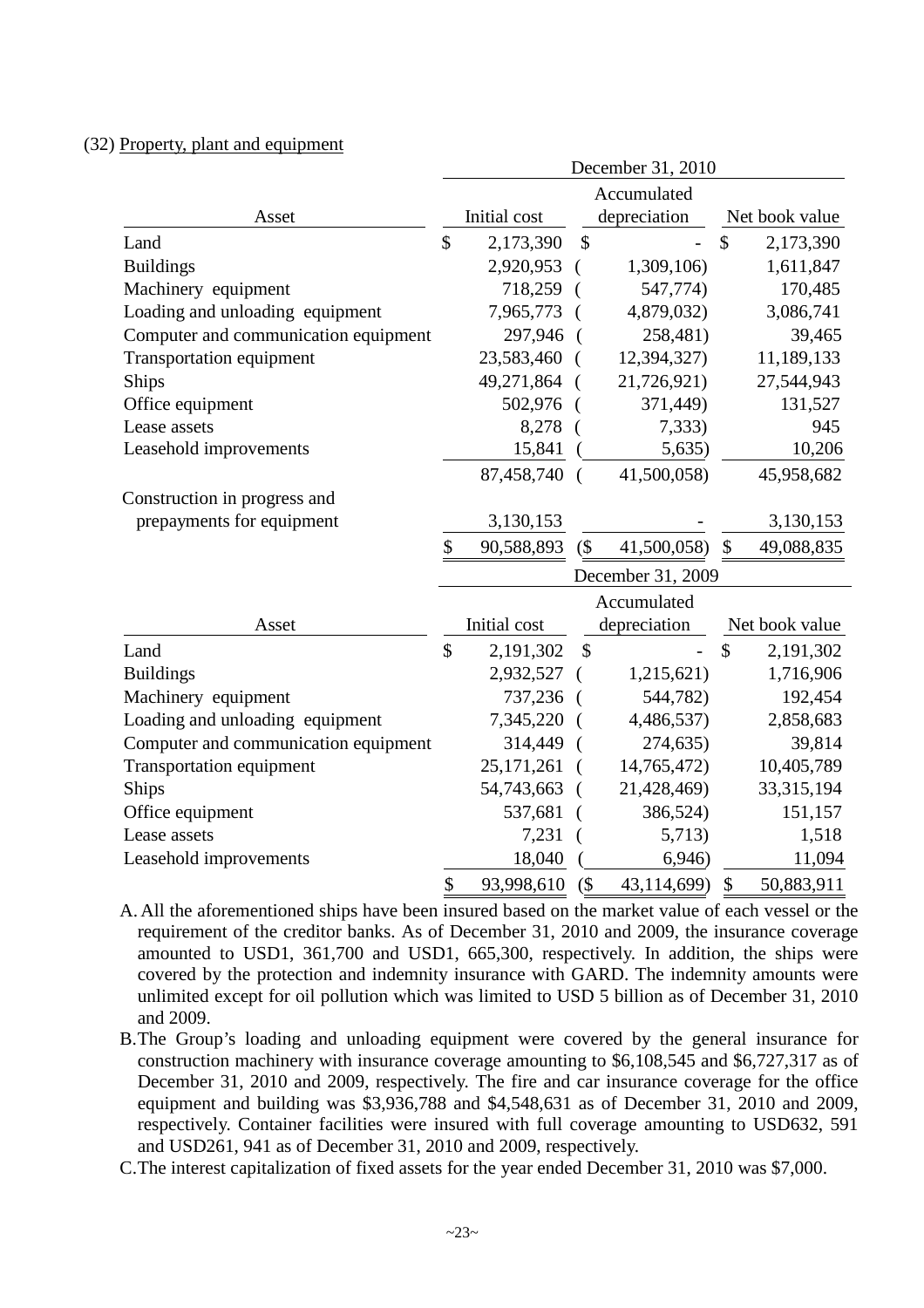|                                                                 | December 31, 2010    | December 31, 2009 |                      |  |
|-----------------------------------------------------------------|----------------------|-------------------|----------------------|--|
| Unsecured loans                                                 | \$<br>2,602,020      | \$                | 2,285,964            |  |
| Less: Unrealized foreign exchange gain                          | 1,152                |                   | 11,744)              |  |
|                                                                 | \$<br>2,603,172      | \$                | 2,274,220            |  |
| Interest rate                                                   | $0.69\% \sim 0.76\%$ |                   | $0.60\% \sim 0.84\%$ |  |
| (34) Short-term notes and bills payable                         |                      |                   |                      |  |
|                                                                 | December 31, 2010    |                   | December 31, 2009    |  |
| Notes and bills payable                                         | \$                   | \$                | 100,000              |  |
| Less: Unamortized discount                                      |                      |                   | 41)                  |  |
|                                                                 | \$                   | \$                | 99,959               |  |
| Interest rate                                                   |                      |                   | 0.20%                |  |
| (35) Financial liabilities at fair value through profit or loss |                      |                   |                      |  |
|                                                                 | December 31, 2010    |                   | December 31, 2009    |  |
| Current items:                                                  |                      |                   |                      |  |
| Trading financial liabilities                                   |                      |                   |                      |  |
| Interest rate swap                                              | \$<br>238,467        | $\mathcal{S}$     | 255,732              |  |
| Cross currency swap                                             | 72,338               |                   | 238,870              |  |
| Oil swap                                                        |                      |                   | 329,792              |  |
| Foreign exchange option                                         | 271,141              |                   | 330,213              |  |
| <b>Embedded derivatives</b>                                     | 260,928              |                   | 260,750              |  |
|                                                                 | \$<br>842,874        | \$                | 1,415,357            |  |

(33) Short-term loans

A.As of December 31, 2010 and 2009, the Group recognized net loss of \$390,685 and \$1,787,258, respectively.

B.Hedge accounting for these derivative instruments held for hedging activities was not adopted. (36) Long-term liabilities - current portion December 31, 2010 December 31, 2009

|                                      | December 31, 2010 |               | December 31, 2009 |
|--------------------------------------|-------------------|---------------|-------------------|
| Corporate bonds payable              | \$<br>1,156,100   | $\mathcal{S}$ |                   |
| Long-term bank loans                 | 5,786,892         |               | 4,296,017         |
|                                      | 6,942,992         |               | 4,296,017         |
| (37) Corporate bonds payable         |                   |               |                   |
|                                      | December 31, 2010 |               | December 31, 2009 |
| Domestic unsecured convertible bonds | \$<br>1,252,700   | \$            | 2,500,000         |
| Domestic secured exchangeable bonds  | 2,500,000         |               | 2,500,000         |
| Less: Discount on corporate bonds    | 377,825)          |               | 688,208)          |
|                                      | 3,374,875         |               | 4,311,792         |
| Less: Current portion                | 1,156,100         |               |                   |
|                                      | 2,218,775         |               | 4,311,792         |
|                                      |                   |               |                   |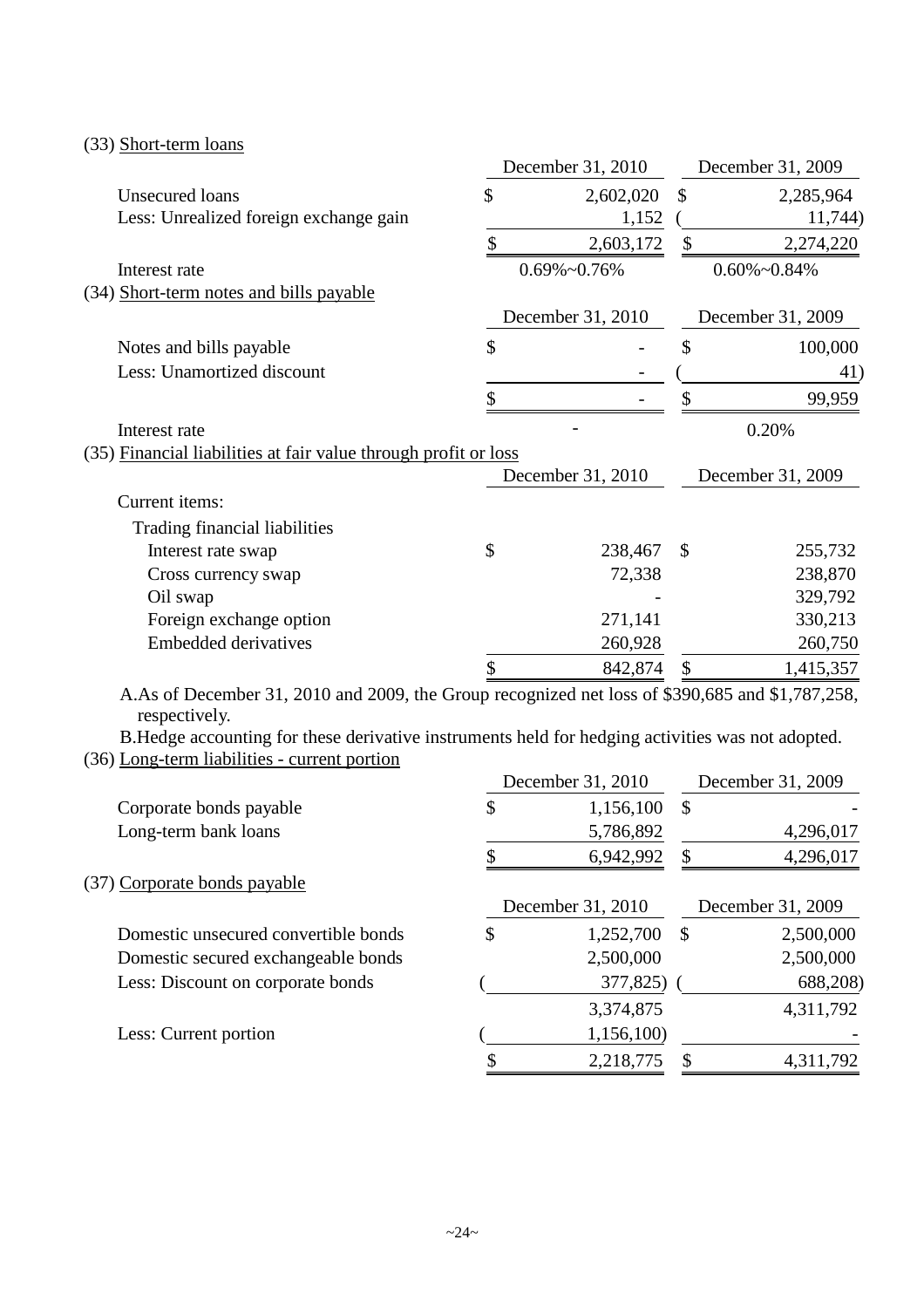- A.On July 23, 2009, the Company issued its first domestic secured exchangeable bonds (referred herein as the "Exchangeable Bonds") at face value, totaling \$2.5 billion. The major terms of the issuance are set forth below:
	- a) Period: 3 years (July 23, 2009 to July 23, 2012)
	- b) Coupon rate: 0% per annum
	- c) Principal repayment and interest payment

Unless the Exchangeable Bonds are redeemed, exchanged or deregistered before maturity, or other events occur due to regulatory reasons, the principal of the Exchangeable Bonds shall be repaid in lump sum by cash at maturity based on the face value of the Bonds.

- d) Collaterals
	- (a)The redemption of the Exchangeable Bonds is guaranteed by Bank Sinopac and Credit

Agricole Corporate and Investment Bank, referred herein as the "Guarantors". The guarantee period is from the issuance date of the Exchangeable Bonds to the date all the debts are paid off. And the portion the Guarantors insure includes principal plus accrued interest and debt ancillary to main liability.

- (b)If the bondholders make a claim to the Guarantors to redeem the Exchangeable Bonds, the Guarantors should pay in 14 days after informed of the claim.
- (c)During the guarantee period, if the Company is unable to repay principal and interest on bonds on schedule, violates the consignment contract with consigned bank or guaranty contract with the Guarantors, or violates events approved by official authority, to a certain extent that trespass on the bondholders' rights, all the Exchangeable Bonds are deemed to be at maturity immediately.
- e) Object exchanged

Common stock of Evergreen International Storage and Transport Corporation (EITC) which belongs to the Company. (Related information is stated in Note 4 (10)).

- f) Redemption at the Company's option
	- (a)During the period from one month after the Exchangeable Bonds are issued to 40 days before the maturity of the Exchangeable Bonds, if the closing price of common stock of Evergreen International Storage and Transport Corporation at the block trade market is equal to or more than 30% of the exchange price for a period of 30 consecutive trading days, the Company may redeem the outstanding bonds in cash at the face value of the Exchangeable Bonds within 30 trading days after the abovementioned 30 consecutive trading days.
	- (b)During the period from one month after the Exchangeable Bonds are issued to 40 days before the maturity of the Exchangeable Bonds, if the total amount of the Exchangeable Bonds outstanding is less than 10% of the total issued amount, the Company may redeem the outstanding bonds in cash at the face value of the Exchangeable Bonds any time.
	- (c)When the Company issues its redemption notice, if the bondholders do not reply in written form before the effective redemption date, the Company may convert the bonds held by those bondholders into common stock at the exchange price in effect at the expiration of the notice period.
- g) Terms of exchange

(a)Exchange period

The bondholders may exchange the Exchangeable Bonds into the common stock of Evergreen International Storage and Transport Corporation during the period from one month after the Exchangeable Bonds are issued to 10 days before the maturity of the Exchangeable Bonds.

The bondholders are prohibited from exercising their exchange right during the period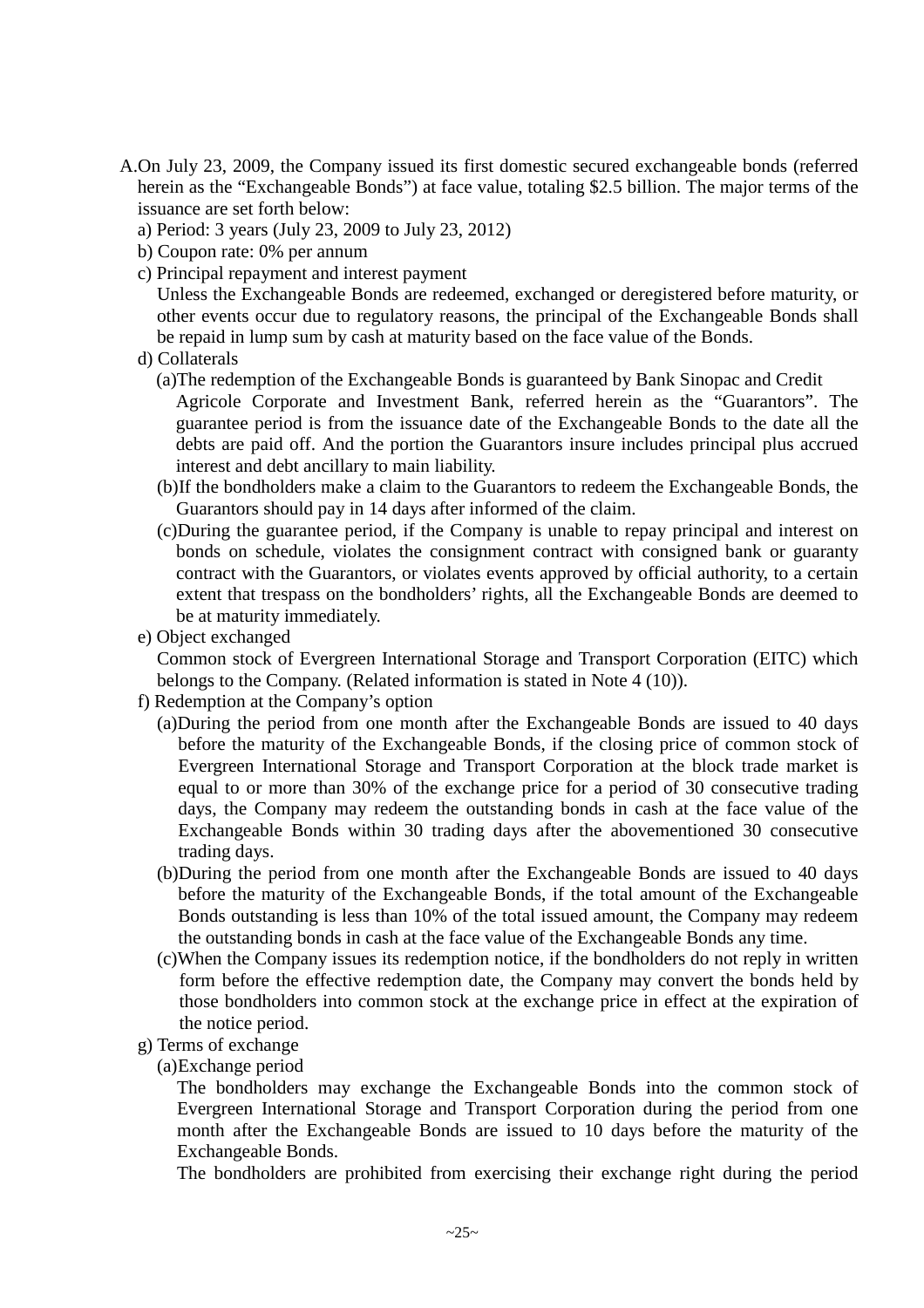from 3 trading days before the announcement of cash or stock dividends to the date of distribution of the cash or stock dividends.

(b)Exchange price

The base day for setting exchange price is July 15, 2009. The exchange price can be any of the three average closing prices of the common stock of Evergreen International Storage and Transport Corporation during the 1, 3 and 5 trading days before the base day multiplied by the number ranging from 101.00% to 110.00%. If any cash or stock dividends are distributed before the base day, the closing price used in the computation of the exchange price must be adjusted for the effect of the dividend distribution. If any cash or stock dividends are distributed during the period from the date on which the exchange price is set to the date on which the Exchangeable Bonds are issued, the exchange price is required to be adjusted in accordance with the adjusting formula specified in the bond agreement. The exchange price at the issuance of the Exchangeable Bonds was set at \$30.31(in dollars).

h) Entitlement to cash dividends

The bondholders who request to exchange the Exchangeable Bonds during the period from January 1 of the current year to any date which is more than 3 trading days before the announcement of cash or stock dividends are entitled to the cash or stock dividends resolved by the stockholders in the current year. Exchange of the Exchangeable Bonds is prohibited during the period from 3 trading days before the announcement of cash or stock dividends to the ex-dividend date.

The bondholders who request to exchange the Exchangeable Bonds during the period from the date following the ex-dividend date to December 31 of the current year are not entitled to the cash or stock dividends resolved by the stockholders in the current year, but are entitled to the cash or stock dividends resolved by the stockholders in the following year.

i) Others

The Company did not repurchase the Exchangeable Bonds and the bondholders did not exercise the exchange right before December 31, 2010.

- B.On August 7, 2009, the Company issued its third domestic unsecured registered convertible bonds (referred herein as the "Third Bonds") at face value, totaling \$2.5 billion. The major terms of the issuance are set forth below:
	- a) Period: 5 years (August 7, 2009 to August 7, 2014)
	- b) Coupon rate: 0% per annum
	- c) Principal repayment and interest payment

Unless the Third Bonds are redeemed, repurchased, resold, converted or deregistered before maturity, or other events occur due to regulatory reasons, the principal of the Third Bonds shall be repaid in lump sum by cash at maturity based on the face value of the Bonds.

d) Collaterals

The Third Bonds are unsecured. However, if the Company subsequently issues other convertible bonds secured with collaterals, the rights of the holders of the Third Bonds to claim their credits and the collaterals are set at the same rank as the holders of the convertible bonds issued subsequently.

- e) Redemption at the Company's option
	- (a)During the period from one month after the issuance of the Third Bonds to 40 days before the maturity of the Third Bonds, if the closing price of the Company's common stock at the Taiwan Stock Exchange is equal to or more than 30% of the conversion price for a period of 30 consecutive trading days, the Company may redeem the outstanding bonds in cash at the face value of the Third Bonds within 30 trading days after the abovementioned 30 consecutive trading days.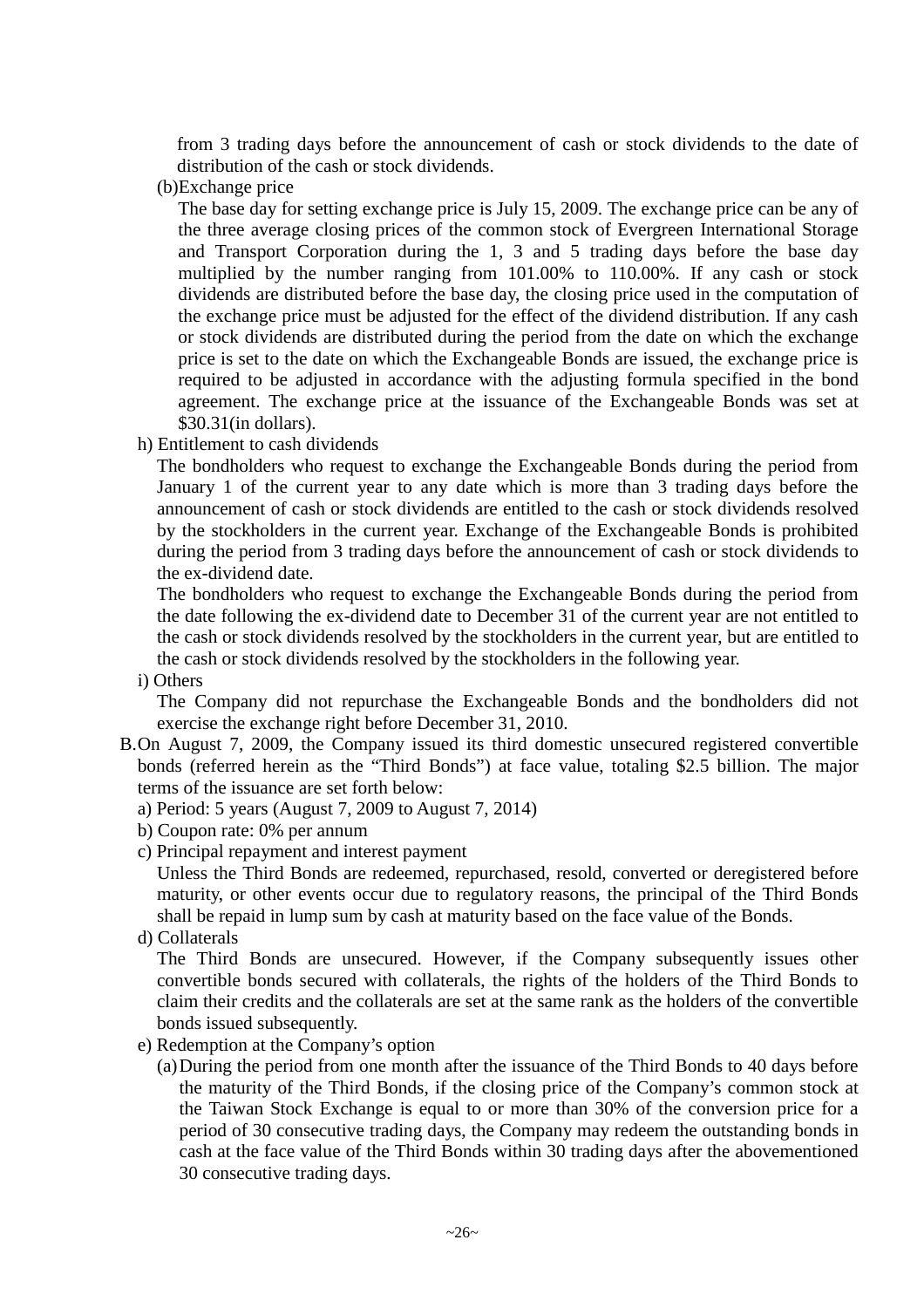- (b)During the period from one month after the Third Bonds are issued to 40 days before the maturity of the Third Bonds, if the total amount of the Third Bonds outstanding after the conversion by the bondholders is less than \$250 million (10% of the total issued amount), the Company may redeem the outstanding bonds at their face value any time during the 40 days before the maturity of the Third Bonds.
- (c)When the Company issues its redemption notice, if the bondholders do not reply before the effective redemption date, the Company may convert the bonds held by those bondholders into common stock at the conversion price in effect at the expiration of the notice period.
- f) Redemption at the bondholders' option

During the period from 20 days before the 2-year maturity of the Third Bonds to the date of maturity, or from 30 days before the 3-year maturity of the Third Bonds to the date of maturity, the bondholders may require the Company to redeem their bonds in cash at the face value plus interest compensation. The redemption price for the former is 101.00% of the face value with a yield rate of 0.50% per annum, and 101.51% of the face value with a yield rate of 0.50% for the latter.

### g)Terms of conversion

### (a)Conversion period

The bondholders may convert the Third Bonds into the Company's common stock during the period from one month after the Third Bonds are issued to 10 days before the maturity of the Third Bonds.

The bondholders are prohibited from exercising their conversion right during the period from 3 trading days before the announcement of cash or stock dividends to the date of distribution of the cash or stock dividends.

### (b)Conversion price

The base day for setting conversion price is July 30, 2009. The conversion price can be any of the three average closing prices of the Company's common stock during the 1, 3, and 5 trading days before the base day multiplied by 101.00%. If any cash or stock dividends are distributed before the base day, the closing price used in the computation of the conversion price must be adjusted for the effect of the dividend distribution. If any cash or stock dividends are distributed during the period from the date on which the conversion price is set to the date on which the Third Bonds are issued, the conversion price is required to be adjusted in accordance with the adjusting formula specified in the bond agreement. The conversion price at the issuance of the Third Bonds was set at \$20.04 (in dollars).

h)Entitlement to cash dividends

The bondholders who request to convert the Third Bonds during the period from January 1 of the current year to any date which is more than 3 trading days before the announcement of cash or stock dividends are entitled to the cash or stock dividends resolved by the stockholders in the current year. Conversion of the Third Bonds is prohibited during the period from 3 trading days before the announcement of cash or stock dividends to the ex-dividend date.

The bondholders who request to convert the Third Bonds during the period from the date following the ex-dividend date to December 31 of the current year are not entitled to the cash or stock dividends resolved by the stockholders in the current year, but are entitled to the cash or stock dividends resolved by the stockholders in the following year.

### i).Others

As of years ended December 31 2010, the Third Bonds holders to request convertible bonds of the Company common stock, total convertible bonds face value was\$ 1,247,300.

Convertible for the Third Bonds to increase conversion transaction capital reserves - Paid-in capital in excess of par value of common stock\$ 655,621. and reduce the capital reserves -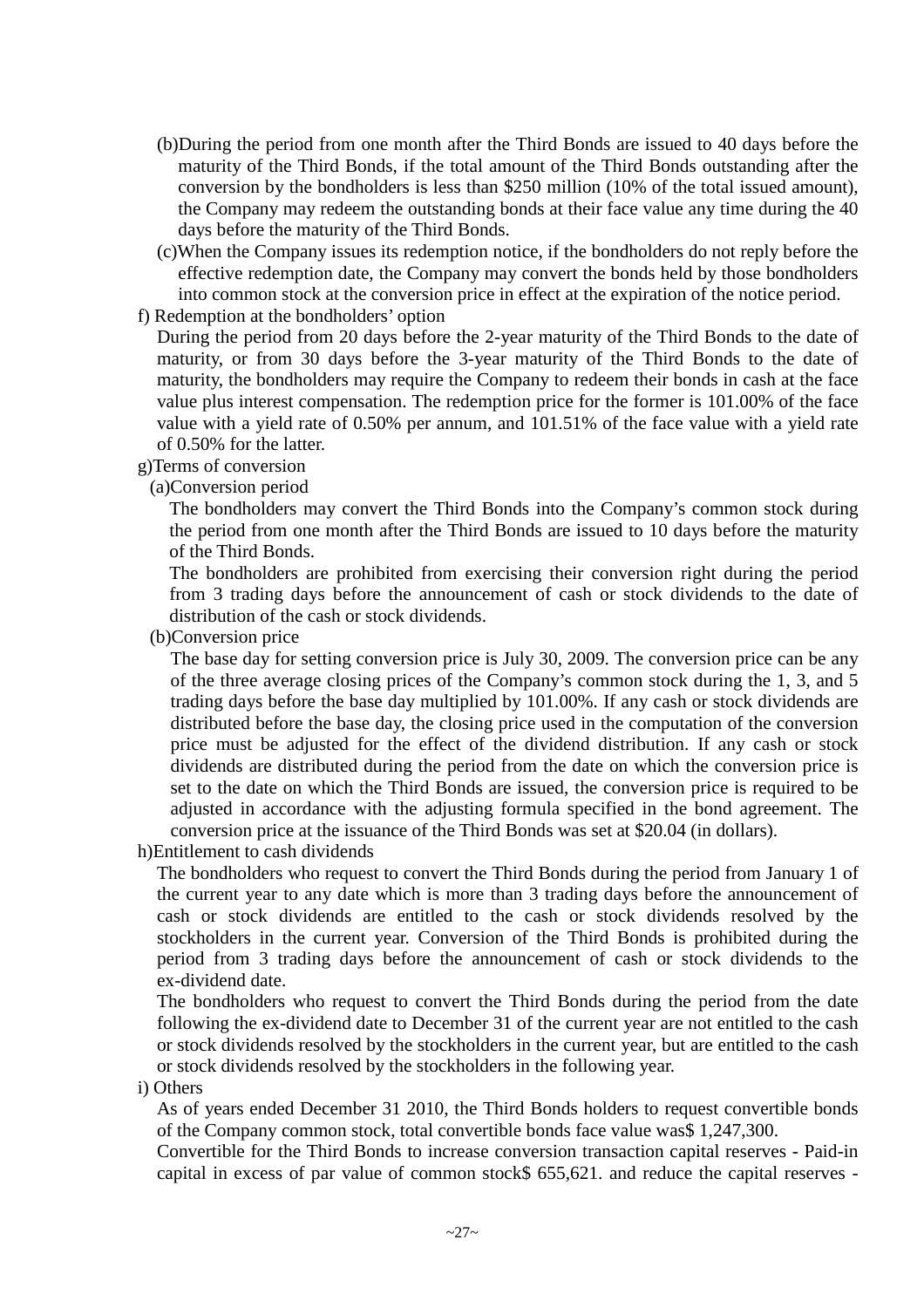Capital reserve from stock warrants \$ 127,826.

C.The conversion rights and debt component of the Third Bonds, abovementioned, are recognized separately in accordance with R.O.C. SFAS NO.36.

The issuance cost of the Third Bonds is allocated to debt and equity component by amount initially recognized, accordingly the account of "Capital reserve from stock warrants" on book amounts to \$256,205.

The net value of the rights of repurchase and resold embedded in bonds payable was separated from bonds payable, and was recognized in "Financial liabilities at fair value through profit or loss" in accordance with R.O.C. SFAS No. 34.

(38) Long-term loans

|                                              | December 31, 2010    | December 31, 2009 |                      |  |
|----------------------------------------------|----------------------|-------------------|----------------------|--|
| Secured bank loans                           | \$<br>4,782,041      | $\mathcal{S}$     | 5,410,473            |  |
| Unsecured bank loans                         | 23,406,325           |                   | 27,719,186           |  |
| Less: unrealized foreign exchange gain       | $80,840$ (           |                   | 190,280)             |  |
| Less: deferred expenses - hosting fee credit | 9,634)               |                   | 6,234)               |  |
|                                              | 28,097,892           |                   | 32,933,145           |  |
| Less: current portion                        | $5,786,892$ (        |                   | 4,296,017            |  |
| Others                                       | 1,828,352            |                   | 2,015,273            |  |
|                                              | 24,139,352           | \$                | 30,652,401           |  |
| Interest rate                                | $0.75\% \sim 9.38\%$ |                   | $0.63\% \sim 9.38\%$ |  |

A. Please refer to Note 6 for details of the collaterals pledged for the above long-term loans.

B.The above other long-term loans belong to its subsidiary-CLOVE financed from Edgeware Profits Ltd. for Classic Outlook Investments Ltd. and Everup Profits Ltd.'s equity. Such loans were secured by share of stock of the said equity investments as collateral.

### (39) Pension

- A.In accordance with the Labor Pension Act ("the Act"), effective July 1, 2005, which adopted a defined contribution scheme, employees of the Company and its subsidiary-TTSC may choose to be subject to either the Act, maintaining their seniority before the enforcement of the Act, or the pension mechanism of the Labor Standard Law. Under the defined benefit pension plan, two units are accrued for each year of service for the first 15 years and one unit for each additional year thereafter, subject to a maximum of 45 units. Pension benefits are based on the number of units accrued and the average monthly salaries and wages of the last 6 months prior to retirement. The Company and its subsidiary-TTSC contribute monthly an amount equal to 9.6% of the employees' monthly salaries and wages to the retirement fund deposited with the department of Trust of Bank of Taiwan under the name of the Labor Pension Fund Supervisory Committee.
- B.Information on recognition in conformity with actuarial report is set forth below:
	- a) Actuarial assumptions

|                                        | December 31, 2010 December 31, 2009 |       |
|----------------------------------------|-------------------------------------|-------|
| Discount rate                          | 2.25%                               | 2.25% |
| Increase in future salary level        | 2.00%                               | 2.00% |
| Expected rate of return on plan assets | 2.00%                               | 2.25% |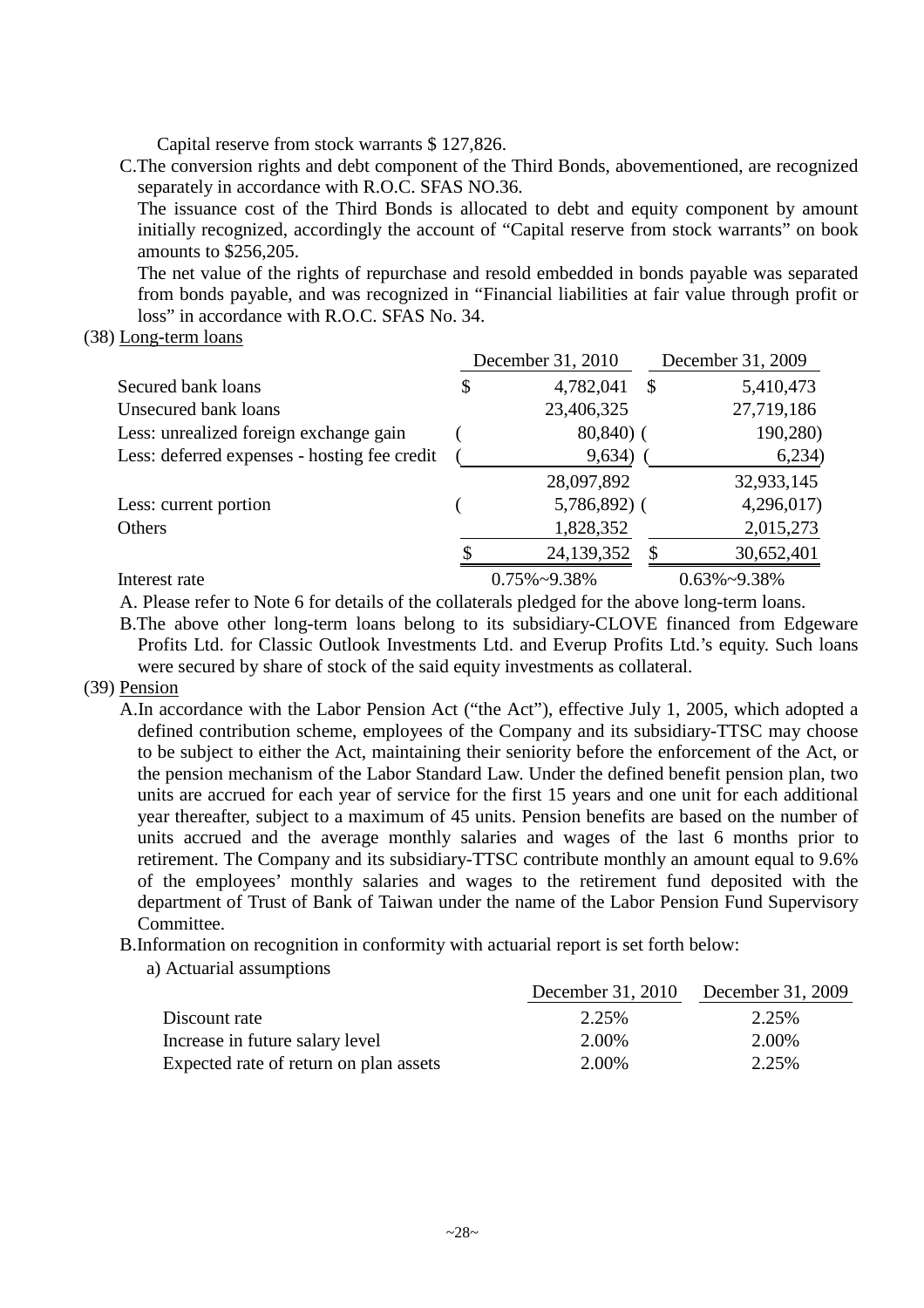| Hublilly to us follows.                 |     |                   |                   |
|-----------------------------------------|-----|-------------------|-------------------|
|                                         |     | December 31, 2010 | December 31, 2009 |
| Benefit obligations:                    |     |                   |                   |
| Vested benefit obligation (VBO)         | (\$ | $264,199$ (\$)    | 281,642)          |
| Non-vested benefit obligation           |     | $1,280,282$ (     | 1,102,242)        |
| Accumulated benefit obligation (ABO)    |     | $1,544,481$ (     | 1,383,884)        |
| Effects of future salary increments     |     | $343,017$ (       | 155,972)          |
| Projected benefit obligation (PBO)      |     | $1,887,498$ (     | 1,539,856)        |
| Fair value of plan assets               |     | 464,606           | 535,292           |
| <b>Funded status</b>                    |     | $1,422,892$ (     | 1,004,564)        |
| Unrecognized net transaction obligation |     | 52,417            | 78,316            |
| Unamortized prior service cost          |     | 16,073            | 17,680            |
| Unrecognized loss on plan assets        |     | 933,729           | 574,803           |
| Additional accrued pension liability    |     | 659,202)          | 514,827)          |
| Accrued pension liability               | (\$ | $1,079,875$ (\$)  | 848,592)          |

b)Reconciliation of the funded status of the plan to the carrying amount of accrued pension liability is as follows:

c)The pension costs comprise the following:

|                                         | 2010                 | 2009    |  |  |
|-----------------------------------------|----------------------|---------|--|--|
| Service cost                            | \$<br>45,092<br>- \$ | 54,161  |  |  |
| Interest cost                           | 34,647               | 35,481  |  |  |
| Expected return on plan assets          | $12,044$ ) (         | 13,229) |  |  |
| Deferred amortization                   |                      |         |  |  |
| Unrecognized net transaction obligation | 25,900               | 25,901  |  |  |
| Prior service cost                      | 1,607                | 1,607   |  |  |
| Unrecognized loss on plan assets        | 33,401               | 31,269  |  |  |
| Net pension costs                       | 128,603<br>\$        | 135,190 |  |  |

C.Effective July 1, 2005, the Company and its subsidiary-TTSC established a funded defined contribution pension plan (the "New Plan") under the Labor Pension Act ("the Act"). Employees have the option to be covered under the New Plan. Under the New Plan, the Company and its subsidiary-TTSC contribute monthly an amount based on 6% of the employees' monthly salaries and wages to the employees' individual pension accounts at the Bureau of Labor Insurance. The benefits are to be paid monthly or in lump sum upon termination of employment.

D.The pension costs under the defined benefit plan and the defined contribution plan for the years ended December 31, 2010 and 2009 were \$159,977 and \$162,664, respectively.

(40) Capital stock

- A. As of December 31, 2010, the Company's authorized capital was \$36,000,000, and the paid-in capital was \$31,248,395, divided into 3,124,840 thousand shares of common stocks with a par value of \$10 (in dollars) per share.
- B.Details of the common stock converted from the unsecured domestic convertible bonds issued by the Company for the years ended December 31, 2010 and 2009 are set forth below: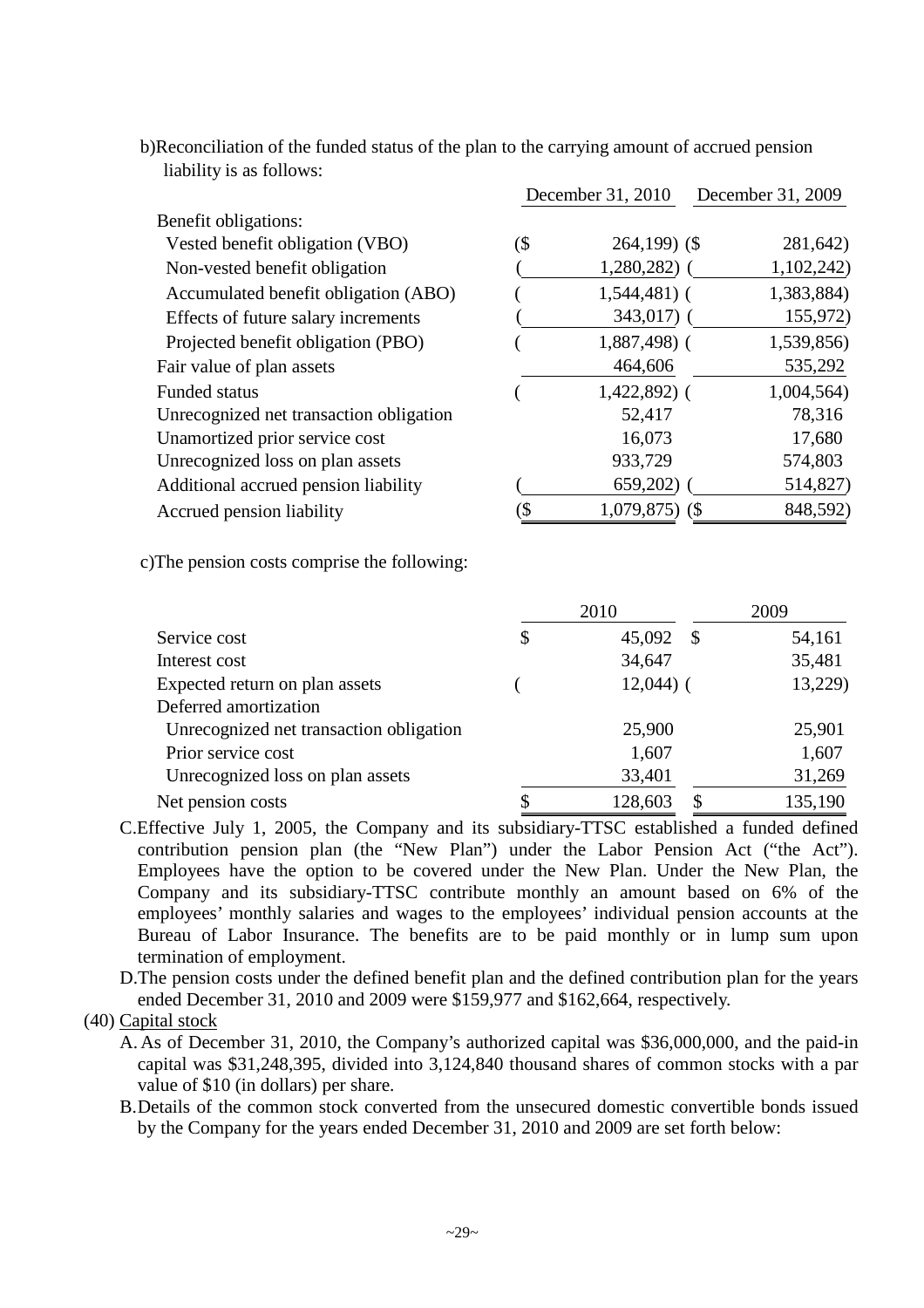|                                                          | For the years ended December 31, |        |         |               |                           |        |  |  |
|----------------------------------------------------------|----------------------------------|--------|---------|---------------|---------------------------|--------|--|--|
|                                                          |                                  | 2010   |         |               | 2009                      |        |  |  |
|                                                          | No. of Shares                    |        |         | No. of Shares |                           |        |  |  |
|                                                          | (in 000's)                       | Amount |         | (in 000's)    |                           | Amount |  |  |
| Second unsecured<br>convertible bonds<br>Third unsecured |                                  | $-$ \$ |         | 1,660         | $\boldsymbol{\mathsf{S}}$ | 16,602 |  |  |
| convertible bonds                                        | 62,240                           |        | 622,403 |               |                           |        |  |  |
|                                                          | 62,240                           | \$     | 622,403 | 1,660         | S                         | 16,602 |  |  |

### (41) Capital reserve

A.The Securities and Exchange Act requires that capital reserve shall be exclusively used to cover accumulated deficits or to increase capital and shall not be used for any other purpose. However, capital reserve arising from paid-in capital in excess of par value on issuance of common stock and donations can be capitalized once a year, provided that the Company has no accumulated deficits and the amount to be capitalized does not exceed 10% of the paid-in capital.

B.Information related to "capital reserve from stock warrants" is stated in Note 4(16).

- (42) Appropriation of retained earnings and dividend policy
	- A. According to Article 26 of the Company's Articles of Incorporation, if there is any profit for a fiscal year, the Company shall first make provision for income tax, and cover prior years' losses, then appropriate 10% of the residual amount as legal reserve. Dividends shall be proposed by the Board of Directors and resolved by the stockholders. Bonuses paid to employees shall be at least 0.5% of the total distributed amount and the remuneration paid to the directors and supervisors shall not exceed 5% of the total distributed amount. The Company is currently at the stable growth stage. In order to facilitate future expansion plans, dividends to stockholders are distributed mutually in the form of both cash and stocks with the basic principle that the ratio of cash dividends to total stock dividends shall not be lower than 10%.

# B.Legal reserve

Pursuant to the Company Law, the Company is required to set aside 10% of its annual after-tax net income as legal reserve until the balance of such reserve equals the Company's paid-in capital. Utilization of the legal reserve is limited to offsetting deficits and capital increase. Appropriation of the legal reserve as cash dividends is prohibited.

# C.Special reserve

If there is any negative stockholders' equity item recognized by the Company, such as unrealized loss on the decline in market value of long-term equity investments and cumulative translation adjustments, the Company is required to set aside an amount equal to the amount of the negative stockholders' equity item as special reserve from the after-tax net income. If the negative stockholders' equity items are subsequently reversed, an amount not exceeding the reversed amount can be appropriated from the special reserve.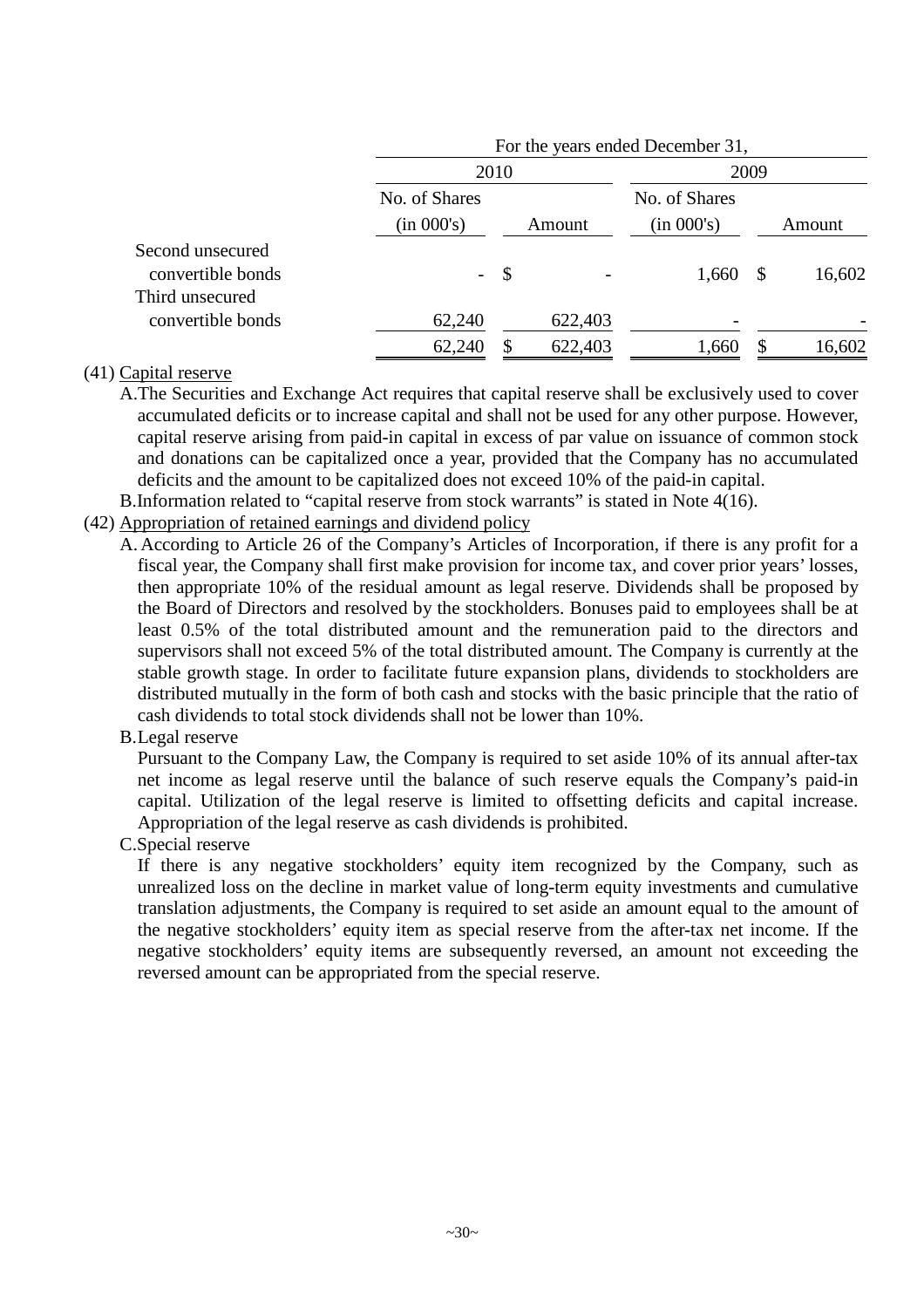D.Appropriation of the 2009 and 2008 earnings as resolved by the stockholders on June 18, 2010 and June 19, 2009, respectively, is set forth below:

|                           |                                | 2009                                                            |              | 2008                                      |
|---------------------------|--------------------------------|-----------------------------------------------------------------|--------------|-------------------------------------------|
|                           |                                | Dividend per                                                    |              | Dividend per                              |
|                           |                                | Total Amount share (in dollars) Total Amount share (in dollars) |              |                                           |
| Legal Reserve             | \$<br>$\overline{\phantom{0}}$ |                                                                 | \$<br>63,927 |                                           |
| Cash dividends            | $\overline{\phantom{a}}$       | $\boldsymbol{\mathsf{S}}$                                       | $\sim$       | $\mathcal{S}$<br>$\overline{\phantom{a}}$ |
| Remuneration to directors |                                |                                                                 |              |                                           |
| and supervisors           |                                |                                                                 |              |                                           |
| Cash bonus to employees   |                                |                                                                 |              |                                           |
|                           |                                |                                                                 | 63,927       |                                           |

The appropriation of 2009 earnings stated above is the same as that proposed by the Board of Directors on April 28, 2010.

As of March 22, 2011, the appropriation of 2010 earnings had not been resolved by the Board of Directors. Information on the appropriation of the Company's earnings as resolved by the Board of Directors and approved by the stockholders will be posted in the "Market Observation Post System" at the website of the Taiwan Stock Exchange.

- E.The estimated amounts of employees' bonus and directors' and supervisors' remuneration of 2010 were \$40,000 and \$55,000, respectively. The information on the appropriation of the Company's employees' bonus and directors' and supervisors' remuneration as resolved by the Board of Directors and approved by the stockholders will be posted in the "Market Observation Post System" at the website of the Taiwan Stock Exchange.
- (43) Operating revenue

|                                | For the years ended December 31, |             |  |            |  |  |  |
|--------------------------------|----------------------------------|-------------|--|------------|--|--|--|
|                                | 2010                             |             |  | 2009       |  |  |  |
| Marine freight income          | \$                               | 104,680,813 |  | 77,147,304 |  |  |  |
| Ship rental income             |                                  | 660,245     |  | 1,048,861  |  |  |  |
| Commission income and agency   |                                  |             |  |            |  |  |  |
| service income                 |                                  | 1,767,410   |  | 1,664,125  |  |  |  |
| Container manufacturing income |                                  | 261,955     |  | 9,994      |  |  |  |
| Container income and others    |                                  | 1,982,753   |  | 2,066,031  |  |  |  |
|                                |                                  | 109,353,176 |  | 81,936,315 |  |  |  |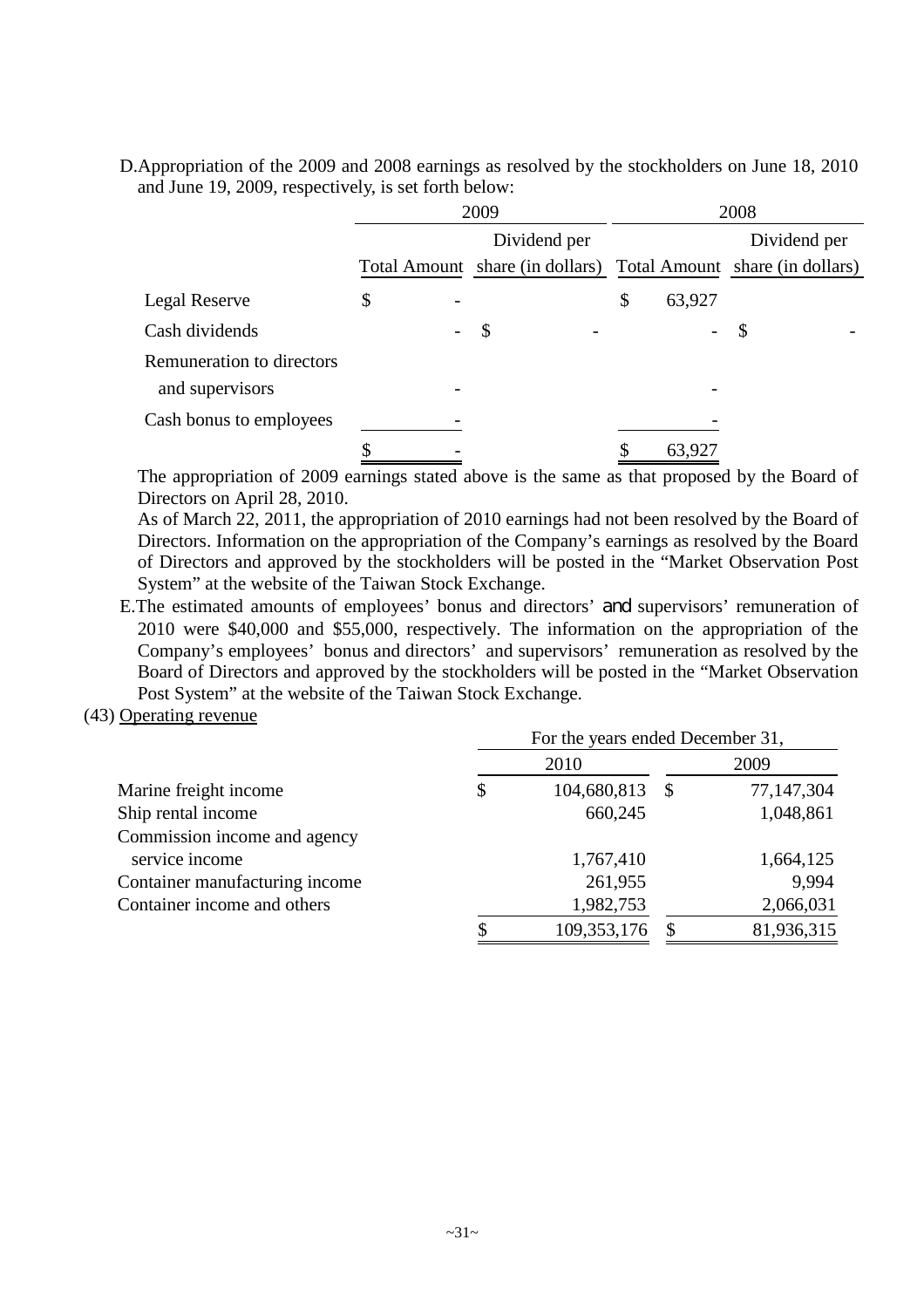# (44) Income tax

|                                                               | For the years ended December 31, |                   |               |                   |  |  |  |  |
|---------------------------------------------------------------|----------------------------------|-------------------|---------------|-------------------|--|--|--|--|
|                                                               | 2010                             |                   |               | 2009              |  |  |  |  |
| Income tax expenses (benefit)                                 | \$                               | 983,010 (\$       |               | 666,374)          |  |  |  |  |
| Add (Less):                                                   |                                  |                   |               |                   |  |  |  |  |
| Prepaid and withholding taxes                                 |                                  | $77,039$ (        |               | 141,011)          |  |  |  |  |
| Separate income tax                                           |                                  | 24,828            |               | 41,592            |  |  |  |  |
| Adjustments for changes in tax estimates                      |                                  | 26,265            |               | 7,179             |  |  |  |  |
| Net change in deferred income tax assets/                     |                                  |                   |               |                   |  |  |  |  |
| liabilities                                                   |                                  | 725,321)          |               | 872,382           |  |  |  |  |
| Income tax payable                                            |                                  | 179,213           | \$            | 113,768           |  |  |  |  |
| Attributable to:                                              |                                  |                   |               |                   |  |  |  |  |
| Parent Tax refund receivable                                  | $($ \$                           | $2,303)$ (\$)     |               | 24,670)           |  |  |  |  |
| Consolidated income tax payable                               |                                  | 181,516           |               | 138,438           |  |  |  |  |
|                                                               |                                  | 179,213           | $\mathcal{S}$ | 113,768           |  |  |  |  |
| A. Deferred income tax assets and liabilities are as follows: |                                  |                   |               |                   |  |  |  |  |
|                                                               |                                  | December 31, 2010 |               | December 31, 2009 |  |  |  |  |
| Deferred income tax assets - current                          | \$                               | 315,468           | $\mathcal{S}$ | 734,237           |  |  |  |  |
| Deferred income tax assets - non-current                      |                                  | 92,892            |               | 73,731            |  |  |  |  |
| Deferred income tax liabilities - current                     |                                  |                   | $(65)$ (      | 29,714)           |  |  |  |  |
| Deferred income tax liabilities - non-current (               |                                  | $1,586,630$ (     |               | 1,234,753)        |  |  |  |  |
| Valuation allowance for deferred income                       |                                  |                   |               |                   |  |  |  |  |
| tax assets                                                    |                                  |                   |               |                   |  |  |  |  |
|                                                               | (\$                              | $1,178,335$ (\$)  |               | 456,499)          |  |  |  |  |

B.Details of temporary differences resulting in deferred income tax assets and liabilities are as follows: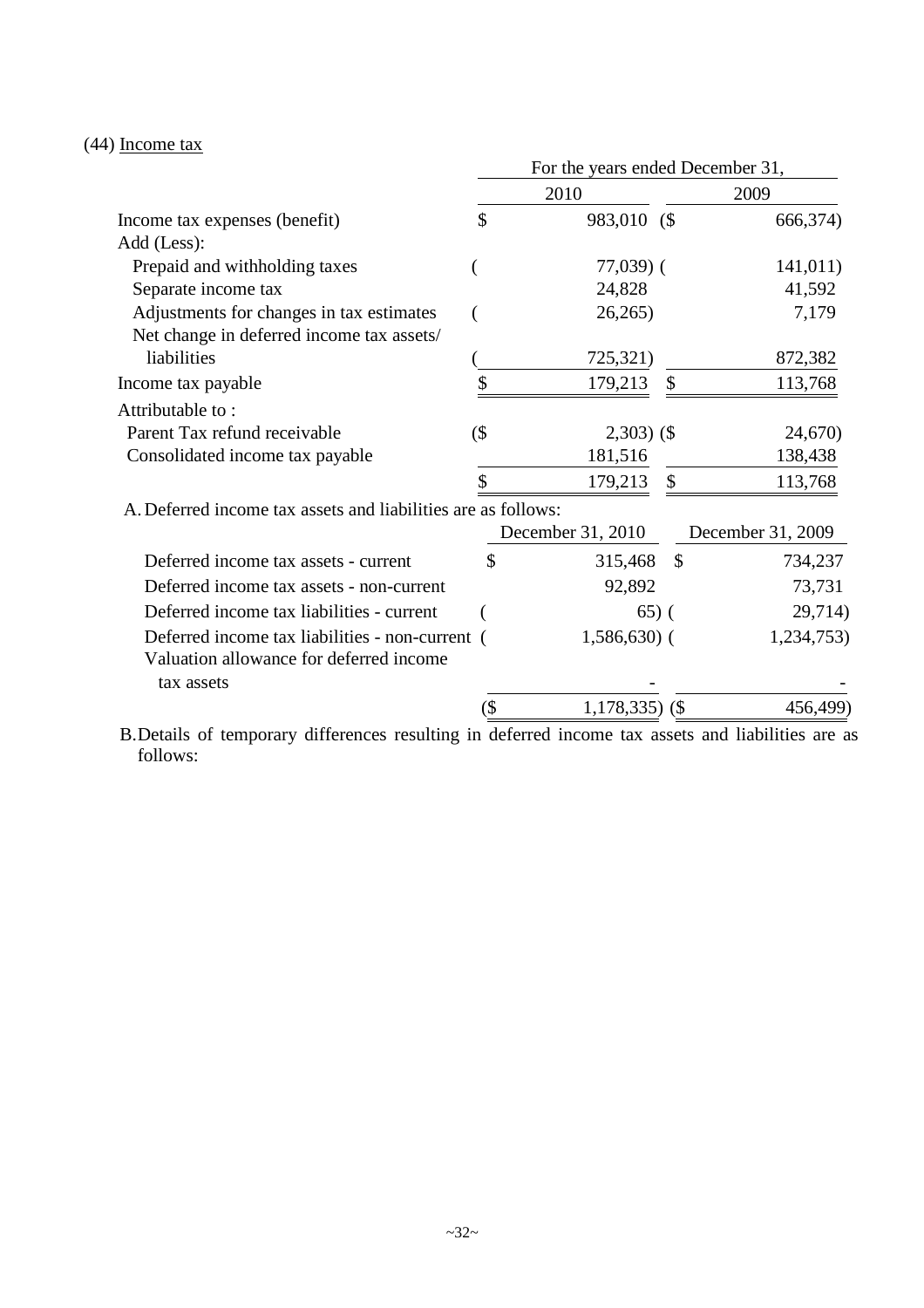|                                            | December 31, 2010 |                 |                            |               | December 31, 2009 |              |       |            |
|--------------------------------------------|-------------------|-----------------|----------------------------|---------------|-------------------|--------------|-------|------------|
|                                            | Amount            |                 |                            | Tax effect    |                   | Amount       |       | Tax effect |
| Current items:                             |                   |                 |                            |               |                   |              |       |            |
| Bad debts expense                          | \$                | 1,766           | -\$                        | 300           | <sup>S</sup>      | $1,612$ \$   |       | 322        |
| Unrealized expense and losses (gain)       |                   | $267)$ (        |                            | $65)$ (       |                   | 154,698) (   |       | 29,660)    |
| Unrealized foreign exchange loss (gain)    |                   | 43,347          |                            | 7,289 (       |                   | $223)$ (     |       | 54)        |
| Loss on valuation of financial assets      |                   | 131,424         |                            | 22,342        |                   | 56,183       |       | 11,237     |
| Loss on valuation of financial liabilities |                   | 337,501         |                            | 57,375        |                   | 636,291      |       | 127,258    |
| Property, plant, and equipment and others  |                   | 2,874           |                            | 489           |                   |              |       |            |
| Loss carryforwards                         |                   | 1,222,605       |                            | 207,843       |                   | 2,902,331    |       | 580,466    |
| Investment tax credits                     |                   | 19,830          |                            | 19,830        |                   |              |       | 14,954     |
|                                            |                   |                 |                            | 315,403       |                   |              | \$    | 704,523    |
| Non-current items:                         |                   |                 |                            |               |                   |              |       |            |
| Unrealized expense and losses              | \$                | 23,101          | \$                         | 6,759         | \$.               | 23,576       | \$    | 6,962      |
| Pension expense                            |                   | 420,674         |                            | 71,515        |                   | 333,828      |       | 66,769     |
| Bond issuance costs                        |                   | 1,020           |                            | 173           |                   |              |       |            |
| Equity-accounted investment income         |                   | $(8,934,533)$ ( |                            | $1,527,007$ ( |                   | 5,972,979) ( |       | 1,199,801) |
| Property, plant, and equipment and others  |                   | $181,914$ ) (   |                            | $45,178$ (    |                   | $141,079$ )  |       | 34,952)    |
|                                            |                   |                 | $\left( \mathbb{S}\right)$ | 1,493,738)    |                   |              | $\Im$ | 1,161,022  |

C.The Company is eligible for investment tax credits under the Statute for Upgrading Industry. Details as of December 31, 2010 are as follows:

| Qualifying item     | Total tax credits | Unused tax credits | Final year tax<br>credits are due |
|---------------------|-------------------|--------------------|-----------------------------------|
| Machinery equipment | 14,768            | 14,768             | 2013                              |
| Machinery equipment | 4,876             | 4,876              | 2014                              |
| Employees training  | 186               | 186                | 2013                              |

D.As of December 31, 2010, losses available to be carried forward were as follows:

|                 | Losses available |                                  |               |                 |  |  |
|-----------------|------------------|----------------------------------|---------------|-----------------|--|--|
| Year in which   |                  | to be                            | Unused loss   | can be          |  |  |
| losses incurred | Amount filed     | carried forward<br>carryforwards |               | carried forward |  |  |
| 2009            | 2,456,334        | 417.577                          | -8<br>207,843 | 2019            |  |  |
|                 | $21.2010 \pm 7$  |                                  | 1.0001        |                 |  |  |

E.As of December 31, 2010, the Company's income tax returns through 2008 has been assessed and approved by the Tax Authority.

#### F. Undistributed retained earnings

|                                       | December 31, 2010 | December 31, 2009 |           |  |
|---------------------------------------|-------------------|-------------------|-----------|--|
| Earnings generated in and before 1997 | 5,570,596 \$      |                   | 5,570,596 |  |
| Earnings generated in and after 1998  | 17,837,278        |                   | 2,671,827 |  |
|                                       | 23,407,874        |                   | 8,242,423 |  |

G.As of December 31, 2010 and 2009, the balance of the imputation tax credit account were \$2,056,480 and \$2,405,483, respectively. The creditable tax rate was 48.15% for 2009 and is estimated to be 14.07% for 2010.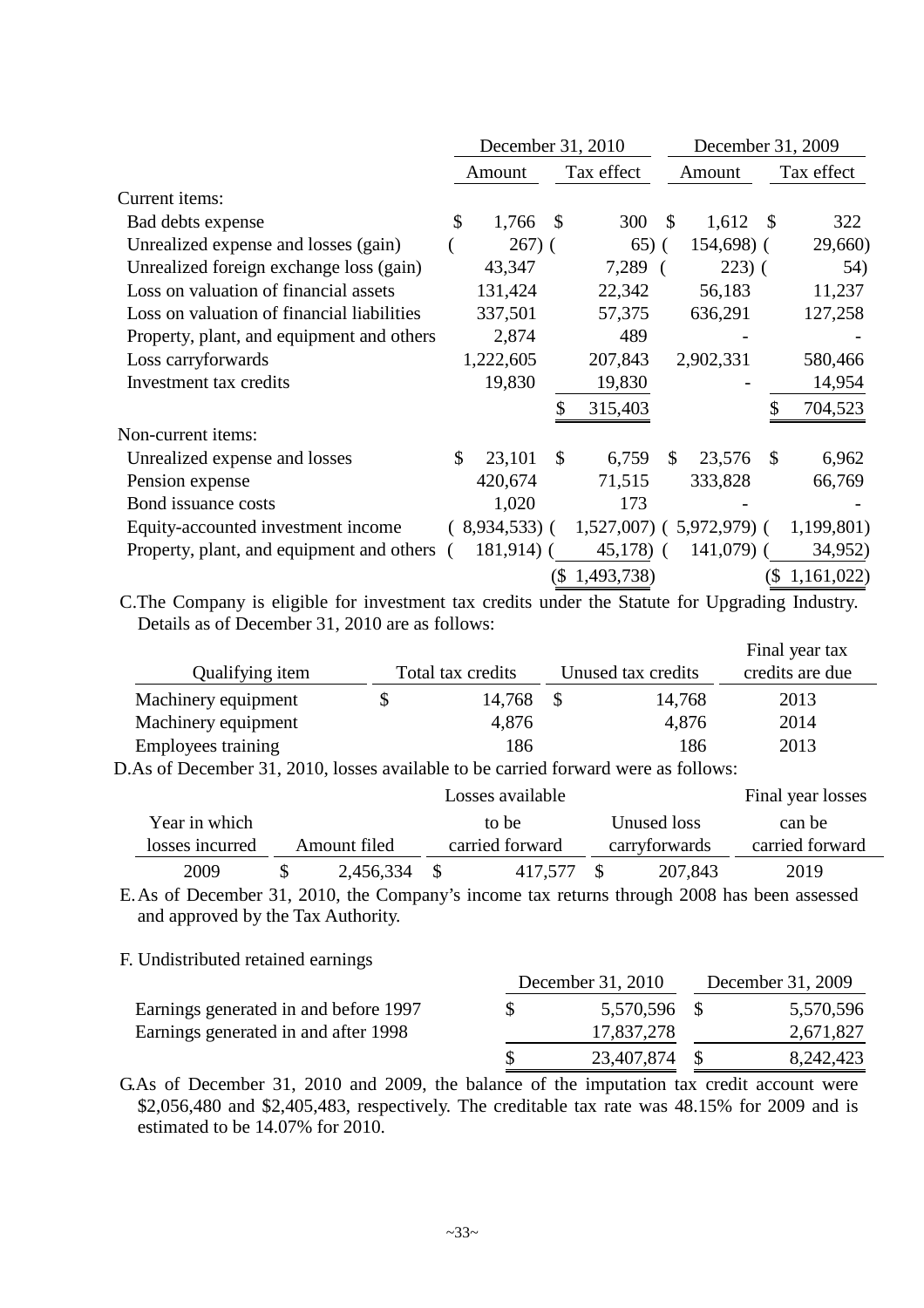# (45) Earnings (loss) per share

|                                                             |                                  | For the year ended December 31, 2010         |                                     |  |  |  |
|-------------------------------------------------------------|----------------------------------|----------------------------------------------|-------------------------------------|--|--|--|
|                                                             | Amount                           | Weighted-average<br>outstanding              | Losses per share<br>(in dollars)    |  |  |  |
|                                                             | Before tax                       | common shares<br>After tax<br>(in thousands) | Before tax<br>After tax             |  |  |  |
| <b>Basic EPS</b>                                            |                                  |                                              |                                     |  |  |  |
| Consolidated income                                         | \$<br>18,755,577<br>\$           | 3,070,781<br>17,772,567                      | \$<br>6.11<br>$\mathcal{S}$<br>5.79 |  |  |  |
| Minority interest                                           | 2,751,317)                       | 2,607,116)                                   | 0.90)<br>0.85)                      |  |  |  |
| Consolidated net                                            |                                  |                                              |                                     |  |  |  |
| income                                                      | \$<br>16,004,260<br>\$           | 15,165,451                                   | 5.21<br>4.94                        |  |  |  |
| Dilutive EPS                                                |                                  |                                              |                                     |  |  |  |
| Consolidated income                                         | \$<br>18,755,577<br>$\mathbb{S}$ | 17,772,567                                   | \$<br>5.90<br>$\mathcal{S}$<br>5.59 |  |  |  |
| Minority interest                                           | $2,751,317$ ) (                  | 2,607,116                                    | $0.86$ ) (<br>0.82)                 |  |  |  |
| Dilutive effect of<br>common stock<br>equivalents:          |                                  |                                              |                                     |  |  |  |
| Convertible bonds                                           | 47,693                           | 47,693<br>116,568                            |                                     |  |  |  |
| Employee profit-<br>sharing                                 |                                  | 1,502                                        |                                     |  |  |  |
| Consolidated net<br>income plus dilatve<br>effect of common |                                  |                                              |                                     |  |  |  |
| stock equivalents                                           | \$<br>16,051,953<br>\$           | 15,213,144<br>3,188,851                      | \$<br>5.04<br>\$<br>4.77            |  |  |  |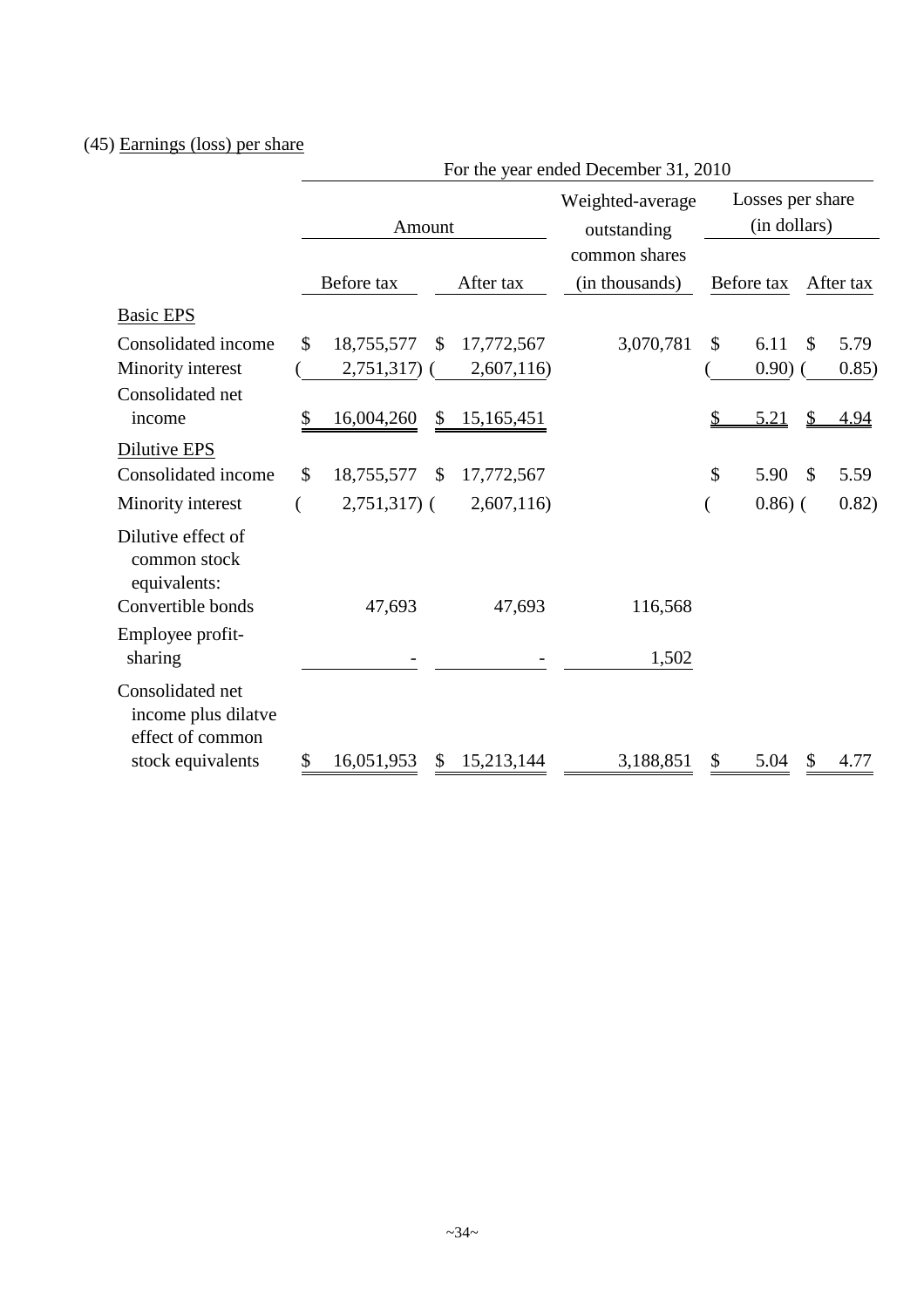|                                                                                         |               | For the year ended December 31, 2009              |                                          |                                                  |                                    |                                      |  |                        |  |  |
|-----------------------------------------------------------------------------------------|---------------|---------------------------------------------------|------------------------------------------|--------------------------------------------------|------------------------------------|--------------------------------------|--|------------------------|--|--|
|                                                                                         |               | Amount                                            |                                          | Weighted-average<br>outstanding<br>common shares | Earnings per share<br>(in dollars) |                                      |  |                        |  |  |
|                                                                                         |               | Before tax                                        | After tax                                | (in thousands)                                   |                                    | Before tax                           |  | After tax              |  |  |
| <b>Basic EPS</b>                                                                        |               |                                                   |                                          |                                                  |                                    |                                      |  |                        |  |  |
| <b>Consolidated losses</b><br>Minority interest<br>Consolidated net<br>losses           | $($ \$<br>(\$ | 12,873,647) (\$<br>2,480,313<br>$10,393,334$ (\$) | 12, 207, 273)<br>2,351,920<br>9,855,353) | 3,061,502                                        | (<br>(\$                           | 4.21 $)$ (\$<br>0.81<br>$3.40)$ (\$) |  | 3.99)<br>0.77<br>3.22) |  |  |
| Dilutive effect of<br>common stock<br>equivalents:<br>Convertible bonds<br>Dilutive EPS |               | <b>Note</b>                                       | <b>Note</b>                              | <b>Note</b>                                      |                                    |                                      |  |                        |  |  |
| Consolidated net<br>losses plus dilatve<br>effect of common<br>stock equivalents        | $\Im$         | $10,393,334$ (\$)                                 | 9,855,353)                               | 3,061,502                                        | (                                  | $3.40)$ (\$                          |  | 3.22)                  |  |  |

Note According to R.O.C. SFAS NO. 24, " Earnings Per Share", the potential common stock should not be considered in calculation of basic earnings per share, due to net loss from continuing operation, which leads to anti-diluted effect.

Effective January 1, 2008, as employees' bonus could be distributed in the form of stock, the diluted EPS computation shall include those estimated shares that would be increased from employees' stock bonus issuance in the weighted-average number of common shares outstanding during the reporting year, which taking into account the dilutive effects of stock bonus on potential common shares; whereas, basic EPS shall be calculated based on the weighted-average number of common shares outstanding during the reporting year that include the shares of employees' stock bonus for the appropriation of prior year earnings, which have already been resolved at the stockholders' meeting held in the reporting year. Since capitalization of employees' bonus no longer belongs to distribution of stock dividends, the calculation of basic EPS and diluted EPS for all periods presented shall not be adjusted retroactively.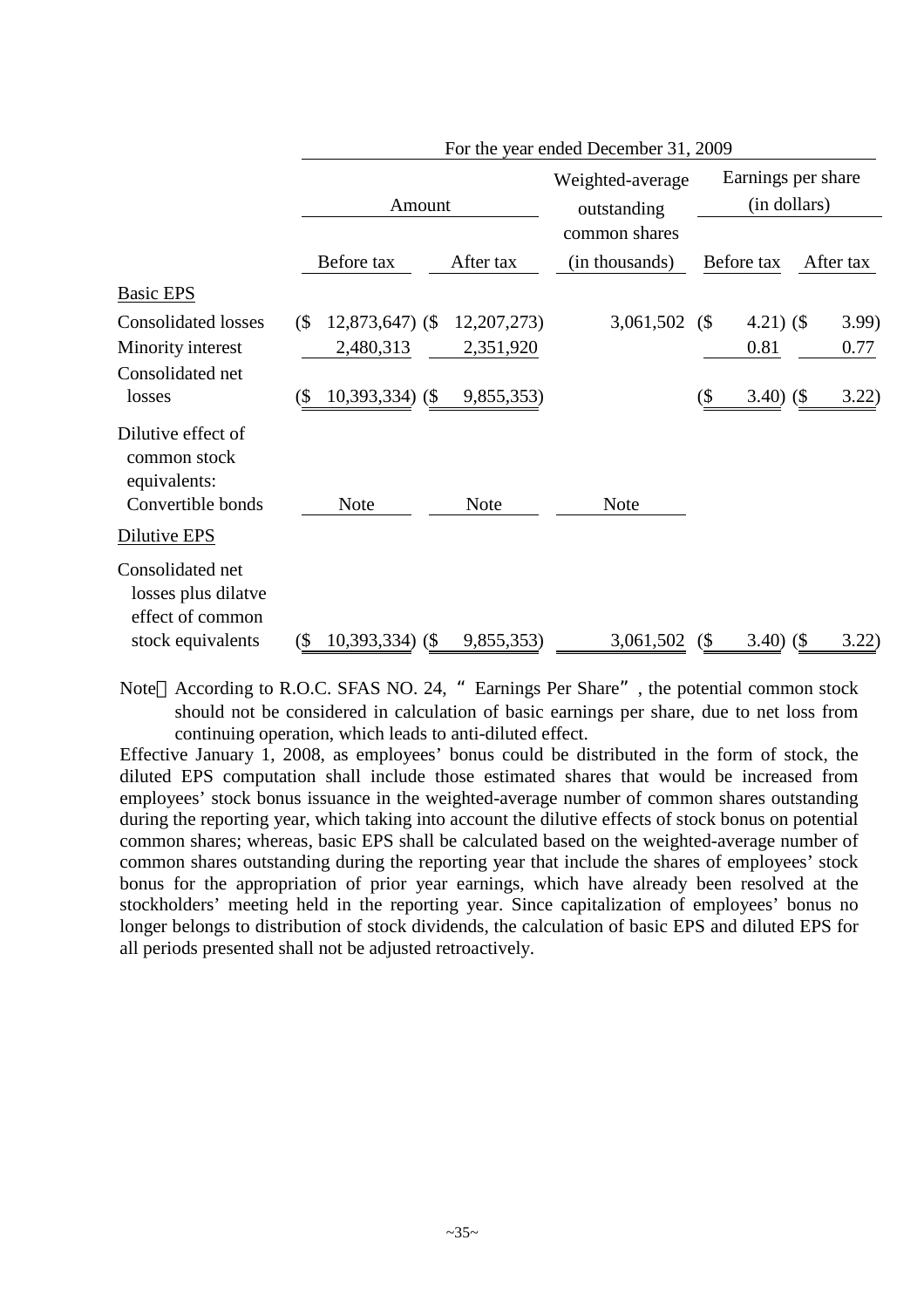# (46) Personnel, depreciation, depletion and amortization expenses

Personnel, depreciation, and amortization expenses are summarized as follows:

|                            | For the year ended December 31, 2010 |                |                   |              |               |           |  |  |  |
|----------------------------|--------------------------------------|----------------|-------------------|--------------|---------------|-----------|--|--|--|
|                            |                                      | Operating cost | Operating expense |              | Total         |           |  |  |  |
| Personnel expenses         |                                      |                |                   |              |               |           |  |  |  |
| <b>Salaries</b>            | \$                                   | 1,363,705      | -\$               | 2,518,724 \$ |               | 3,882,429 |  |  |  |
| Labor and health insurance |                                      | 34,236         |                   | 209,416      |               | 243,652   |  |  |  |
| Pension expense            |                                      | 200,289        |                   | 285,637      |               | 485,926   |  |  |  |
| Others                     |                                      | 215,914        |                   | 89,569       |               | 305,483   |  |  |  |
| Depreciation               |                                      | 5,150,874      |                   | 198,112      |               | 5,348,986 |  |  |  |
| Amortization               |                                      | 276,743        |                   | 33,908       |               | 310,651   |  |  |  |
|                            | For the year ended December 31, 2009 |                |                   |              |               |           |  |  |  |
|                            |                                      | Operating cost | Operating expense |              | Total         |           |  |  |  |
| Personnel expenses         |                                      |                |                   |              |               |           |  |  |  |
| <b>Salaries</b>            | \$                                   | 1,523,003 \$   |                   | 2,443,511    | $\mathcal{S}$ | 3,966,514 |  |  |  |
| Labor and health insurance |                                      | 37,170         |                   | 234,874      |               | 272,044   |  |  |  |
| Pension expense            |                                      | 212,579        |                   | 292,944      |               | 505,523   |  |  |  |
| Others                     |                                      | 180,204        |                   | 90,566       |               | 270,770   |  |  |  |
| Depreciation               |                                      | 5,370,548      |                   | 220,889      |               | 5,591,437 |  |  |  |
| Amortization               |                                      | 293,627        |                   | 38,146       |               | 331,773   |  |  |  |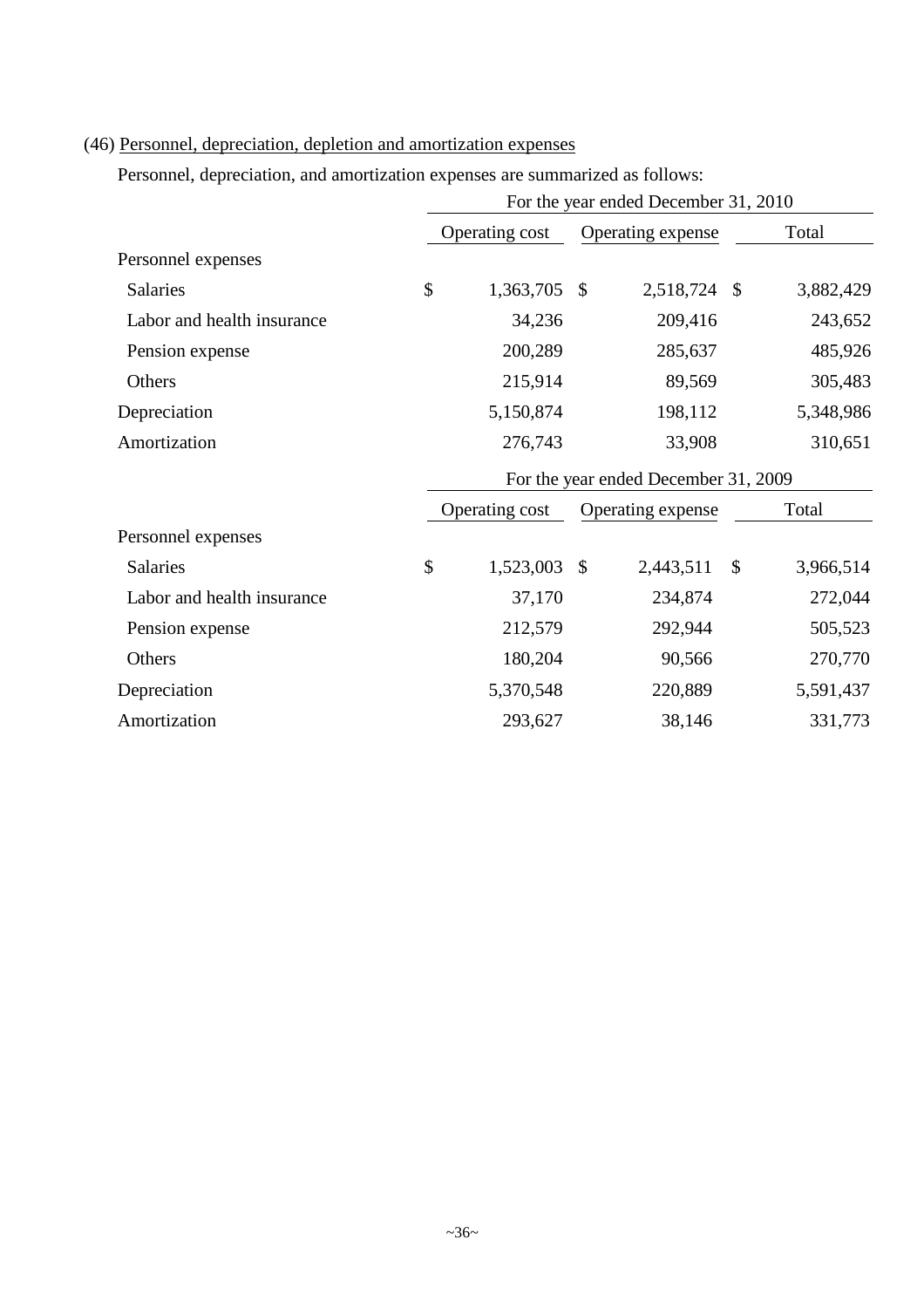### 5. RELATED PARTY TRANSACTIONS

(47) Names of the related parties and their relationship with the company

| <u>I raines of the related parties and their relationship with the company</u><br>Names of related parties | Relationship with the Company                  |  |  |  |  |  |
|------------------------------------------------------------------------------------------------------------|------------------------------------------------|--|--|--|--|--|
| Evergreen International S.A. (EIS)                                                                         | Major stockholder of the Company               |  |  |  |  |  |
| Evergreen International Storage and Transport                                                              | Investee accounted for under the equity method |  |  |  |  |  |
| Corporation (EITC)                                                                                         |                                                |  |  |  |  |  |
| EVA Airways Corporation (EVA)                                                                              | Investee accounted for under the equity method |  |  |  |  |  |
| Evergreen Security Corporation (ESRC)                                                                      | Investee accounted for under the equity method |  |  |  |  |  |
| Charng Yang Development Co., Ltd. (CYD)                                                                    | Investee accounted for under the equity method |  |  |  |  |  |
| Taipei Port Container Terminal Corporation                                                                 | Investee accounted for under the equity method |  |  |  |  |  |
| (TPCT)                                                                                                     |                                                |  |  |  |  |  |
| Evergreen International Corporation (EIC)                                                                  | Investee of the Company's major stockholder    |  |  |  |  |  |
| <b>Evergreen Airline Service Corporation</b>                                                               | Investee of the Company's major stockholder    |  |  |  |  |  |
| (EGAS)                                                                                                     |                                                |  |  |  |  |  |
| Evergreen Marine (Hong Kong)                                                                               | Investee of the Company's major stockholder    |  |  |  |  |  |
| Pte. Ltd. (EGH)                                                                                            |                                                |  |  |  |  |  |
| Evergreen Marine (Singapore)                                                                               | Investee of the Company's major stockholder    |  |  |  |  |  |
| Pte. Ltd. (EMS)                                                                                            | (Established in March, 2009)                   |  |  |  |  |  |
| Chang Yung-Fa Charity Foundation                                                                           | Its chairman being the Company's director      |  |  |  |  |  |
| Chang Yung-Fa Foundation                                                                                   | Its chairman being the Company's director      |  |  |  |  |  |
| Ningbo Victory Container Co., Ltd. (NVC)                                                                   | <b>Investee of Peony</b>                       |  |  |  |  |  |
| Qingdao Evergreen Container Storage and                                                                    | <b>Investee of Peony</b>                       |  |  |  |  |  |
| Transportation Co., Ltd. (QECT)                                                                            |                                                |  |  |  |  |  |
| Kingtrans International Logistics                                                                          | <b>Investee of Peony</b>                       |  |  |  |  |  |
| (Tianjin) Co., Ltd (KTIL)                                                                                  |                                                |  |  |  |  |  |
| Green Peninsula Agencies SDN. BHD. (GPA)                                                                   | <b>Investee of Peony</b>                       |  |  |  |  |  |
| Luanta Investment (Netherlands) N.V.                                                                       | <b>Investee of Peony</b>                       |  |  |  |  |  |
| (Luanta)                                                                                                   |                                                |  |  |  |  |  |
| Balsam Investment N. V. (Balsam)                                                                           | <b>Investee of Peony</b>                       |  |  |  |  |  |
| Taranto Container Terminal S.p.A. (TCT)                                                                    | <b>Investee of Luanta</b>                      |  |  |  |  |  |
| Italia Marittima S.p.A.(ITS)                                                                               | <b>Investee of Balsam</b>                      |  |  |  |  |  |
| Evergreen Container Terminal (Thailand) Ltd.                                                               | <b>Investee of Peony</b>                       |  |  |  |  |  |
| (ECTT)                                                                                                     |                                                |  |  |  |  |  |
| Colon Container Terminal S.A. (CCT)                                                                        | <b>Investee of Peony</b>                       |  |  |  |  |  |
| Gaining Enterprise S.A. (GESA)                                                                             | Investee of EITC                               |  |  |  |  |  |
| Seaside Transportation Service LLC. (STS)                                                                  | Investee of ISLAND with significant influence  |  |  |  |  |  |
| Sinotrans Group Shenzhen Co. (SGSC)                                                                        | Investee of SGTC with significant influence    |  |  |  |  |  |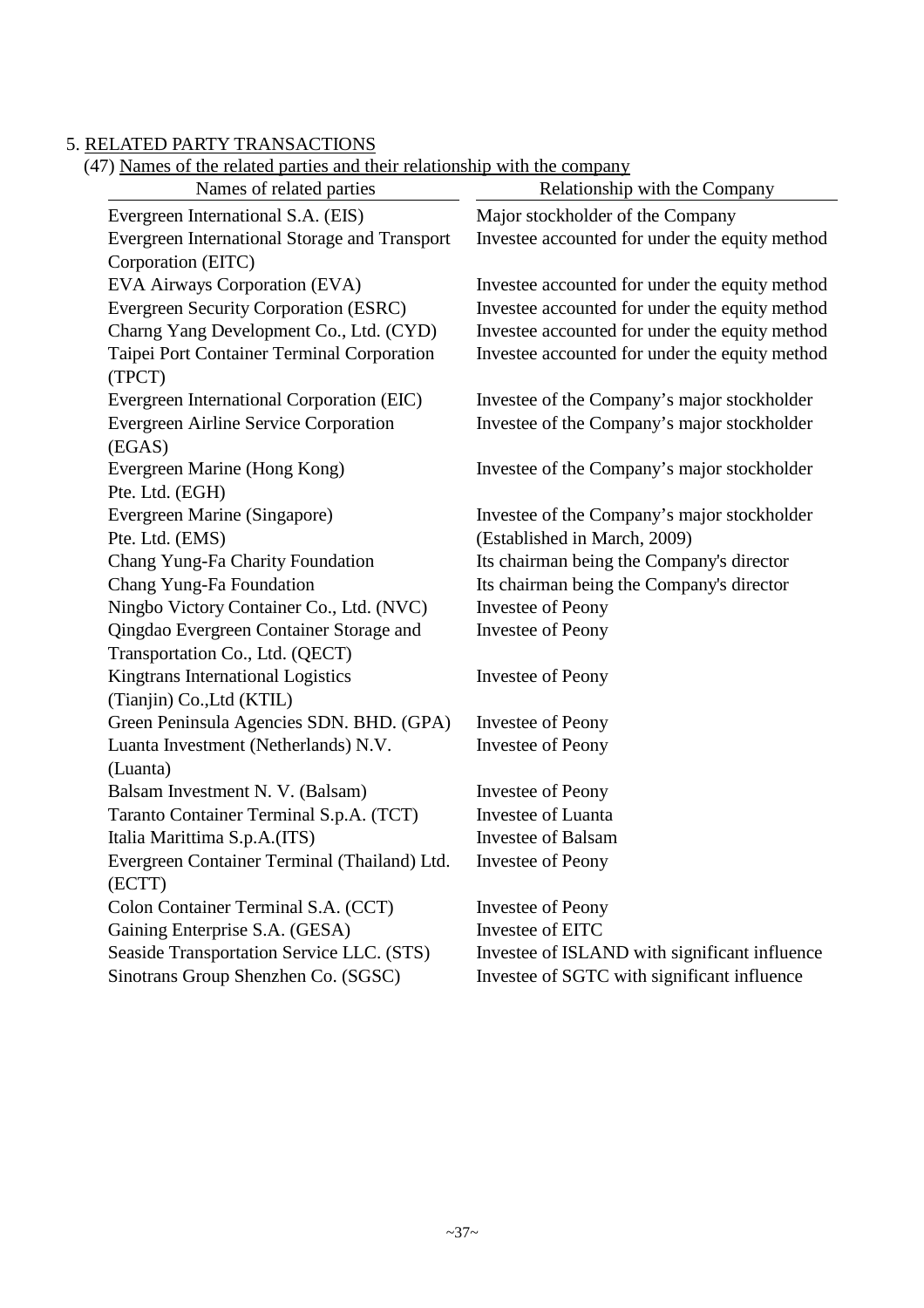### (48) Significant transactions and balances with related parties

A. Operating revenues from related parties

|             |                 | For the years ended December 31, |                                        |            |  |  |  |  |
|-------------|-----------------|----------------------------------|----------------------------------------|------------|--|--|--|--|
|             | 2010            |                                  | 2009                                   |            |  |  |  |  |
|             |                 | % of Total                       |                                        | % of Total |  |  |  |  |
|             |                 | Operating                        |                                        | Operating  |  |  |  |  |
|             | Amount          | Revenues                         | Amount                                 | Revenues   |  |  |  |  |
| <b>EIC</b>  | \$<br>1,831,264 | 2                                | $\boldsymbol{\mathsf{S}}$<br>1,863,623 | 3          |  |  |  |  |
| <b>EITC</b> | 94,864          |                                  | 100,761                                |            |  |  |  |  |
| <b>EIS</b>  | 267,962         |                                  | 722,724                                |            |  |  |  |  |
| <b>EGH</b>  | 445,124         |                                  | 501,637                                |            |  |  |  |  |
| <b>ITS</b>  | 582,953         |                                  | 385,294                                |            |  |  |  |  |
| <b>EMS</b>  | 803,694         |                                  | 112,059                                |            |  |  |  |  |
| <b>STS</b>  | 116,745         |                                  | 68,066                                 |            |  |  |  |  |
| <b>GESA</b> | 28,510          |                                  | 24,174                                 |            |  |  |  |  |
| Others      | 27              |                                  | 15                                     |            |  |  |  |  |
|             | \$<br>4,171,143 | 4                                | \$<br>3,778,353                        | 5          |  |  |  |  |

The business terms on which the Group transacts with related parties are of no difference from those with non-related parties.

B. Expenditures on services rendered by related parties

|             |                 | For the years ended December 31, |                |    |            |                |  |  |  |  |  |
|-------------|-----------------|----------------------------------|----------------|----|------------|----------------|--|--|--|--|--|
|             |                 | 2010                             |                |    | 2009       |                |  |  |  |  |  |
|             |                 | % of total                       |                |    | % of total |                |  |  |  |  |  |
|             |                 | Operating                        |                |    |            | Operating      |  |  |  |  |  |
|             |                 | Costs and                        |                |    |            | Costs and      |  |  |  |  |  |
|             | Amount          | Expenses                         |                |    | Amount     | Expenses       |  |  |  |  |  |
| <b>EITC</b> | \$<br>776,310   |                                  |                | \$ | 808,417    |                |  |  |  |  |  |
| <b>EIC</b>  | 619,523         |                                  |                |    | 609,324    |                |  |  |  |  |  |
| <b>ESRC</b> |                 | 46,718                           |                |    | 43,930     |                |  |  |  |  |  |
| <b>TPCT</b> |                 | 56,697                           |                |    | 43,675     |                |  |  |  |  |  |
| <b>EVA</b>  |                 | 3,648                            |                |    | 8,067      |                |  |  |  |  |  |
| <b>GESA</b> | 1,660,616       |                                  | $\overline{2}$ |    | 1,737,509  | $\overline{2}$ |  |  |  |  |  |
| <b>EIS</b>  | 670,705         |                                  |                |    | 1,460,160  | $\overline{2}$ |  |  |  |  |  |
| <b>EGH</b>  | 1,096,348       |                                  |                |    | 569,516    |                |  |  |  |  |  |
| <b>ITS</b>  |                 | 9,443                            |                |    | 41,607     |                |  |  |  |  |  |
| Others      |                 | 1,808                            |                |    | 2,988      |                |  |  |  |  |  |
|             | \$<br>4,941,816 |                                  | 5              | \$ | 5,325,193  | 6              |  |  |  |  |  |

The business terms on which the Group transacts with related parties are of no difference from those with non-related parties.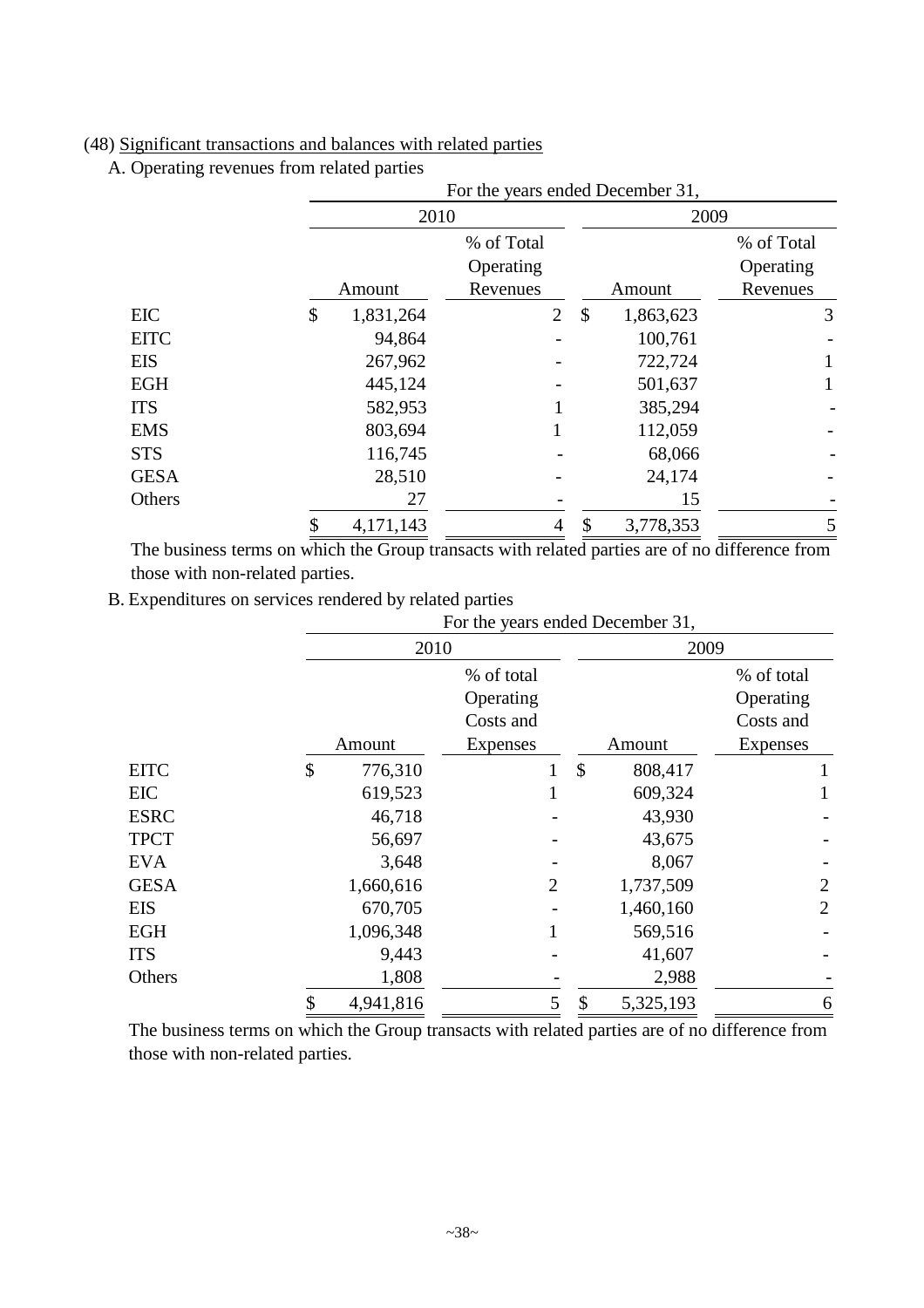## C. Asset transactions

a) Acquisitions of property, plant, and equipment

|                |                                                | For the years ended December 31, |      |      |         |  |  |  |  |
|----------------|------------------------------------------------|----------------------------------|------|------|---------|--|--|--|--|
|                | Items                                          |                                  | 2010 | 2009 |         |  |  |  |  |
| EIC<br>EHIC(M) | Office equipment<br>Transportation equipment - |                                  | 274  |      | 2,356   |  |  |  |  |
|                | Containers                                     |                                  |      |      | 412,782 |  |  |  |  |
|                |                                                |                                  | 274  |      | 415,138 |  |  |  |  |

b) Disposal of property, plant and equipment

|             |                                                                 | For the years ended December 31, |                              |          |          |       |         |          |    |
|-------------|-----------------------------------------------------------------|----------------------------------|------------------------------|----------|----------|-------|---------|----------|----|
|             |                                                                 |                                  | 2010                         |          |          |       |         | 2009     |    |
|             |                                                                 |                                  | Gain on<br>Price<br>disposal |          |          |       | Gain on |          |    |
|             | Item                                                            |                                  |                              |          |          | Price |         | disposal |    |
| <b>ESRC</b> | Office equipment - vehicles<br>Chang Yung-Fa Charity Foundation |                                  | -                            | \$       |          | \$    | 745     | S        | 23 |
|             | Transportation equipment -<br>containers                        |                                  | 88<br>88                     | <b>S</b> | 82<br>82 |       | 745     | -S       | 23 |

## D.Lease

a) Rental income (recorded as non-operating income) generated from the operating premises and parking lots leased to the related parties are as follows:

|                   |                                  |    | For the years ended December 31, |               |               |            |               |  |  |  |  |  |
|-------------------|----------------------------------|----|----------------------------------|---------------|---------------|------------|---------------|--|--|--|--|--|
|                   |                                  |    | 2010                             | 2009          |               |            |               |  |  |  |  |  |
|                   | Leasehold                        |    |                                  | % of Total    |               | % of Total |               |  |  |  |  |  |
|                   | Property                         |    | Amount                           | Rental Income |               | Amount     | Rental Income |  |  |  |  |  |
| EIC               | Office building                  | \$ | 94,708                           | 78            | $\mathcal{S}$ | 98,629     | 80            |  |  |  |  |  |
| $^{\prime\prime}$ | Vehicles                         |    | 1,122                            |               |               | 1,379      |               |  |  |  |  |  |
| <b>EVA</b>        | Office building                  |    | 497                              |               |               |            |               |  |  |  |  |  |
| <b>ESRC</b>       | Parking lots                     |    | 92                               |               |               | 96         |               |  |  |  |  |  |
|                   | Chang Yung-Fa Charity Foundation |    |                                  |               |               |            |               |  |  |  |  |  |
|                   | Office building                  |    | 208                              |               |               |            |               |  |  |  |  |  |
|                   |                                  |    | 96,627                           | 79            |               | 100,104    | 81            |  |  |  |  |  |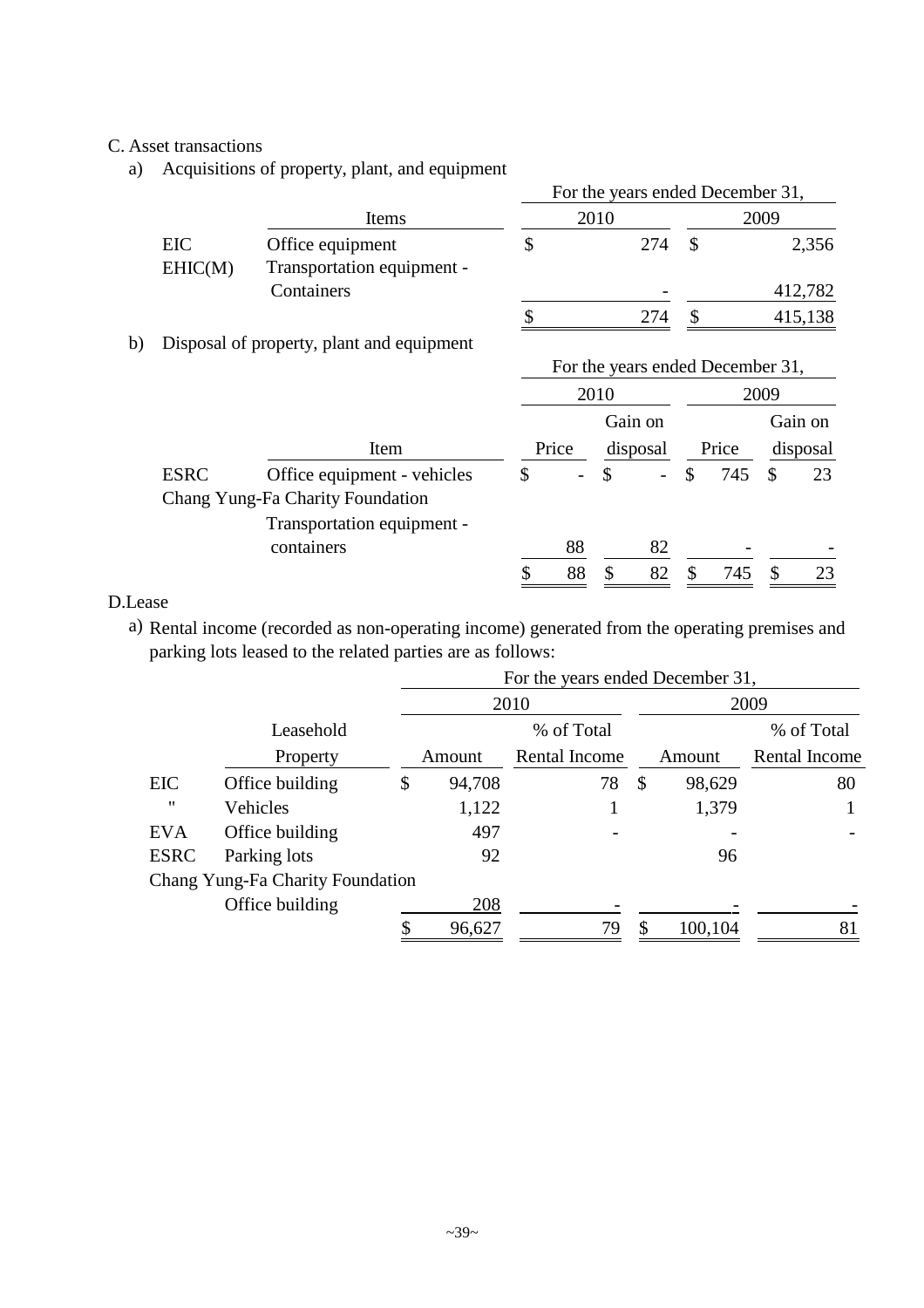b) Rental expense (recorded as general and administrative expenses) incurred for operating premises and parking lots leased from the related parties are as follows:

|            |                  | For the years ended December 31, |            |        |        |                 |  |  |  |
|------------|------------------|----------------------------------|------------|--------|--------|-----------------|--|--|--|
|            |                  | 2010                             |            |        | 2009   |                 |  |  |  |
|            |                  |                                  | % of Total |        |        | % of Total      |  |  |  |
|            | Leasehold        |                                  | Rental     |        |        | Rental          |  |  |  |
|            | Property         | Amount                           | Expenses   | Amount |        | <b>Expenses</b> |  |  |  |
| EIC        | Office buildings | \$<br>43,047                     | 99         | \$     | 47,555 | 99              |  |  |  |
| <b>EVA</b> | Parking lots     | 221                              |            |        | 610    |                 |  |  |  |
|            |                  | \$<br>43,268                     | 100        | S      | 48,165 | 100             |  |  |  |

c) Rental expense incurred for the vessels and slot lease from the related parties are recorded as direct operating costs. Details are set forth below:

|             |               | For the years ended December 31, |                 |                    |  |  |  |  |  |
|-------------|---------------|----------------------------------|-----------------|--------------------|--|--|--|--|--|
|             | 2010          |                                  | 2009            |                    |  |  |  |  |  |
|             |               | % of Total                       |                 | % of Total         |  |  |  |  |  |
|             |               | Vessel and                       |                 | Vessel and         |  |  |  |  |  |
|             |               | <b>Slot Rental</b>               |                 | <b>Slot Rental</b> |  |  |  |  |  |
|             | Amount        | <b>Expenses</b>                  | Amount          | <b>Expenses</b>    |  |  |  |  |  |
| <b>EITC</b> | \$<br>603,087 | 17                               | \$<br>636,493   | 14                 |  |  |  |  |  |
| <b>GESA</b> | 1,660,616     | 46                               | 1,737,508       | 39                 |  |  |  |  |  |
| EIS         | 670,705       | 19                               | 1,460,160       | 33                 |  |  |  |  |  |
| EGH         | 4,785         |                                  |                 |                    |  |  |  |  |  |
| <b>ITS</b>  | 9,443         |                                  | 41,607          |                    |  |  |  |  |  |
|             | 2,948,636     | 82                               | \$<br>3,875,768 | 87                 |  |  |  |  |  |

For the years ended December 31,

E.Receivables from and payables to related parties

The receivables from and payables to related parties bear no interest, and are set forth as follows: December 31, 2010 December 31, 2009

|                     |        | December $31, 2010$ |                |   | December 31, 2009 |         |                |   |
|---------------------|--------|---------------------|----------------|---|-------------------|---------|----------------|---|
|                     |        |                     | $%$ of         |   |                   |         | $%$ of         |   |
|                     |        | Account             |                |   |                   |         | Account        |   |
| Accounts receivable | Amount |                     | <b>Balance</b> |   |                   | Amount  | <b>Balance</b> |   |
| <b>EIC</b>          | \$     | 115,167             |                |   | \$                | 215,195 |                | 3 |
| <b>EITC</b>         |        | 22,062              |                |   |                   | 24,318  |                |   |
| <b>EIS</b>          |        | 7,061               |                |   |                   | 51,410  |                |   |
| <b>ITS</b>          |        | 48,207              |                |   |                   | 12,380  |                |   |
| <b>EMS</b>          |        | 100,207             |                |   |                   |         |                |   |
| Others              |        | 4,981               |                |   |                   | 11,211  |                |   |
|                     |        | 297,685             |                | 3 | \$                | 314,514 |                |   |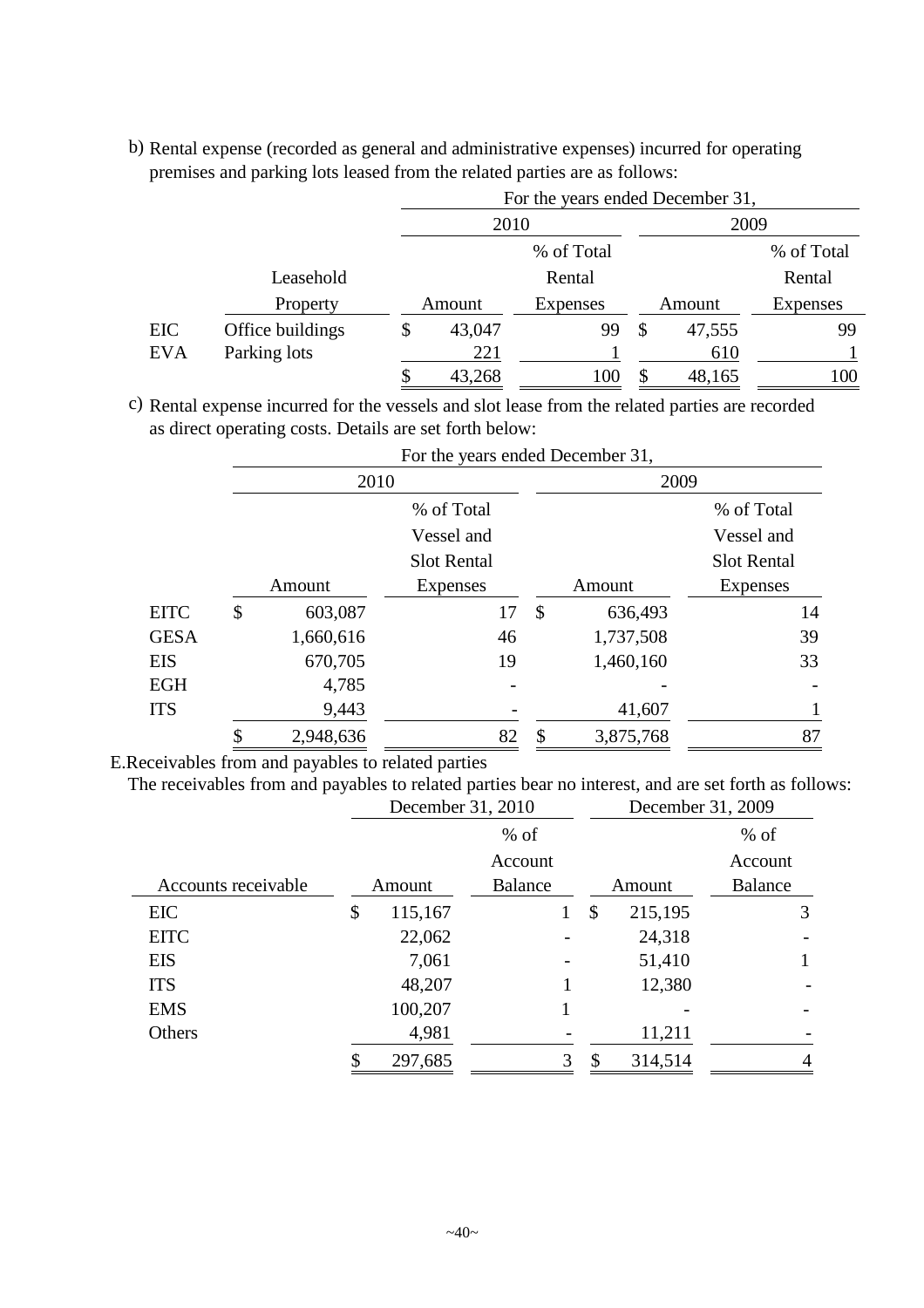|                         | December 31, 2010 |                |               | December 31, 2009 |                  |  |
|-------------------------|-------------------|----------------|---------------|-------------------|------------------|--|
|                         |                   | $\%$ of        |               |                   | $%$ of           |  |
|                         |                   | Account        |               |                   | Account          |  |
| Other receivables       | Amount            | <b>Balance</b> |               | Amount            | <b>Balance</b>   |  |
| <b>EIC</b>              | \$<br>62,237      | 3              | $\mathcal{S}$ | 133,691           | $\boldsymbol{7}$ |  |
| <b>ITS</b>              | 3,757             |                |               | 672,390           | 34               |  |
| Luanta                  | 372,866           | 21             |               | 237,341           | 13               |  |
| <b>EIS</b>              | 1,041             |                |               | 105,781           | 5                |  |
| <b>KTIL</b>             | 87,625            | 5              |               | 96,584            | 5                |  |
| SGSC                    |                   |                |               | 28,234            | 1                |  |
| Others                  | 6,564             | 1              |               | 1,551             |                  |  |
|                         | \$<br>534,090     | 30             | \$            | 1,275,572         | 65               |  |
|                         | December 31, 2010 |                |               | December 31, 2009 |                  |  |
|                         |                   | $%$ of         |               |                   | % of             |  |
|                         |                   | Account        |               |                   | Account          |  |
| <b>Accounts Payable</b> | Amount            | <b>Balance</b> |               | Amount            | <b>Balance</b>   |  |
| <b>EIC</b>              | \$<br>34,509      | $\mathbf{1}$   | \$            | 25,446            | $\mathbf{1}$     |  |
| <b>EITC</b>             | 12,208            |                |               |                   |                  |  |
| <b>ITS</b>              | 31,110            | 1              |               | 114,285           | 5                |  |
| <b>EIS</b>              | 19,341            |                |               | 31,843            |                  |  |
| <b>EMS</b>              | 22,680            | 1              |               | 13,078            |                  |  |
| <b>EGH</b>              | 10,645            |                |               | 4,473             |                  |  |
| Others                  | 4,535             |                |               | 14,105            |                  |  |
|                         | \$<br>135,028     | 3              | \$            | 203,230           |                  |  |
|                         | December 31, 2010 |                |               | December 31, 2009 |                  |  |
|                         |                   | $%$ of         |               |                   | % of             |  |
|                         |                   | Account        |               |                   | Account          |  |
| <b>Other Payables</b>   | Amount            | <b>Balance</b> |               | Amount            | <b>Balance</b>   |  |
| <b>EIS</b>              | \$<br>103,162     | 11             | \$            | 115,423           | 14               |  |
| <b>ITS</b>              | 58,254            | 6              |               | 64,210            | $8\,$            |  |
|                         | \$<br>161,416     | 17             | $\$$          | 179,633           | $22\,$           |  |

Endorsements and guarantees provided for its related parties are as follows:

|               |            | December 31, 2010 | December 31, 2009 |        |  |
|---------------|------------|-------------------|-------------------|--------|--|
| <b>BALSAM</b> | <b>USD</b> | 49,000 USD        |                   | 49,000 |  |
| <b>CCT</b>    | <b>USD</b> | 9,600 USD         |                   | 28,680 |  |
| <b>TCT</b>    | <b>USD</b> | 20,772 USD        |                   | 20,250 |  |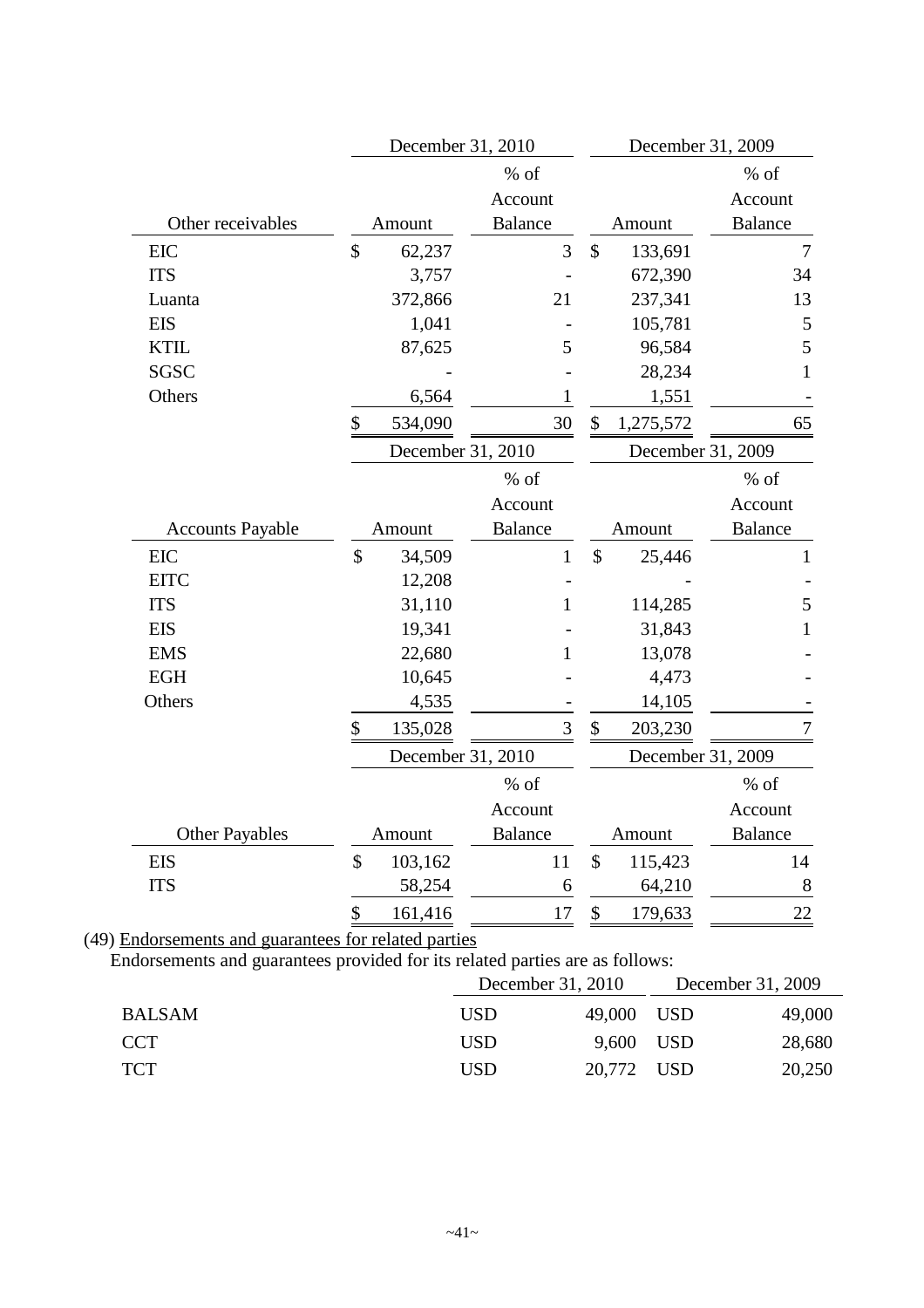#### (50) Significant contracts with related parties

- A. The Company entered into an agreement with EIC for consulting services on business management, computer information, and shipping affairs. Except for payments made on behalf of the Company which are charged on actual amounts, the remaining fees are charged on an hourly basis or by cost plus method. The contract took effect on July 1, 1996 and will remain effective unless terminated.
- B.The Company entered into an agreement with EIC for services, such as cargo-forwarding and freight-collecting. As of December 31, 2010 and 2009, the receivables were \$61,904 and \$54,621, respectively. The contract has been effective since 2002 unless terminated.
- C.The Company entered into an agreement with ESRC for security service in the Taipei office, the Kaohsiung office, and the Kaohsiung container yards. The monthly service fees were \$940 for Taipei and \$1,614 for Kaohsiung.
- D. The Group entered into agency agreements with its related parties to manage petty cash required by their vessels, and payments of Taiwanese crew salaries and insurance premiums. The transactions are recorded as "temporary debits". As of December 31, 2010 and 2009, the debit balances of the account are as follows:

|             |   | December 31, 2010 |     | December 31, 2009 |  |
|-------------|---|-------------------|-----|-------------------|--|
| <b>EMS</b>  | S | 9,983             | -\$ | 10,336            |  |
| <b>GESA</b> |   | 8,920             |     | 7,392             |  |
| <b>EIS</b>  |   | 2,734             |     | 5,651             |  |
| <b>EGH</b>  |   | 3,821             |     | 3,709             |  |
|             |   | 25,458            | \$  | 27,088            |  |

E.The Group entered into agency agreements with its related parties, whereby the related parties act as the Group's overseas agents to deal with foreign port formalities, such as arrival and departure of the Group's ships, cargo stevedoring and forwarding, freight collection, and payment of expenses incurred in foreign ports. The transactions are recorded as "agent accounts in other assets (liabilities) - current". As of December 31, 2010 and 2009, the debit balances of the accounts are as follows:

|     | December 31, 2010 | December 31, 2009 |
|-----|-------------------|-------------------|
| EIC | 376,262           | 91,395            |

- F. Temporary accounts, between the Group and Evergreen International S.A., Gaining Enterprise S.A., Italia Marittima S.p.A., Evergreen Marine (Hong Kong) Ltd. and Evergreen Marine (Singapore) Pte. Ltd. incurred due to foreign port formalities and pier rental expenses are recognized as "other current assets (liabilities)" in agency reciprocal accounts. Details of the balance as of December 31, 2010 and 2009 are as follows:
	- a) Debit balance of agency reciprocal accounts

|             | December 31, 2010 | December 31, 2009 |
|-------------|-------------------|-------------------|
| EIS         | 135,877           | 703,591           |
| <b>ITS</b>  | 86,798            | 404,213           |
| <b>GESA</b> | 27,908            | 20,059            |
|             | 250,583           | 1,127,863         |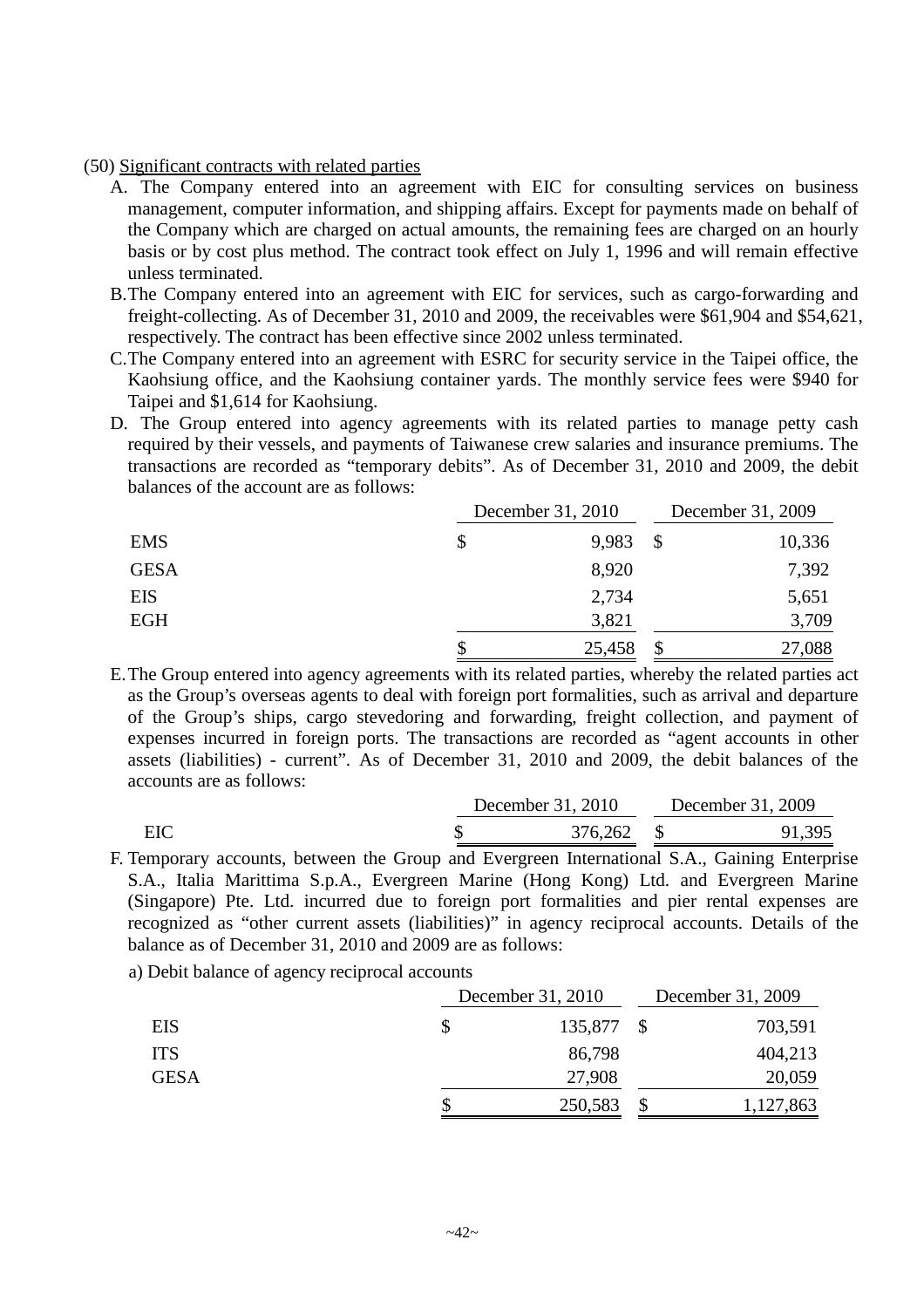b) Credit balance of agency reciprocal accounts

|            | December 31, 2010 |  | December 31, 2009 |  |
|------------|-------------------|--|-------------------|--|
| <b>EMS</b> | 326,920 \$        |  | 244,025           |  |
| EGH        | 125,854           |  | 214,299           |  |
|            | 452,774 \$        |  | 458,324           |  |

G.The Company has been commissioned by its related parties to manage their vessel affairs. The management fees are charged monthly and are recorded as operating revenues. Details of the management fees recognized for the years ended December 31, 2010 and 2009 are as follows: For the years ended December 31,

|             | For the years ended December 51, |                           |         |
|-------------|----------------------------------|---------------------------|---------|
|             | 2010                             |                           | 2009    |
| <b>EITC</b> | \$<br>89,595                     | $\mathcal{S}$             | 94,591  |
| <b>EIS</b>  | 49,054                           |                           | 63,945  |
| <b>EMS</b>  | 30,916                           |                           | 24,224  |
| <b>GESA</b> | 20,937                           |                           | 17,093  |
| <b>EGH</b>  | 19,405                           |                           | 16,703  |
| <b>ITS</b>  | 8,426                            |                           | 7,130   |
|             | \$<br>218,333                    | $\boldsymbol{\mathsf{S}}$ | 223,686 |

(51) Disclosure of managements' salaries, bonuses and allowance

|                                                                                   | For the years ended December 31, |         |     |         |  |
|-----------------------------------------------------------------------------------|----------------------------------|---------|-----|---------|--|
|                                                                                   |                                  | 2010    |     | 2009    |  |
| Salary and bonuses                                                                | $\boldsymbol{\mathsf{S}}$        | 125,062 | - S | 129,358 |  |
| Administrative fees<br>Directors' and supervisors'<br>remuneration and employees' |                                  | 6,018   |     | 3,739   |  |
| bonuses                                                                           |                                  | 59,134  |     | 1,914   |  |
|                                                                                   |                                  | 190,214 |     | 135,011 |  |

A."Salaries and bonuses" includes salaries, premiums, pensions, severance pay, bonuses, and incentives.

B.Administrative fees include travel allowances, discretionary allowances, stipends, and provision of vehicles and housing, etc.

C.Employees' bonuses and directors' and supervisors' remuneration is estimated in income statement in this period.

(52) As a means to give back to society, the Company sponsored charities for the public good and donated \$50,000 to Chang Yung-Fa Foundation and \$146 to Chang Yung-Fa Charity Foundation in 2010.

(53) To operational needs, the company bought a vessel from EITC (Please refer to Note 9).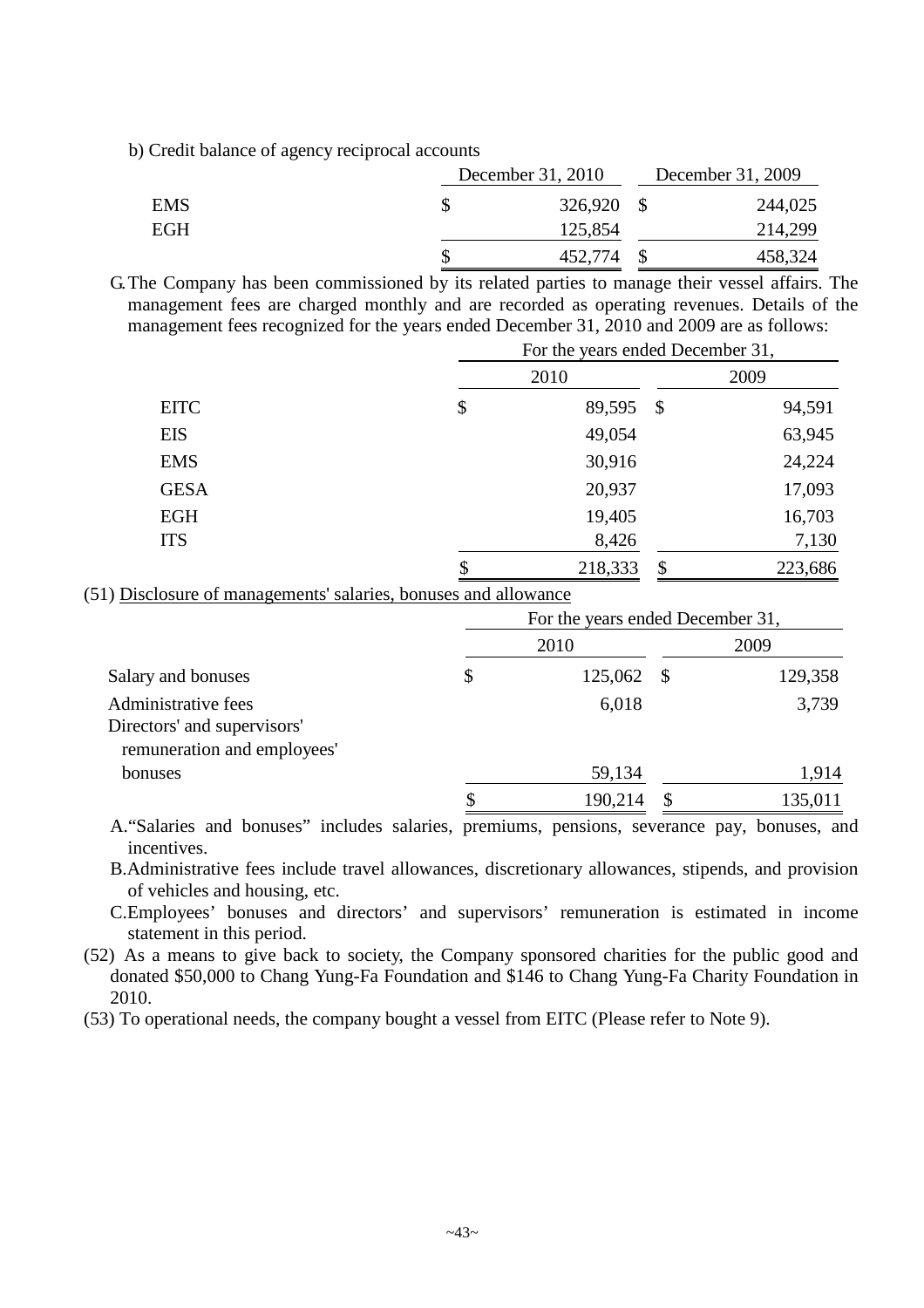### 6. PLEDGED ASSETS

The Group's assets pledged as collateral as of December 31, 2010 and 2009 are as follows:

|                                            | Book value        |                   |                    |
|--------------------------------------------|-------------------|-------------------|--------------------|
| Pledged assets                             | December 31, 2010 | December 31, 2009 | Purpose            |
| Restricted assets-current                  |                   |                   | Performance        |
| - Time deposits                            | \$<br>561,663     | \$<br>251,508     | guarantee          |
| Refundable deposits                        |                   |                   |                    |
| - Time deposits                            | 2,000             | 2,000             |                    |
| Property, plant and equipment              |                   |                   | Long-term          |
| -Land                                      | 1,800,093         | 1,800,093         | loan               |
| -Buildings                                 | 839,659           | 865,429           |                    |
| -Loading and unloading equipment           | 2,349,818         | 1,845,779         |                    |
| -Ships                                     |                   | 1,893,478         |                    |
| Financial assets carried at cost           |                   |                   |                    |
| -Classic Outlook Investment Ltd.           | 2,987,135         | 3,292,523         |                    |
| -Everup Profits Ltd.                       | 7                 | 7                 |                    |
| long-term equity investments accounted for |                   |                   | exchange           |
| under the equity method -EITC              | 1,670,471         | 1,542,956         | corporate bonds    |
|                                            | 10,210,846        | 11,493,773<br>\$  | payable as subject |
| 7. COMMITMENTS AND CONTINGENT LIABILITIES  |                   |                   |                    |

| A. Details of the stand-by letters of credit issued by the banks on behalf of the Company are as follows: |      |                   |                   |
|-----------------------------------------------------------------------------------------------------------|------|-------------------|-------------------|
| Guarantor                                                                                                 |      | December 31, 2010 | December 31, 2009 |
| Deutsche Bank                                                                                             | USD. | 5.000 USD         | 5,000             |

B.Endorsements and guarantees issued by the Group are as follows:

| Companies receiving guarantees |     | December 31, 2010 | December 31, 2009 |
|--------------------------------|-----|-------------------|-------------------|
| <b>BALSAM</b>                  | USD | 49,000 USD        | 49,000            |
| <b>CCT</b>                     | USD | 9,600 USD         | 28,680            |
| <b>TCT</b>                     | USD | 20,772 USD        | 20,250            |

C.A former stockholder of the Company sold some of its shares through issuance of global depository receipts (GDRs). The issuance of GDRs was approved by the SEC on June 19, 1996 as per Letter (85) Tai-Cai-Zheng (1) No. 35410. On August 2, 1996, the GDRs were approved by the UK governing authority to be listed on the London Stock Exchange and were issued in Asia, Europe and the US. The initial number of units issued was 5,449,592, representing 54,495,920 shares of the Company's common stock at \$50.50 (in NT dollars) per share, and the number of supplementary units issued was 817,438. In total, the number of units issued was 6,267,030, representing 62,670,300 shares of the Company's common stock at \$50.50 (in NT dollars) per share, and the GDRs issued amounted to USD115 million. Another 2,053,122 units, representing 20,531,279 shares of the Company's common stock, were issued during the period from 1997 to December 31, 2010. As of December 31, 2010, 8,052,519 units were redeemed and 267,633 units were outstanding, representing 2,676,389 shares of the Company's common stock.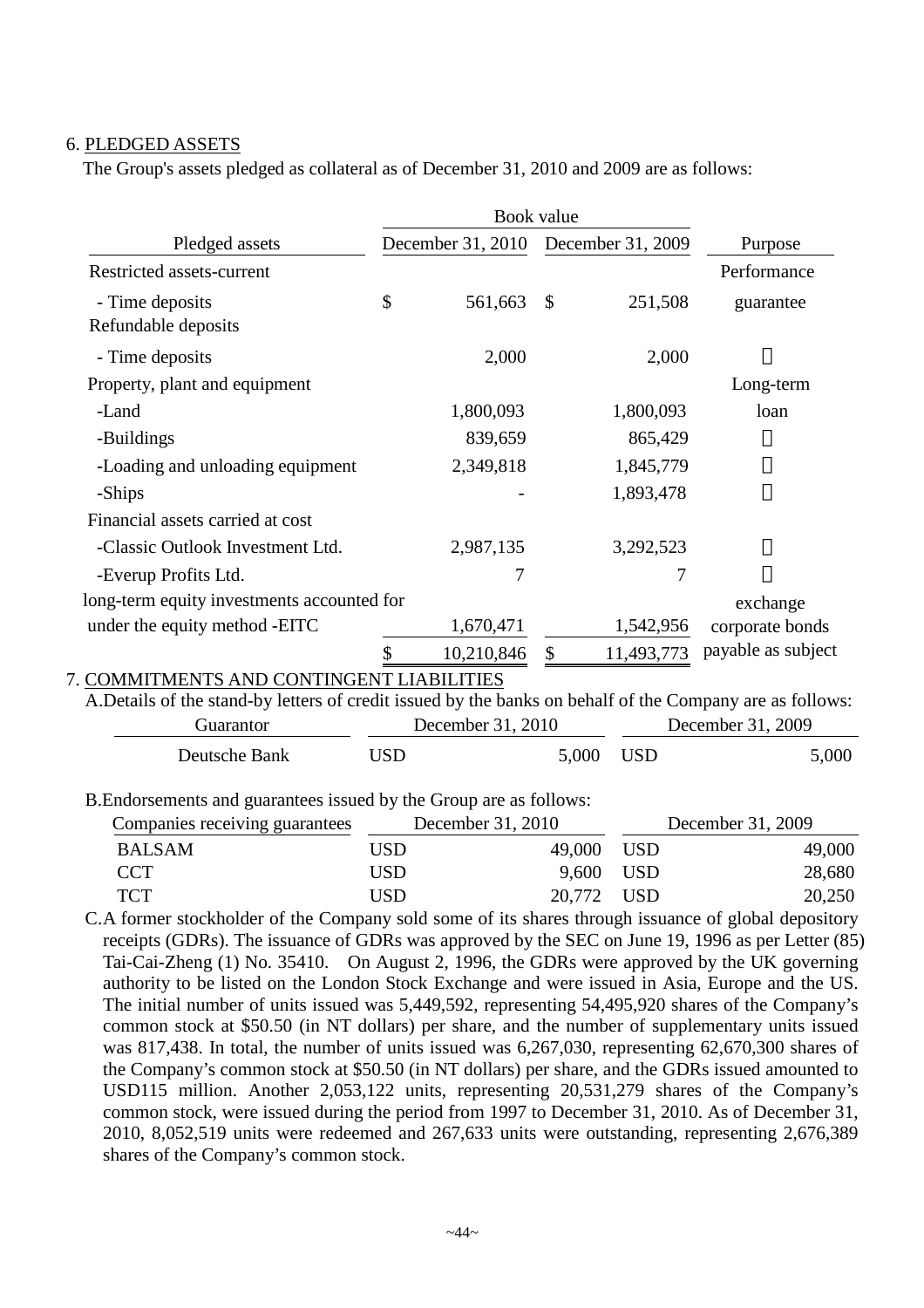- D.As of December 31, 2010, the long-term and medium-term loan facilities granted by the financial institutions with the resolution from the Board of Directors to finance the Company's purchase of new containers and general working capital requirement amounted to \$19,159,983 and the unutilized credits was \$7,176,078.
- E.As of December 31, 2010, the estimated amount of ship rental expense in the following years under long-term contracts is set forth as follows:

| Year             | Amount     |         |  |
|------------------|------------|---------|--|
| within 1 year    | <b>USD</b> | 216,722 |  |
| $1 - 2$ years    |            | 156,412 |  |
| $2-3$ years      |            | 116,884 |  |
| $3 - 4$ years    |            | 56,933  |  |
| $4 \sim 5$ years |            | 51,044  |  |
| over 5 years     |            | 147,082 |  |
|                  | USD        | 745,077 |  |

F.As of December 31, 2010, the amount of guaranteed notes issued by the Company for loans borrowed was \$2,762,500.

G.To operational needs, the Group signed the shipbuilding contracts from Samsung Heavy Industries Co., Ltd. Total contract price is USD1, 339,000.By the end of the year,2010, the Group signed the shipbuilding contracts, which includes USD1,179,350 unpaid.

## 8. SIGNIFICANT CATASTROPHE

None.

9. SUBSEQUENT EVENTS

A.The leased vessel -'Uni-Promote', which is leased from Evergreen International Storage and Transport Corporation (EITC), is need by the Company for long-term use . In December 24, 2010, the Board of Directors passed a resolution that the company purchase the vessel for USD17, 300 from EITC at the expiry of the lease term. This amount has been paid in full by February 25, 2011.

B.Son Company, Clove Holding Ltd signed a share sale and purchase contract with Actionfirm Limited by Board of Directors' agreement in February 23, 2011, which was sold its financial assets carried at cost-noncurrent: Classic Outlook Investment Ltd. and Everup Profits Ltd. Total disposition price is USD128, 120 and its investment gain is USD25, 761.

## 10. OTHERS

(54) Financial statement disclosure

Certain accounts in the 2009 financial statements were reclassified to conform to the 2010 financial statement presentation.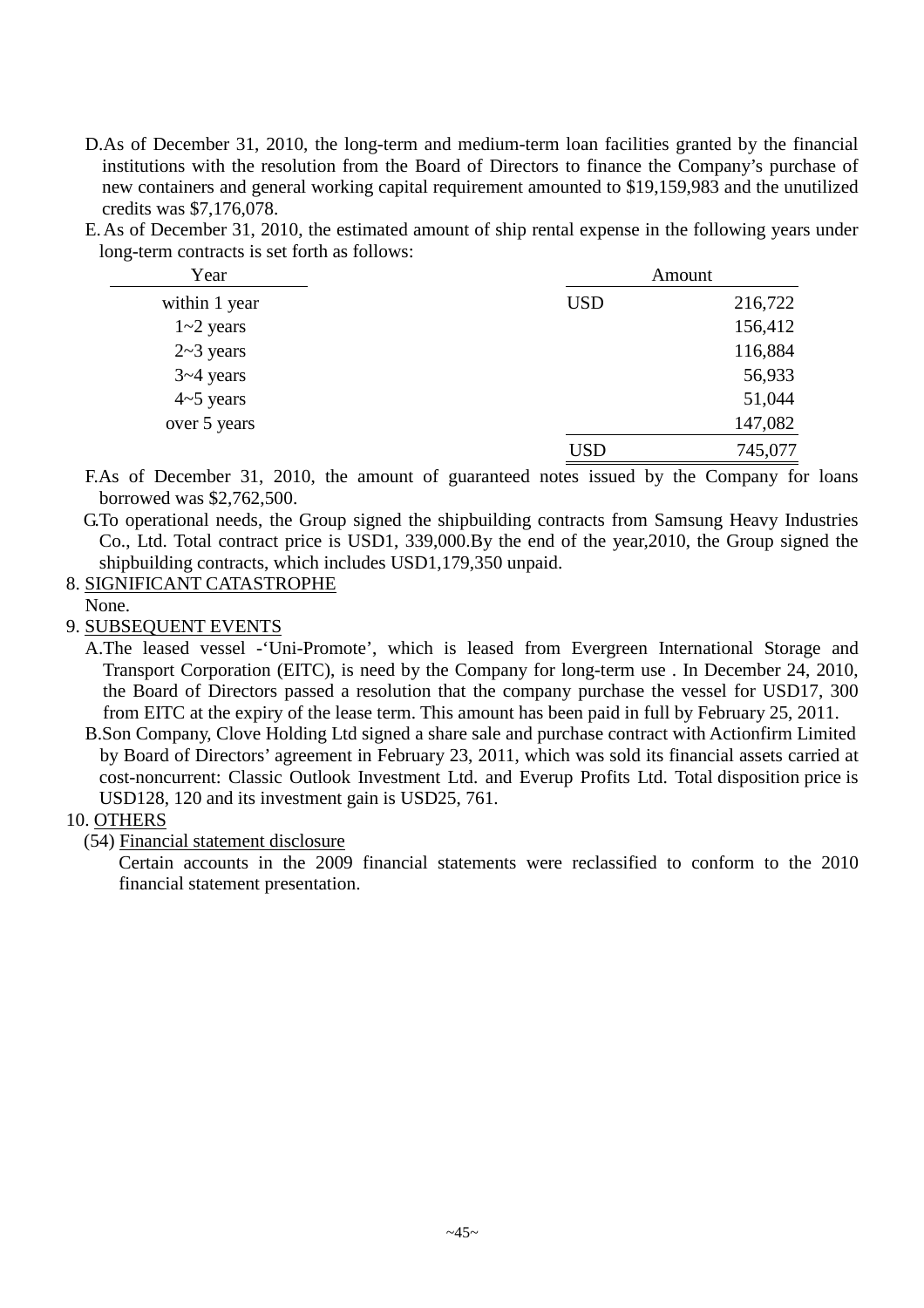## (55) Fair value information of financial instruments

|                                                       | December 31, 2010    |                                      |                                                |  |
|-------------------------------------------------------|----------------------|--------------------------------------|------------------------------------------------|--|
|                                                       |                      |                                      | Fair Value                                     |  |
|                                                       | <b>Book</b><br>value | Quotations<br>in an active<br>market | Estimated<br>using a<br>valuation<br>technique |  |
| Non-derivative financial instruments                  |                      |                                      |                                                |  |
| Assets                                                |                      |                                      |                                                |  |
| Cash and cash equivalents                             | \$19,716,091         | \$<br>$\overline{\phantom{0}}$       | \$19,716,091                                   |  |
| Notes and accounts receivable                         | 11,780,623           |                                      | 11,780,623                                     |  |
| Financial assets at fair value through profit or loss |                      |                                      |                                                |  |
| <b>Equity securities</b>                              | 334                  | 334                                  |                                                |  |
| Beneficiary certificates                              | 1,908,594            | 1,908,594                            |                                                |  |
| Corporate bonds                                       | 104,287              |                                      | 104,287                                        |  |
| Other financial assets-current                        | 158,383              |                                      | 158,383                                        |  |
| Restricted assets-current                             | 561,663              |                                      | 561,663                                        |  |
| Available-for-sale financial assets-non-current       | 957,108              | 957,108                              |                                                |  |
| Held-to-maturity financial assets-non-current         | 3,135,915            |                                      | 3,135,915                                      |  |
| Financial assets carried at cost-non-current          | 4,497,128            |                                      |                                                |  |
| Refundable deposits                                   | 110,902              |                                      | 110,902                                        |  |
| Liabilities                                           |                      |                                      |                                                |  |
| Short-term loans                                      | 2,603,172            |                                      | 2,603,172                                      |  |
| Notes and accounts payable                            | 16,303,945           |                                      | 16,303,945                                     |  |
| Corporate bonds payable (including current            |                      |                                      |                                                |  |
| portion)                                              | 3,374,875            |                                      | 3,374,875                                      |  |
| Long-term loans (including current portion)           | 24, 240, 182         |                                      | 24, 240, 182                                   |  |
| Guarantee deposits received                           | 32,191               |                                      | 32,191                                         |  |
| Derivative financial instruments                      |                      |                                      |                                                |  |
| Assets                                                |                      |                                      |                                                |  |
| Interest rate swap (IRS)                              | 158                  |                                      | 158                                            |  |
| Cross currency swap (CCS)                             | 5,215                |                                      | 5,215                                          |  |
| Liabilities                                           |                      |                                      |                                                |  |
| Interest rate swap (IRS)                              | 238,467              |                                      | 238,467                                        |  |
| Cross currency swap (CCS)                             | 72,338               |                                      | 72,338                                         |  |
| Foreign exchange option (FX option)                   | 271,141              |                                      | 271,141                                        |  |
| <b>Embedded derivatives</b>                           | 260,928              |                                      | 260,928                                        |  |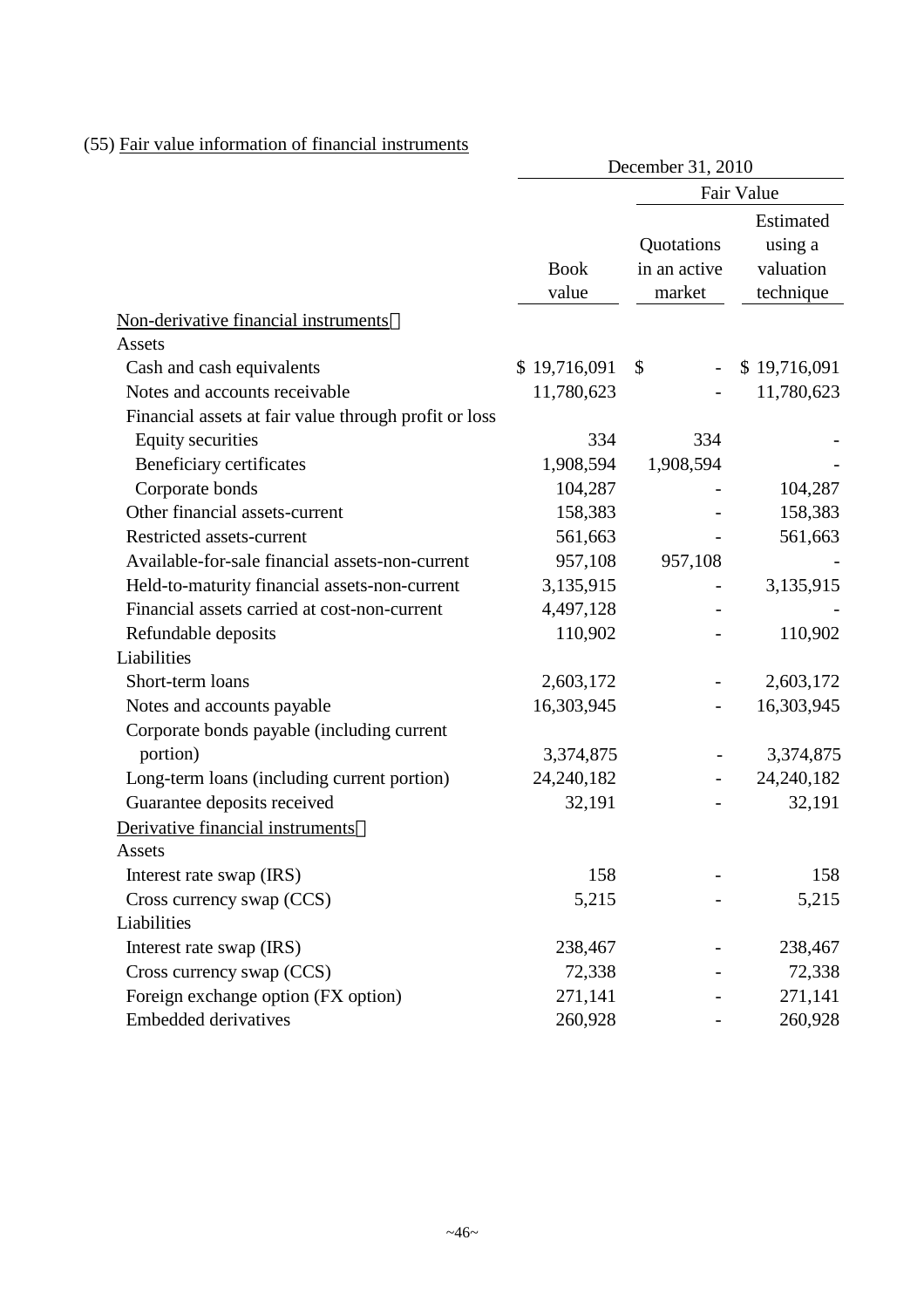|                                                       | December 31,2009     |                                      |                                                |  |  |
|-------------------------------------------------------|----------------------|--------------------------------------|------------------------------------------------|--|--|
|                                                       |                      |                                      | Fair Value                                     |  |  |
|                                                       | <b>Book</b><br>value | Quotations<br>in an active<br>market | Estimated<br>using a<br>valuation<br>technique |  |  |
| Non-derivative financial instruments                  |                      |                                      |                                                |  |  |
| Assets                                                |                      |                                      |                                                |  |  |
| Cash and cash equivalents                             | 9,861,789<br>\$      | \$                                   | 9,861,789<br>$\mathbb{S}$                      |  |  |
| Notes and accounts receivable                         | 9,910,014            |                                      | 9,910,014                                      |  |  |
| Financial assets at fair value through profit or loss |                      |                                      |                                                |  |  |
| <b>Equity securities</b>                              | 153                  | 153                                  |                                                |  |  |
| Beneficiary certificates                              | 3,271,884            | 3,271,884                            |                                                |  |  |
| Corporate bonds                                       | 100,000              |                                      | 100,000                                        |  |  |
| Held-to-maturity financial assets-current             | 160,000              |                                      | 160,000                                        |  |  |
| Other financial assets-current                        | 238,908              |                                      | 238,908                                        |  |  |
| Restricted assets-current                             | 251,508              |                                      | 251,508                                        |  |  |
| Available-for-sale financial assets-non-current       | 692,312              | 692,312                              |                                                |  |  |
| Held-to-maturity financial assets-non-current         | 2,180,866            |                                      | 2,180,866                                      |  |  |
| Financial assets carried at cost-non-current          | 5,009,094            |                                      |                                                |  |  |
| Refundable deposits                                   | 130,227              |                                      | 130,227                                        |  |  |
| Liabilities                                           |                      |                                      |                                                |  |  |
| Short-term loans                                      | 2,274,220            |                                      | 2,274,220                                      |  |  |
| Short-term notes and bills payable                    | 99,959               |                                      | 99,959                                         |  |  |
| Notes and accounts payable                            | 10,112,477           |                                      | 10,112,477                                     |  |  |
| Corporate bonds payable (including current            |                      |                                      |                                                |  |  |
| portion)                                              | 4,311,792            |                                      | 4,311,792                                      |  |  |
| Long-term loans (including current portion)           | 34,954,652           |                                      | 34,954,652                                     |  |  |
| Guarantee deposits received                           | 37,992               |                                      | 37,992                                         |  |  |
| Derivative financial instruments                      |                      |                                      |                                                |  |  |
| Assets                                                |                      |                                      |                                                |  |  |
| Interest rate swap (IRS)                              | 663                  |                                      | 663                                            |  |  |
| Cross currency swap (CCS)                             | 9,296                |                                      | 9,296                                          |  |  |
| Structured and equity-linked financial instruments    | 801,199              |                                      | 801,199                                        |  |  |
| Liabilities                                           |                      |                                      |                                                |  |  |
| Interest rate swap (IRS)                              | 255,732              |                                      | 255,732                                        |  |  |
| Cross currency swap (CCS)                             | 238,870              |                                      | 238,870                                        |  |  |
| Oil swap                                              | 329,792              |                                      | 329,792                                        |  |  |
| Foreign exchange option (FX option)                   | 330,213              |                                      | 330,213                                        |  |  |
| <b>Embedded derivatives</b>                           | 260,750              |                                      | 260,750                                        |  |  |
|                                                       |                      |                                      |                                                |  |  |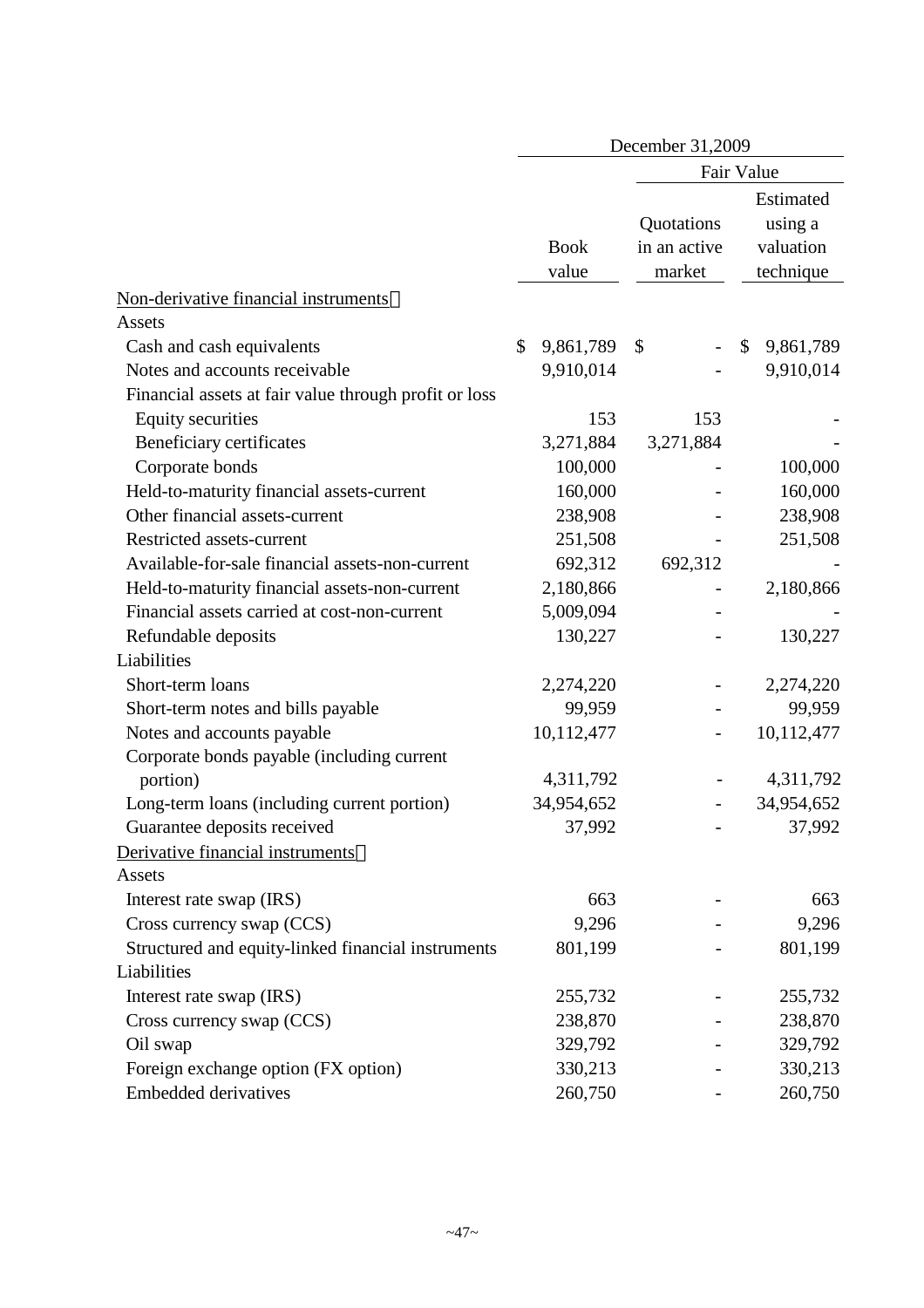The following summarizes the methods and assumptions used in estimating the fair value of financial instruments:

- A.The fair values of short-term financial instruments were determined using their carrying value because of the short maturities of these instruments. This method applies to cash and cash equivalents, notes and accounts receivable/payable, other financial assets, refundable deposits, restricted assets, short-term debts, short-term bills payable and guarantee deposits received.
- B.For financial assets at fair value through profit or loss and available-for-sale financial assets with quoted market price available in an active market, the fair value is determined using the quoted market price. When there is no quoted market price for reference, a substitute valuation technique is used to measure the fair value which incorporates all factors that market participants would consider in making estimations and assumptions for setting a price and wherein such information is available to the Group.
- C.Held-to-maturity financial assets are those with fixed or determinable payments and a fixed time-to-maturity which the Group has positive intent and ability to hold. Upon measurement, held-to-maturity financial assets are carried at amortized cost. Any profits or losses incurred due to changes in fair value should be recognized in the income statement when the financial asset is derecognized, impaired or amortized.
- D.Financial assets carried at the cost, consists of unlisted stocks or those not actively traded in an active market. Their fair value could not be measured reliably; hence, such instruments are measured at cost in compliance with applicable accounting standards. For bond investments with no active market, the carrying value is used to estimate its fair value when there is no market price for reference.
- E.Fair values of long-term loans are estimated based on the present values of future cash flows. For bank loans associated with floating interest rate, the carrying value represents its fair value.
- F.Fair values of corporate bonds payable are determined as the quoted market prices when available. When the quoted market prices are not available, fair values are estimated based on financial information or other information.
- G.The fair values of derivative financial instruments are determined based on the estimated amounts to be received or paid if the Group terminates the contract on the balance sheet date. Unrealized gains or losses arising from unsettled contracts are generally included. Ask price from counterparties are available for reference in setting fair values for the Group's derivative financial instruments.
- (56) Information on significant gain/loss and equity items on financial instruments
	- A.For the years ended December 31, 2010 and 2009, total interest income for financial assets and financial liabilities that are not at fair value through profit or loss amounted to \$216,879 and 216,431, whereas the total interest expense amounted to \$484,217 and \$399,737, respectively.
	- B.For the years ended December 31, 2010 and 2009, the adjustment of shareholders' equity resulting from available-for-sale financial assets was debit \$264,796 and \$299,724 whereas the total loss or gain deducted from the adjustment of shareholders' equity resulting from available-for-sale financial assets was both \$0.
- (57) Information on interest rate risk positions

As of December 31, 2010 and 2009, the financial assets with fair value risk due to the change of interest rate amounted to \$158 and \$663 ; whereas the financial liabilities with fair value risk due to the change of interest rate amounted to \$238,467 and \$255,732, respectively. The financial assets with cash flow risk due to the change of interest rate amounted to \$3,914,665 and \$2,756,793; whereas the financial liabilities with cash flow risk due to the change of interest rate amounted to \$28,107,525 and 33,051,442, respectively.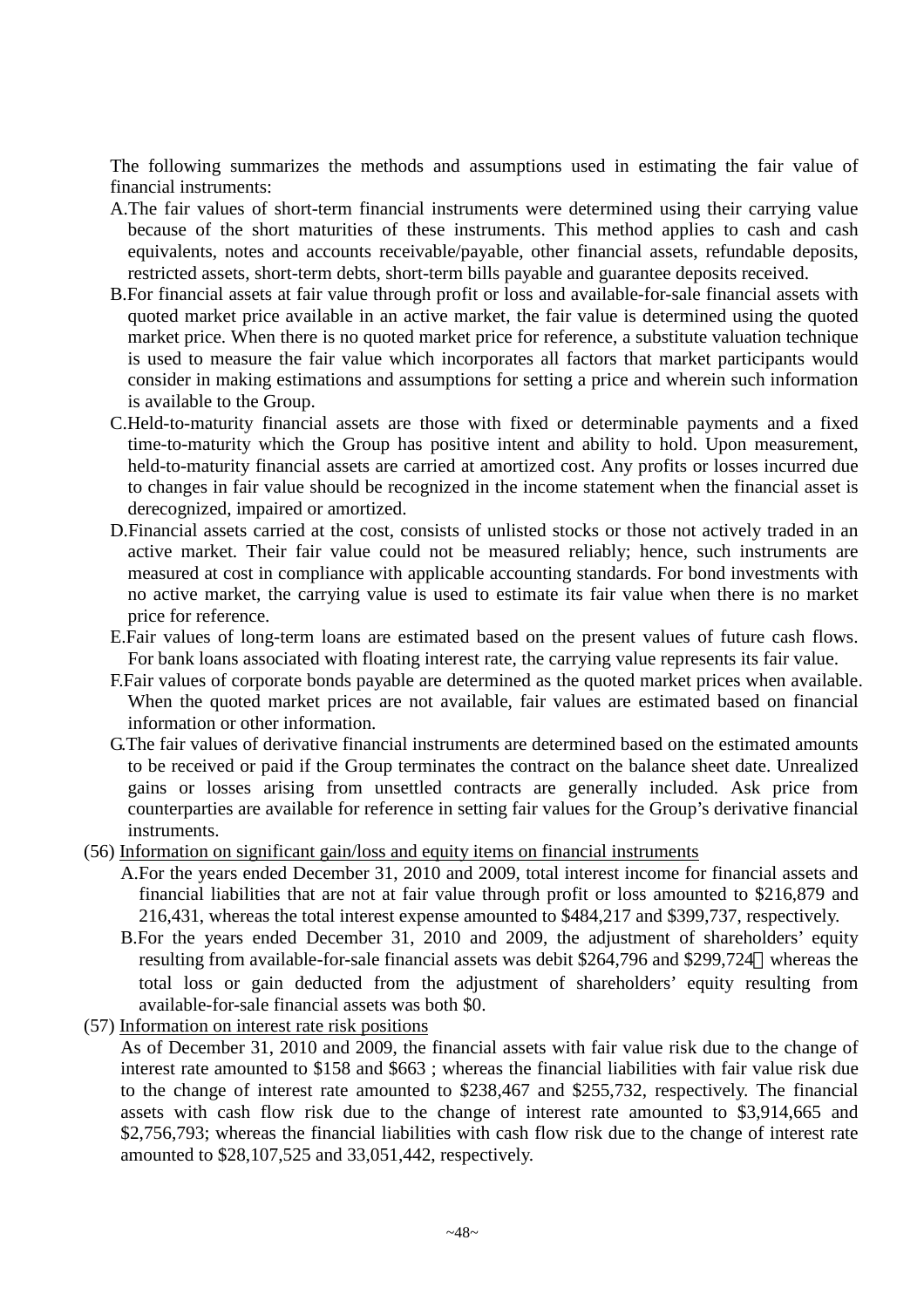#### (58) Risk policy and hedging strategy

The financial instruments held by the Group, other than derivative instruments, are composed of cash and cash equivalents, stocks, funds, bank loan, and corporate bonds. Such financial instruments are held for maintaining adequate operating capital. The Group also held other financial assets and liabilities, such as accounts receivable and payable generated from operating activities.

The transactions associated with derivative instruments mainly include interest rate swap and oil swap. The primary objective is to avoid the interest rate risk and fuel price variation arising from operating and financing activities.

The primary risks of financial instruments are cash flow risk associated with interest rate fluctuations, exchange rate risk, credit risk, and liquidity risk. The risk management policies are set forth below:

#### Cash flow risk associated with interest rate fluctuations

The Group's major exposure to cash flow risk associated with interest rate variations come primarily from long-term financing with floating interest. The Group adopts a combination of fixed and floating interest rate loans to manage such interest rate risks. In addition, the Group also engages in interest rate swaps to minimize cost of borrowings.

As of December 31, 2010, the carrying values of the Group's financial instruments exposed to interest rate are summarized in the order of maturity as follows:

A. Fixed interest rate

|                           | Within 1 year | 1-2 years     | 2-3 years             | over 3 years                      | Total            |
|---------------------------|---------------|---------------|-----------------------|-----------------------------------|------------------|
| Cash and cash equivalents | 15,261,212    | $\sim$        | -\$<br>$\sim$ $^{-1}$ | - \$<br>$\sim$                    | 15,261,212<br>S. |
| Bank loan                 | 2,603,172)    | ۰             |                       | $\sim$                            | 2,603,172)       |
| B. Floating interest rate |               |               |                       |                                   |                  |
|                           | Within 1 year | 1-2 years     | 2-3 years             | over 3 years                      | Total            |
| Cash and cash equivalents | 3,914,665     | $\sim$        | -8                    | - \$<br>-S<br>$\omega_{\rm{max}}$ | 3,914,665        |
| Bank loan                 | 5,786,892)    | $5,566,307$ ( | 4,992,464)            | $11,761,862$ (                    | 28, 107, 525)    |

The interest of financial instruments associated with the floating interest rates is remeasured within 1 year period and the interest for financial instruments associated with the fixed interest rate is fixed to maturity. The financial instruments not included in the preceding table are not subject to interest payments and thus, do not have inherent interest rate risk.

#### Exchange rate risk

Although the Group is exposed to exchange rate risk, the Group has stable cash inflows denominated in foreign currencies for meeting cash outflows denominated in foreign currency due to the fact that the Group operates in international transportation industry. In order to minimize exchange rate risk, the Group also engages in activities, such as borrowing of US Dollar loans, etc. The Group is engaged in the business involves a number of non-functional currency. Details of the foreign currency and exchange rate are as follows: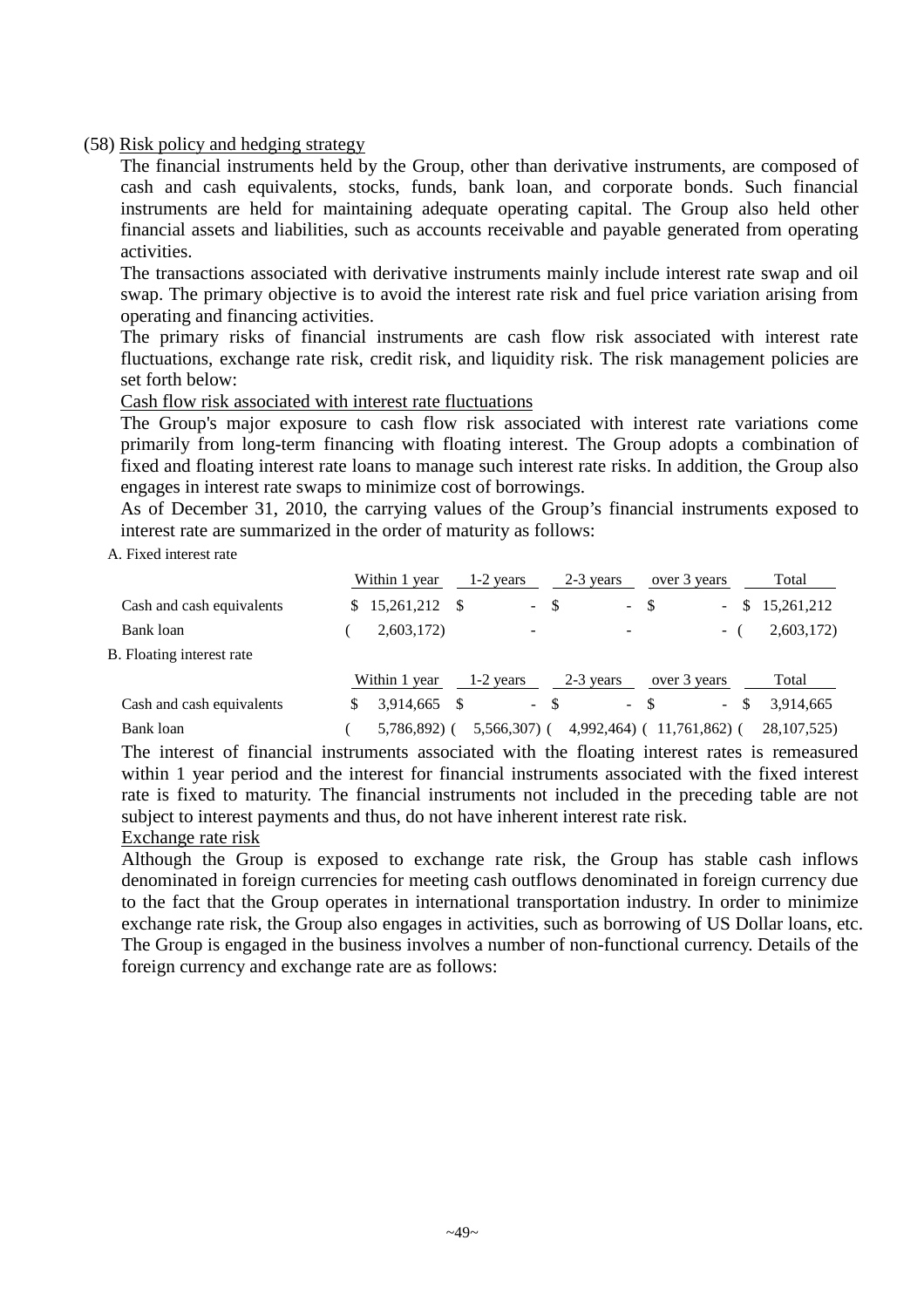|                              | December 31,2010 |               | December 31,2009         |               |  |
|------------------------------|------------------|---------------|--------------------------|---------------|--|
|                              | Foreign currency | Exchange rate | Foreign currency         | Exchange rate |  |
| <b>Financial</b> assets      |                  |               |                          |               |  |
| Monetary items               |                  |               |                          |               |  |
| <b>USD</b>                   | \$<br>402,563    | 29.183        | $\mathcal{S}$<br>338,313 | 32.167        |  |
| <b>EUR</b>                   | 53,219           | 38.825        | 47,451                   | 46.170        |  |
| <b>IDR</b>                   |                  |               | 98,638,750               | 0.003         |  |
| Non-monetary items           |                  |               |                          |               |  |
| <b>USD</b>                   | 243,300          | 29.183        | 215,935                  | 32.167        |  |
| <b>MYR</b>                   | 85,251           | 9.464         | 25,988                   | 9.399         |  |
| Long-term equity             |                  |               |                          |               |  |
| investment accounted for     |                  |               |                          |               |  |
| under the equity method      |                  |               |                          |               |  |
| <b>USD</b>                   | 329,546          | 29.183        | 202,059                  | 32.167        |  |
|                              | December 31,2010 |               | December 31,2009         |               |  |
|                              | Foreign currency | Exchange rate | Foreign currency         | Exchange rate |  |
| <b>Financial liabilities</b> |                  |               |                          |               |  |
| Monetary items               |                  |               |                          |               |  |
| <b>USD</b>                   | \$<br>731,964    | 29.183        | $\mathcal{S}$<br>804,009 | 32.167        |  |
| <b>EUR</b>                   | 16,715           | 38.825        | 23,199                   | 46.170        |  |
| <b>GBP</b>                   | 135,819          | 45.069        | 137,520                  | 51.704        |  |
| <b>THB</b>                   |                  |               | 159,633                  | 0.965         |  |
| $C$ rodit rielz              |                  |               |                          |               |  |

Credit risk

The Group only deals with third parties with good credit standings. In compliance with the Group's policies, strict credit assessment is to be performed by the Group prior to providing credit to customers. The occurrence of bad debts is also minimized by the Group's practices in continuously monitoring and assessing collections on notes and accounts receivables and making adjustments to the credit terms granted for each customer based on the conclusion drawn from such assessment. Moreover, the Group is restricted from engaging in credit trading with other business units operating under other functional currencies unless permission from the highest instruction unit has been received.

Other financial instruments held by the Group are subject to credit risk arising from the failure of counterparty to settle their contractual obligations as and when they fall due. Since the Group only deals with third parties with qualifying credit standings, no collateral is required by the Group which also represents that the maximum credit exposure amount equals to the relative carrying value. The maximum credit exposure amount for various financial assets held by the Group is analyzed as follows: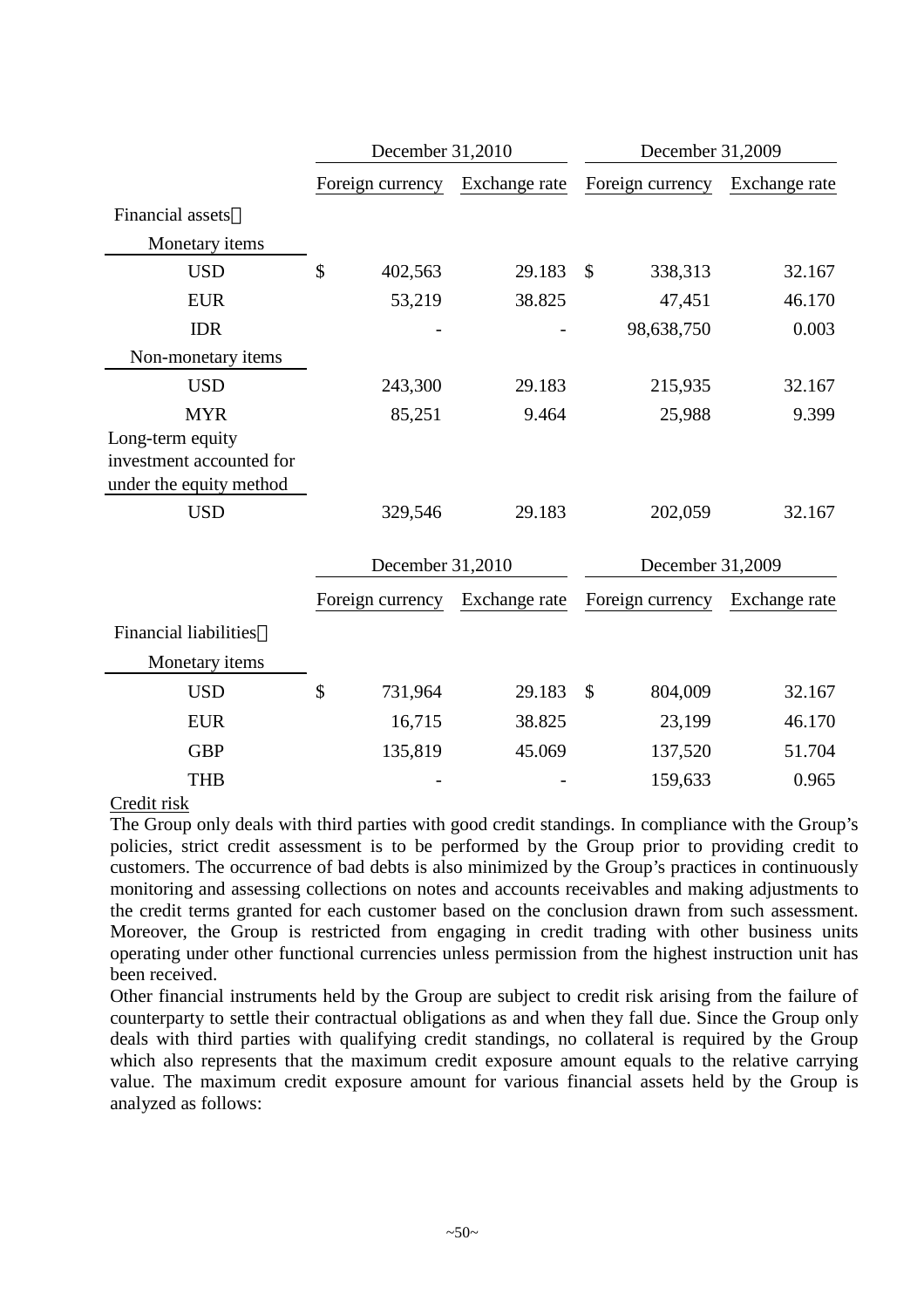|                                              |                 | December 31,2010                       |
|----------------------------------------------|-----------------|----------------------------------------|
|                                              |                 | Maximum credit                         |
| <b>Financial instruments</b>                 | Book value      | exposure amount                        |
| Financial assets at fair value through       |                 |                                        |
| profit or loss                               |                 |                                        |
| Trading financial assets                     | \$<br>1,914,301 | \$<br>1,914,301                        |
| Financial assets designated as at fair value |                 |                                        |
| through profit or loss                       | 104,287         | 104,287                                |
| Held-to-maturity financial assets            |                 |                                        |
| Financial bonds                              | 1,315,915       | 1,315,915                              |
| Corporate bonds                              | 1,820,000       | 1,820,000                              |
| Available-for-sale financial assets          |                 |                                        |
| Equity security                              | 957,108         | 957,108                                |
| Financial assets carried at cost             |                 |                                        |
| <b>Equity security</b>                       | 4,497,128       | 4,497,128                              |
|                                              |                 | December 31, 2009                      |
|                                              |                 | Maximum credit                         |
| <b>Financial instruments</b>                 | Book value      | exposure amount                        |
| Financial assets at fair value through       |                 |                                        |
| profit or loss                               |                 |                                        |
| Trading financial assets                     |                 |                                        |
|                                              | \$<br>4,083,195 | 4,083,195<br>$\boldsymbol{\mathsf{S}}$ |
| Financial assets designated as at fair value |                 |                                        |
| through profit or loss                       | 100,000         | 100,000                                |
| Held-to-maturity financial assets            |                 |                                        |
| <b>Financial bonds</b>                       | 360,000         | 360,000                                |
| Corporate bonds                              | 1,980,866       | 1,980,866                              |
| Available-for-sale financial assets          |                 |                                        |
| Equity security                              | 692,312         | 692,312                                |
| Financial assets carried at cost             |                 |                                        |

Credit risk refers to the risk of counterparty's failure to settle contractual obligations as and when they fall due. The credit risk presented in the preceding table is the positive net amount of all contracts with positive fair values at the balance sheet date. The credit risk amount presented is the loss that may be incurred by the Group in the case of counterparty's default. Since the counterparties of the Group are business enterprises or financial institutions with good credit rating, the potential credit risk event is remote. In addition, since the Group is not concentrated in transactions with one individual or counterparty, no concentration of credit risk is evident. Liquity risk

The Group achieves the objectives of effective use of capital and stabilization of capital by adjusting capital through the use of cash and cash equivalents, financial instruments held for trading, bank loans and corporate bonds, etc. The operating capital of the Group is sufficient in meeting capital on demand; therefore, no significant liquidity risk is expected.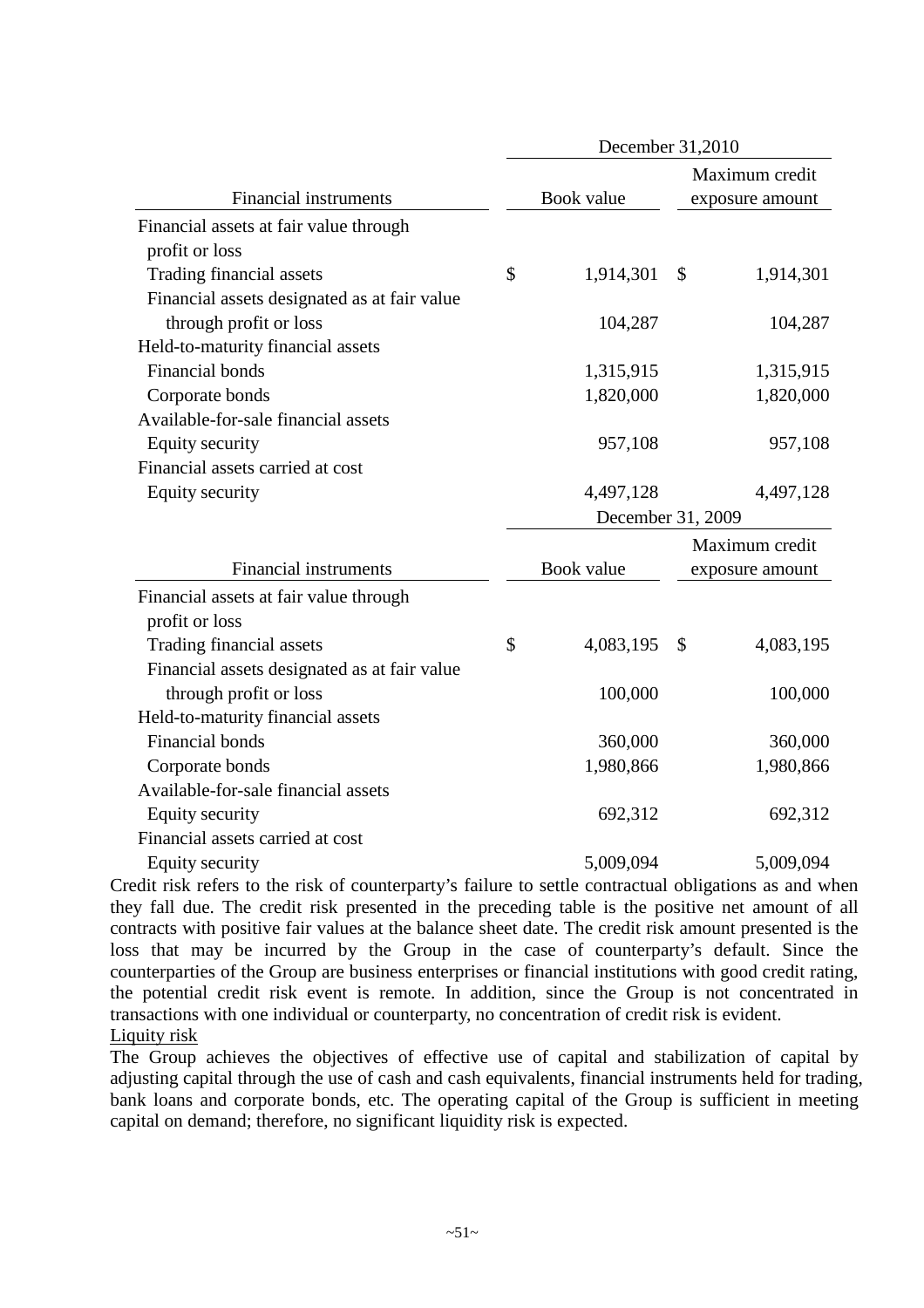#### 10. ADDITIONAL DISCLOSURES REQUIRED BY THE SECURITIES AND FUTURE

(1)Related information of significant transaction

A. Loans granted during the year period ended December 31, 2010 : None.

B. Endorsements and guarantees provided during the year ended December 31, 2010

| Number<br>(Note 1) | Endorser/guarantor              | Party being<br>endorsed/guaranteed            | Relationship<br>with the<br>endorser/<br>guarantor<br>(Note 2) | Limit on<br>endorsements/<br>gurantees<br>provided for a<br>single party | Maximum outstanding<br>endorsement/<br>guarantee<br>amount during<br>the year ended<br>December 31, 2010 | Outstanding<br>endorsement/<br>guarantee<br>amount at<br>December 31, 2010 | Amount of<br>endorsement/<br>guarantee<br>secured with<br>collateral | Ratio of accumulated<br>endorsement/guarantee<br>amount to net asset<br>value of the Company | Ceiling on<br>total amount of<br>endorsements/<br>guarantees<br>provided<br>(Note 3) |
|--------------------|---------------------------------|-----------------------------------------------|----------------------------------------------------------------|--------------------------------------------------------------------------|----------------------------------------------------------------------------------------------------------|----------------------------------------------------------------------------|----------------------------------------------------------------------|----------------------------------------------------------------------------------------------|--------------------------------------------------------------------------------------|
| $\Omega$           | Evergreen Marine<br>Corporation | Greencompass Marine S.A.                      | 3                                                              | <sup>\$</sup><br>131,018,984 \$                                          | 26,015,408                                                                                               | 22,611,948                                                                 | $\mathbb{S}$                                                         | $34.52\%$ \$                                                                                 | 163,773,730                                                                          |
|                    |                                 |                                               |                                                                |                                                                          | (USD 833,093)                                                                                            | (USD 774,833)                                                              |                                                                      |                                                                                              |                                                                                      |
| $\Omega$           | Evergreen Marine<br>Corporation | Peony Investment S.A.                         | 2                                                              | 131,018,984                                                              | 161,185                                                                                                  | 145,915                                                                    |                                                                      | 0.22%                                                                                        |                                                                                      |
|                    |                                 |                                               |                                                                |                                                                          | (USD 5,000)                                                                                              | (USD 5,000)                                                                |                                                                      |                                                                                              |                                                                                      |
| $\Omega$           | Evergreen Marine<br>Corporation | Evergreen Marine (UK) Ltd.                    | $\mathfrak{Z}$                                                 | 131,018,984                                                              | 19,643,049                                                                                               | 17,682,773                                                                 |                                                                      | 26.99%                                                                                       |                                                                                      |
|                    |                                 |                                               |                                                                |                                                                          | (USD 613, 184)                                                                                           | (USD 605,927)                                                              |                                                                      |                                                                                              |                                                                                      |
| $\Omega$           | Evergreen Marine<br>Corporation | Taranto Container Terminal S.p.A.             | 6                                                              | 32,754,746                                                               | 664,732                                                                                                  | 606,175                                                                    |                                                                      | 0.93%                                                                                        |                                                                                      |
|                    |                                 |                                               |                                                                |                                                                          | (USD 20,746)                                                                                             | (USD 20,772)                                                               |                                                                      |                                                                                              |                                                                                      |
| $\Omega$           | Evergreen Marine<br>Corporation | Whitney Equipment LLC.                        | 3                                                              | 131,018,984                                                              | 3,035,565                                                                                                | 2,747,988                                                                  |                                                                      | 4.19%                                                                                        |                                                                                      |
|                    |                                 |                                               |                                                                |                                                                          | (USD 96,164)                                                                                             | (USD 94,164)                                                               |                                                                      |                                                                                              |                                                                                      |
| $\Omega$           | Evergreen Marine<br>Corporation | Hemlock Equipment LLC.                        | 3                                                              | 131,018,984                                                              | 643,287                                                                                                  | 601,170                                                                    |                                                                      | 0.92%                                                                                        |                                                                                      |
|                    |                                 |                                               |                                                                |                                                                          | (USD 20,600)                                                                                             | (USD 20,600)                                                               |                                                                      |                                                                                              |                                                                                      |
| $\Omega$           | Evergreen Marine<br>Corporation | Colon Container Terminal S.A.                 | 6                                                              | 32,754,746                                                               | 924,557                                                                                                  | 280,157                                                                    |                                                                      | 0.43%                                                                                        |                                                                                      |
|                    |                                 |                                               |                                                                |                                                                          | (USD 28,680)                                                                                             | (USD 9,600)                                                                |                                                                      |                                                                                              |                                                                                      |
| $\Omega$           | Evergreen Marine<br>Corporation | Balsam Investment (Netherlands) N.V.          | 6                                                              | 32,754,746                                                               | 1,579,613                                                                                                | 1,429,967                                                                  |                                                                      | 2.18%                                                                                        |                                                                                      |
|                    |                                 |                                               |                                                                |                                                                          | (USD 49,000)                                                                                             | (USD 49,000)                                                               |                                                                      |                                                                                              |                                                                                      |
| $\Omega$           | Evergreen Marine<br>Corporation | Evergreen Agency (South Africa) (PTY)<br>Ltd. | 3                                                              | 131,018,984                                                              | 80,104                                                                                                   | 72,958                                                                     |                                                                      | 0.11%                                                                                        |                                                                                      |
|                    |                                 |                                               |                                                                |                                                                          | (USD 2,500)                                                                                              | (USD 2,500)                                                                |                                                                      |                                                                                              |                                                                                      |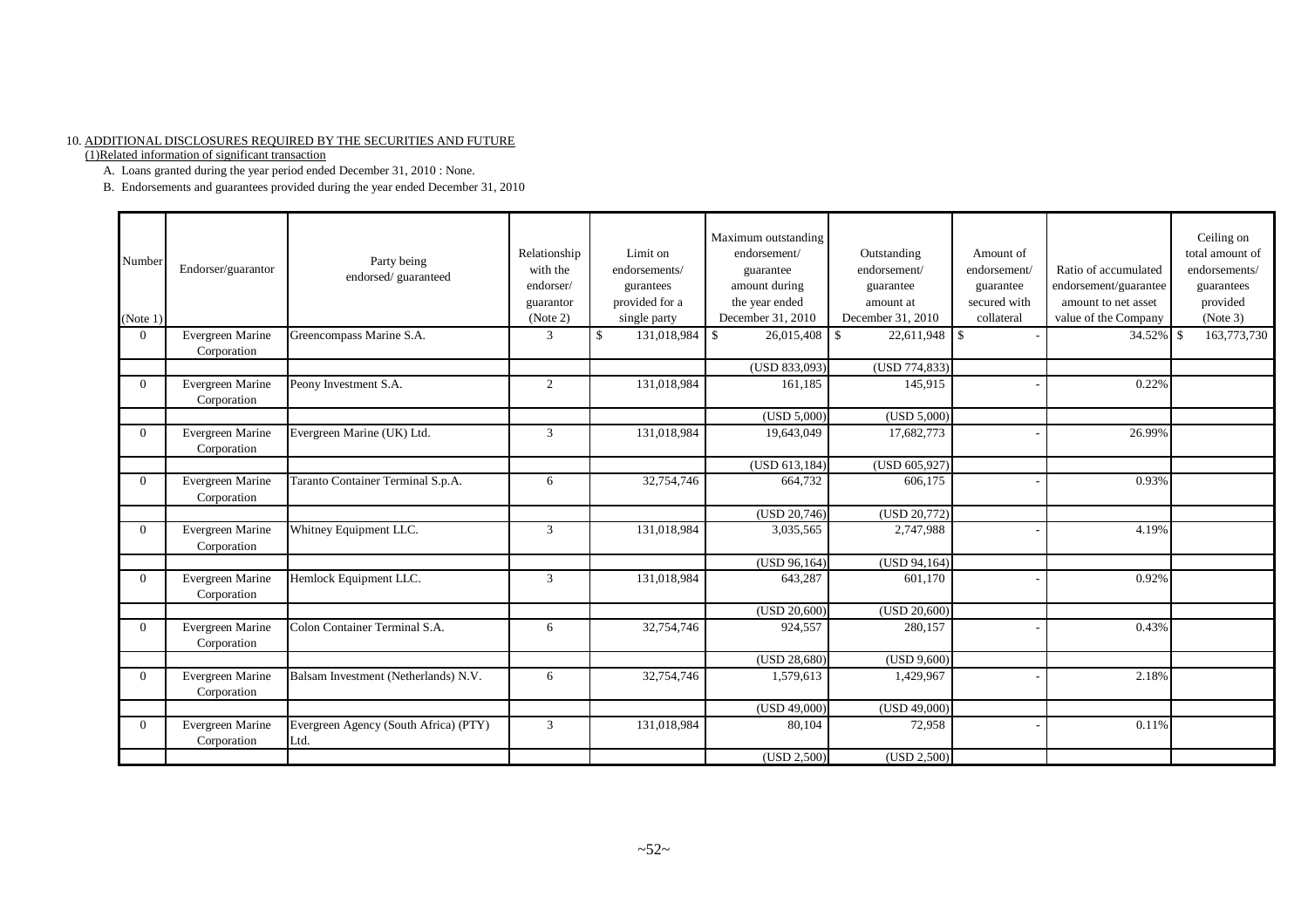Note 1: The number are assigned as follows:

"0" denotes issuer

The investee is numbered from "1" in sequence by different company.

Note 2: Nature of the counterparty's relationship with the Company or its subsidiaries

"1" denotes the endorsements/guarantees provided to the companies which have transactions with the Company or its subsidiaries.

"2" denotes the endorsements/guarantees provided to the subsidiaries of which the Company holds more than 50% of the common stock.

"3" denotes the endorsements/guarantees provided to the investees of which the Company together with its subsidiaries hold more than 50% of the common stock.

"4" denotes the endorsements/guarantees provided to the companies which directly or indirectly hold more than 50% of the Company's common stock.

"5" denotes the endorsements/guarantees provided pursuant to construction contracts.

"6" denotes the endorsements/guarantees provided to joint venture companies based on the Company's or its subsidiaries proportionate equity interest in the Company.

Note 3: The equation of the maximum limits and amounts should be explained. If there are contingent losses in the financial statemnents, the amount should be interpreted by the Company. According to the Company's credit policy, the total amount of endorsements or guarantees provided by the Company or its subsidiaries should not exceeded 250% of the net worth states in the latest financial statement.

The calculation is as follows:

The Company: NT\$65,509,492 \*250%=NT\$163,773,730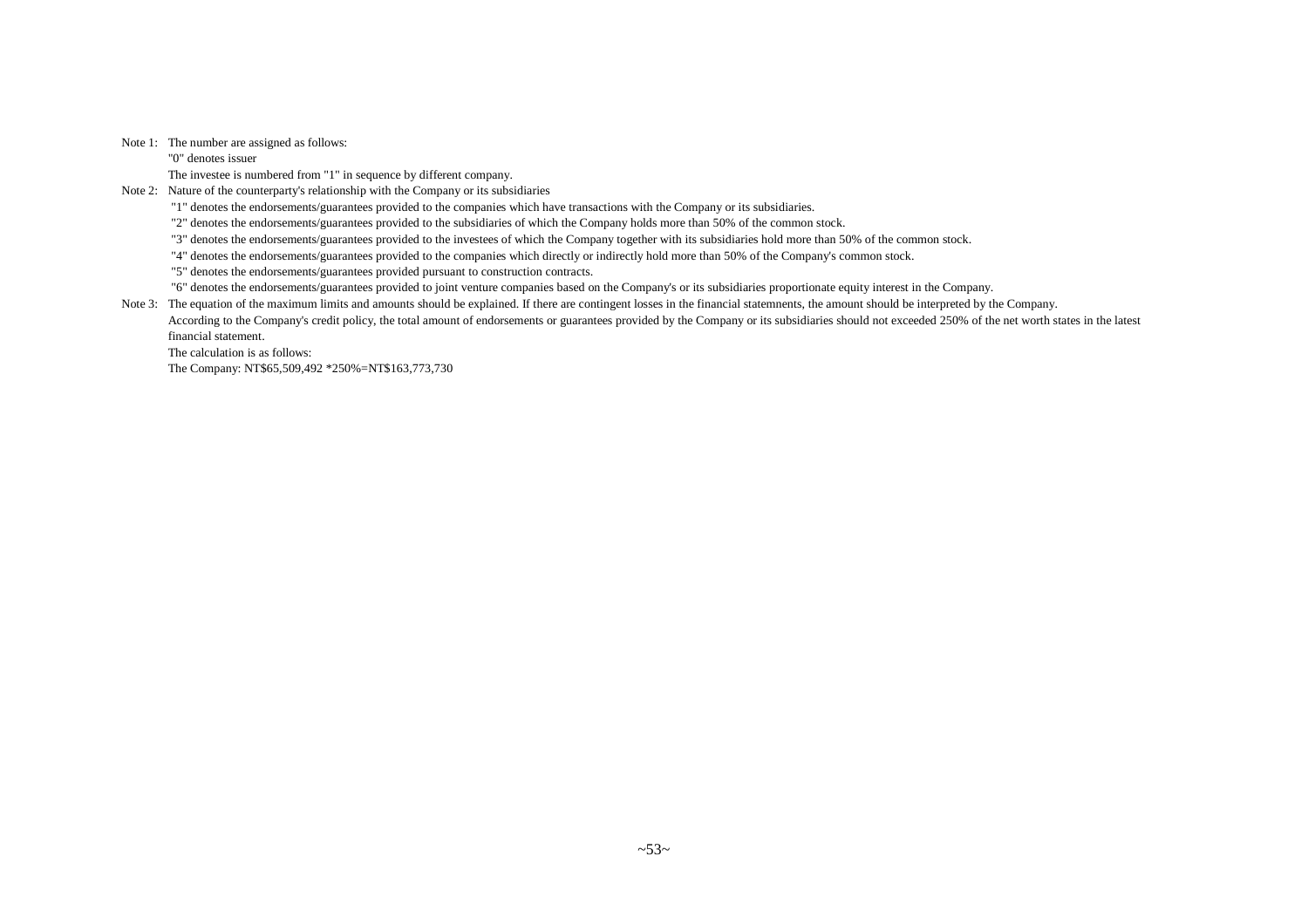C. Marketable securities held as of December 31, 2010

|                                 |                                                        | Relationship of the securities                         |                                                                      |                                       |                             | December 31, 2010 |                            |                                                       |
|---------------------------------|--------------------------------------------------------|--------------------------------------------------------|----------------------------------------------------------------------|---------------------------------------|-----------------------------|-------------------|----------------------------|-------------------------------------------------------|
| Securities held by              | Marketable securities                                  | issuer<br>with the Company                             | General ledger account                                               | Number of<br>shares<br>(in thousands) | Book value                  | Ownership (%)     | Market value               | Remark                                                |
| Evergreen Marine<br>Corporation | Stock:                                                 |                                                        |                                                                      |                                       |                             |                   |                            |                                                       |
|                                 | Peony Investment S.A.                                  | Subsidiary of the Company                              | Long-term equity<br>investment accounted for<br>by the equity method | 4,765                                 | 46,686,907<br>$\mathcal{S}$ | 100.00            | 46,681,932<br>$\mathbb{S}$ | (Note)                                                |
|                                 | Taiwan Terminal Service Co., Ltd.                      |                                                        |                                                                      | 5,500                                 | 94,813                      | 55.00             | 94,813                     | (Note)                                                |
|                                 | Charng Yang Development Co., Ltd.                      | Investee company accounted<br>for by the equity method |                                                                      | 44,664                                | 575,326                     | 40.00             | 575,326                    |                                                       |
|                                 | Evergreen International Storage and<br>Transport Corp. |                                                        |                                                                      | 424,062                               | 8,418,428                   | 39.74             | 12,106,979                 | 12/31 market<br>price                                 |
|                                 | <b>Evergreen Security Corporation</b>                  |                                                        |                                                                      | 4,800                                 | 77,345                      | 31.25             | 77,345                     |                                                       |
|                                 | <b>EVA Airways Corporation</b>                         |                                                        |                                                                      | 572,257                               | 7,848,925                   | 19.32             | 21,059,075                 | $12/31$ market<br>price                               |
|                                 | Taipei Port Container Terminal<br>Corporation          |                                                        |                                                                      | 88,344                                | 826,142                     | 21.03             | 824,593                    |                                                       |
|                                 | Power World Fund Inc.                                  | None                                                   | Financial assets carried at<br>cost - non-current                    | 1,290                                 | 12,898                      | 5.68              | 7,938                      |                                                       |
|                                 | Fu-Ji Management Consultancy Co., Ltd.                 |                                                        |                                                                      | 49                                    | 476                         | 4.93              | 80,404                     |                                                       |
|                                 | Taiwan HSR Consortium                                  |                                                        |                                                                      | 126,735                               | 1,250,000                   | 1.95              | 637,477                    |                                                       |
|                                 | Ever Accord Construction Corp.                         |                                                        |                                                                      | 5,250                                 | 43,749                      | 17.50             | 80,078                     |                                                       |
|                                 | Linden Technologies, Inc.                              |                                                        |                                                                      | 50                                    | 15,372                      | 2.53              |                            | Convertible<br>Preferred<br>Stocks (no fair<br>value) |
|                                 | Toplogis, Inc.                                         |                                                        |                                                                      | 2,464                                 | 22,100                      | 17.48             | 17,538                     |                                                       |
|                                 | Central Reinsurance Corp.                              |                                                        | Available-for-sale financial<br>assets - non-current                 | 46,561                                | 893,965                     | 8.45              | 893,965                    |                                                       |
|                                 | Fubon Financial Holding Co., Ltd.                      |                                                        |                                                                      | 1,579                                 | 63,143                      | 0.02              | 63,143                     |                                                       |

Note: This investment was written off when the consolidated financial statement were prepared.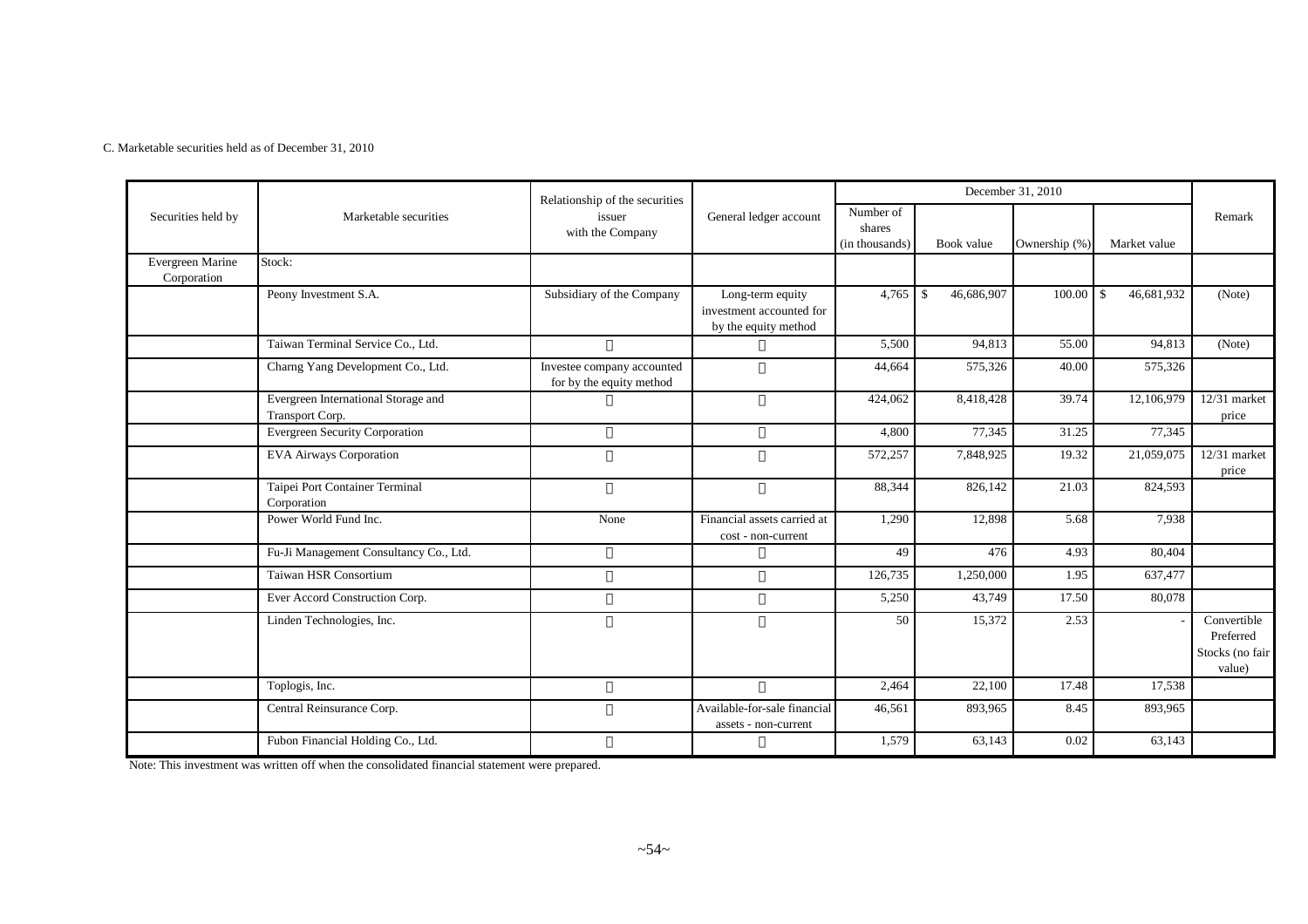|                    |                                                   | Relationship of the securities |                                             |                      |                   | December 31, 2010 |                     |        |
|--------------------|---------------------------------------------------|--------------------------------|---------------------------------------------|----------------------|-------------------|-------------------|---------------------|--------|
| Securities held by | Marketable securities                             | issuer                         | General ledger account                      | Number of            |                   |                   |                     | Remark |
|                    |                                                   | with the Company               |                                             | shares               |                   |                   |                     |        |
| Evergreen Marine   | China Man-Made Fiber Corporation                  | None                           | Financial assets at fair                    | (in thousands)<br>22 | Book value<br>334 | Ownership (%)     | Market value<br>334 |        |
| Corporation        |                                                   |                                | value through profit or loss                |                      |                   |                   |                     |        |
|                    |                                                   |                                | $-current$                                  |                      |                   |                   |                     |        |
|                    | Beneficiary certificates:                         |                                |                                             |                      |                   |                   |                     |        |
|                    | Fubon Chi-Hsiang Fund                             | None                           | Financial assets at fair                    | 33,882               | 510,023           |                   | 510,023             |        |
|                    |                                                   |                                | value through profit or loss<br>-current    |                      |                   |                   |                     |        |
|                    | Mega Diamond Bond Fund                            |                                |                                             | 10,015               | 120,008           |                   | 120,008             |        |
|                    | PCA Well Pool Money Market Fund                   |                                |                                             | 12,285               | 160,020           |                   | 160,020             |        |
|                    | Polaris De-Li Fund                                |                                |                                             | 5,754                | 90,010            |                   | 90,010              |        |
|                    | Fuh-Hwa Bond Fund                                 |                                |                                             | 12,987               | 180,060           |                   | 180,060             |        |
|                    | TLG Solomon Money Market Fund                     |                                |                                             | 42,137               | 510,044           |                   | 510,044             |        |
|                    | IBT 1699 Bond Fund                                |                                |                                             | 18,548               | 240,063           |                   | 240,063             |        |
|                    | Fubon Yield Enrichment Fund of Funds              |                                |                                             | 5,000                | 48,518            |                   | 48,518              |        |
|                    | Manulife Emerging Market High Yield Bond Fund     |                                |                                             | 5,000                | 49,848            |                   | 49,848              |        |
|                    | Financial bonds:                                  |                                |                                             |                      |                   |                   |                     |        |
|                    | TLG Private Placement Subordinated                | None                           | Financial assets at fair                    |                      | 104,287           |                   | 104,287             |        |
|                    | Mandatory Convertible Bond at                     |                                | value through profit or loss                |                      |                   |                   |                     |        |
|                    | Maturity<br><b>Bank of Taichung 1st Unsecured</b> |                                | -non-current<br>Held-to-Maturity Securities |                      | 220,000           |                   | 220,000             |        |
|                    | <b>Subordinated Financial Debentures</b>          |                                | -non current                                |                      |                   |                   |                     |        |
|                    | Issue in 2010                                     |                                |                                             |                      |                   |                   |                     |        |
|                    | Ta Chong Commercial Bank 1st Unsecured            |                                |                                             |                      | 100,000           |                   | 100,000             |        |
|                    | Subordinate Financial Debentures-B Issue in 2009  |                                |                                             |                      |                   |                   |                     |        |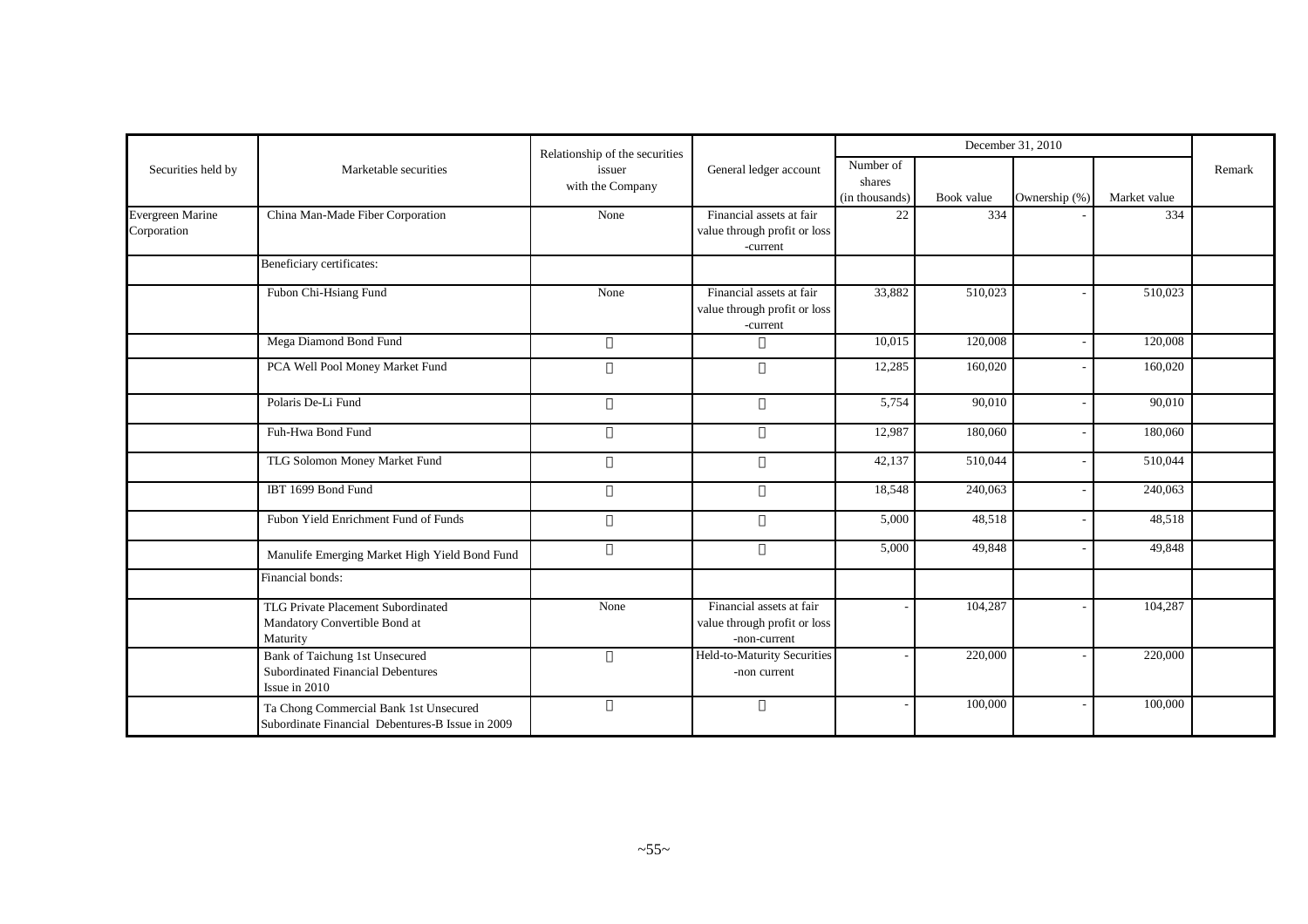|                    |                                                                      | Relationship of the securities |                                             |                     |            |               |              |        |
|--------------------|----------------------------------------------------------------------|--------------------------------|---------------------------------------------|---------------------|------------|---------------|--------------|--------|
| Securities held by | Marketable securities                                                | issuer<br>with the Company     | General ledger account                      | Number of<br>shares |            |               |              | Remark |
|                    |                                                                      |                                |                                             | (in thousands)      | Book value | Ownership (%) | Market value |        |
|                    | Sunny Bank 1st Subordinate Financial Debentures-B<br>Issue in $2010$ | None                           | Held-to-Maturity Securities<br>-non-current |                     | 50,000     |               | 50,000       |        |
|                    | Ta Chong Commercial Bank Credit Linked Note                          |                                |                                             |                     | 800,000    |               | 800,000      |        |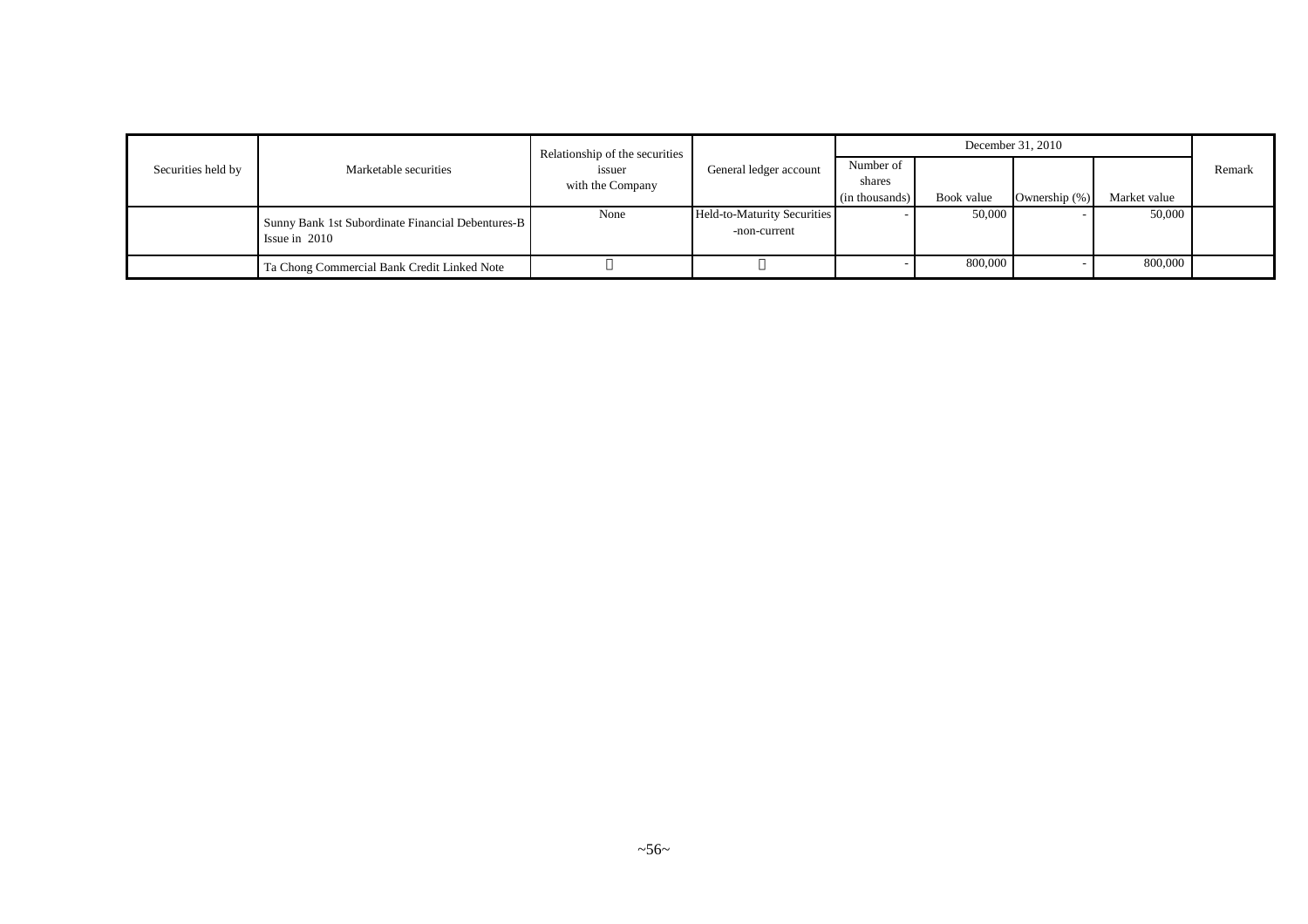|  |  | D. Acquisition or disposal of the same security with the accumulated cost exceeding \$100 million or 20% of the Company's paid-in capital for the year ended December 31, 2010 |  |  |  |  |  |
|--|--|--------------------------------------------------------------------------------------------------------------------------------------------------------------------------------|--|--|--|--|--|
|  |  |                                                                                                                                                                                |  |  |  |  |  |

|                             |                                          |                                                                |                            |                                      |                                       | Beginning balance |                                       | Addition        |                                       | Disposal      |             |                            | <b>Ending balance</b>                 |         |
|-----------------------------|------------------------------------------|----------------------------------------------------------------|----------------------------|--------------------------------------|---------------------------------------|-------------------|---------------------------------------|-----------------|---------------------------------------|---------------|-------------|----------------------------|---------------------------------------|---------|
| Securities held by          | Marketable<br>securities                 | General<br>ledger account                                      | Counterparty               | Relationship-<br>with the<br>Company | Number of<br>shares (in<br>thousands) | Amount            | Number of<br>shares (in<br>thousands) | Amount          | Number of<br>shares (in<br>thousands) | Selling price | Book value  | Gain (loss)<br>on disposal | Number of<br>shares (in<br>thousands) | Amount  |
| Evergreen Marine Beneficary |                                          |                                                                |                            |                                      |                                       |                   |                                       |                 |                                       |               |             |                            |                                       |         |
| Corporation                 | Certificates:                            |                                                                |                            |                                      |                                       |                   |                                       |                 |                                       |               |             |                            |                                       |         |
|                             | <b>TIIM Bond Fund</b>                    | Financial<br>Assets at fair<br>value through<br>profit or loss | Open market<br>transaction | None                                 | 27,378                                | \$ 395,000        | 157,271                               | 2,272,000<br>\$ | 184,649                               | \$2,667,619   | \$2,667,000 | 619<br>$\overline{1}$      | $-1$ \$                               |         |
|                             | Polaris De-Bao<br>Fund                   |                                                                |                            |                                      | 13,243                                | 152,014           | 38,499                                | 442,000         | 51,742                                | 594,192       | 594,014     | 178                        |                                       |         |
|                             | Fubon Chi-Hsiang<br>Fund                 |                                                                |                            |                                      | 7,001                                 | 105,042           | 175,226                               | 2,634,000       | 148,345                               | 2,229,353     | 2,229,037   | 316                        | 33,882                                | 510,005 |
|                             | Mega Diamond<br><b>Bond Fund</b>         |                                                                |                            |                                      | 17,859                                | 213,010           | 107,497                               | 1,285,000       | 115,341                               | 1,378,592     | 1,378,010   | 582                        | 10,015                                | 120,000 |
|                             | Capital Safe<br>Income Fund              |                                                                |                            |                                      | 5,191                                 | 80,005            | 1,297                                 | 20,000          | 6,488                                 | 100,026       | 100,005     | 21                         |                                       |         |
|                             | The Rsit<br><b>Enhanced Bond</b><br>Fund |                                                                |                            |                                      | 25,977                                | 297,005           | 48,851                                | 559,000         | 74,828                                | 856,287       | 856,005     | 282                        |                                       |         |
|                             | Pca Well Pool<br>Fund                    |                                                                |                            |                                      | 771                                   | 10,004            | 69,058                                | 898,000         | 57,544                                | 748,122       | 748,004     | 118                        | 12,285                                | 160,000 |
|                             | Yuanta Wan tai<br><b>Bond Fund</b>       |                                                                |                            |                                      | 17,281                                | 250,000           | 14,641                                | 212,000         | 31,922                                | 462,323       | 462,000     | 323                        |                                       |         |
|                             | Polaris De-Li<br>Fund                    |                                                                |                            |                                      | 2,057                                 | 32,072            | 134,439                               | 2,100,000       | 130,742                               | 2,042,305     | 2,042,072   | 233                        | 5,754                                 | 90,000  |
|                             | Fuh-Hwa Bond<br>Fund                     |                                                                |                            |                                      | 4,205                                 | 58,067            | 85,550                                | 1,184,000       | 76,768                                | 1,062,365     | 1,062,046   | 319                        | 12,987                                | 180,021 |
|                             | Cathay Bond<br>Fund                      |                                                                |                            |                                      | 9,376                                 | 112,000           | 32,188                                | 385,000         | 41,564                                | 497,148       | 497,000     | 148                        |                                       |         |
|                             | <b>Union Bond Fund</b>                   |                                                                |                            |                                      | 30,391                                | 383,044           | 128,457                               | 1,621,000       | 158,848                               | 2,004,534     | 2,004,044   | 490                        |                                       |         |
|                             | <b>TLG</b> Solomon<br><b>Bond Fund</b>   |                                                                |                            |                                      | 10,527                                | 127,002           | 184,002                               | 2,225,000       | 152,392                               | 1,842,313     | 1,841,991   | 322                        | 42,137                                | 510,011 |
|                             | Jih Sun Bond<br>Fund                     |                                                                |                            |                                      |                                       |                   | 68,337                                | 966,000         | 68,337                                | 966,190       | 966,000     | 190                        |                                       |         |
|                             | <b>KGI Victory Fund</b>                  |                                                                |                            |                                      | 8,123                                 | 90,033            | 7,665                                 | 85,000          | 15,788                                | 175,086       | 175,033     | 53                         | $\overline{\phantom{a}}$              |         |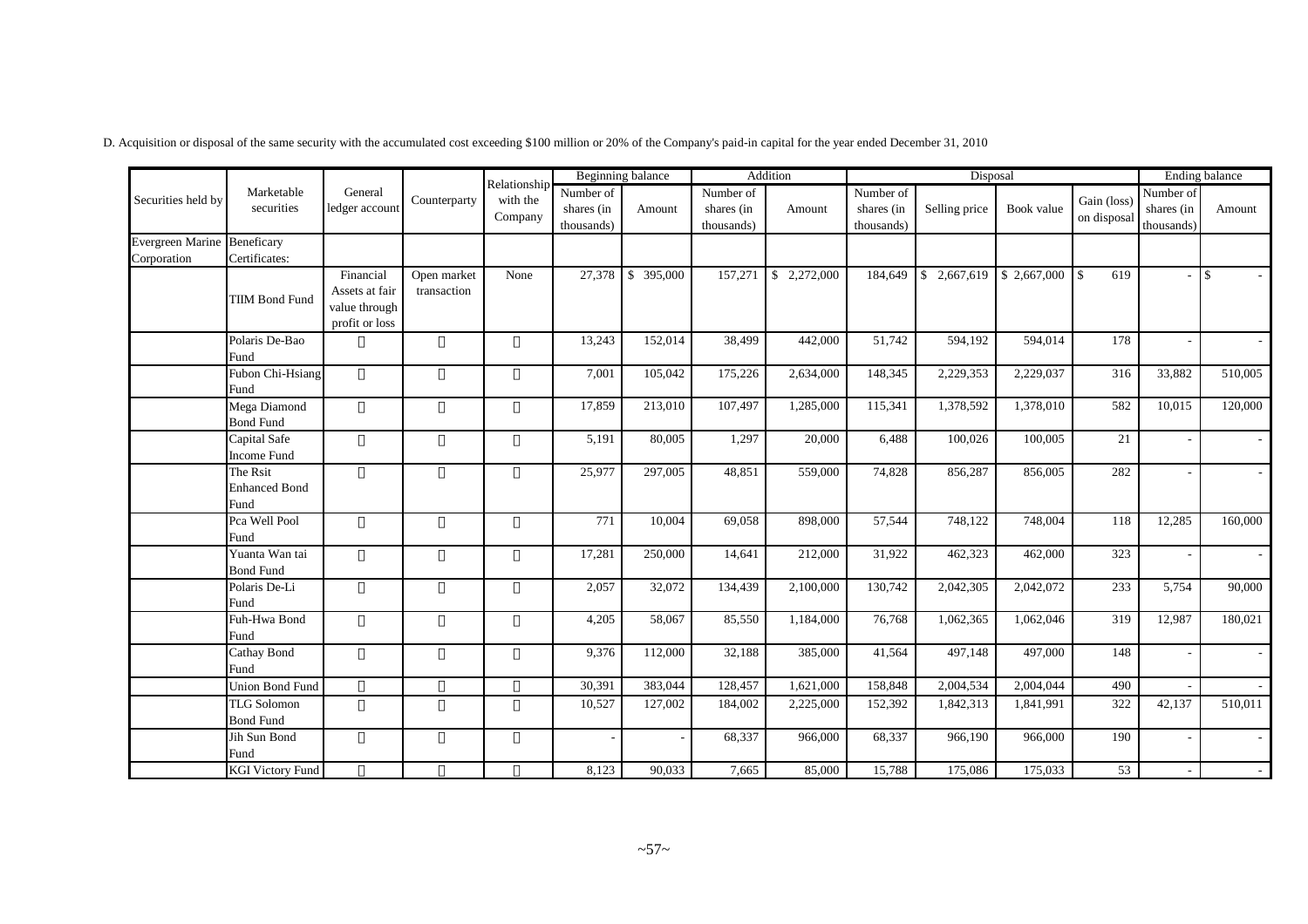|                                               |                                                                                                         |                                                                |                            |                                     |                                       | Beginning balance |                                       | Addition |                                       | Disposal      |            |                            |                                       | Ending balance |
|-----------------------------------------------|---------------------------------------------------------------------------------------------------------|----------------------------------------------------------------|----------------------------|-------------------------------------|---------------------------------------|-------------------|---------------------------------------|----------|---------------------------------------|---------------|------------|----------------------------|---------------------------------------|----------------|
| Securities held by                            | Marketable<br>securities                                                                                | General<br>ledger account                                      | Counterparty               | Relationship<br>with the<br>Company | Number of<br>shares (in<br>thousands) | Amount            | Number of<br>shares (in<br>thousands) | Amount   | Number of<br>shares (in<br>thousands) | Selling price | Book value | Gain (loss)<br>on disposal | Number of<br>shares (in<br>thousands) | Amount         |
| Evergreen Marine IBT 1699 Bond<br>Corporation | Fund                                                                                                    | Financial<br>Assets at fair<br>value through<br>profit or loss | Open market<br>transaction | None                                | 13,906                                | 179,239           | 18,548                                | 240,000  | 13,906                                | 179,490       | 179,239    | 251                        | 18,548                                | 240,000        |
|                                               | Hua Nan Phoenix<br><b>Bond Fund</b>                                                                     |                                                                |                            |                                     | 3,210                                 | 50,000            | 6,419                                 | 100,000  | 9,629                                 | 150,039       | 150,000    | 39                         |                                       |                |
|                                               | PineBridge<br>Taiwan Money<br><b>Market Securities</b><br><b>Investment Trust</b><br>Fund               |                                                                |                            |                                     | 3,420                                 | 45,040            | 10,013                                | 132,000  | 13,433                                | 177,085       | 177,040    | 45                         |                                       |                |
|                                               | Manulife Wan Li<br><b>Bond Fund</b>                                                                     |                                                                |                            |                                     | 13,837                                | 183,000           |                                       |          | 13,837                                | 183,183       | 183,000    | 183                        | -                                     |                |
|                                               | Schroder New Era<br><b>Bond Fund</b>                                                                    |                                                                |                            |                                     | 8,921                                 | 100,004           |                                       |          | 8,921                                 | 100,157       | 100,004    | 153                        | $\overline{\phantom{a}}$              |                |
|                                               | Paradigm Pion<br>Fund                                                                                   |                                                                |                            |                                     | 23,360                                | 258,011           | 47,046                                | 520,000  | 70,406                                | 778,184       | 778,011    | 173                        |                                       |                |
|                                               | Deutsche Far<br><b>Eastern DWS</b><br><b>Taiwan Bond</b><br>Security<br><b>Investment Trust</b><br>Fund |                                                                |                            |                                     |                                       |                   | 9,302                                 | 104,000  | 9,302                                 | 104,012       | 104,000    | 12                         |                                       |                |

E. Acquisition of real estate properties exceeding \$100 million or 20% of the Company's paid-in capital for the year ended December 31, 2010 : None.

F. Disposal of real estate properties exceeding \$100 million or 20% of the Company's paid-in capital for the year ended December 31, 2010 : None.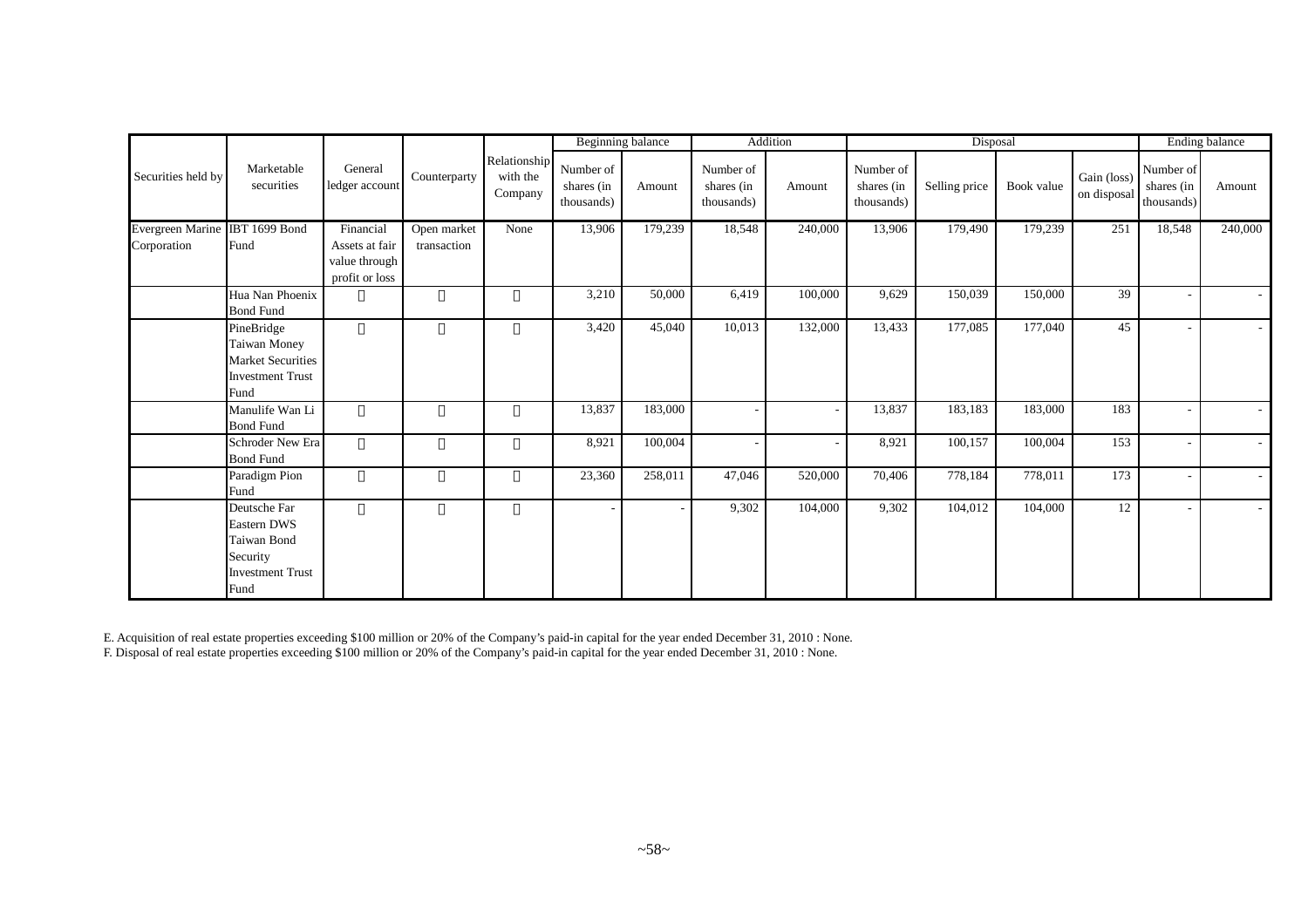|                                 |                                                                |                                                         |                     |               | Transaction                   |                |               | Differences in transactions<br>term compared to a third party<br>transactions |         | Notes/accounts receivable (payable)                  |        |
|---------------------------------|----------------------------------------------------------------|---------------------------------------------------------|---------------------|---------------|-------------------------------|----------------|---------------|-------------------------------------------------------------------------------|---------|------------------------------------------------------|--------|
| Purchaser/seller                | Counterparty                                                   | Relationship with the<br>Company                        | Purchases/<br>Sales | Amount        | % of total<br>purchases/sales | Credit term    | Unit price    | Credit term                                                                   | Balance | % of total<br>notes/accounts<br>receivable (payable) | Remark |
| Evergreen Marine<br>Corporation | Evergreen International<br>Storage & Transport<br>Corp. (EITC) | Investee accounted for by<br>equity method              | Purchases           | 776,310<br>\$ | 5%                            | $30 - 60$ days | <sup>\$</sup> |                                                                               | 12,208) | $1\%$                                                |        |
|                                 | <b>Evergreen International</b><br>Corp.                        | Investee of the Company's<br>major shareholder          | Purchases           | 339,241       | 2%                            | $30 - 60$ days |               |                                                                               | 34,509) | 2%                                                   |        |
|                                 |                                                                |                                                         | Sales               | 1,824,329     | 11%                           | $30 - 60$ days |               |                                                                               | 61,904  | 7%                                                   |        |
|                                 | Taiwan Terminal<br>Services Co., Ltd.                          | Subsidiary of the Company                               | Purchases           | 672,076       | 4%                            | $30 - 60$ days |               |                                                                               | 50,949) | 4%                                                   | (Note) |
|                                 | Greencompass Marine<br>S.A.                                    | Indirect subsidiary of the<br>Company                   | Purchases           | 242,542       | 2%                            | $30 - 60$ days |               |                                                                               | 25,280) | 2%                                                   | (Note) |
|                                 |                                                                |                                                         | Sales               | 414,213       | 3%                            | $30 - 60$ days |               |                                                                               | 6,736   | 1%                                                   | (Note) |
|                                 | Gaining Enterprise S.A.                                        | Subsidiary of EITC<br>accounted for by equity<br>method | Purchases           | 1,660,616     | 10%                           | $30 - 60$ days |               |                                                                               |         |                                                      |        |

#### G. Purchases from or sales to related parties exceeding \$100 million or 20% of the Company's paid-in capital for the year ended December 31, 2010

Note: This investment was written off when the consolidated financial statement was prepared.

H. Receivables from related parties exceeding \$100 million or 20% of the Company's paid-in capital for the year ended December 31, 2010

|                  |                               |                                 |         |               |        | Overdue receivables | Amount received                         | Allowance for bad |
|------------------|-------------------------------|---------------------------------|---------|---------------|--------|---------------------|-----------------------------------------|-------------------|
| Creditor         | Counterparty                  | Relationship with the Company   | Balance | Turnover rate | Amount | <b>Action Taken</b> | subsequent to the balance<br>sheet date | debts             |
| Evergreen Marine | Evergreen International Corp. | Investee of the Company's major | 124,141 |               |        |                     | 124,141                                 |                   |
| Corporation      |                               | shareholder                     |         |               |        |                     |                                         |                   |

I..Derivative financial instruments undertaken for the year ended December 31, 2010 For related information, please see Note 10(2).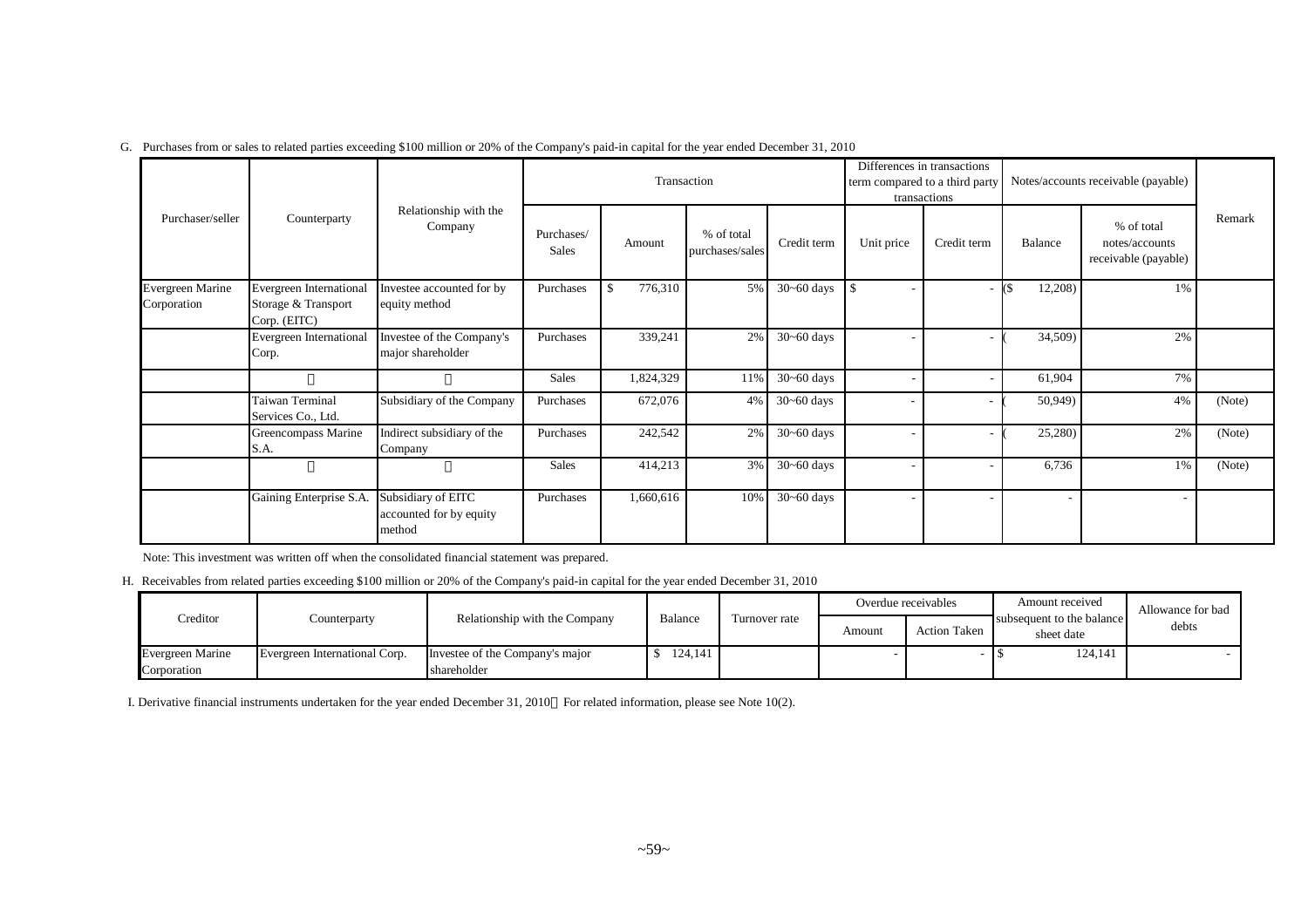#### (2)Disclosure information of investee company

A. Disclosure of location and related information of investee companies:

|                                    |                                                                       |                                                                                                |                                                                               |                       | Initial investment amount |                                 | Shares held as of December 31, 2010 |              | Net income                         | Investment income                   |                                                         |
|------------------------------------|-----------------------------------------------------------------------|------------------------------------------------------------------------------------------------|-------------------------------------------------------------------------------|-----------------------|---------------------------|---------------------------------|-------------------------------------|--------------|------------------------------------|-------------------------------------|---------------------------------------------------------|
| Investor                           | Investee                                                              | Location                                                                                       | Main activities                                                               | <b>Ending Balance</b> | Beginning<br>balance      | No. of shares<br>(in thousands) | Ownership (%)                       | Book value   | $(\text{loss})$<br>of the investee | (loss) recognized by<br>the Company | Remark                                                  |
| Evergreen<br>Marine<br>Corporation | Peony<br>Investment<br>S.A.                                           | East 53rd Street,<br>Marbella, MMG<br>Building, 2nd<br>Floor, Panama,<br>Republic of<br>Panama | Investment activities                                                         | USD 476,500           | 476,500<br><b>USD</b>     | 4,765                           | 100.00                              | \$46,686,907 |                                    | 11,773,770                          | Subsidiary of the<br>Company<br>(Note)                  |
|                                    | Taiwan<br>Terminal<br>Services Co.,<br>Ltd.                           | 4th Rd. Lingya<br>District.<br>Kaohsiung, Taiwan                                               | 2F No.177 Szu Wei Loading and discharging<br>operations of container<br>vards | 55,000                | 55,000                    | 5,500                           | 55.00                               | 94,813       | 11,871                             | 6,529                               | (Note)                                                  |
|                                    | Charng Yang<br>Development<br>Co., Ltd.                               | 2F, No.369,<br>Jingguo Rd.,<br>Taoyuan City,<br>Taoyuan County,<br>Taiwan                      | Development, rental, and<br>sale of residential and<br>commercial buildings   | 320,000               | 320,000                   | 44,664                          | 40.00                               | 575,326      | 141,169                            | 56,468                              | Investee<br>accounted for<br>under the equity<br>method |
|                                    | Evergreen<br>International<br>Storage and<br>Transport<br>Corporation | No.899, Jingguo<br>Rd., Taoyuan City,<br>Taoyuan County,<br>Taiwan                             | Container transportation<br>and gas stations                                  | 4,753,514             | 4,753,514                 | 424,062                         | 39.74                               | 8,418,428    | 1,082,191                          | 471,099                             |                                                         |
|                                    | Evergreen<br>Security<br>Corporation                                  | 4&5F, No.111,<br>Sungjiang Rd.,<br>Taipei, Taiwan                                              | General security guards<br>services                                           | 25,000                | 25,000                    | 4,800                           | 31.25                               | 77,345       | 10,961                             | 3,425                               |                                                         |
|                                    | EVA Airways 11F, No.376,<br>Corporation                               | Section 1, Hsinnan<br>Rd., Lu Chu<br>Township, Taoyuan<br>County, Taiwan                       | International passenger<br>and cargo transportation                           | 10,767,879            | 10,767,879                | 572,257                         | 19.32                               | 7,848,925    | 12,016,736                         | 2,321,099                           |                                                         |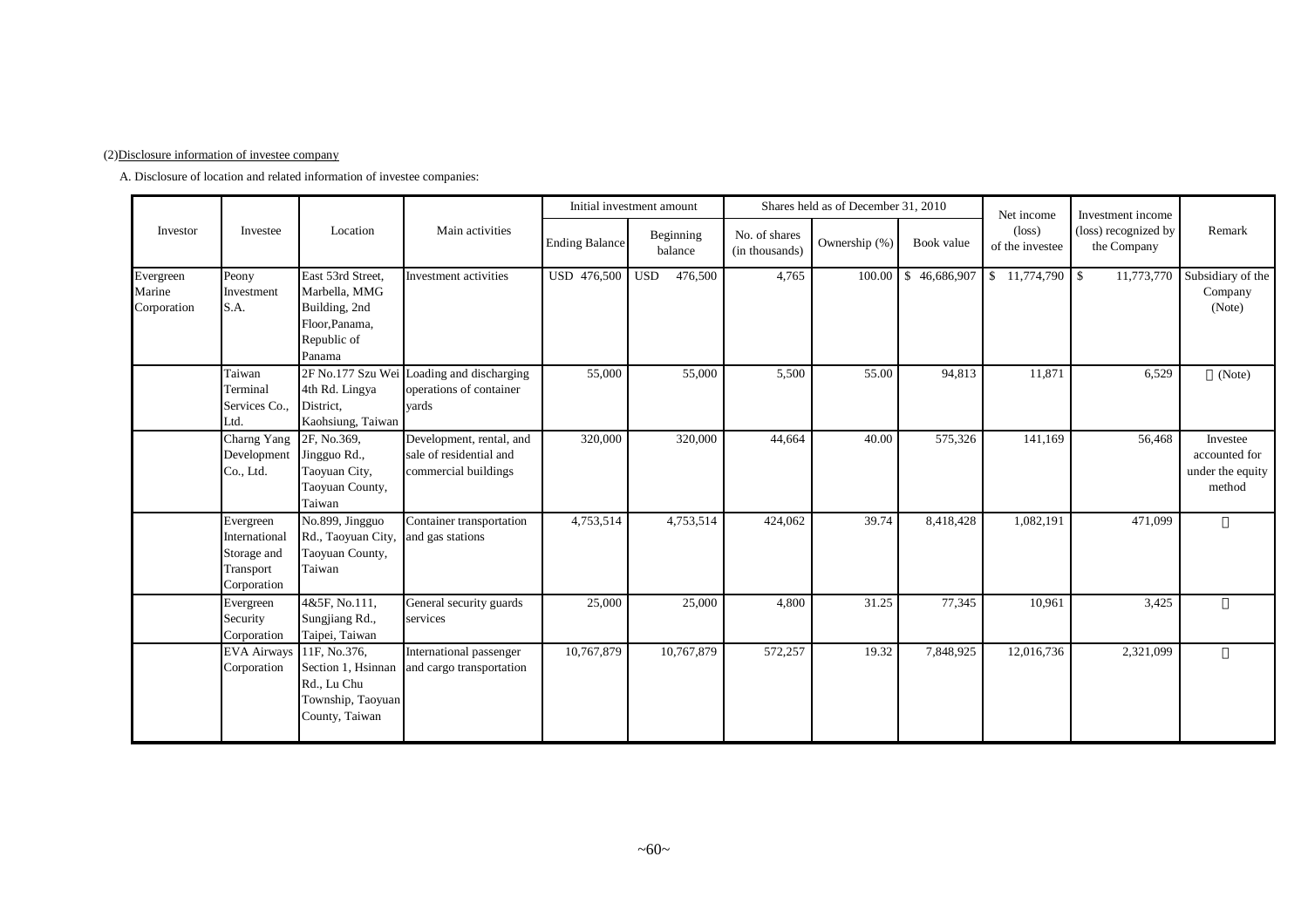|                                      |                                                     |                                                                                                             |                                                 | Initial investment amount |              |                      |                                 | Shares held as of December 31, 2010 |                   | Net income                         | Investment income                   |                                                         |
|--------------------------------------|-----------------------------------------------------|-------------------------------------------------------------------------------------------------------------|-------------------------------------------------|---------------------------|--------------|----------------------|---------------------------------|-------------------------------------|-------------------|------------------------------------|-------------------------------------|---------------------------------------------------------|
| Investor                             | Investee                                            | Location                                                                                                    | Main activities                                 | <b>Ending Balance</b>     |              | Beginning<br>balance | No. of shares<br>(in thousands) | Ownership (%)                       | Book value        | $(\text{loss})$<br>of the investee | (loss) recognized by<br>the Company | Remark                                                  |
| Evergreen<br>Marine<br>Corporation   | Taipei Port<br>Container<br>Terminal<br>Corporation | No.25 Siajhuwei,<br>Syuntang<br>Village, Bali<br>Township, Taipei<br>County, Taiwan                         | Container distribution and<br>cargo stevedoring | 883,731                   |              | 883,731              | 88,344                          | 21.03                               | 826,142           | $177,497$ )                        | 37,335)                             | Investee<br>accounted for<br>under the equity<br>method |
| Peony<br>Investment S.A. Marine S.A. |                                                     | Greencompass East 53rd Street,<br>Marbella, MMG<br>Building, 2nd<br>Floor, Panama,<br>Republic of<br>Panama | Marine transportation                           | USD 353,500               | <b>USD</b>   | 353,500              | 3,535                           | 100.00                              | USD 981,010       | USD 230,904                        | 230,904<br><b>USD</b>               | Indirect<br>subsidiary of the<br>Company<br>(Note)      |
|                                      | Vigor<br>Enterprise<br>S.A.                         | East 53rd Street,<br>Marbella, MMG<br>Building, 2nd<br>Floor, Panama,<br>Republic of<br>Panama              | Investment holding<br>company                   | 500<br><b>USD</b>         | <b>USD</b>   | 500                  | 5                               | 100.00                              | 527<br><b>USD</b> | (USD)                              | $15)$ (USD<br>15)                   | (Note)                                                  |
|                                      | Clove Holding Craigmuir<br>Ltd.                     | Chambers, P.O.<br>Box71, Road<br>Town, Tortola,<br><b>B.V.I.</b>                                            | Investment holding<br>company                   | <b>USD</b><br>52,549      | <b>USD</b>   | 52,549               | 10                              | 100.00                              | USD 120,676       | <b>USD</b><br>5,611                | <b>USD</b><br>5,611                 | (Note)                                                  |
|                                      | Evergreen<br>Marine (UK)<br>Ltd.                    | 160 Euston Road,<br>London NW 12<br>DX, U.K.                                                                | Marine transportation                           | <b>USD</b><br>1,503       | $_{\rm USD}$ | 1,503                | 765                             | 51.00                               | USD 109,601       | <b>USD</b><br>151,558              | <b>USD</b><br>77,294                | (Note)                                                  |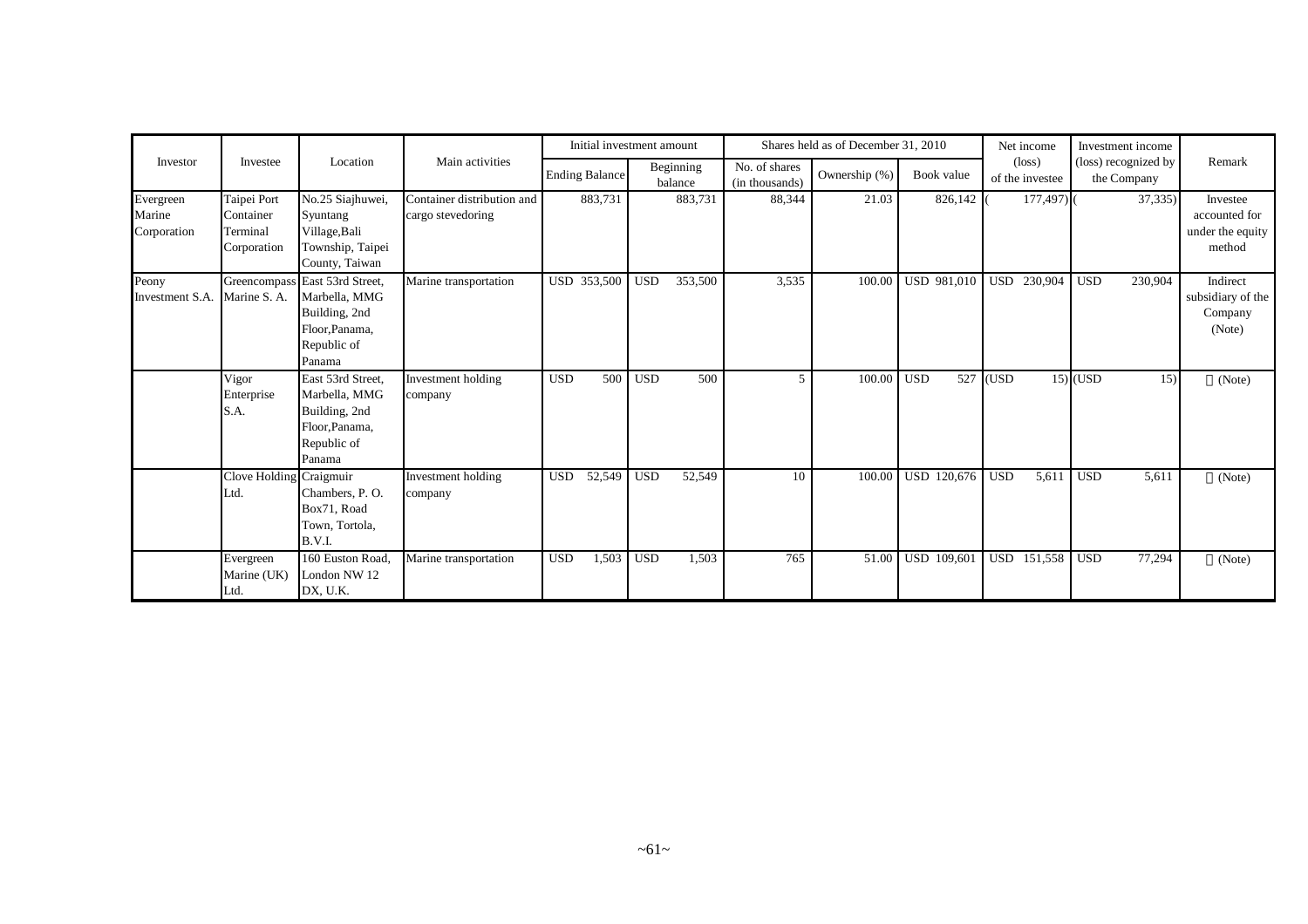|                          |                                                                   |                                                                                                                                              |                                                                                          |            | Initial investment amount |            |                      |                                 | Shares held as of December 31, 2010 |            |            |            | Net income                         |                         | Investment income                   |                                                |
|--------------------------|-------------------------------------------------------------------|----------------------------------------------------------------------------------------------------------------------------------------------|------------------------------------------------------------------------------------------|------------|---------------------------|------------|----------------------|---------------------------------|-------------------------------------|------------|------------|------------|------------------------------------|-------------------------|-------------------------------------|------------------------------------------------|
| Investor                 | Investee                                                          | Location                                                                                                                                     | Main activities                                                                          |            | <b>Ending Balance</b>     |            | Beginning<br>balance | No. of shares<br>(in thousands) | Ownership (%)                       |            | Book value |            | $(\text{loss})$<br>of the investee |                         | (loss) recognized by<br>the Company | Remark                                         |
| Peony<br>Investment S.A. | Evergreen<br>Heavy<br>Industrial<br>Corp.<br>(Malaysia)<br>Berhad | Lot 139, Jalan,<br>Cecair, Phase 2<br>Free Trade Zone<br>Johor Port<br>Authority, 81700<br>Pasir Gudang,<br>Johor, Johore<br>Bahru, Malaysia | Container<br>manufacturing                                                               | USD        | 27,295                    | <b>USD</b> | 27,295               | 42,120                          | 84.44                               |            | USD 47,181 | <b>USD</b> | 3,540                              | <b>USD</b>              | 2,989                               | Indirect<br>subsidiary of the<br>Company(Note) |
|                          | PT. Multi<br>Bina Pura<br>International                           | JL Raya Cakung<br>Cilincing, RT, 002-<br>05, Desa Rorotan<br>P.O. Box 6043<br>Jakarta 14260.<br>Indonesia Lot 139,<br>Jalan                  | Loading and discharging<br>operations of container<br>vards and inland<br>transportation | <b>USD</b> | 20,204                    | <b>USD</b> | 20,204               | 68                              | 95.30                               | <b>USD</b> | 17,371     | <b>USD</b> | 2,290                              | <b>USD</b>              | 2,183                               | (Note)                                         |
|                          | PT. Multi<br>Bina<br>Transport                                    | JL Raya Cakung<br>Cilincing, RT, 002<br>05, Desa Rorotan<br>P.O. Box 6043<br>Jakarta 14260.<br>Indonesia Lot 139,<br>Jalan                   | Loading and discharging<br>operations of container<br>vards and inland<br>transportation | <b>USD</b> | 804                       | <b>USD</b> | 804                  | 2                               | 17.39                               | <b>USD</b> | 726        | <b>USD</b> | 943                                | $\overline{\text{USD}}$ | 164                                 | (Note)                                         |
|                          | Shipping<br>Agency<br>Indonesia                                   | PT. Evergreen Gedung Price<br>waterhouse coopers<br>9-10th Floors Jl.<br>H.R. Rasuna said<br>kav. C-03 Jakarta<br>12920, Indonesia           | Shipping agency                                                                          | <b>USD</b> | 973                       | <b>USD</b> | 973                  |                                 | 51.00                               | <b>USD</b> | 1,743      | <b>USD</b> | 1,853                              | <b>USD</b>              | 945                                 | (Note)                                         |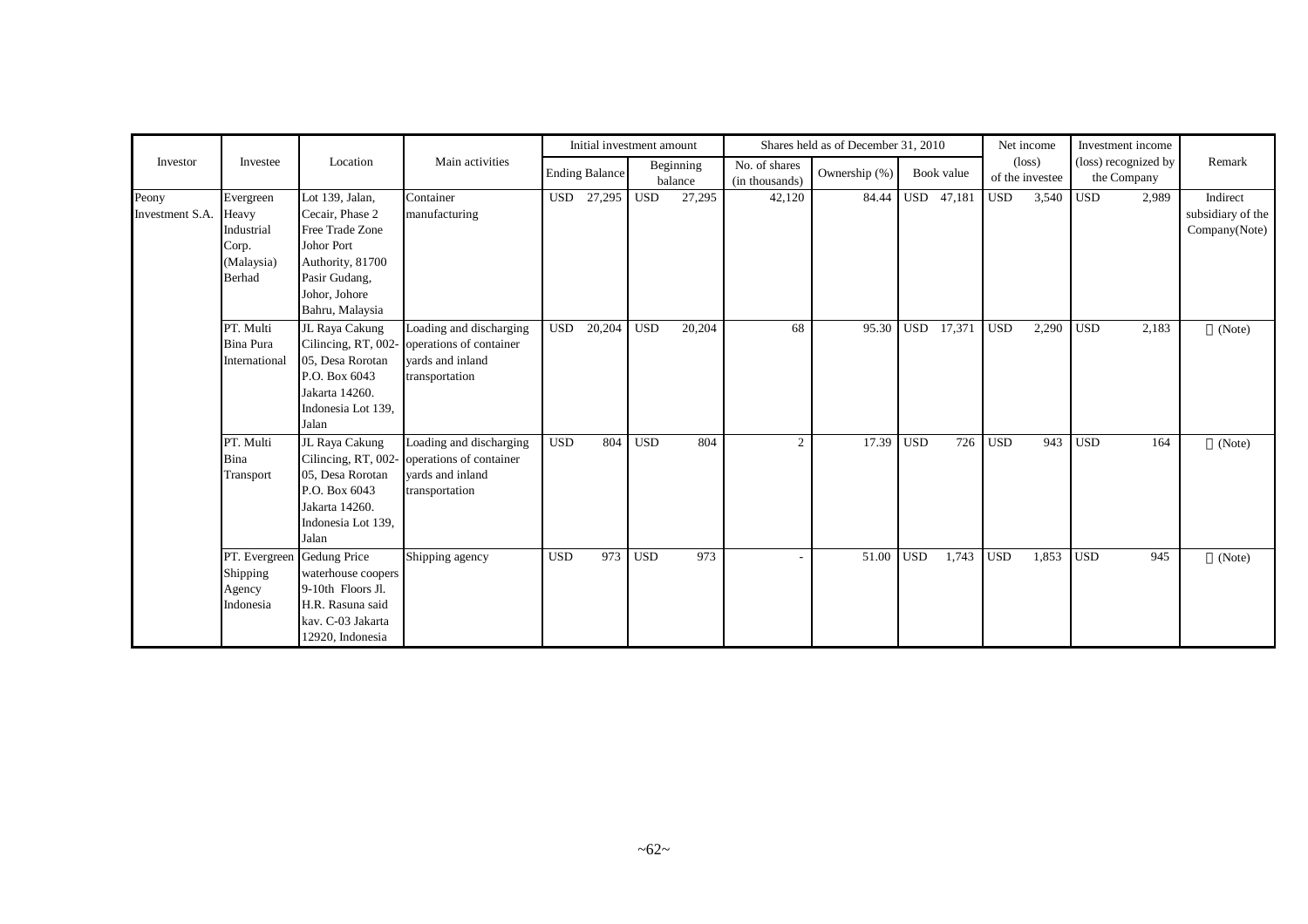|                                     |                                                             |                                                                                                                  |                                                                                           |            | Initial investment amount |            |                      |                                 | Shares held as of December 31, 2010 |                  |            |            | Net income                         | Investment income                   |                                                |
|-------------------------------------|-------------------------------------------------------------|------------------------------------------------------------------------------------------------------------------|-------------------------------------------------------------------------------------------|------------|---------------------------|------------|----------------------|---------------------------------|-------------------------------------|------------------|------------|------------|------------------------------------|-------------------------------------|------------------------------------------------|
| Investor                            | Investee                                                    | Location                                                                                                         | Main activities                                                                           |            | <b>Ending Balance</b>     |            | Beginning<br>balance | No. of shares<br>(in thousands) | Ownership (%)                       |                  | Book value |            | $(\text{loss})$<br>of the investee | (loss) recognized by<br>the Company | Remark                                         |
| Peony<br>Investment S.A. Greentrans | ShenZhen<br>Co., Ltd.                                       | San Jiao Long<br>Warehouse &<br>Transportation Storage Zone, Fu<br>kang Rd., Hengang<br>town, Shenzhen,<br>China | Loading, discharging,<br>storage, repair, cleaning<br>and transportation of<br>containers | <b>USD</b> | 3,134                     | <b>USD</b> | 3,134                |                                 | 55.00                               | <b>USD</b>       | 3,120 (USD |            |                                    | 762) (USD<br>419)                   | Indirect<br>subsidiary of the<br>Company(Note) |
|                                     | Evergreen<br>Shipping<br>Agency<br>(Singapore)<br>PTE. Ltd. | 333 Jalan Besar,<br>Singapore 209018                                                                             | Shipping agency                                                                           | <b>USD</b> | 2,157                     | <b>USD</b> | 2,157                | 765                             | 51.00                               | <b>USD</b>       | 4,656      | <b>USD</b> | 55                                 | <b>USD</b><br>28                    | (Note)                                         |
|                                     | Evergreen<br>Shipping<br>Agency<br>(Thailand)<br>Co., Ltd.  | Green Tower, 24-<br>25th Floors<br>3656/81 Rama IV<br>Road Klongton<br>Klongtoey Bangkok<br>10110                | Shipping agency                                                                           | <b>USD</b> | 1,474                     | <b>USD</b> | 1,474                | 408                             | 51.00                               | USD <sup>1</sup> | 2,580      | <b>USD</b> | 2,038                              | <b>USD</b><br>1,039                 | (Note)                                         |
|                                     | Evergreen<br>Shipping<br>Agency<br>(Korea) Corp.            | 12FL, POYAL<br><b>BUILDING 5,</b><br>DANGJN-DONG,<br><b>CHONGRO-KU</b><br><b>SEOUL KOREA</b>                     | Shipping agency                                                                           | <b>USD</b> | 2,426                     | <b>USD</b> | 2,426                | 121                             | 100.00                              | <b>USD</b>       | 1,944      | <b>USD</b> | 573                                | <b>USD</b><br>573                   | (Note)                                         |
|                                     | Armand<br>Investment<br>(Netherlands)<br>N.V.               | VAN Engelenwen<br>21/A, Curacao<br>Netherlands<br>Antilles                                                       | Investment holding<br>company                                                             | <b>USD</b> | 9,203                     | <b>USD</b> | 9,119                | $\Delta$                        | 70.00                               | <b>USD</b>       | 9,309      | (USD       |                                    | 606) (USD<br>424                    | (Note)                                         |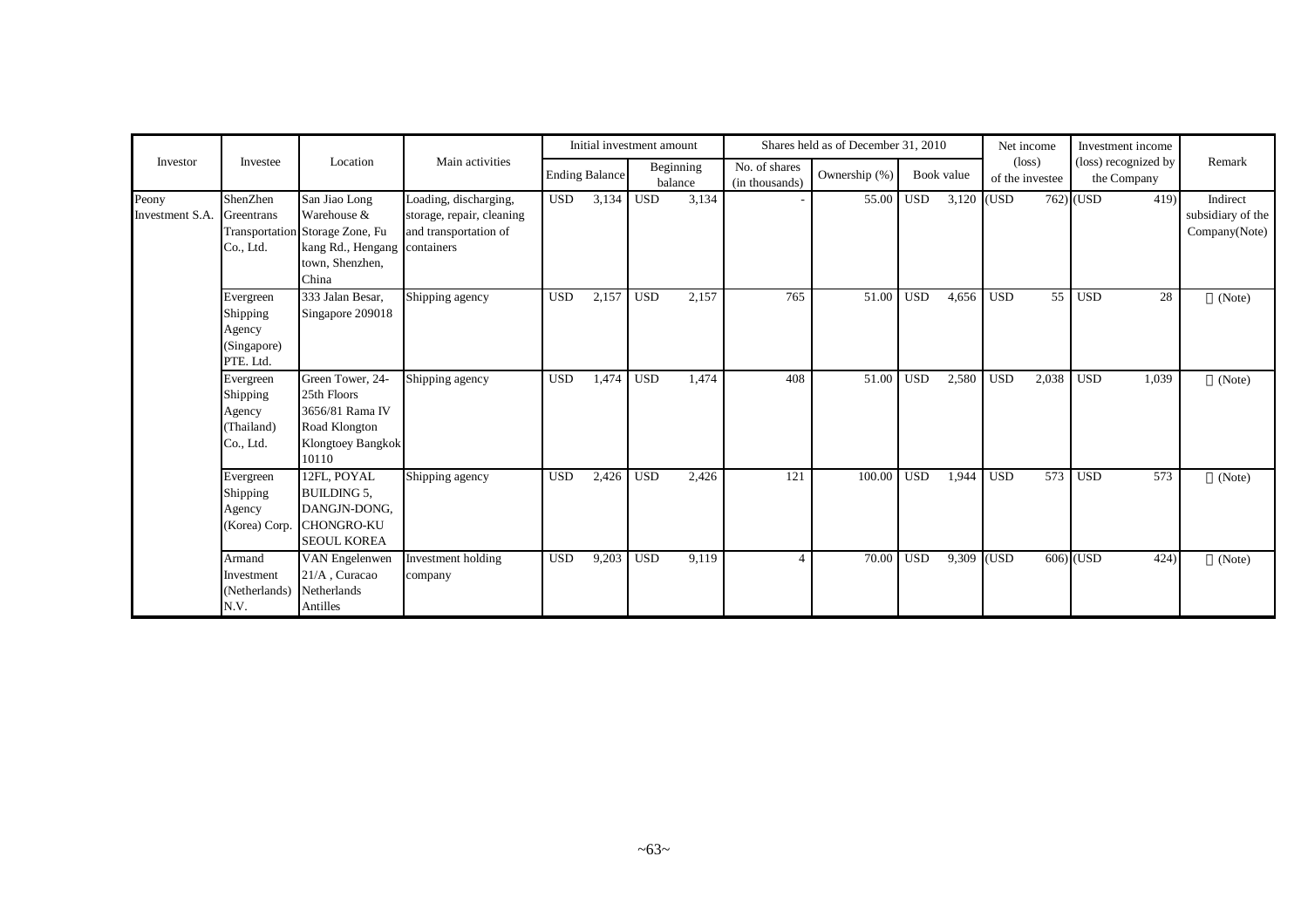|                          |                                                             |                                                                                      |                 |            | Initial investment amount |            |                      |                                 | Shares held as of December 31, 2010 |            |            |                  | Net income                         |            | Investment income                   |                                                    |
|--------------------------|-------------------------------------------------------------|--------------------------------------------------------------------------------------|-----------------|------------|---------------------------|------------|----------------------|---------------------------------|-------------------------------------|------------|------------|------------------|------------------------------------|------------|-------------------------------------|----------------------------------------------------|
| Investor                 | Investee                                                    | Location                                                                             | Main activities |            | <b>Ending Balance</b>     |            | Beginning<br>balance | No. of shares<br>(in thousands) | Ownership (%)                       |            | Book value |                  | $(\text{loss})$<br>of the investee |            | (loss) recognized by<br>the Company | Remark                                             |
| Peony<br>Investment S.A. | Evergreen<br>Shipping<br>Agency<br>(Deutschland)<br>GmbH    | <b>Evergreen Building</b><br>Amsinckstrasse 55<br>20097<br>Hamburg, Germany          | Shipping agency | <b>USD</b> | 8,316                     | <b>USD</b> | 8,316                |                                 | 100.00                              | <b>USD</b> | 8,843      | <b>USD</b>       | 243                                | <b>USD</b> | 243                                 | Indirect<br>subsidiary of the<br>Company<br>(Note) |
|                          | Evergreen<br>Shipping<br>Agency<br>(Ireland) Ltd.           | 22 Fiztwilliam<br>Place, Dublin 2,<br>Ireland                                        | Shipping agency | <b>USD</b> | 95                        | <b>USD</b> | 95                   |                                 | 100.00                              | <b>USD</b> | 189        | $\overline{USD}$ | 19                                 | <b>USD</b> | 19                                  | (Note)                                             |
|                          | Evergreen<br>Shipping<br>Agency<br>(India) Pvt.<br>Ltd.     | J.N. Heredia Marg<br><b>Ballard Estate</b><br>Mumbai 400 038,<br>India               | Shipping agency | <b>USD</b> | 184                       | <b>USD</b> | 184                  | 100                             | 99.99                               | <b>USD</b> | 2,323      | <b>USD</b>       | 502                                | <b>USD</b> | 502                                 | (Note)                                             |
|                          | Evergreen<br>Shipping<br>Agency<br>(Australia)<br>Pty. Ltd. | Level 13,181 Miller Shipping agency<br>Street, North<br>Sydney NSW 2060<br>Australia |                 | <b>USD</b> | 247                       | <b>USD</b> | 247                  |                                 | 67.50                               | <b>USD</b> | 481        | <b>USD</b>       | 461                                | <b>USD</b> | 311                                 | (Note)                                             |
|                          | Evergreen<br>Shipping<br>Agency<br>(Netherlands)<br>B.V.    | Oudelandseweg 33,<br>3194AR,<br>Hoogvliet,<br>Rotterdam, The<br>Netherlands          | Shipping agency | <b>USD</b> | 3,977                     | <b>USD</b> | 3,977                |                                 | 100.00                              | <b>USD</b> | 4,862      | <b>USD</b>       | 473                                | <b>USD</b> | 473                                 | (Note)                                             |
|                          | Evergreen<br>Shipping<br>Agency<br>France S.A.              | Tour Franklin-La<br>Defense 8, 92042<br>Paris La Defense<br>Cedex-France.            | Shipping agency | <b>USD</b> | 907                       | <b>USD</b> | 907                  | 5                               | 99.40                               | <b>USD</b> | 1,337      | <b>USD</b>       | 191                                | <b>USD</b> | 189                                 | (Note)                                             |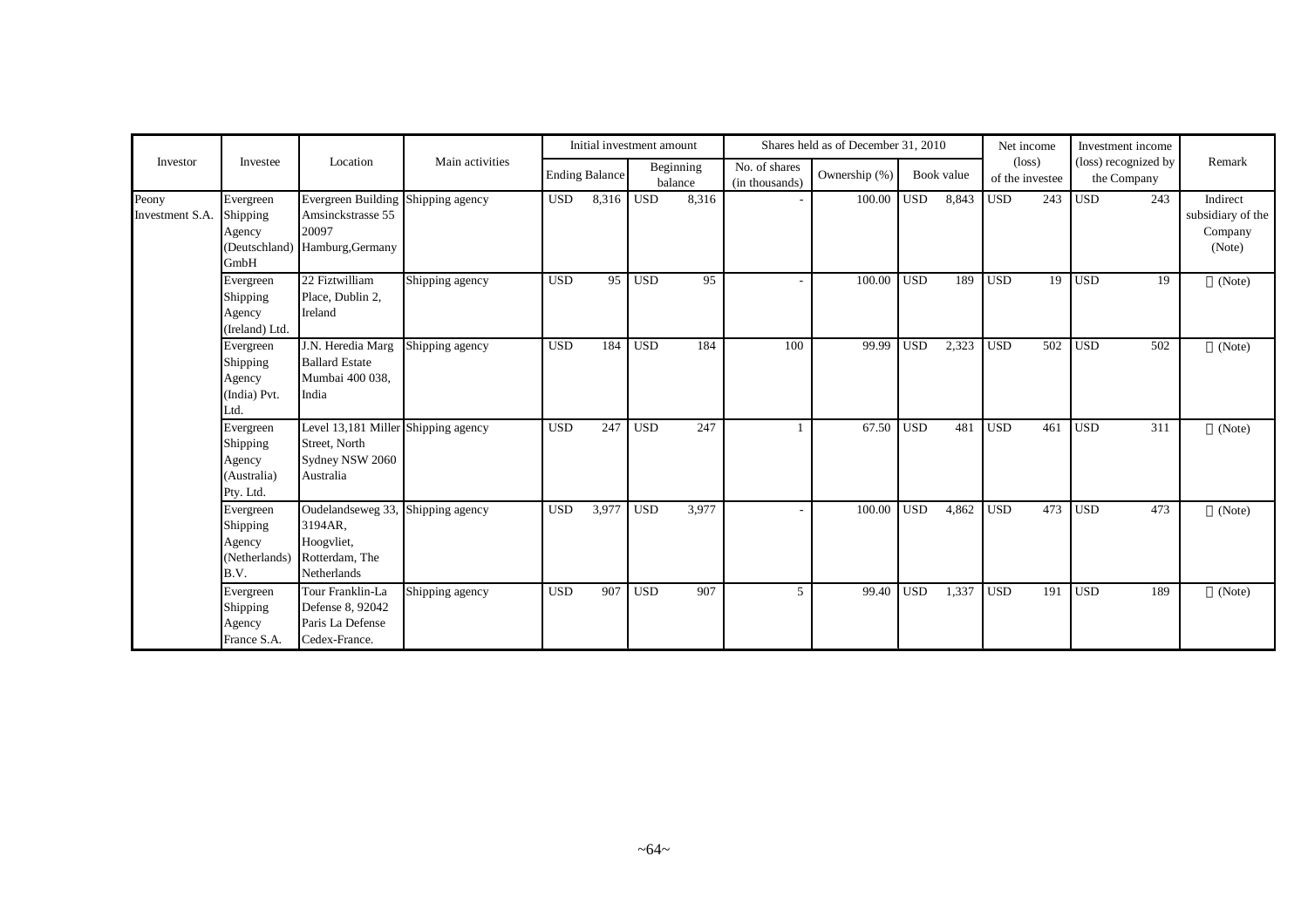|                          |                                                                 |                                                                                                                                                                                     |                   |            | Initial investment amount |            |                      |                                 | Shares held as of December 31, 2010 |            |            |            | Net income                         |                  | Investment income                   |                                                |
|--------------------------|-----------------------------------------------------------------|-------------------------------------------------------------------------------------------------------------------------------------------------------------------------------------|-------------------|------------|---------------------------|------------|----------------------|---------------------------------|-------------------------------------|------------|------------|------------|------------------------------------|------------------|-------------------------------------|------------------------------------------------|
| Investor                 | Investee                                                        | Location                                                                                                                                                                            | Main activities   |            | <b>Ending Balance</b>     |            | Beginning<br>balance | No. of shares<br>(in thousands) | Ownership (%)                       |            | Book value |            | $(\text{loss})$<br>of the investee |                  | (loss) recognized by<br>the Company | Remark                                         |
| Peony<br>Investment S.A. | Evergreen<br>Shipping<br>(Spain) S.L.                           | Calle Siete Aguas,<br>11 - Entlo. 46023<br>Valencia, Spain                                                                                                                          | Shipping agency   | <b>USD</b> | 3,870                     | <b>USD</b> | 3,870                | 3                               | 55.00                               | <b>USD</b> | 6,494      | <b>USD</b> | 5,790                              | $\overline{USD}$ | 3,184                               | Indirect<br>subsidiary of the<br>Company(Note) |
|                          | Evergreen<br>Shipping<br>Agency<br>(Poland) SP.<br>ZO. O        | UL. Postepu 18,<br>02-676 Warszawa,<br>Poland                                                                                                                                       | Shipping agency   | <b>USD</b> | 662                       | <b>USD</b> | 662                  | 2                               | 100.00                              | <b>USD</b> | 598        | <b>USD</b> | 11 <sup>1</sup>                    | <b>USD</b>       | 11                                  | (Note)                                         |
|                          | Evergreen<br>Argentina<br>S.A.                                  | Pie. Carabelas 344,<br>CABA, Bs. As.<br>Argentina                                                                                                                                   | Leasing           | <b>USD</b> | 140                       | <b>USD</b> | 140                  | 150                             | 95.00                               | <b>USD</b> | 256        | <b>USD</b> | 72                                 | <b>USD</b>       | 68                                  | (Note)                                         |
|                          | Evergreen<br>Shipping<br>Agency (Italy)<br>S.p.A.               | Scali Cerere, 9<br>Livorno Italy                                                                                                                                                    | Shipping agency   | <b>USD</b> | 2,352                     | <b>USD</b> | 2,352                |                                 | 55.00                               | USD        | 2,167      | (USD)      |                                    | $135)$ (USD      | 74)                                 | (Note)                                         |
|                          | Evergreen<br>Shipping<br>Agency<br>(Russia) Ltd.                | 6 Sofiyskaya Street, Shipping agency<br>ST Petersburg,<br>192236 Russia                                                                                                             |                   | <b>USD</b> | 848                       | <b>USD</b> | 848                  |                                 | 51.00                               | USD        | 904        | <b>USD</b> | 1,584                              | <b>USD</b>       | 808                                 | (Note)                                         |
|                          | Evergreen<br>Shipping<br>Agency<br>(Vietnam)<br>Corp.           | 11F, Fideco Tower<br>81-85 Ham Nghi<br>St., Dist. 1, Ho Chi<br>Minh City,<br>Vietnam                                                                                                | Shipping agency   | <b>USD</b> | 454                       | <b>USD</b> | 454                  |                                 | 51.00                               | <b>USD</b> | 1,229      | <b>USD</b> | 1,881                              | <b>USD</b>       | 959                                 | (Note)                                         |
|                          | Evergreen<br>Agency<br>(South Africa) NO. 3 RILEY<br>(PTY) Ltd. | <b>BEDFORDVIEW</b><br><b>OFFICE PARK</b><br><b>ROAD</b><br><b>BEDFORDVIEW</b><br>2007, 2008<br><b>GAUTENG</b><br>PROVINCE,<br><b>JOHANNESBURG</b><br>GAUTENG, 2008,<br>P.O.BOX 1471 | Shi ppi ng agency | <b>USD</b> | 550                       | <b>USD</b> | 550                  | 5,500                           | 55.00                               | <b>USD</b> | 2,682      | <b>USD</b> | 2,289                              | <b>USD</b>       | 1,259                               | (Note)                                         |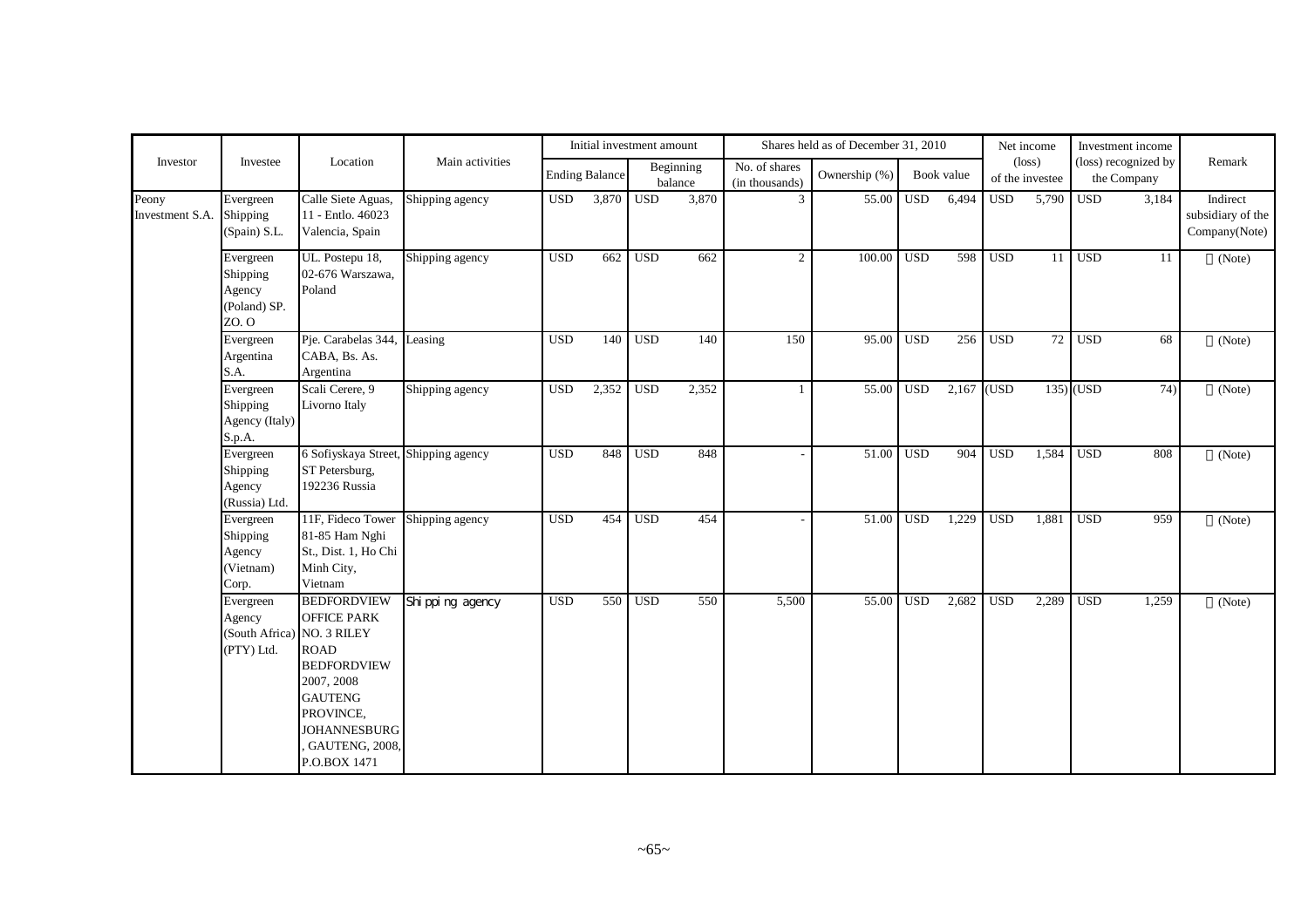|                                    |                                                                     |                                                                                                                     |                                                                                                                                            |            |                       | Initial investment amount |                      |                                 | Shares held as of December 31, 2010 |            |             |            | Net income                         | Investment income                   |        |                                                                             |
|------------------------------------|---------------------------------------------------------------------|---------------------------------------------------------------------------------------------------------------------|--------------------------------------------------------------------------------------------------------------------------------------------|------------|-----------------------|---------------------------|----------------------|---------------------------------|-------------------------------------|------------|-------------|------------|------------------------------------|-------------------------------------|--------|-----------------------------------------------------------------------------|
| Investor                           | Investee                                                            | Location                                                                                                            | Main activities                                                                                                                            |            | <b>Ending Balance</b> |                           | Beginning<br>balance | No. of shares<br>(in thousands) | Ownership (%)                       |            | Book value  |            | $(\text{loss})$<br>of the investee | (loss) recognized by<br>the Company |        | Remark                                                                      |
| Peony<br>Investment S.A. Evergreen | Qingdao<br>Container<br>Storage $&$<br>Transportation<br>Co., Ltd.  | No.114 Huangho E. Inland container<br>Rd., Huangdao<br><b>District</b><br>Qingdao, China                            | transportation, container<br>storage, loading,<br>discharging, leasing,<br>repair, clearing, and<br>related activities                     | <b>USD</b> | 4,447                 | <b>USD</b>                | 4,447                |                                 | 40.00                               | <b>USD</b> | 7,124       | <b>USD</b> | 2,562                              | <b>USD</b>                          | 1.025  | Investee company<br>of Peony<br>accounted for<br>under the equity<br>method |
|                                    | Kingstrans<br>International<br>Logistics<br>(Tianjing)<br>Co., Ltd. | No.12 Yuejin Rd.<br><b>Tianjin Port</b><br>International<br>Logistics Center,<br>Tanggu District,<br>Tianjin, China | Inland container<br>transportation, container<br>storage, loading,<br>discharging, leasing,<br>repair, cleaning, and<br>related activities | <b>USD</b> | 2,000                 | <b>USD</b>                | 2,000                |                                 | 20.00                               | <b>USD</b> | 2,286       | <b>USD</b> | 543                                | <b>USD</b>                          | 109    |                                                                             |
|                                    | Ningbo<br>Victory<br>Container Co.<br>Ltd.                          | No.201 Xiaoshan<br>Rd., Taipingyang<br>Industrial Area,<br>Beilun, Ningbo,<br>Zhejiang, China                       | Inland container<br>transportation, container<br>storage, loading,<br>discharging, leasing,<br>repair, cleaning, and<br>related activities | <b>USD</b> | 1,199                 | <b>USD</b>                | 1,199                |                                 | 40.00                               | <b>USD</b> | 2,222       | <b>USD</b> | 610                                | <b>USD</b>                          | 244    |                                                                             |
|                                    | Balsam<br>Investment<br>(NetherLands) Curacao,<br>N.V.              | 21-A Van<br>Engelenweg,<br>Netherlands,<br>Antilles                                                                 | Investment holding<br>company                                                                                                              |            | USD 106,213           | <b>USD</b>                | 86,736               | $\overline{\phantom{a}}$        | 49.00                               |            | USD 111,634 | <b>USD</b> | 82,408                             | <b>USD</b>                          | 40,204 |                                                                             |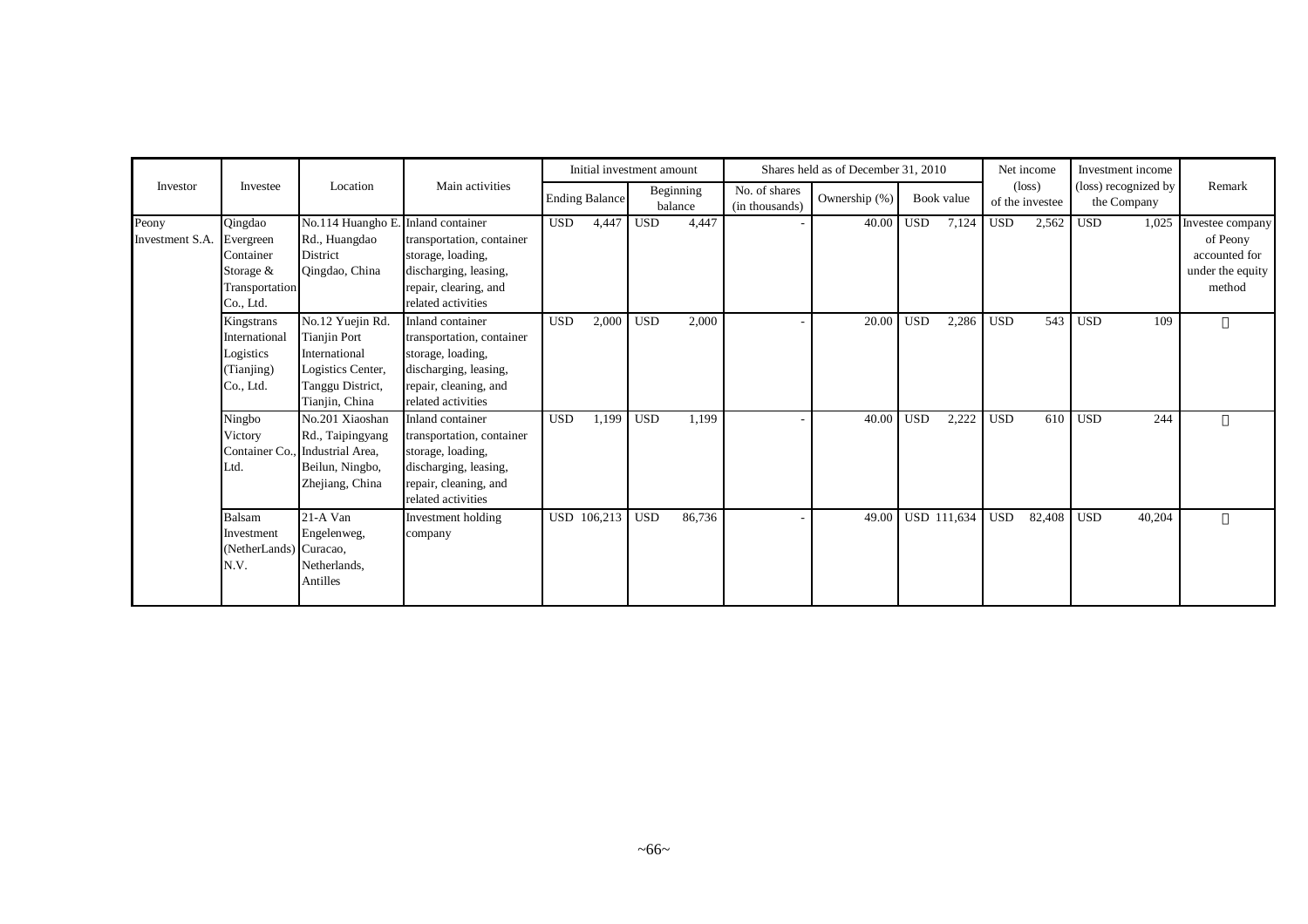|                                               |                                                          |                                                                                                                                                             |                                                 |            | Initial investment amount |            |                      |                                 | Shares held as of December 31, 2010 |            |            |            | Net income                         | Investment income                   |                                                                                               |
|-----------------------------------------------|----------------------------------------------------------|-------------------------------------------------------------------------------------------------------------------------------------------------------------|-------------------------------------------------|------------|---------------------------|------------|----------------------|---------------------------------|-------------------------------------|------------|------------|------------|------------------------------------|-------------------------------------|-----------------------------------------------------------------------------------------------|
| Investor                                      | Investee                                                 | Location                                                                                                                                                    | Main activities                                 |            | <b>Ending Balance</b>     |            | Beginning<br>balance | No. of shares<br>(in thousands) | Ownership (%)                       |            | Book value |            | $(\text{loss})$<br>of the investee | (loss) recognized by<br>the Company | Remark                                                                                        |
| Peony<br>Investment S.A.                      | Luanta<br>Investment<br>(NetherLands) Curacao,<br>N.V.   | $21-A$ Van<br>Engelenweg,<br>Netherlands,<br>Antilles                                                                                                       | Investment holding<br>company                   | <b>USD</b> | 27,559                    | <b>USD</b> | 21,973               | 460                             | 50.00                               |            | USD 83,773 | (USD       | $12,825)$ (USD                     |                                     | $6,412$ ) Investee company<br>of Peony<br>accounted for<br>under the equity<br>method         |
|                                               | Green<br>Peninsula<br>Agencies<br>SDN. BHD.              | NO.7, Jalan<br>Jurutera U1/23,<br>Section U1, Hicom<br>Glenmarie<br><b>Industrial Park.</b><br>40150 Shah Alam,<br><b>Selangor Darul</b><br>Ehsan, Malaysia | Investment holding<br>company                   | <b>USD</b> | 7,255                     | <b>USD</b> | 7,255                | 1,500                           | 30.00                               | <b>USD</b> | 9,204      | <b>USD</b> | 4,986                              | 1,496<br><b>USD</b>                 |                                                                                               |
|                                               | Evergreen<br>Container<br>Terminal<br>(Thailand)<br>Ltd. | 33/4 Moo 1,<br>Chaokhun Tahan<br>Road, Sun District<br>Klong 3, Lat<br>Krabang District,<br>Bangkok 10520                                                   | Inland container storage<br>and loading         | <b>USD</b> | 20,327                    | <b>USD</b> | 25,539               | 9,186                           | 48.18                               | <b>USD</b> | 28,617     | <b>USD</b> | 16,613                             | <b>USD</b><br>8,004                 |                                                                                               |
| Armand<br>Investment<br>(Netherlands)<br>N.V. | Armand<br>Estate B.V.                                    | Amsteldijk 166,<br>1079LH,<br>Amsterdam                                                                                                                     | Investment holding<br>company                   | <b>USD</b> | 13,636                    | <b>USD</b> | 13,460               |                                 | 100.00                              | <b>USD</b> | 13,257     | (USD)      |                                    | 595) (USD<br>595                    | Indirect<br>subsidiary of the<br>Company<br>(Note)                                            |
| <b>Armand Estate</b><br>B.V.                  | Taipei Port<br>Container<br>Terminal<br>Corporation      | No.25 Siajhuwei,<br>Syuntang<br>Village, Bali<br>Township, Taipei<br>County, Taiwan                                                                         | Container distribution and<br>cargo stevedoring | <b>USD</b> | 12,678                    | <b>USD</b> | 12,678               | 41                              | 9.76                                | <b>USD</b> | 13,111     | (USD)      | 5,639) (USD                        |                                     | 550) Investee company<br>of Armand Estate<br>B.V. accounted<br>for under the<br>equity method |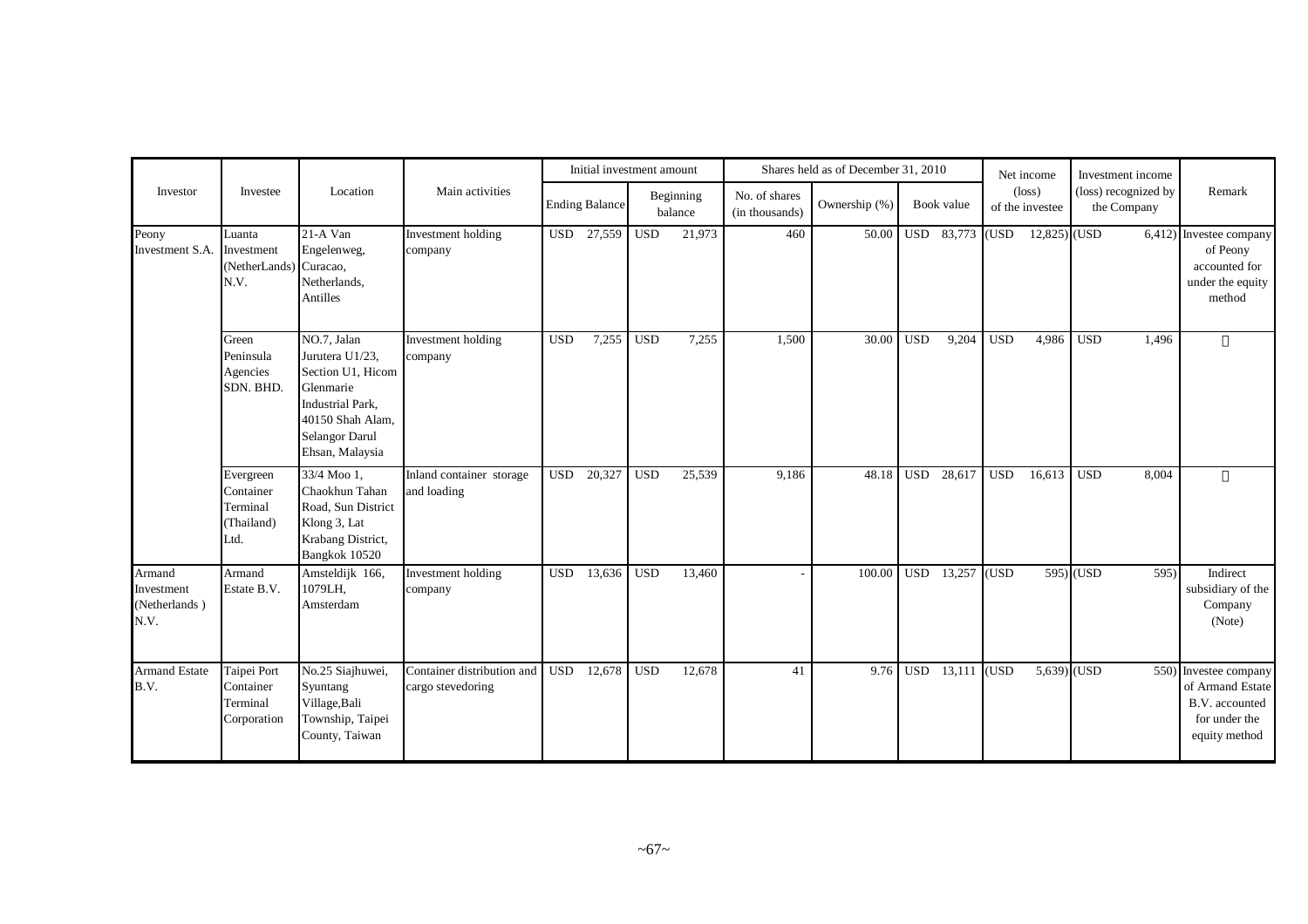|                                    |                                     |                                                                            |                                         |            | Initial investment amount |            |                      |                                 | Shares held as of December 31, 2010 |            |            |            | Net income                         | Investment income                   |                                                                                                |
|------------------------------------|-------------------------------------|----------------------------------------------------------------------------|-----------------------------------------|------------|---------------------------|------------|----------------------|---------------------------------|-------------------------------------|------------|------------|------------|------------------------------------|-------------------------------------|------------------------------------------------------------------------------------------------|
| Investor                           | Investee                            | Location                                                                   | Main activities                         |            | <b>Ending Balance</b>     |            | Beginning<br>balance | No. of shares<br>(in thousands) | Ownership (%)                       |            | Book value |            | $(\text{loss})$<br>of the investee | (loss) recognized by<br>the Company | Remark                                                                                         |
| Clove Holding<br>Ltd.              | Ample<br>Holding Ltd.               | Craigmuir<br>Chambers, P.O.<br>BOX71, Road<br>Town, Tortola,<br>B.V.I      | Investment holding<br>company           | <b>USD</b> | $\overline{Q}$            | <b>USD</b> | $\mathbf Q$          | 9                               | 90.00                               | <b>USD</b> | 33,754     | <b>USD</b> | 4,002                              | <b>USD</b><br>3,602                 | Indirect<br>subsidiary of the<br>Company<br>(Note)                                             |
|                                    | Island<br>Equipment<br>LLC.         | 655 Deep Valley<br>Drive, Suite 300,<br><b>Rolling Hils</b><br>Estates, CA | Investment holding<br>company           | <b>USD</b> | 144                       | <b>USD</b> | 144                  |                                 | 36.00                               | <b>USD</b> | 1,696      | <b>USD</b> | 831                                | <b>USD</b><br>299                   | (Note)                                                                                         |
| Ample Holding<br>Ltd.              | Colon<br>Container<br>Terminal S.A. | COCO SOLO<br><b>NORTH ADM</b><br><b>BUILDING</b><br><b>PANAMA</b>          | Inland container storage<br>and loading | <b>USD</b> | 22,860                    | <b>USD</b> | 22,860               | 22,860                          | 40.00                               | <b>USD</b> | 69,741     | <b>USD</b> | 10,526                             | <b>USD</b>                          | 4,210 Investee company<br>of Ample Holding<br>Ltd. accounted<br>for under the<br>equity method |
| Island<br>Equipment LLC. Equipment | Whitney<br>LLC.                     | 2711 Centerville<br>Road, Suite 400,<br>Wilmington,<br>Delaware 19808      | <b>Equipment</b> leasing<br>company     | <b>USD</b> | 200                       | <b>USD</b> | 200                  |                                 | 100.00                              | <b>USD</b> | 1,363      | <b>USD</b> | 287                                | 287<br><b>USD</b>                   | Indirect<br>subsidiary of the<br>Company<br>(Note)                                             |
|                                    | Hemlock<br>Equipment<br>LLC.        | 2711 Centerville<br>Road, Suite 400,<br>Wilmington,<br>Delaware 19808      | <b>Equipment</b> leasing<br>company     | <b>USD</b> | 200                       | <b>USD</b> | 200                  |                                 | 100.00                              | <b>USD</b> | 3,700      | <b>USD</b> | 1,015                              | <b>USD</b><br>1,015                 | (Note)                                                                                         |

Note: This investment was written off when the consolidated financial statement was prepared.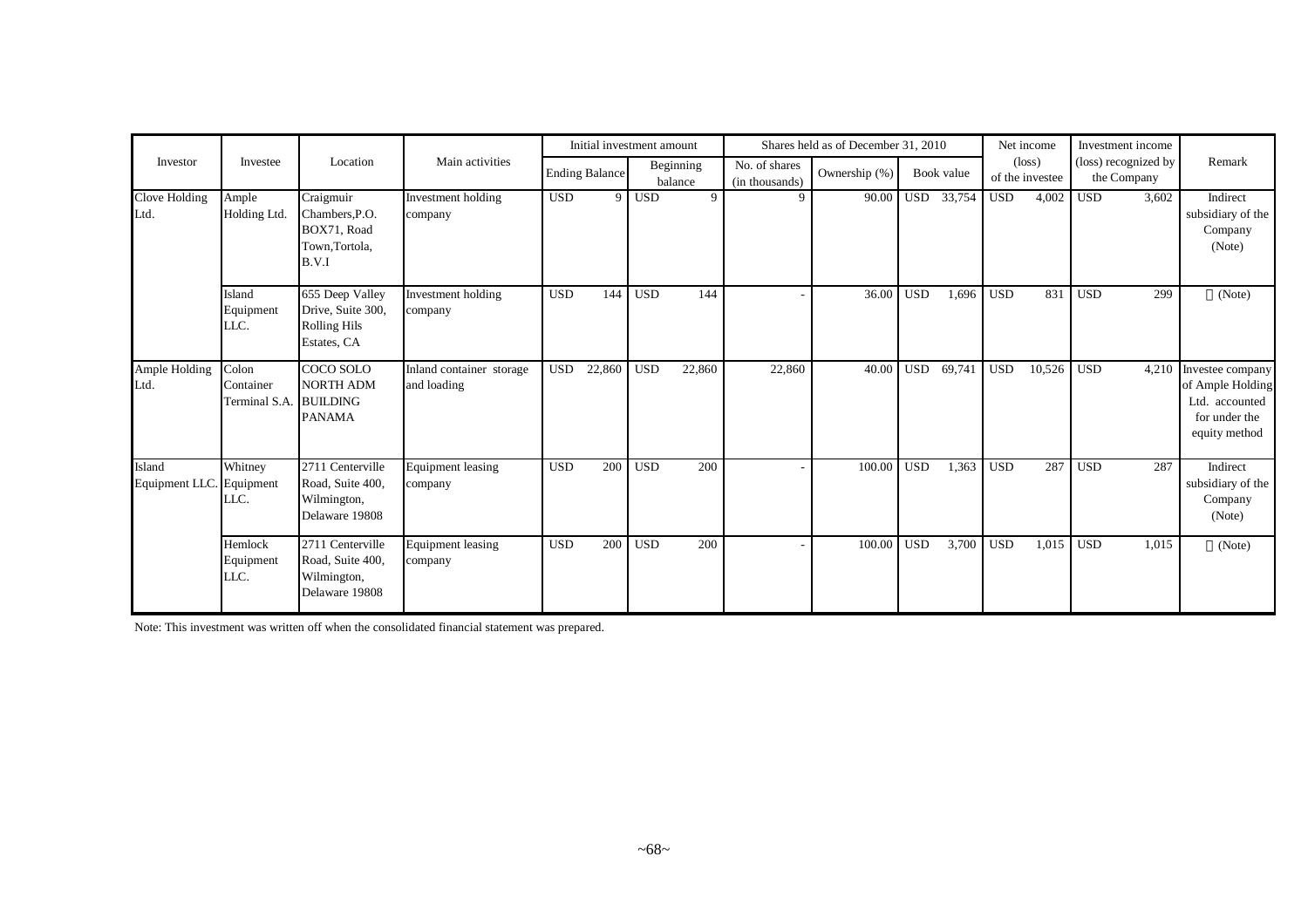B.Loans granted for the year ended December 31, 2010

| No.            | Creditor                            | <b>Borrower</b>                                                 | General ledger<br>account                         |            | Maximum<br>outstanding<br>balance for the<br>vear ended<br>December 31, |            | Balance at<br>December 31,<br>2010 | (% )               | Interest rate Nature of loan<br>(Note 1) | Amount of<br>transaction<br>with the<br>borrower | Reason for<br>short-term<br>financing<br>(Note 2) | Allowance for<br>doubtful<br>accounts |        | Collateral   |            | Limit on loans<br>granted to a single<br>party (Note 3) |            | Ceiling on total<br>loans granted<br>(Note 3) |
|----------------|-------------------------------------|-----------------------------------------------------------------|---------------------------------------------------|------------|-------------------------------------------------------------------------|------------|------------------------------------|--------------------|------------------------------------------|--------------------------------------------------|---------------------------------------------------|---------------------------------------|--------|--------------|------------|---------------------------------------------------------|------------|-----------------------------------------------|
|                |                                     |                                                                 |                                                   |            | 2010                                                                    |            |                                    |                    |                                          |                                                  |                                                   |                                       | Item   | Value        |            |                                                         |            |                                               |
| -1             | Peony<br>Investment<br>S.A.         | Evergreen<br>Shipping<br>Agency<br>(India) Private<br>Limited.  | Receivables<br>from related<br>parties<br>(Note4) | <b>USD</b> | 500                                                                     | <b>USD</b> |                                    | 1.098              | 2                                        | <b>USD</b>                                       | Working<br>capital<br>requirement                 | <b>USD</b>                            | $\sim$ | <b>USD</b>   | <b>NTD</b> | 13,101,898                                              | <b>NTD</b> | 26, 203, 797                                  |
|                |                                     | Kingtrans<br>International<br>Logistics<br>(Tianjin)Co.,L       |                                                   | <b>USD</b> | 1,500                                                                   | <b>USD</b> | 1,500                              | 1.442              | $\overline{2}$                           | <b>USD</b>                                       |                                                   | <b>USD</b>                            | $\sim$ | <b>USD</b>   | <b>NTD</b> | 13,101,898                                              | <b>NTD</b> | 26, 203, 797                                  |
|                |                                     | Luanta<br>Investment                                            |                                                   |            | USD 12,509                                                              |            | USD 14,965                         | $1.353 -$<br>4.049 | 2                                        | <b>USD</b>                                       |                                                   | <b>USD</b>                            | $\sim$ | <b>USD</b>   | <b>NTD</b> | 13,101,898                                              |            | NTD 26,203,797                                |
|                |                                     | (NetherLands)<br>N.V.                                           |                                                   | <b>EUR</b> |                                                                         | <b>EUR</b> | 100                                |                    |                                          |                                                  |                                                   |                                       |        |              | <b>NTD</b> | 13,101,898                                              |            | NTD 26,203,797                                |
| 2              | Clove Holding Island<br>Ltd.        | Equipment<br>LLC.                                               | (Note4)                                           | <b>USD</b> | 4,791                                                                   | <b>USD</b> | 4,791                              | 1.291              | 2                                        | <b>USD</b>                                       |                                                   | <b>USD</b>                            | $\sim$ | <b>USD</b>   |            | NTD 13,101,898                                          |            | NTD 26,203,797                                |
| 3              | Evergreen<br>Marine (UK)<br>Limited | Island<br>Equipment<br>LLC.                                     | (Note4)                                           | <b>USD</b> | 1,996                                                                   | <b>USD</b> | 1,996                              | 1.291              | 2                                        | <b>USD</b>                                       |                                                   | <b>USD</b>                            | $\sim$ | <b>USD</b>   | <b>NTD</b> | 13,101,898                                              | <b>NTD</b> | 26,203,797                                    |
|                |                                     | Kingtrans<br>International<br>Logistics<br>(Tianjin)Co.,L<br>td |                                                   | <b>USD</b> | 1,500                                                                   | <b>USD</b> | 1,500                              | 1.442              | 2                                        | <b>USD</b>                                       |                                                   | <b>USD</b>                            | $\sim$ | $_{\rm USD}$ |            | NTD 13,101,898                                          | <b>NTD</b> | 26,203,797                                    |
| $\overline{4}$ | Greencompass Italia<br>Marine S.A.  | Marittima<br>S.p.A.                                             |                                                   | <b>USD</b> | 10,000                                                                  | <b>USD</b> |                                    | 1.284              | $\overline{c}$                           | <b>USD</b>                                       |                                                   | <b>USD</b>                            | $\sim$ | <b>USD</b>   | <b>NTD</b> | 13,101,898                                              | <b>NTD</b> | 26, 203, 797                                  |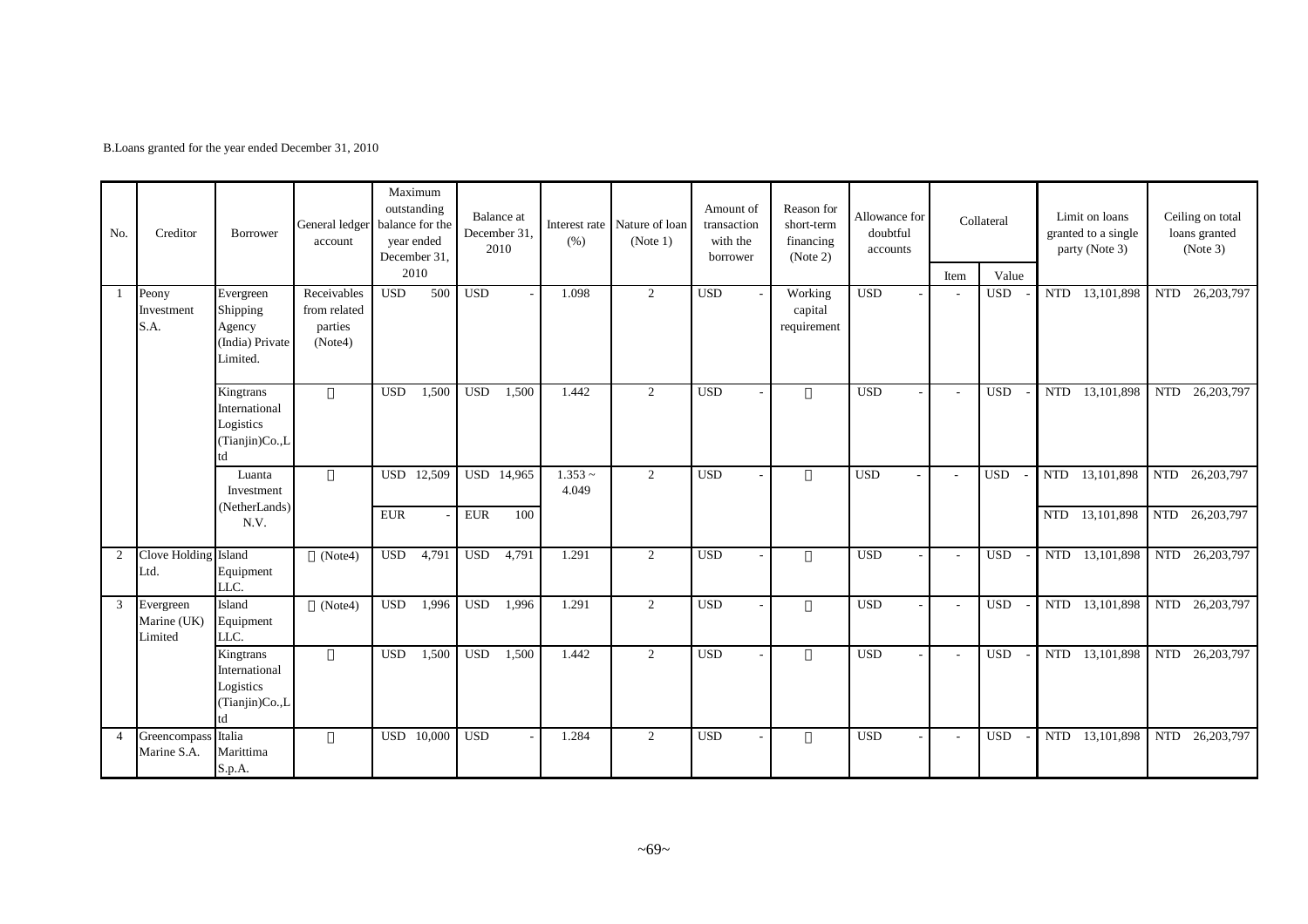Note 1:Nature of loans extended

"1" denotes the loans extended to the companies which have transactions with the Company or its subsidiaries.

"2" denotes the loans extended to the companies which require short-term financing.

Note 2:The reason that the loan was granted and the usage of the loan should be stated, if the nature of the loan is "2".

Note 3: The explanation of the equation of the limits and amounts is required and set forth as follows:

1.According to the Company's credit policy, the total amount of loans granted to a single company should not exceed 20% of the net worth stated in the latest financial statements.

The calculation is as follows:

The Company:NTD65,509,492\*20%=NTD13,101,898

2.According to the Company's credit policy, the total amount of loans granted by the Company or its subsidiaries should not exceed 40% of the net worth stated in the latest financial statements.

The calculation is as follows:

NTD65,509,492 \*40%=NTD26,203,797

Note4: This investment was written off when the consolidated financial statement was prepared.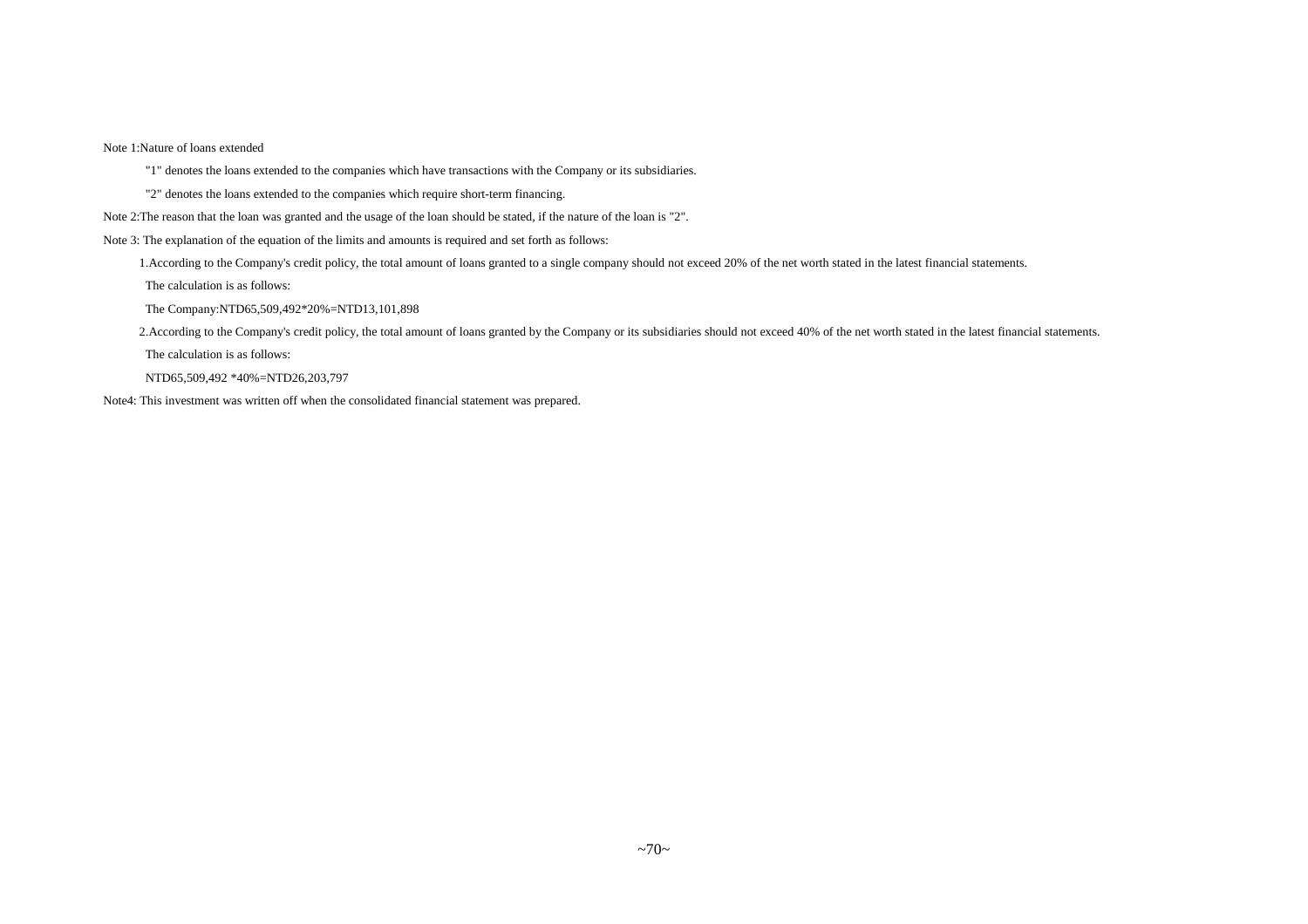C. Endorsements and guarantees provided as of December 31, 2010 : None.

D. Marketable securities held as of December 31, 2010

|                                          |                                                                                                                              | Relationship of the                   |                                                                         |                                       |            | As of December 31, 2010 |                   |            |              |        |
|------------------------------------------|------------------------------------------------------------------------------------------------------------------------------|---------------------------------------|-------------------------------------------------------------------------|---------------------------------------|------------|-------------------------|-------------------|------------|--------------|--------|
| Securities held by                       | Marketable securities                                                                                                        | securities issuer with<br>the Company | General ledger account                                                  | Number of<br>shares<br>(in thousands) |            | Book value              | Ownership<br>(% ) |            | Market value | Remark |
| Peony Investment S.A. Clove Holding Ltd. |                                                                                                                              | Indirect subsidiary of<br>the Company | Long-term equity investment<br>accounted for under the equity<br>method | 10                                    | <b>USD</b> | 120,676                 | 100.00            | <b>USD</b> | 120,676      | (Note) |
|                                          | Evergreen Shipping Agency (Deutschland)<br>GmbH                                                                              |                                       |                                                                         |                                       | <b>USD</b> | 8,843                   | 100.00            | <b>USD</b> | 8,843        | (Note) |
|                                          | Evergreen Shipping Agency (Ireland) Ltd.                                                                                     |                                       |                                                                         |                                       | <b>USD</b> | 189                     | 100.00            | <b>USD</b> | 189          | (Note) |
|                                          | Evergreen Shipping Agency (Korea)<br>Corporation                                                                             |                                       |                                                                         | 121                                   | <b>USD</b> | 1,944                   | 100.00            | <b>USD</b> | 1,944        | (Note) |
|                                          | Evergreen Shipping Agency (Netherlands)<br>B.V.<br>Evergreen Shipping Agency (Poland)<br>SP.ZO.O<br>Greencompass Marine S.A. |                                       |                                                                         |                                       | <b>USD</b> | 4,862                   | 100.00            | <b>USD</b> | 4,862        | (Note) |
|                                          |                                                                                                                              |                                       |                                                                         | 2 <sup>1</sup>                        | <b>USD</b> | 598                     | 100.00            | <b>USD</b> | 598          | (Note) |
|                                          |                                                                                                                              |                                       |                                                                         | 3,535                                 | <b>USD</b> | 981,010                 | 100.00            | <b>USD</b> | 981,010      | (Note) |
|                                          | Vigor Enterprise S.A.                                                                                                        |                                       |                                                                         |                                       | <b>USD</b> | 527                     | 100.00            | <b>USD</b> | 527          | (Note) |
|                                          | Evergreen Shipping Agency (India) Pvt Ltd.                                                                                   |                                       |                                                                         | 100                                   | <b>USD</b> | 2,323                   | 99.99             | <b>USD</b> | 2,323        | (Note) |
|                                          | Evergreen Argentina S.A.                                                                                                     |                                       |                                                                         | 150                                   | <b>USD</b> | 256                     | 95.00             | <b>USD</b> | 256          | (Note) |
|                                          | Evergreen Shipping Agency France S.A.                                                                                        |                                       |                                                                         | 5                                     | <b>USD</b> | 1,337                   | 99.40             | <b>USD</b> | 1,337        | (Note) |
|                                          | PT Multi Bina Pura International                                                                                             |                                       |                                                                         | 68                                    | <b>USD</b> | 17,371                  | 95.30             | <b>USD</b> | 17,371       | (Note) |
|                                          | PT Multi Bina Transport                                                                                                      |                                       |                                                                         | 2                                     | <b>USD</b> | 726                     | 17.39             | <b>USD</b> | 726          | (Note) |
|                                          | Evergreen Heavy Industrial Corp (Malaysia)<br>Bhd.                                                                           |                                       |                                                                         | 42,120                                | <b>USD</b> | 47,181                  | 84.44             | <b>USD</b> | 47,181       | (Note) |
|                                          | Armand Investment (Netherlands) N.V.                                                                                         |                                       |                                                                         | 4                                     | <b>USD</b> | 9,309                   | 70.00             | <b>USD</b> | 9,309        | (Note) |
|                                          | Evergreen Shipping (Spain) S.L.                                                                                              |                                       |                                                                         | 3                                     | <b>USD</b> | 6,494                   | 55.00             | <b>USD</b> | 6,494        | (Note) |
|                                          | Evergreen Shipping Agency (Italy) S.p.A.                                                                                     |                                       |                                                                         |                                       | <b>USD</b> | 2,167                   | 55.00             | <b>USD</b> | 2,167        | (Note) |
|                                          | Shenzhen Greentrans Transportation Co., Ltd.                                                                                 |                                       |                                                                         |                                       | <b>USD</b> | 3,120                   | 55.00             | <b>USD</b> | 3,120        | (Note) |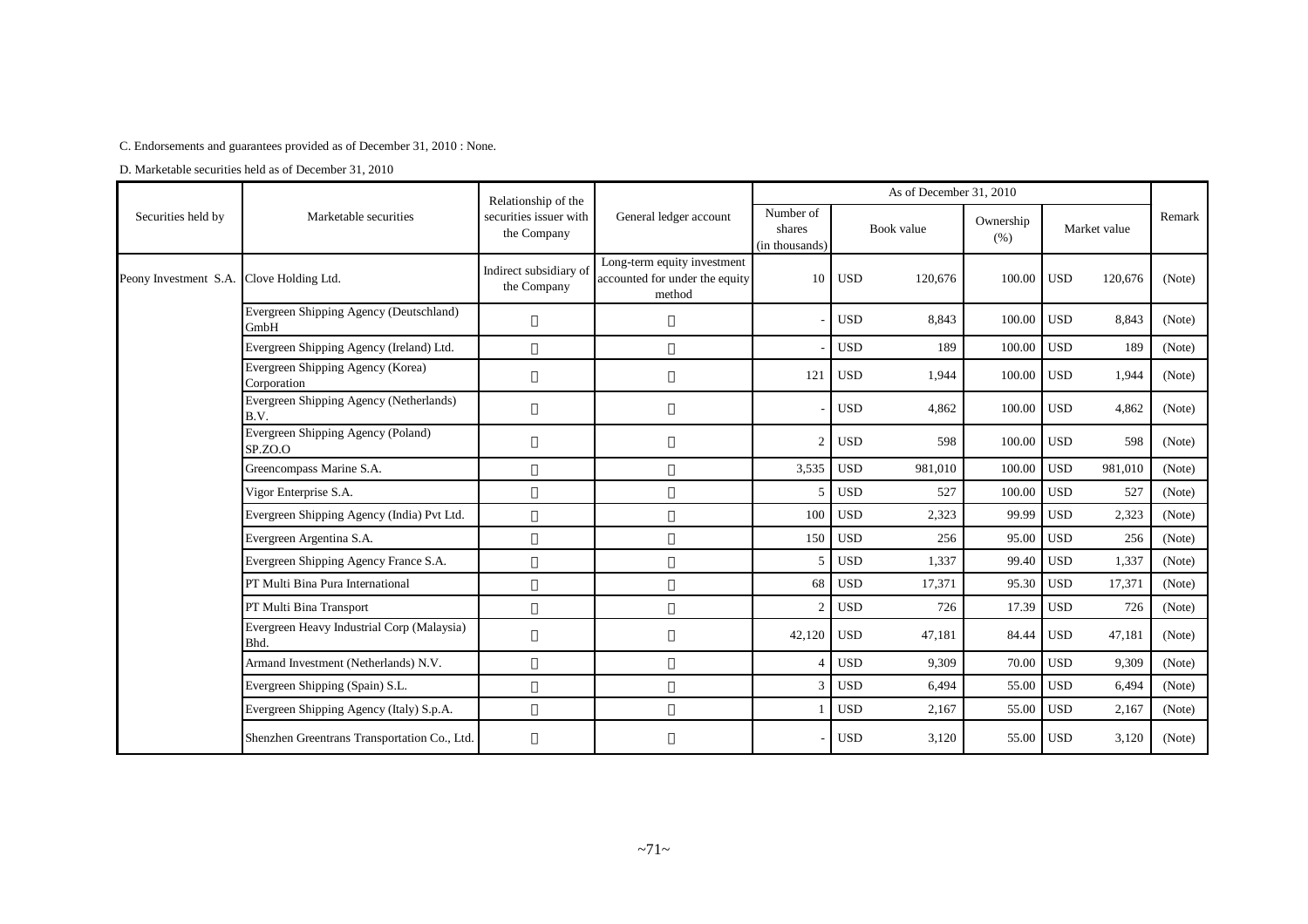|                    |                                                                   | Relationship of the                                                                  |                                                                         | As of December 31, 2010               |            |            |                   |            |              |        |
|--------------------|-------------------------------------------------------------------|--------------------------------------------------------------------------------------|-------------------------------------------------------------------------|---------------------------------------|------------|------------|-------------------|------------|--------------|--------|
| Securities held by | Marketable securities                                             | securities issuer with<br>the Company                                                | General ledger account                                                  | Number of<br>shares<br>(in thousands) |            | Book value | Ownership<br>(% ) |            | Market value | Remark |
|                    | Peony Investment S.A. Evergreen Marine (UK) Ltd.                  | Indirect subsidiary of<br>the Company                                                | Long-term equity investment<br>accounted for under the equity<br>method | 765                                   | <b>USD</b> | 109,601    | 51.00             | <b>USD</b> | 109,601      | (Note) |
|                    | Evergreen Shipping Agency (Australia) Pty<br>Ltd.                 |                                                                                      |                                                                         |                                       | <b>USD</b> | 481        | 67.50 USD         |            | 481          | (Note) |
|                    | Evergreen Shipping Agency (Russia) Ltd.                           |                                                                                      |                                                                         |                                       | <b>USD</b> | 904        | 51.00             | <b>USD</b> | 904          | (Note) |
|                    | Evergreen Shipping Agency (Singapore) Pte<br>Ltd                  |                                                                                      |                                                                         | 765                                   | <b>USD</b> | 4,656      | 51.00             | <b>USD</b> | 4,656        | (Note) |
|                    | Evergreen Shipping Agency (Thailand) Co.,<br>Ltd.                 |                                                                                      |                                                                         | 408                                   | <b>USD</b> | 2,580      | 51.00             | <b>USD</b> | 2,580        | (Note) |
|                    | Evergreen Shipping Agency (Vietnam) Corp.                         |                                                                                      |                                                                         |                                       | <b>USD</b> | 1,229      | 51.00             | <b>USD</b> | 1,229        | (Note) |
|                    | PT. Evergreen Shipping Agency Indonesia                           |                                                                                      |                                                                         |                                       | <b>USD</b> | 1,743      | 51.00             | <b>USD</b> | 1,743        | (Note) |
|                    | Evergreen Agency (South Africa) (PTY) Ltd.                        |                                                                                      |                                                                         | 5,500                                 | <b>USD</b> | 2,682      | 55.00             | <b>USD</b> | 2,682        | (Note) |
|                    | Luanta Investment (Netherlands) N.V.                              | <b>Investee of Peony</b><br>Investment S.A.<br>accounted for by the<br>equity method |                                                                         | 460                                   | <b>USD</b> | 83,773     | 50.00 USD         |            | 83,773       |        |
|                    | Balsam Investment (Netherlands) N.V.                              |                                                                                      |                                                                         |                                       | <b>USD</b> | 111,634    | 49.00             | <b>USD</b> | 111,634      |        |
|                    | Evergreen Container Terminal (Thailand)<br>Limited                |                                                                                      |                                                                         | 9,186                                 | <b>USD</b> | 28,167     | 48.18             | <b>USD</b> | 28,167       |        |
|                    | Ningbo Victory Container Co., Ltd.                                |                                                                                      |                                                                         |                                       | <b>USD</b> | 2,222      | 40.00             | <b>USD</b> | 2,222        |        |
|                    | Qingdao Evergreen Container Storage &<br>Transportation Co., Ltd. |                                                                                      |                                                                         |                                       | <b>USD</b> | 7,124      | 40.00             | <b>USD</b> | 7,124        |        |
|                    | Green Peninsula Agencies SDN. BHD.                                |                                                                                      |                                                                         | 1,500                                 | <b>USD</b> | 9.204      | 30.00             | <b>USD</b> | 9.204        |        |
|                    | Kingtrans Intl. Logistics (Tianjin) Co., Ltd.                     |                                                                                      |                                                                         |                                       | <b>USD</b> | 2,286      | 20.00             | <b>USD</b> | 2,286        |        |
|                    | Dongbu Pusan Container Terminal Co. Ltd.                          | None                                                                                 | Financial assets carried at cost<br>- non-current                       | 300                                   | <b>USD</b> | 1,556      | 15.00             | <b>USD</b> | 1,556        |        |
|                    | Hutchison Inland Container Depots Ltd.                            |                                                                                      |                                                                         |                                       | <b>USD</b> | 1,492      | 7.50              | <b>USD</b> | 1,492        |        |
|                    | Colombo - South Asia Gateway Terminal                             |                                                                                      |                                                                         | 18,942                                | <b>USD</b> | 2,412      |                   | 5.00 USD   | 2,412        |        |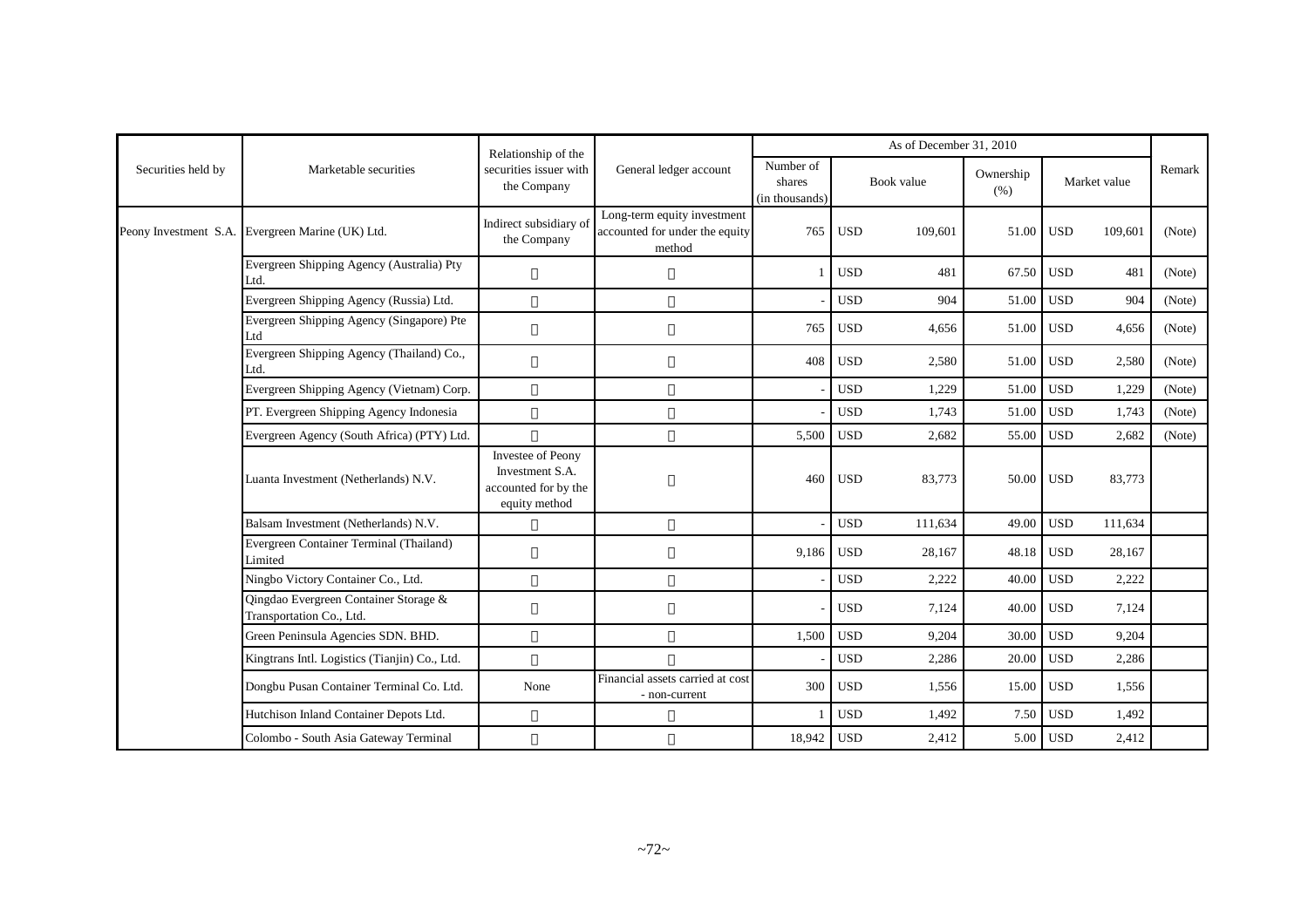|                                                |                                               | Relationship of the                                                            |                                                                         | As of December 31, 2010               |            |                          |                   |            |                |        |
|------------------------------------------------|-----------------------------------------------|--------------------------------------------------------------------------------|-------------------------------------------------------------------------|---------------------------------------|------------|--------------------------|-------------------|------------|----------------|--------|
| Securities held by                             | Marketable securities                         | securities issuer with<br>the Company                                          | General ledger account                                                  | Number of<br>shares<br>(in thousands) |            | Book value               | Ownership<br>(% ) |            | Market value   | Remark |
| PT. Multi Bina Pura<br>International           | PT. Multi Bina Transport                      | Indirect subsidiary of<br>the Peony                                            | Long-term equity investment<br>accounted for under the equity<br>method | 8                                     | <b>IDR</b> | 27,393,276               | 72.95             | <b>IDR</b> | 27,393,276     | (Note) |
| Clove Holding Ltd.                             | Ample Holding LTD.                            |                                                                                |                                                                         | 9                                     | <b>USD</b> | 33,574                   | 90.00             | <b>USD</b> | 33,574         | (Note) |
|                                                | Island Equipment LLC.                         |                                                                                |                                                                         |                                       | <b>USD</b> | 1,696                    | 36.00             | <b>USD</b> | 1,696          | (Note) |
|                                                | Classic Outlook Investment Ltd.               | Investee of the Clove<br>accounted for by cost<br>method                       | Financial assets carried at cost<br>- non-current                       | 2                                     | <b>USD</b> | 102,359                  | 2.25              | <b>USD</b> | 102,359        |        |
|                                                | Everup Profits Ltd.                           |                                                                                |                                                                         | $\overline{c}$                        | <b>USD</b> |                          | 2.25              | <b>USD</b> |                |        |
| Ample Holding Ltd.                             | Colon Container Terminal S.A.                 | Investee of the Ample<br>accounted for by the<br>equity method                 | Long-term equity investment<br>accounted for under the equity<br>method | 22,860                                | <b>USD</b> | 69,741                   | 40.00             | <b>USD</b> | 69,741         |        |
| Island Equipment LLC                           | Whitney Equipment LLC.                        | Investee of the Island<br>accounted for by the<br>equity method                |                                                                         |                                       | <b>USD</b> | 1,363                    | 100.00            | <b>USD</b> | 1,363          | (Note) |
|                                                | Hemlock Equipment LLC.                        |                                                                                |                                                                         |                                       | <b>USD</b> | 3,700                    | 100.00            | <b>USD</b> | 3,700          | (Note) |
| Evergreen Marine (UK)<br>Limited               | Island Equipment LLC.                         | Investee of the EMU<br>accounted for by the<br>equity method                   |                                                                         |                                       | <b>GBP</b> | 395                      | 15.00             | <b>GBP</b> | 395            | (Note) |
|                                                | Kingtrans Intl. Logistics (Tianjin) Co., Ltd. |                                                                                |                                                                         |                                       | <b>GBP</b> | 959                      | 20.00             | <b>GBP</b> | 959            |        |
|                                                | Evergreen Shipping Agency (UK) Limited        | Investee of the EMU<br>accounted for by cost<br>method                         | Financial assets carried at cost<br>- non-current                       |                                       | <b>GBP</b> | $\overline{\phantom{a}}$ | 100.00            | <b>GBP</b> |                |        |
|                                                | Lloyd triestino UK Limited                    |                                                                                |                                                                         |                                       | <b>GBP</b> | ÷,                       | 100.00            | <b>GBP</b> | $\blacksquare$ |        |
| <b>Armand Investment</b><br>(Netherlands) N.V. | Armand Estate B.V.                            | Indirect subsidiary of<br>the Peony                                            | Long-term equity investment<br>accounted for under the equity<br>method |                                       | <b>USD</b> | 13,257                   | 100.00            | <b>USD</b> | 13,257         | (Note) |
| Armand Estate B.V.                             | Taipei Port Container Terminal Corporation    | Investee of the<br>Armand Estate B.V.<br>accounted for by the<br>equity method |                                                                         | 41                                    | <b>USD</b> | 13,111                   | 9.76              | <b>USD</b> | 13,111         |        |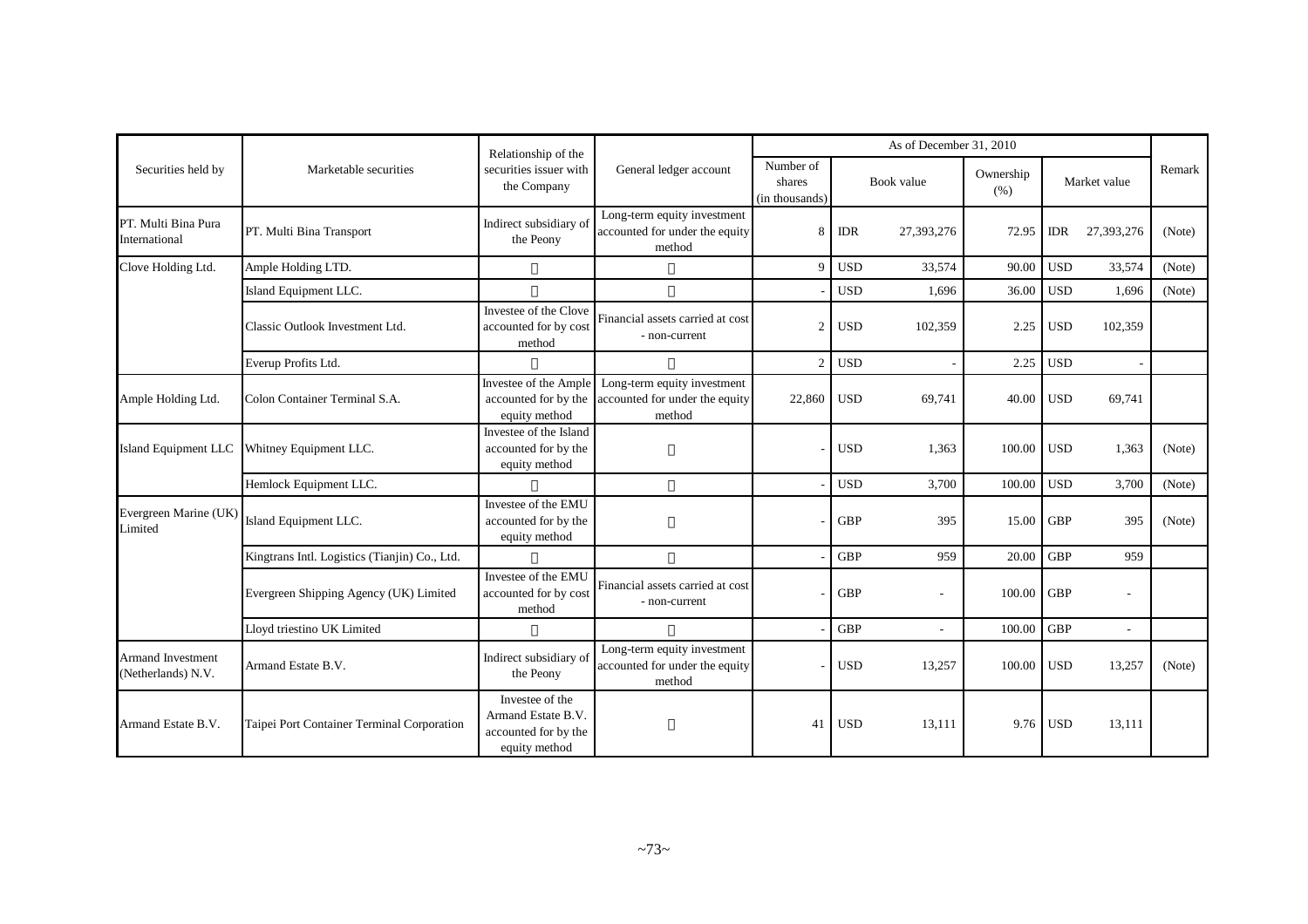|                                                    |                                                   | Relationship of the                                    |                                                   |                                       |            | As of December 31, 2010 |                   |            |              |        |
|----------------------------------------------------|---------------------------------------------------|--------------------------------------------------------|---------------------------------------------------|---------------------------------------|------------|-------------------------|-------------------|------------|--------------|--------|
| Securities held by                                 | Marketable securities                             | securities issuer with<br>the Company                  | General ledger account                            | Number of<br>shares<br>(in thousands) |            | Book value              | Ownership<br>(% ) |            | Market value | Remark |
| Greencompass Marine<br>S.A.                        | Financial bonds                                   | None                                                   | Held-to-maturity financial<br>assets-non-current  | 50 <sup>1</sup>                       | <b>USD</b> | 5,000                   |                   | <b>USD</b> | 5,000        |        |
|                                                    | <b>Bonds</b>                                      | Investee accounted<br>for under the equity<br>method   |                                                   | 18,200 USD                            |            | 62,365                  |                   | <b>USD</b> | 62,365       |        |
| Evergreen Shipping<br>Ltd.                         | Agency (Singapore) Pte RTW AIR SERVICES (S) PL    | Investee of the EGS<br>accounted for by cost<br>method | Financial assets carried at cost<br>- non-current | 30 <sup>1</sup>                       | SGD        | 50                      | 2.00              | <b>SGD</b> | 50           |        |
| <b>Evergreen Shipping</b><br>Ltd.                  | Agency (Thailand) Co., Green Siam Air Service Co. | Investee of the EGT<br>accounted for by cost<br>method |                                                   |                                       | <b>THB</b> | 1,160                   |                   | $2.00$ THB | 1,160        |        |
| Evergreen Shipping<br>Agency (Deutschland)<br>GmbH | Evergreen Shipping Agency (Austria) GmbH          | Investee of the EGD<br>accounted for by cost<br>method |                                                   |                                       | <b>EUR</b> | 18                      | 100.00 EUR        |            | 18           |        |
|                                                    | Zoll Pool Hafen Hamburg AG                        |                                                        |                                                   | 10 <sup>1</sup>                       | <b>EUR</b> | 10                      | 6.25              | <b>EUR</b> | 10           |        |
|                                                    | Evergreen Shipping Agency (Switzerland)<br>S.A.   |                                                        |                                                   |                                       | <b>EUR</b> | 69                      | 100.00 EUR        |            | 69           |        |

Note: This investment was written off when the consolidated financial statement was prepared.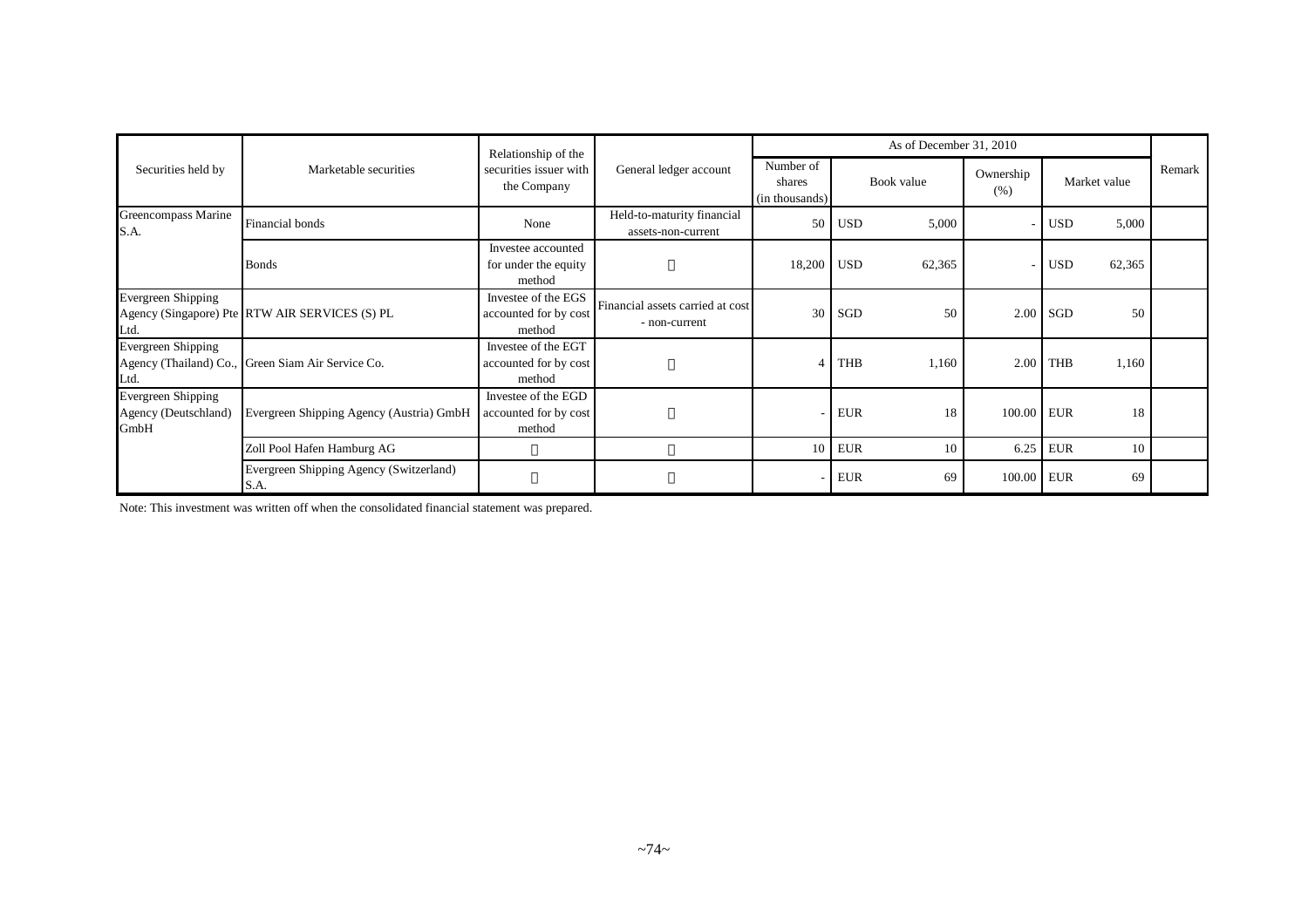E.Acquisition or disposal of the same security with the accumulated cost exceeding \$100 million or 20% of the Company's paid-in capital for the year ended December 31, 2010 : None. F.Acquisition of real estate properties exceeding \$100 million or 20% of the Company's paid-in capital or the year ended December 31, 2010 : None. G.Disposal of real estate properties exceeding \$100 million or 20% of the Company's paid-in capital or the year ended December 31, 2010 : None. H.Purchases from or sales to related parties exceeding \$100 million or 20% of the Company's paid-in capital for the year ended December 31, 2010

|                                                                     |                                                              | Relationship        |                            |            | Transaction |                               |                          |            | Differences in transactions<br>term compared to a third party<br>transactions |               | (payable) | Notes/accounts receivable                               |        |
|---------------------------------------------------------------------|--------------------------------------------------------------|---------------------|----------------------------|------------|-------------|-------------------------------|--------------------------|------------|-------------------------------------------------------------------------------|---------------|-----------|---------------------------------------------------------|--------|
| Purchaser/seller                                                    | Counterparty                                                 | with the<br>Company | Purchases/<br><b>Sales</b> |            | Amount      | % of total<br>purchases/sales | Credit term              | Unit price | Credit term                                                                   | Balance       |           | % of total<br>notes/accounts<br>receivable<br>(payable) | Remark |
| <b>Taiwan Terminal Services</b><br>Co., Ltd.                        | Evergreen Marine<br>Corp.                                    | The parent          | <b>Sales</b>               | \$         | 672,076     | 99%                           | $\overline{30}$ ~60 days |            | ۰                                                                             | $\mathbf{\$}$ | 50,949    | 68%                                                     | (Note) |
| Greencompass Marine<br>S.A.                                         | Evergreen Marine<br>Corp.                                    | The parent          | Purchases                  | <b>USD</b> | 13,060      | 1%                            | $15 - 30$ days           |            |                                                                               |               |           | $\overline{\phantom{a}}$                                | (Note) |
|                                                                     |                                                              |                     | Sales                      | <b>USD</b> | 7,764       |                               | $15 - 30$ days           |            |                                                                               |               |           |                                                         | (Note) |
|                                                                     | <b>Evergreen Marine</b><br>(Hong Kong) Corp.                 | Related party       | Purchases                  | <b>USD</b> | 31,660      | 2%                            | $15 - 30$ days           |            |                                                                               | (USD          | $-152)$   | 18%                                                     |        |
|                                                                     |                                                              |                     | Sales                      | <b>USD</b> | 11,754      | 1%                            | $15 - 30$ days           |            |                                                                               |               |           | $\overline{\phantom{a}}$                                |        |
|                                                                     | Evergreen<br>International S.A.                              | Related party       | Purchases                  | <b>USD</b> | 21,308      | 1%                            | $15 - 30$ days           |            |                                                                               | (USD          | $-144$    | 17%                                                     |        |
|                                                                     | <b>Evergreen Heavy</b><br>Industrial Co.,<br>(Malaysia) Bhd. | Related party       | Purchases                  | <b>USD</b> | 45,770      | 3%                            | $15 - 30$ days           |            |                                                                               |               |           |                                                         | (Note) |
|                                                                     | Evergreen<br>International Corp.                             | Related party       | Purchases                  | <b>USD</b> | 4,603       |                               | $15 - 30$ days           |            |                                                                               |               |           | $\overline{\phantom{a}}$                                |        |
| Evergreen Heavy Industrial Greencompass<br>Corp., (Malaysia) Berhad | Marine S.A.                                                  | Related party       | <b>Sales</b>               | <b>MYR</b> | 146,031     | 85%                           | 45 days                  |            |                                                                               | MYR 28,216    |           | 75%                                                     | (Note) |
|                                                                     | <b>Evergreen Marine</b><br>(Singapore) Pte.<br>Ltd.          | Related party       | <b>Sales</b>               | <b>MYR</b> | 26,767      | 15%                           | 45 days                  |            | ۰                                                                             | <b>MYR</b>    | 9,642     | 25%                                                     | (Note) |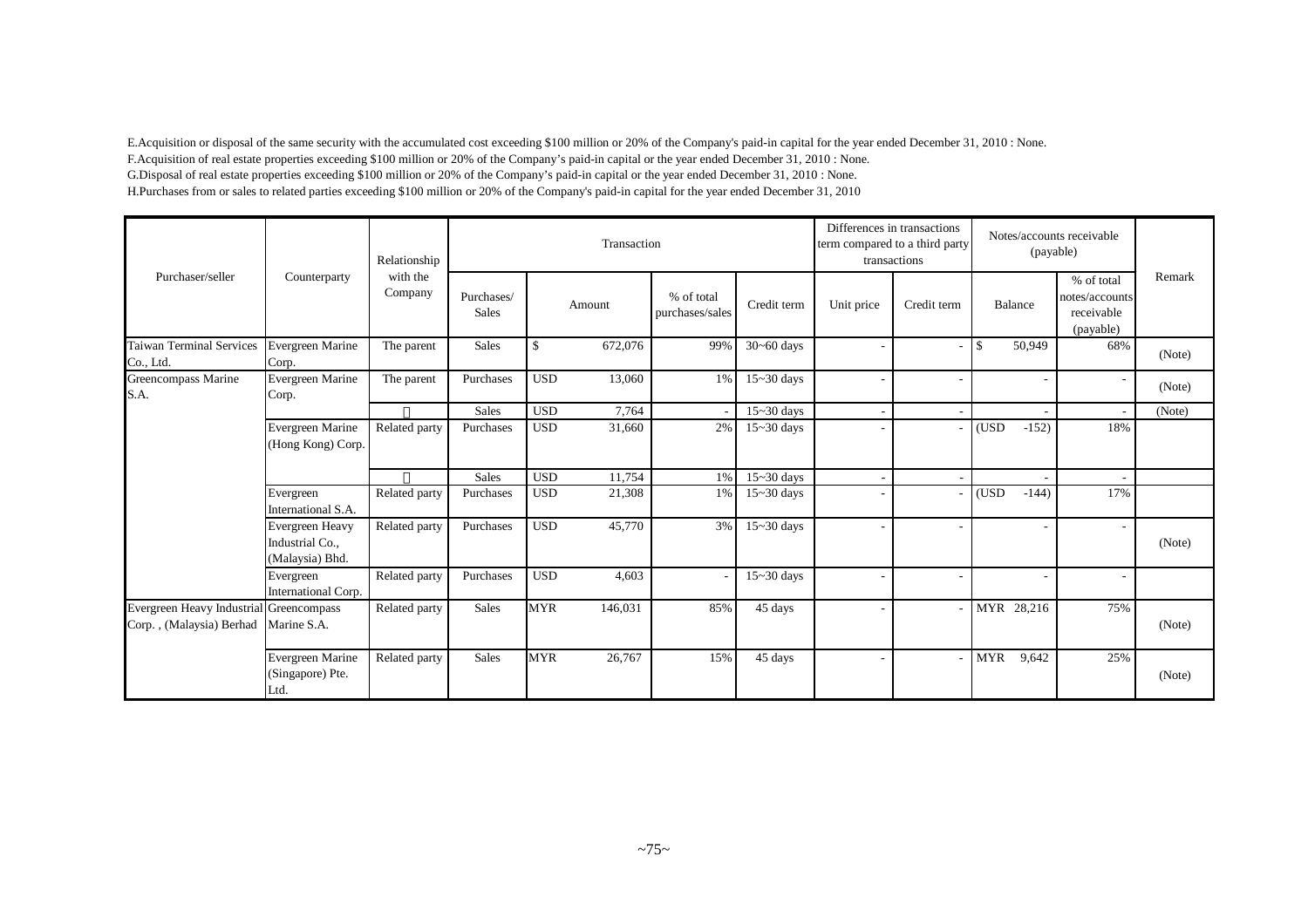|                                                                     |                                                       | Relationship        |                            |            | Transaction |                               |                          | term compared to a third party | Differences in transactions<br>transactions | Notes/accounts receivable<br>(payable) |     |                                                         |        |
|---------------------------------------------------------------------|-------------------------------------------------------|---------------------|----------------------------|------------|-------------|-------------------------------|--------------------------|--------------------------------|---------------------------------------------|----------------------------------------|-----|---------------------------------------------------------|--------|
| Purchaser/seller                                                    | Counterparty                                          | with the<br>Company | Purchases/<br><b>Sales</b> |            | Amount      | % of total<br>purchases/sales | Credit term              | Unit price                     | Credit term                                 | Balance                                |     | % of total<br>notes/accounts<br>receivable<br>(payable) | Remark |
| <b>Evergreen Shipping</b><br>Agency (Deutschland)<br>GmbH           | <b>Evergreen Marine</b><br>(UK) Limited               | Related party       | Sales                      | <b>EUR</b> | 2,438       | 25%                           | None                     |                                |                                             | <b>EUR</b>                             | 127 | 1%                                                      | (Note) |
| Evergreen Marine (UK)<br>Ltd.                                       | Evergreen<br>International Corp.                      | Related party       | Purchases                  | <b>GBP</b> | 2,107       |                               | $30 - 60$ days           |                                |                                             |                                        |     | н.                                                      |        |
|                                                                     | Evergreen Shipping<br>Agency<br>(Deutschland)<br>GmbH |                     | Purchases                  | <b>GBP</b> | 2,010       |                               | $30 - 60$ days           | $\overline{\phantom{a}}$       | $\overline{\phantom{a}}$                    |                                        |     | $\overline{\phantom{a}}$                                | (Note) |
|                                                                     | Evergreen Shipping<br>Agency<br>(Netherlands) B.V.    |                     | Purchases                  | <b>GBP</b> | 2,959       |                               | $\overline{30}$ ~60 days |                                |                                             |                                        |     | $\overline{\phantom{a}}$                                | (Note) |
| <b>Evergreen Shipping</b><br>Agency (Netherlands) B.V. (UK) Limited | <b>Evergreen Marine</b>                               | Related party       | <b>Sales</b>               | <b>EUR</b> | 2,850       | 30%                           | None                     |                                |                                             |                                        |     | $\overline{\phantom{a}}$                                | (Note) |
| Island Equipment LLC                                                | Seaside<br>Transporation<br>Service LLC               | The parent          | <b>Sales</b>               | <b>USD</b> | 3,709       | 21%                           | 5 days                   |                                |                                             | <b>USD</b>                             | 23  | 100%                                                    |        |

Note: This investment was written off when the consolidated financial statement was prepared.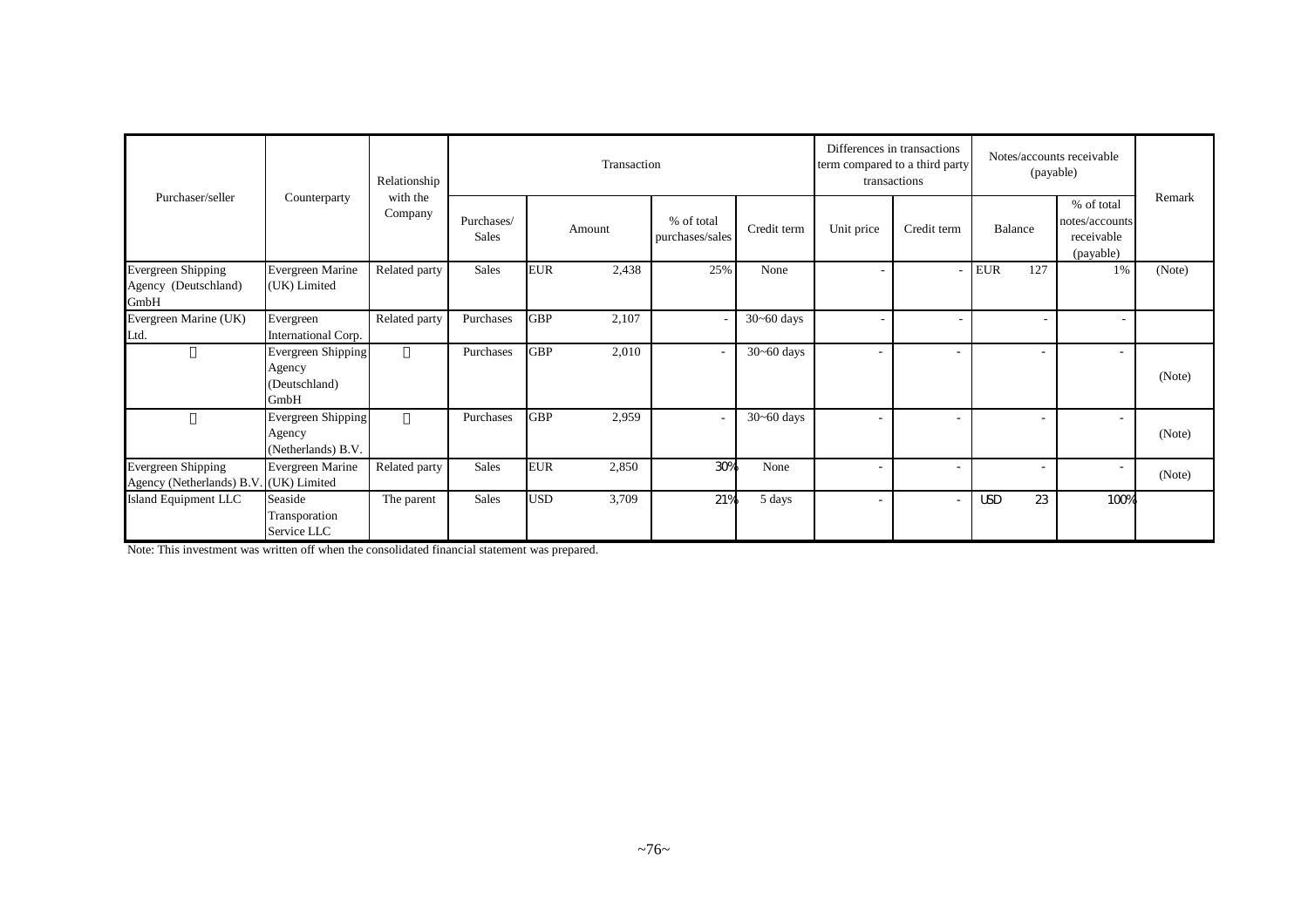I. Receivables from related parties exceeding \$100 million or 20% of the Company's paid-in capital for the year ended December 31, 2010

| Creditor                                                        | Counterparty                                                        | Relationship with the Company | Overdue receivables<br>Balance<br>Turnover rate |  |        | Amount received<br>subsequent to the | Allowance for<br>bad debts | Remark |        |
|-----------------------------------------------------------------|---------------------------------------------------------------------|-------------------------------|-------------------------------------------------|--|--------|--------------------------------------|----------------------------|--------|--------|
|                                                                 |                                                                     |                               |                                                 |  | Amount | <b>Action Taken</b>                  | balance sheet date         |        |        |
| Peony Investment<br>S.A.                                        | Luanta Investment (Netherlands)<br>N.V.                             | Related party                 | 12,777<br><b>USD</b>                            |  |        |                                      | \$                         |        |        |
| <b>Evergreen Heavy</b><br>Industrial Corp.<br>(Malaysia) Berhad | Greencompass Marine S.A.                                            |                               | 28,216<br><b>MYR</b>                            |  |        |                                      | <b>MYR</b><br>4,636        |        | (Note) |
| Clove Holding Ltd.                                              | Island Equipment LLC.                                               |                               | 4,791<br><b>USD</b>                             |  |        |                                      |                            |        | (Note) |
| S.A.                                                            | Greencompass Marine Evergreen Shipping Agency<br>(Deutschland) GmbH |                               | 4,358<br><b>USD</b>                             |  |        |                                      | <b>USD</b><br>4,358        |        | (Note) |
|                                                                 | Evergreen Shipping Agency<br>France S.A.                            |                               | 7,892<br><b>USD</b>                             |  |        |                                      | 7,892<br><b>USD</b>        |        | (Note) |
|                                                                 | Evergreen Shipping (Spain) S.L.                                     |                               | <b>USD</b><br>4,117                             |  |        |                                      | <b>USD</b><br>4,117        |        | (Note) |
|                                                                 | Evergreen Shipping Agency<br>(Italy) S.p.A.                         |                               | 5,683<br><b>USD</b>                             |  |        |                                      | 5,683<br><b>USD</b>        |        | (Note) |

Note: This investment was written off when the consolidated financial statement was prepared.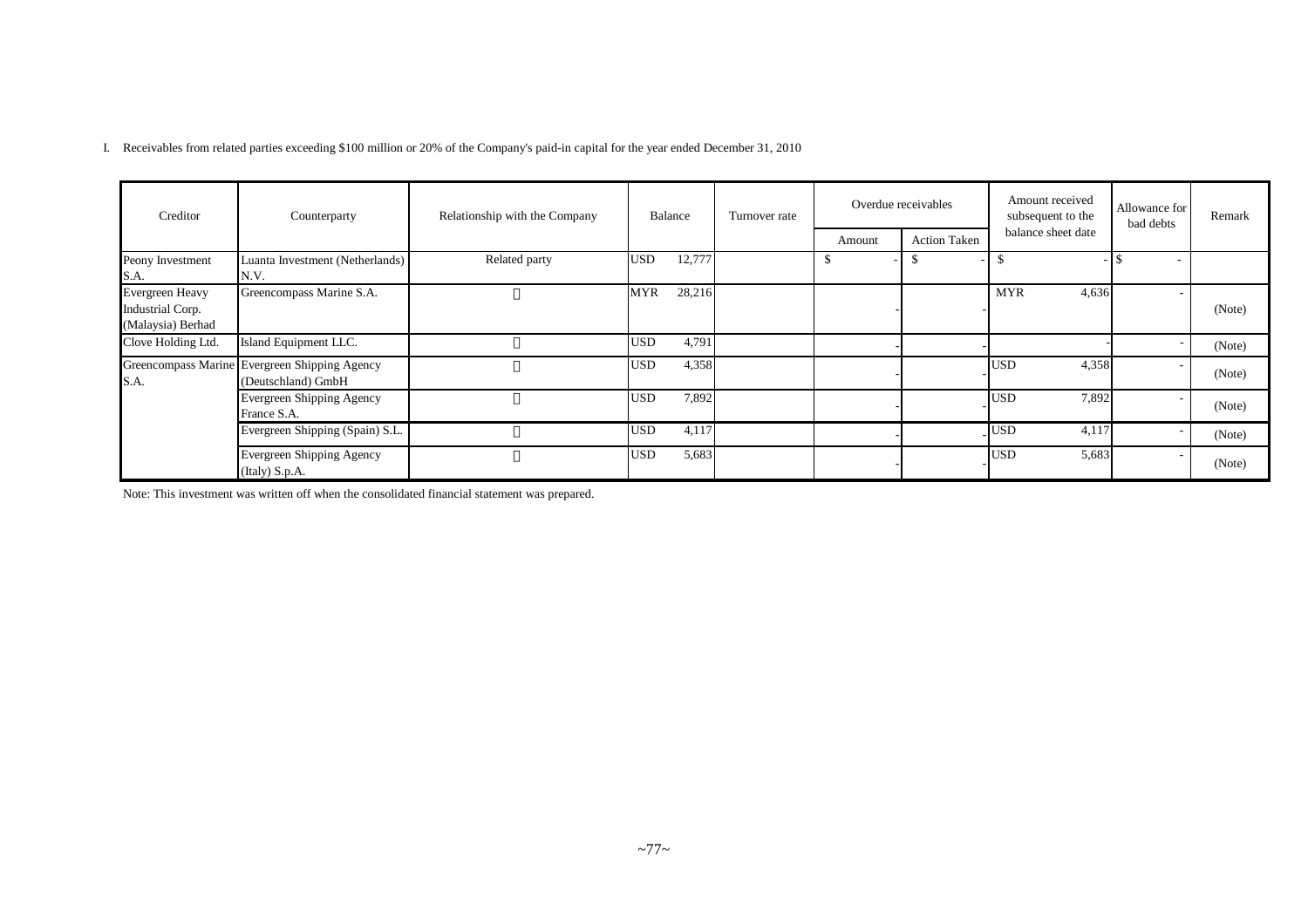#### J. Derivative financial instruments transactions:

Greencompass Marine S. A. and Evergreen Marine (UK) Limited -investees of the Companyare engaged in interest rate swaps and cross currency swaps in order to hedge the risks resulting from the fluctuation of interest rates and exchange rates. As of December 31, 2010, the outstanding derivative instruments are as follows:

|                                | December 31, 2010    |                |
|--------------------------------|----------------------|----------------|
|                                | Notional Principal   |                |
| Derivative instruments         | (Contractual Amount) | Fair Value     |
| Interest rate swaps (IRS)      | <b>USD 40,863</b>    | (USD 8,166)    |
| $Cross$ currency swaps $(CCS)$ | <b>USD</b> 966       | <b>USD 179</b> |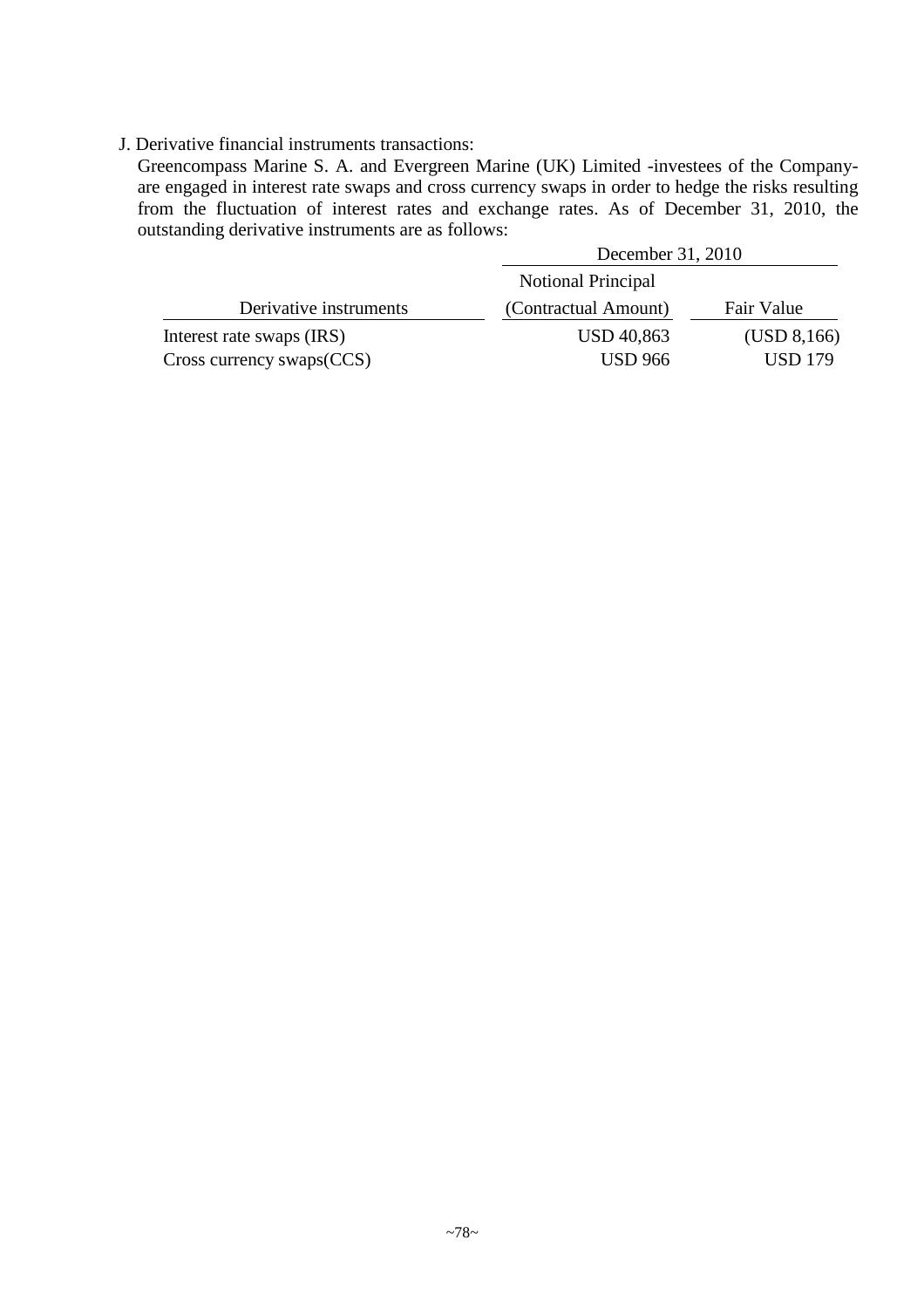|                                                      |                                                                                                           |                 |                                  |                                                                                   | Amount remitted      |                   | Accumulated                                                                  |                                                              |                                                                                                                 |                                                                                  | Accumulated                                                                                   |
|------------------------------------------------------|-----------------------------------------------------------------------------------------------------------|-----------------|----------------------------------|-----------------------------------------------------------------------------------|----------------------|-------------------|------------------------------------------------------------------------------|--------------------------------------------------------------|-----------------------------------------------------------------------------------------------------------------|----------------------------------------------------------------------------------|-----------------------------------------------------------------------------------------------|
| Investee in<br>Mainland China                        | Main activities                                                                                           | Paid-in Capital | Investment<br>method<br>(Note 1) | Accumulated amount<br>of remittance to<br>Mainland China as of<br>January 1, 2010 | to Mainland<br>China | back to<br>Taiwan | amount of<br>remittance to<br>Mainland<br>China as of<br>December 31<br>2010 | Ownership<br>held by the<br>Company<br>(direct/<br>indirect) | Investment income<br>(loss) recognized by<br>the Company for the<br>vear ended<br>December 31, 2010<br>(Note 2) | Book value of<br>investment in<br>Mainland<br>China as of<br>December 31<br>2010 | amount of<br>investment<br>income<br>remitted back<br>to Taiwan as<br>of December<br>31, 2010 |
| Ningbo Victory                                       | Inland container<br>Container Co., Ltd. transportation, container<br>storage, loading, and<br>discharging | RMB 24,119      | (2)                              | 29,708<br>-S                                                                      |                      |                   | 29,708<br>$\mathcal{S}$                                                      | 40.00                                                        | 7,680                                                                                                           | 64,839                                                                           |                                                                                               |
|                                                      |                                                                                                           |                 |                                  | (USD 1,018)                                                                       |                      |                   | (USD 1,018)                                                                  |                                                              | (USD 244)                                                                                                       | (USD 2,222)                                                                      |                                                                                               |
| Qingdao Evergreen<br>Transportation Co.,<br>Ltd.     | Inland container<br>Container Storage & transportation, container<br>storage, loading, and<br>discharging | RMB 92,500      | (2)                              | $\mathbb{S}$<br>129,777                                                           |                      |                   | 129,777<br>\$                                                                | 40.00                                                        | 32,260                                                                                                          | 207,893                                                                          |                                                                                               |
|                                                      |                                                                                                           |                 |                                  | (USD 4,447)                                                                       |                      |                   | (USD 4,447)                                                                  |                                                              | (USD 1,025)                                                                                                     | (USD 7,124)                                                                      |                                                                                               |
| Shenzhen<br>Greentrans<br>Transportation Co.<br>Ltd. | Inland container loading,<br>discharging, restore,<br>repair, clearing, and<br>related activities         | RMB<br>44,960   | (2)                              | 91,460<br>\$                                                                      |                      |                   | 91,460<br>\$                                                                 | 55.00                                                        | 13,194)                                                                                                         | 91,061                                                                           |                                                                                               |
|                                                      |                                                                                                           |                 |                                  | (USD 3, 134)                                                                      |                      |                   | (USD 3, 134)                                                                 |                                                              | $(USD -419)$                                                                                                    | (USD 3,120)                                                                      |                                                                                               |
| <b>Inland Container</b><br>Depots Co., Ltd.          | Shenzhen Hutchison Inland container yards                                                                 | HKD 92,000      | (2)                              | 23,638<br>S                                                                       |                      |                   | 23,638                                                                       | 6.85                                                         |                                                                                                                 | 23,638                                                                           |                                                                                               |
|                                                      |                                                                                                           |                 |                                  | (HKD 6, 304)                                                                      |                      |                   | (HKD 6,304)                                                                  |                                                              |                                                                                                                 | (HKD 6, 304)                                                                     |                                                                                               |

(3)Disclosure of information on indirect investments in Mainland China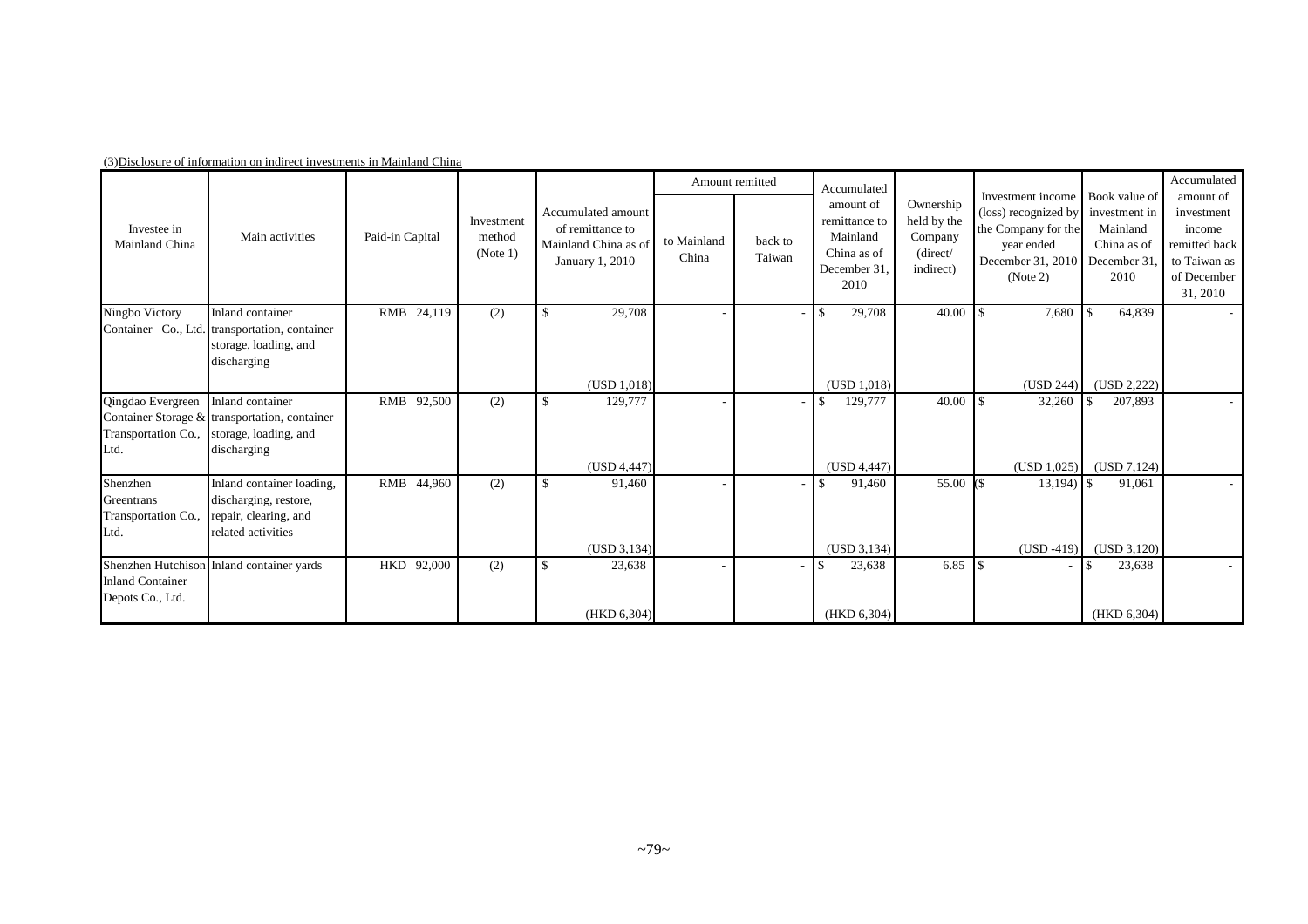|                                                  |                                                                                                                                            |                 |                                 |                                                                                         |                      | Amount remitted   | Accumulated                                                                   |                                                              | Investment                                                                                              |                                                                                  | Accumulated                                                                                   |
|--------------------------------------------------|--------------------------------------------------------------------------------------------------------------------------------------------|-----------------|---------------------------------|-----------------------------------------------------------------------------------------|----------------------|-------------------|-------------------------------------------------------------------------------|--------------------------------------------------------------|---------------------------------------------------------------------------------------------------------|----------------------------------------------------------------------------------|-----------------------------------------------------------------------------------------------|
| Investee in Mailand China                        | Main activities                                                                                                                            | Paid-in Capital | Investment<br>method<br>(Note1) | Accumulated<br>amount of<br>remittance to<br>Mainland<br>China as of<br>January 1, 2010 | to Mainland<br>China | back to<br>Taiwan | amount of<br>remittance to<br>Mainland<br>China as of<br>December 31.<br>2010 | Ownership<br>held by the<br>Company<br>(direct/<br>indirect) | income (loss)<br>recognized by<br>the Company<br>for the year<br>ended<br>December 31,<br>2010 (Note 2) | Book value of<br>investment in<br>Mainland<br>China as of<br>December 31<br>2010 | amount of<br>investment<br>income<br>remitted back<br>to Taiwan as<br>of December<br>31, 2010 |
| Kingtrans Intl. Logistics<br>(Tianjin) Co., Ltd. | Inland container<br>transportation, container<br>storage, loading,<br>discharging, leasing,<br>repair, cleaning, and<br>related activities | RMB 77,929      | (2)                             | 116,732<br>(USD 4,000)                                                                  | <b>IS</b>            | ٠                 | 116,732<br>(USD 4,000)                                                        | 30.20                                                        | 4,841<br>(USD 154)                                                                                      | 133,399<br>(USD 4,571)                                                           |                                                                                               |

| Balance of investments in<br>Mainland China as of<br>December 31, 2010 | <b>Investment Amount</b><br>Approved by the<br><b>Investment Commission</b><br>of the Ministry of<br><b>Economic Affairs</b><br>$(MOEA)$ (Note 3) | Quota of Investments in Mainland<br>China imposed by the Investment<br>Commission of the Ministry of<br>Economic Affairs (MOEA) |
|------------------------------------------------------------------------|---------------------------------------------------------------------------------------------------------------------------------------------------|---------------------------------------------------------------------------------------------------------------------------------|
| \$391,315                                                              | \$1,053,273                                                                                                                                       | \$39,494,112                                                                                                                    |
| (USD 12,599)                                                           | (USD 36,092)                                                                                                                                      |                                                                                                                                 |
| (HKD 6,304)                                                            |                                                                                                                                                   |                                                                                                                                 |

(Net worth of the Company:NT\$65,823,520)

Note 1:Investment in Mainland China can be conducted by the following ways:

(1) Remitting the funds to Mainland China via a third country

(2) Via a new investee to be set up in a third country

(3) Via an existing investee set up in a third country

(4) Investing directly in Mainland China

(5) Others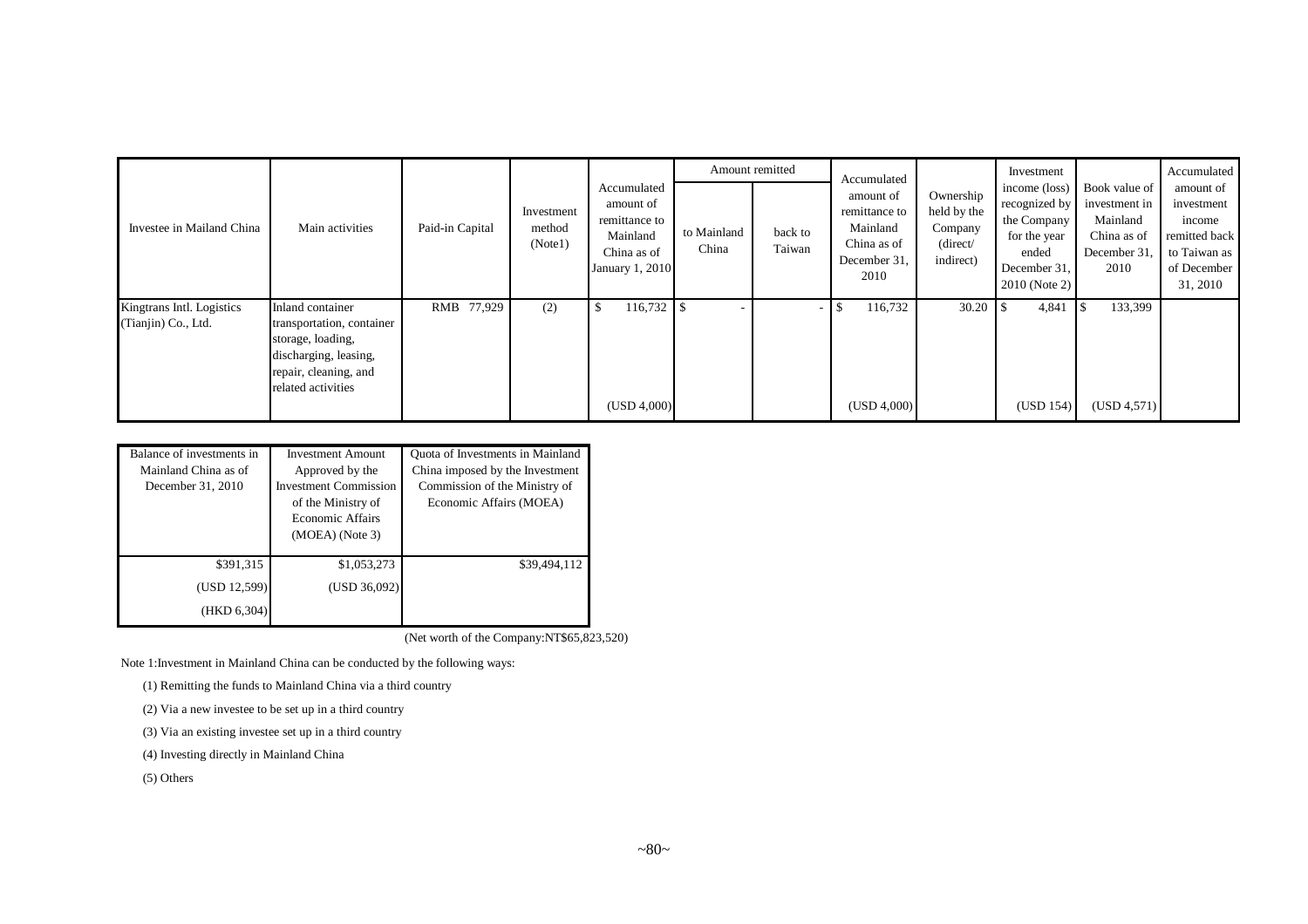Note 2:Investment income (loss) for the year

- (1) Denotes that the investee is still in the start-up stage.
- (2) Denotes the basis on which the investment income (loss) is recognized.
	- (a) Based on the investee's financial statements audited by an international accounting firm other than the Company's auditor
	- (b) Based on the investee's financial statements audited by the Company's auditor
	- (c) Others
- Note 3:The amount in the table should be stated in New Taiwan Dollars.
- Note4: This investment was written off when the consolidated financial statement were prepared.

Note5: The significant events occurring due to investment through the third area and the investees in Mainland China for the year ended December 12, 2010 were as follows: None.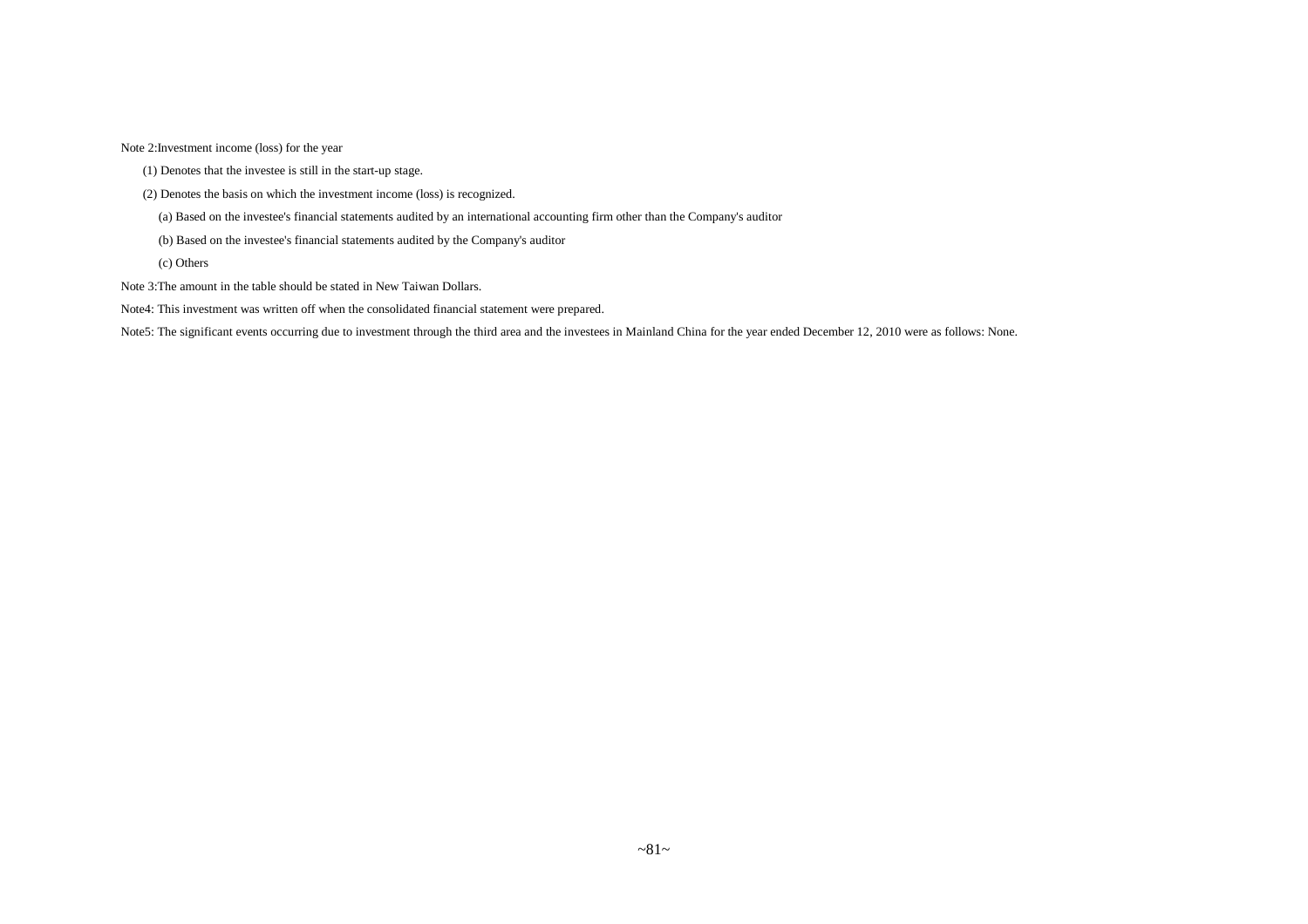|  |  | (3) Business and significant transactions between the company and its subsidiary |  |  |  |  |  |  |  |  |
|--|--|----------------------------------------------------------------------------------|--|--|--|--|--|--|--|--|
|--|--|----------------------------------------------------------------------------------|--|--|--|--|--|--|--|--|

 $December 31, 2010$ 

|                    |                                 |                                                   |                          |                                       | Transaction                  |                 |                                               |
|--------------------|---------------------------------|---------------------------------------------------|--------------------------|---------------------------------------|------------------------------|-----------------|-----------------------------------------------|
| Number<br>(Note 1) | Name of party                   | Counterparty                                      | Relationship<br>(Note 2) | Account                               | Amount                       | Trade condition | Ratio of total revenue or total<br>assets (%) |
| $\mathbf{0}$       | Evergreen Marine<br>Corporation | Taiwan Terminal Service Co., Ltd.                 | $\mathbf{1}$             | Accounts payable                      | $\mathbf{\hat{S}}$<br>50,949 | Note3           | 0.03                                          |
|                    |                                 |                                                   | -1                       | Operating revenue                     | 2,905                        |                 |                                               |
|                    |                                 |                                                   |                          | Operating cost                        | 672,076                      |                 | 0.60                                          |
|                    |                                 | Greencompass Marine S.A.                          |                          | Accounts receivable                   | 6,736                        |                 | 0.02                                          |
|                    |                                 |                                                   |                          | Accounts payable                      | 25,280                       |                 | 0.02                                          |
|                    |                                 |                                                   | $\overline{1}$           | Other receivables                     | $\boldsymbol{\Delta}$        |                 | 0.01                                          |
|                    |                                 |                                                   | $\overline{1}$           | Agency reciprocal accounts-<br>credit | 623,468                      |                 | 0.17                                          |
|                    |                                 |                                                   | $\overline{1}$           | Operating revenue                     | 414,213                      |                 | 0.46                                          |
|                    |                                 |                                                   | $\overline{1}$           | Operating cost                        | 242,542                      |                 | 0.22                                          |
|                    |                                 | Evergreen Marine (UK) Limited                     |                          | Accounts receivable                   | 2,618                        |                 |                                               |
|                    |                                 |                                                   | -1                       | Accounts payable                      | 3,655                        |                 | $\sim$                                        |
|                    |                                 |                                                   | -1                       | Other receivables                     | 612                          |                 |                                               |
|                    |                                 |                                                   | $\overline{1}$           | Agency reciprocal accounts-<br>credit | 2,750                        |                 | 0.11                                          |
|                    |                                 |                                                   | -1                       | Operating revenue                     | 35,458                       |                 | 0.03                                          |
|                    |                                 | PT.Multi Bina Pura International                  | $\overline{1}$           | Other receivables                     | $\overline{2}$               |                 | $\sim$                                        |
|                    |                                 | Evergreen Shipping Agency (India) Pvt. Ltd.       | $\overline{1}$           | Operating cost                        | 6,423                        |                 | 0.01                                          |
|                    |                                 |                                                   | $\overline{1}$           | Agency accounts - debit               | 1,933                        |                 | 0.03                                          |
|                    |                                 | Evergreen Shipping Agency (Thailand) CO.,<br>Ltd. | 1                        | Operating cost                        | 17,884                       |                 | 0.01                                          |
|                    |                                 |                                                   | $\overline{1}$           | Agency accounts - debit               | 10,877                       |                 | $0.02\,$                                      |
|                    |                                 | PT. Evergreen Shipping Agency Indonesia           |                          | Other receivables                     |                              |                 |                                               |
|                    |                                 |                                                   | $\overline{1}$           | Agency accounts - debit               | 15,352                       |                 | $0.02\,$                                      |
|                    |                                 |                                                   |                          | Operating cost                        | 35,203                       |                 | 0.03                                          |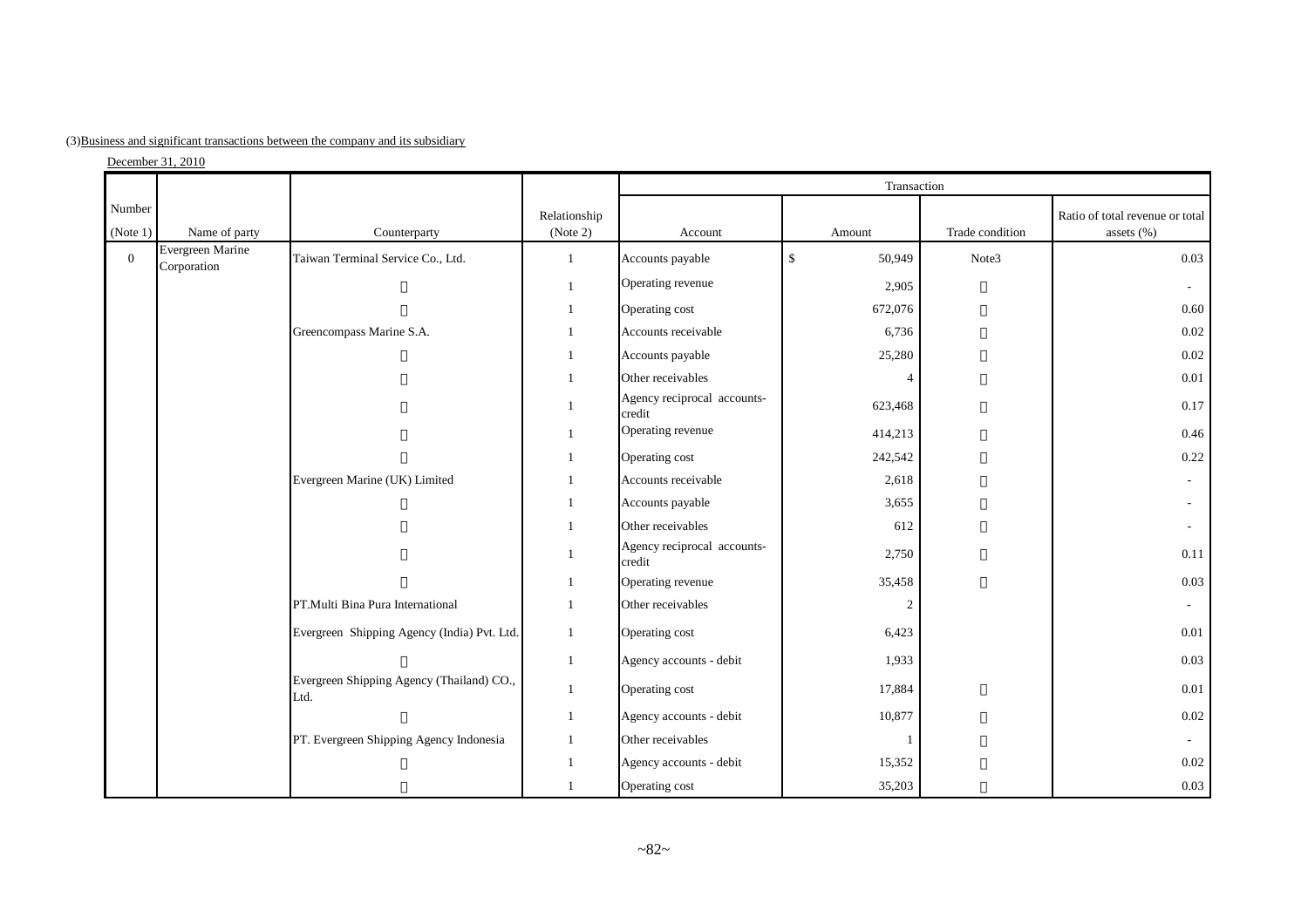|                    |                  |                                                    |                          |                          | Transaction        |                    |                                                   |
|--------------------|------------------|----------------------------------------------------|--------------------------|--------------------------|--------------------|--------------------|---------------------------------------------------|
| Number<br>(Note 1) | Name of party    | Counterparty                                       | Relationship<br>(Note 2) | Account                  | Amount             | Trade condition    | Ratio of total revenue or total<br>assets $(\% )$ |
| $\mathbf{0}$       | Evergreen Marine | Evergreen Shipping Agency (Singapore) Pte.         | $\mathbf{1}$             | Agency accounts - credit | $\mathbb{S}$<br>98 | Note3              |                                                   |
|                    | Corporation      | Ltd.                                               | $\mathbf{1}$             | Operating cost           | 11,204             | $^{\prime}$        | 0.01                                              |
|                    |                  | Evergreen Shipping Agency (Korea)<br>Corporation   | -1                       | Operating cost           | 2,716              | $^{\dagger}$       |                                                   |
|                    |                  |                                                    | $\mathbf{1}$             | Agency accounts - credit | 295                | $\pmb{\mathsf{H}}$ |                                                   |
|                    |                  | Evergreen Shipping Agency (Deutschland)<br>GmbH    | 1                        | Agency accounts - credit | 1,722              |                    |                                                   |
|                    |                  |                                                    | $\mathbf{1}$             | Operating cost           | 11,490             | $^{\prime}$        | 0.01                                              |
|                    |                  | Evergreen Shipping Agency (Ireland) Ltd.           | $\mathbf{1}$             | Agency accounts - credit | 256                | $^{\prime}$        |                                                   |
|                    |                  |                                                    | $\mathbf{1}$             | Operating cost           | 283                | $^{\prime}$        |                                                   |
|                    |                  | Evergreen Shipping Agency (Netherlands)<br>B.V.    | $\mathbf{1}$             | Other receivables        |                    | $^{\prime}$        |                                                   |
|                    |                  |                                                    | -1                       | Agency accounts - credit | 75,829             | $^{\prime}$        |                                                   |
|                    |                  |                                                    | $\mathbf{1}$             | Operating cost           | 5,303              | $^{\prime}$        |                                                   |
|                    |                  | Evergreen Shipping Agency (Poland)<br>SP.ZO.O      | $\mathbf{1}$             | Agency accounts - debit  | 755                | $^{\dagger}$       |                                                   |
|                    |                  |                                                    | 1                        | Operating cost           | 1,827              | $^{\prime}$        |                                                   |
|                    |                  | Evergreen Shipping Agency France S.A.              | $\mathbf{1}$             | Agency accounts - credit | $\overline{7}$     | $^{\prime}$        |                                                   |
|                    |                  |                                                    | $\mathbf{1}$             | Operating cost           | 2,299              |                    |                                                   |
|                    |                  | Evergreen Shipping (Spain) S.L.                    | -1                       | Operating cost           | 1,468              |                    |                                                   |
|                    |                  |                                                    | $\mathbf{1}$             | Agency accounts - debit  | 279                | $^{\prime}$        |                                                   |
|                    |                  | Evergreen Shipping Agency (Italy) S.p.A.           | -1                       | Agency accounts - debit  | 4,381              | $^{\prime}$        |                                                   |
|                    |                  |                                                    | 1                        | Operating cost           | 8,227              |                    | 0.01                                              |
|                    |                  | Evergreen Shipping Agency (Russia) Limited         | $\mathbf{1}$             | Other receivables        | $\overline{2}$     | $^{\prime}$        |                                                   |
|                    |                  | Evergreen Shipping Agency (Vietnam) Corp.          | $\mathbf{1}$             | Operating cost           | 8,102              | $^{\prime}$        | 0.01                                              |
|                    |                  |                                                    | 1                        | Agency accounts - credit | 22,565             | $^{\prime}$        |                                                   |
|                    |                  | Evergreen Shipping Agency (Australia) Pty.<br>Ltd. | 1                        | Agency accounts - credit | 115                | $^{\prime}$        |                                                   |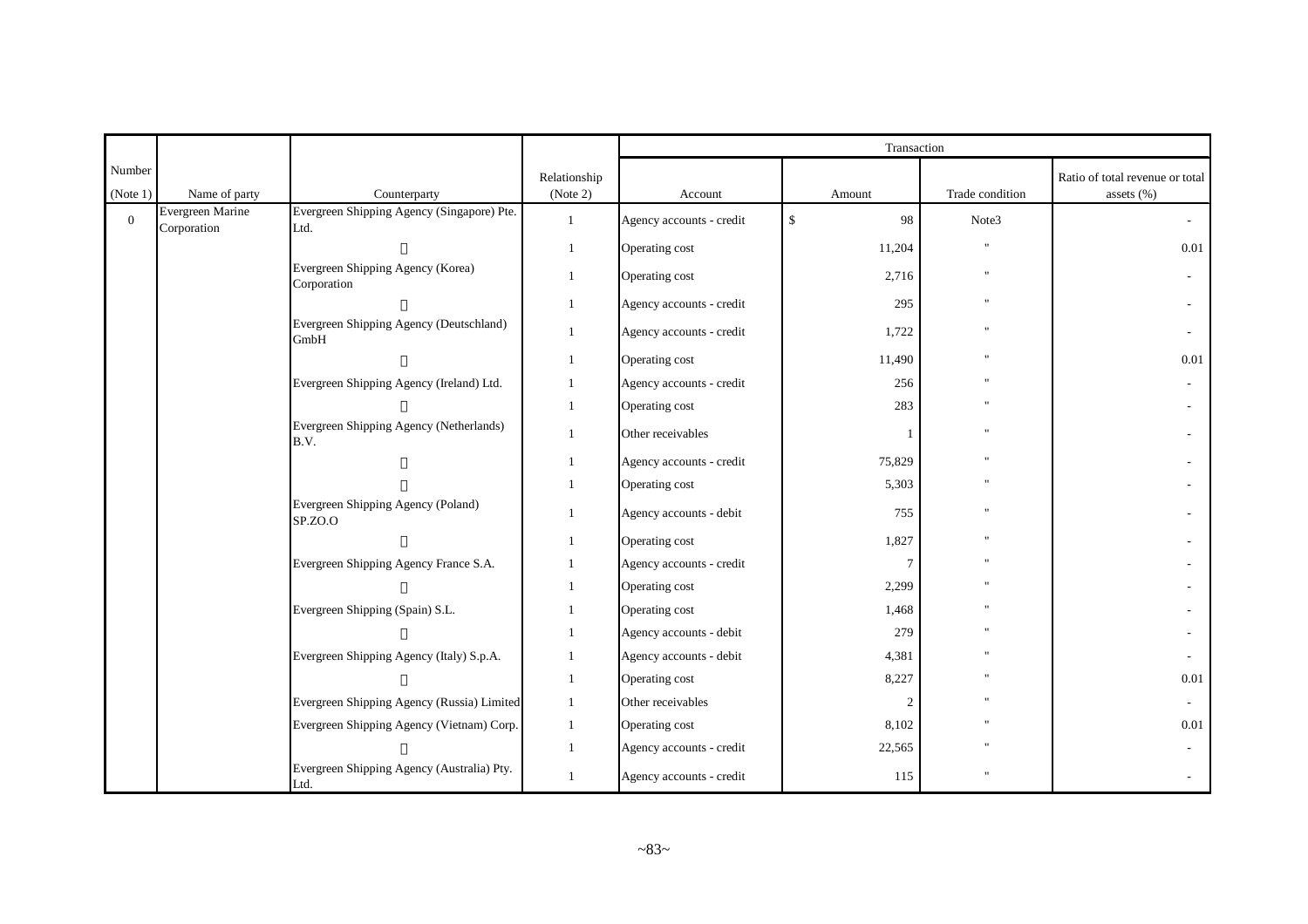|                |                                 |                                                         |                |                                      | Transaction          |                 |                                 |
|----------------|---------------------------------|---------------------------------------------------------|----------------|--------------------------------------|----------------------|-----------------|---------------------------------|
| Number         |                                 |                                                         | Relationship   |                                      |                      |                 | Ratio of total revenue or total |
| (Note 1)       | Name of party                   | Counterparty                                            | (Note 2)       | Account                              | Amount               | Trade condition | assets (%)                      |
| $\overline{0}$ | Evergreen Marine<br>Corporation | Evergreen Shipping Agency (Sounth Africa)<br>(PTY) Ltd. | $\mathbf{1}$   | Agency accounts - debit              | $\mathsf{\$}$<br>469 | Note3           | $\sim$                          |
| $\overline{1}$ | Greencompass Marine<br>S.A.     | Evergreen Marine (UK) Limited                           | $\overline{3}$ | Agency reciprocal accounts-<br>debit | 6,902                | $^{\prime}$     | 0.01                            |
|                |                                 |                                                         | 3              | Accounts payable                     | 584                  | Ħ               | $\sim$                          |
|                |                                 | Evergreen Heavy Industrial Co., (Malaysia)<br>Berhad    | $\mathfrak{Z}$ | Operating cost                       | 1,429,119            |                 | 1.43                            |
|                |                                 |                                                         | $\mathfrak{Z}$ | Accounts payable                     | 267,046              |                 | 0.01                            |
|                |                                 | Evergreen Shipping Agency (India) Pvt. Ltd.             | 3              | Accounts receivable                  | 14,129               |                 | 0.01                            |
|                |                                 |                                                         | 3              | Agency accounts - debit              |                      |                 | $\sim$                          |
|                |                                 |                                                         | 3              | Operating cost                       | 17,949               |                 | $0.02\,$                        |
|                |                                 | Evergreen Shipping Agency (Thailand) Co.,<br>Ltd.       | 3              | Accounts receivable                  | 12,133               |                 | 0.03                            |
|                |                                 |                                                         | 3              | Agency accounts - credit             | 11,319               |                 | 0.01                            |
|                |                                 |                                                         | 3              | Operating cost                       | 43,938               |                 | 0.04                            |
|                |                                 | PT. Evergreen Shipping Agency Indonesia                 | 3              | Accounts receivable                  | 20,799               |                 | 0.02                            |
|                |                                 |                                                         | 3              | Agency accounts - debit              | 18,277               |                 | $\sim$                          |
|                |                                 |                                                         | 3              | Operating cost                       | 30,904               |                 | 0.03                            |
|                |                                 | Evergreen Shipping Agency (Singapore) Pte.<br>Ltd.      | 3              | Accounts receivable                  | 18,776               |                 | 0.01                            |
|                |                                 |                                                         | 3              | Agency accounts - debit              | 11,846               |                 | $\sim$                          |
|                |                                 |                                                         | 3              | Agency accounts - credit             | 2,301                |                 | $\sim$                          |
|                |                                 |                                                         | 3              | Operating cost                       | 18,481               |                 | 0.02                            |
|                |                                 | Evergreen Shipping Agency (Korea)<br>Corporation        | 3              | Accounts receivable                  | 57,954               |                 | 0.05                            |
|                |                                 |                                                         | 3              | Agency accounts - debit              | 37,784               |                 | $\sim$                          |
|                |                                 |                                                         | 3              | Operating cost                       | 31,233               |                 | 0.03                            |
|                |                                 | Evergreen Shipping Agency (Deutschland)<br>GmbH         | $\mathfrak{Z}$ | Accounts receivable                  | 127,193              |                 | $0.10\,$                        |
|                |                                 |                                                         | 3              | Accounts payable                     | 10,756               |                 |                                 |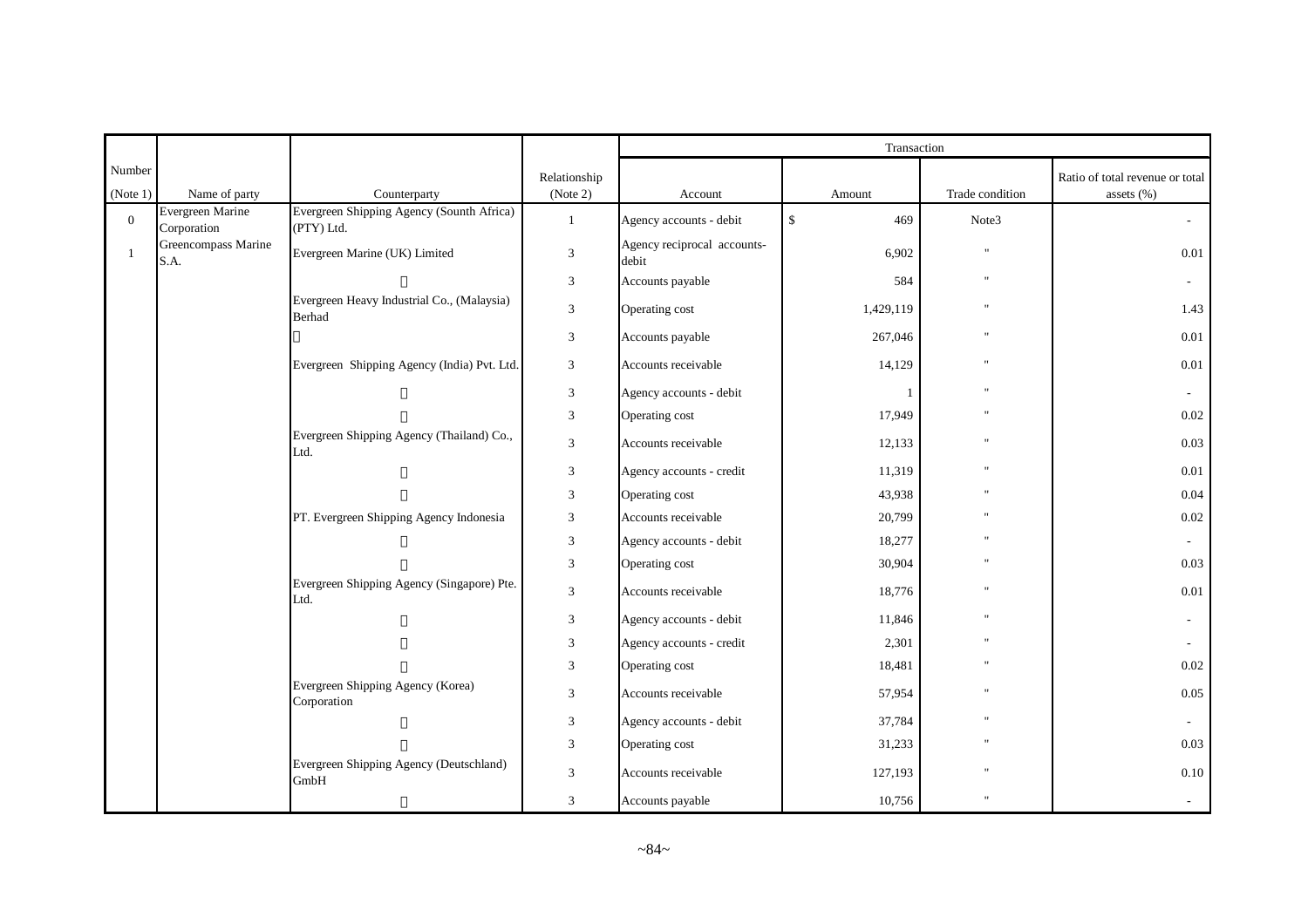|          |                             |                                                 |                             |                          | Transaction           |                           |                                 |
|----------|-----------------------------|-------------------------------------------------|-----------------------------|--------------------------|-----------------------|---------------------------|---------------------------------|
| Number   |                             |                                                 | Relationship                |                          |                       |                           | Ratio of total revenue or total |
| (Note 1) | Name of party               | Counterparty                                    | (Note 2)                    | Account                  | Amount                | Trade condition           | assets $(\% )$                  |
|          | Greencompass Marine<br>S.A. | Evergreen Shipping Agency (Deutschland)<br>GmbH | $\ensuremath{\mathfrak{Z}}$ | Agency accounts - debit  | $\mathbb{S}$<br>3,505 | Note3                     | $\sim$                          |
|          |                             |                                                 | $\mathfrak{Z}$              | Operating cost           | 57,151                | $^{\prime\prime}$         | 0.04                            |
|          |                             | Evergreen Shipping Agency (Ireland) Ltd.        | $\mathfrak{Z}$              | Accounts receivable      | 8,813                 |                           | $0.02\,$                        |
|          |                             |                                                 | 3                           | Agency accounts - debit  | 2,064                 | $\mathbf{u}$              |                                 |
|          |                             |                                                 | 3                           | Agency accounts - credit | 10                    |                           |                                 |
|          |                             |                                                 | 3                           | Operating cost           | 3,830                 | $\mathbf{H}$              | $\sim$                          |
|          |                             | Evergreen Shipping Agency (Netherlands)<br>B.V. | $\mathfrak{Z}$              | Accounts receivable      | 51,113                | $\mathbf{u}$              | 0.02                            |
|          |                             |                                                 | 3                           | Agency accounts - debit  | 6,314                 | $\boldsymbol{\mathsf{H}}$ |                                 |
|          |                             |                                                 | 3                           | Operating cost           | 60,175                | $\pmb{\mathsf{H}}$        | 0.04                            |
|          |                             | Evergreen Shipping Agency (Poland)<br>SP.ZO.O   | $\mathfrak{Z}$              | Accounts receivable      | 9,479                 | $^{\prime\prime}$         | $0.02\,$                        |
|          |                             |                                                 | $\mathfrak{Z}$              | Accounts payable         | 164                   | $^{\prime\prime}$         |                                 |
|          |                             |                                                 | $\mathfrak{Z}$              | Agency accounts - debit  | 38,792                |                           |                                 |
|          |                             |                                                 | 3                           | Operating cost           | 3,895                 |                           |                                 |
|          |                             | Evergreen Shipping Agency France S.A.           | 3                           | Operating cost           | 70,493                |                           | 0.04                            |
|          |                             |                                                 | 3                           | Agency accounts - debit  | 2,900                 |                           |                                 |
|          |                             | Evergreen Shipping (Spain) S.L.                 | 3                           | Operating cost           | 55,462                |                           | 0.05                            |
|          |                             |                                                 | $\mathfrak{Z}$              | Accounts receivable      | 120,141               | $\mathbf{u}$              | 0.10                            |
|          |                             |                                                 | 3                           | Agency accounts - debit  | 94,540                |                           |                                 |
|          |                             |                                                 | 3                           | Agency accounts - credit | 8,778                 | $\mathbf{u}$              |                                 |
|          |                             | Evergreen Shipping Agency (Italy) S.p.A.        | 3                           | Agency accounts - debit  | 7,348                 |                           | 0.01                            |
|          |                             |                                                 | 3                           | Agency accounts - credit | 9,839                 | $\mathbf{u}$              |                                 |
|          |                             |                                                 | 3                           | Operating cost           | 61,290                |                           | 0.06                            |
|          |                             | Evergreen Shipping Agency (Russia) Limited      | 3                           | Accounts receivable      | 8,445                 |                           | 0.01                            |
|          |                             | Evergreen Shipping Agency (Vietnam) Corp.       | 3                           | Accounts receivable      | 13,030                |                           | 0.01                            |
|          |                             |                                                 | 3                           | Operating cost           | 20,515                |                           | $0.02\,$                        |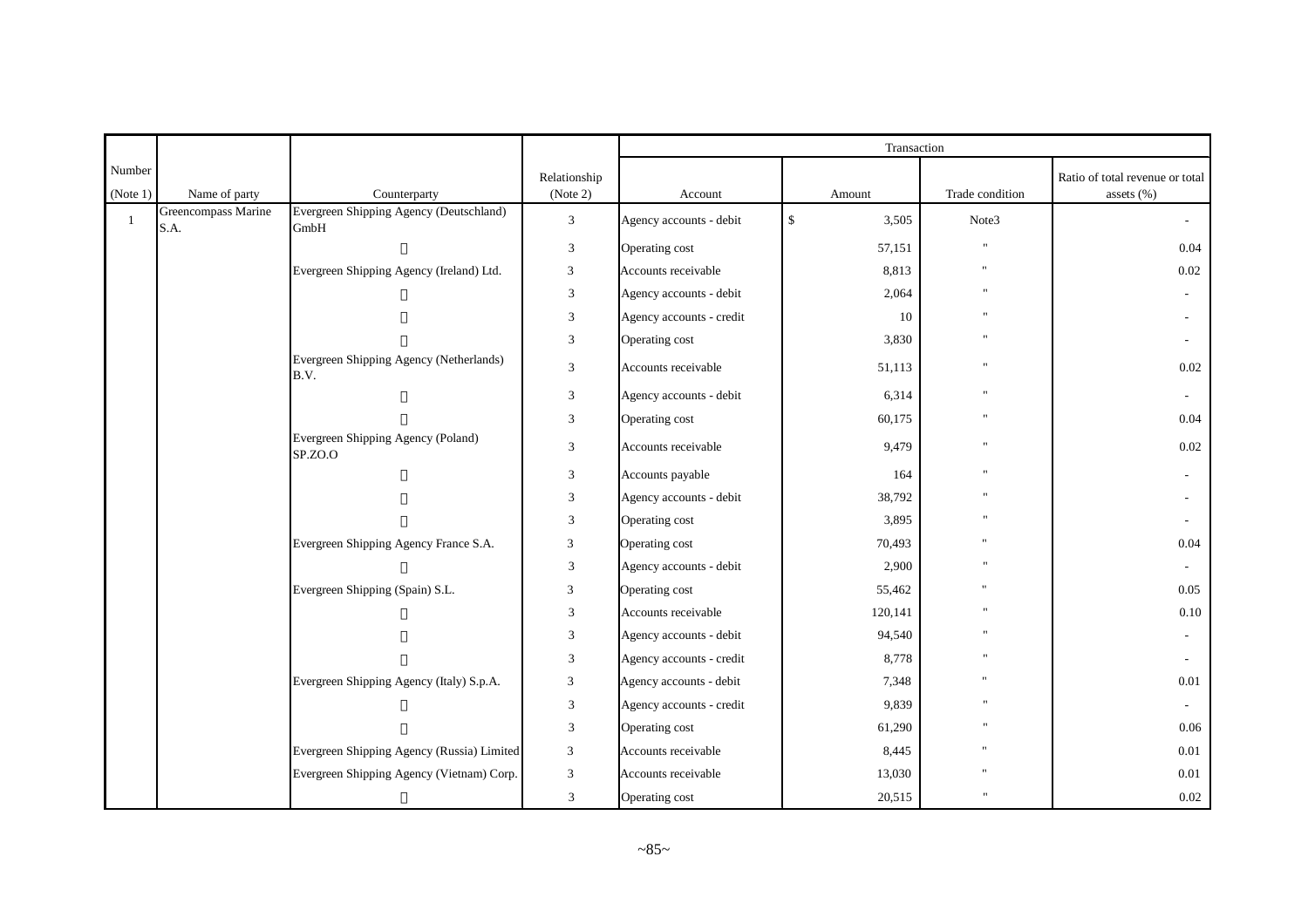|                |                                  |                                                         |                |                          | Transaction           |                           |                                 |
|----------------|----------------------------------|---------------------------------------------------------|----------------|--------------------------|-----------------------|---------------------------|---------------------------------|
| Number         |                                  |                                                         | Relationship   |                          |                       |                           | Ratio of total revenue or total |
| (Note 1)       | Name of party                    | Counterparty                                            | (Note 2)       | Account                  | Amount                | Trade condition           | assets $(\% )$                  |
| $\overline{1}$ | Greencompass Marine<br>S.A.      | Evergreen Shipping Agency (Vietnam) Corp.               | $\mathfrak{Z}$ | Agency accounts - debit  | \$<br>$7\overline{ }$ | Note3                     | $\sim$                          |
|                |                                  | Evergreen Shipping Agency (Australia) Pty.<br>Ltd.      | $\mathfrak{Z}$ | Accounts receivable      | 7,982                 | $\mathbf{u}$              |                                 |
|                |                                  |                                                         | $\sqrt{3}$     | Agency accounts - debit  | 3,156                 |                           |                                 |
|                |                                  |                                                         | 3              | Agency accounts - credit | 420                   |                           |                                 |
|                |                                  |                                                         | 3              | Operating cost           | 5,230                 |                           |                                 |
|                |                                  | Evergreen Shipping Agency (Sounth Africa)<br>(PTY) Ltd. | $\mathfrak{Z}$ | Accounts receivable      | 280                   |                           |                                 |
|                |                                  |                                                         | $\mathfrak{Z}$ | Agency accounts - debit  | 82                    |                           |                                 |
|                |                                  |                                                         | $\mathfrak{Z}$ | Operating cost           | 399                   |                           |                                 |
| 2              | Evergreen Marine (UK)<br>Limited | Evergreen Shipping Agency (Thailand) Co.,<br>Ltd.       | $\mathfrak{Z}$ | Agency accounts - debit  | 3,064                 |                           | 0.01                            |
|                |                                  |                                                         | $\sqrt{3}$     | Agency accounts - credit | 18,360                |                           | 0.02                            |
|                |                                  |                                                         | 3              | Operating cost           | 45,068                |                           | 0.04                            |
|                |                                  | Evergreen Shipping Agency (India) Pvt. Ltd.             | $\mathfrak{Z}$ | Operating cost           | 23,569                | $^{\prime}$               | $0.02\,$                        |
|                |                                  |                                                         | $\mathfrak{Z}$ | Agency accounts - debit  | 1,458                 |                           |                                 |
|                |                                  | PT. Evergreen Shipping Agency Indonesia                 | 3              | Accounts receivable      | 10,505                |                           |                                 |
|                |                                  |                                                         | $\mathfrak{Z}$ | Agency accounts - debit  | 3,957                 |                           |                                 |
|                |                                  |                                                         | 3              | Operating cost           | 42,772                |                           |                                 |
|                |                                  | Island Equipment LLC.                                   | 3              | Other receivables        | 58,254                |                           | 0.05                            |
|                |                                  | Evergreen Shipping Agency (Singapore) Pte.<br>Ltd.      | $\mathfrak{Z}$ | Accounts receivable      | 3,146                 |                           |                                 |
|                |                                  |                                                         | $\mathfrak{Z}$ | Agency accounts - debit  | 841                   |                           |                                 |
|                |                                  |                                                         | $\mathfrak{Z}$ | Operating cost           | 13,853                |                           | 0.01                            |
|                |                                  | Evergreen Shipping Agency (Korea)<br>Corporation        | $\mathfrak{Z}$ | Operating cost           | 16,933                |                           | 0.01                            |
|                |                                  |                                                         | $\mathfrak{Z}$ | Agency accounts - debit  | 35,809                |                           |                                 |
|                |                                  |                                                         | 3              | Agency accounts - credit | 3,519                 | $\boldsymbol{\mathsf{H}}$ |                                 |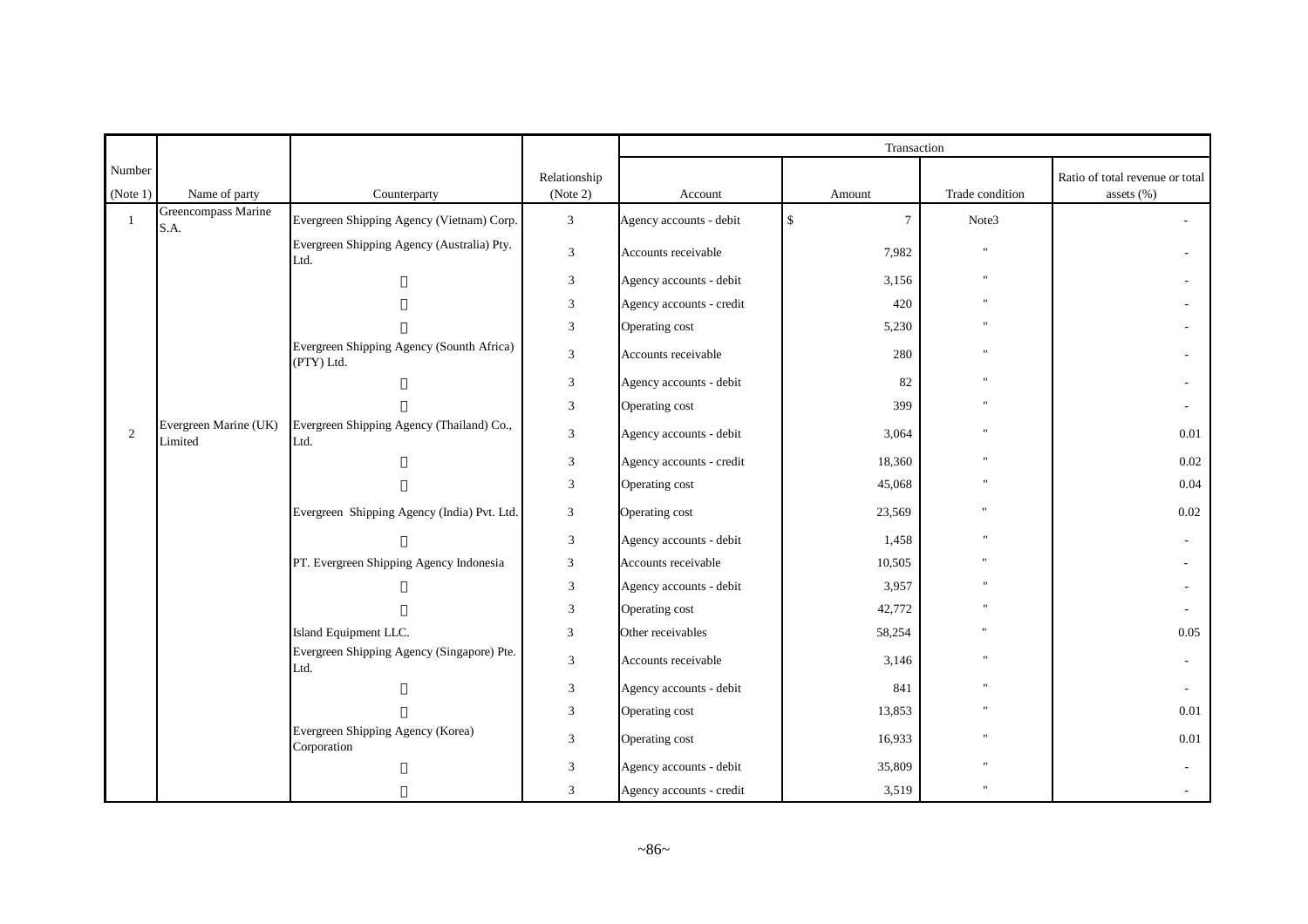|          |                                  |                                                 |                |                          | Transaction           |                    |                                 |
|----------|----------------------------------|-------------------------------------------------|----------------|--------------------------|-----------------------|--------------------|---------------------------------|
| Number   |                                  |                                                 | Relationship   |                          |                       |                    | Ratio of total revenue or total |
| (Note 1) | Name of party                    | Counterparty                                    | (Note 2)       | Account                  | Amount                | Trade condition    | assets $(\% )$                  |
| 2        | Evergreen Marine (UK)<br>Limited | Evergreen Shipping Agency (Deutschland)<br>GmbH | $\mathfrak{Z}$ | Accounts payable         | $\mathbb{S}$<br>4,951 | Note3              | 0.01                            |
|          |                                  |                                                 | $\mathfrak{Z}$ | Agency accounts - credit | 14,858                | $\mathbf{u}$       | 0.02                            |
|          |                                  |                                                 | 3              | Operating cost           | 97,690                | $\mathbf{u}$       | 0.10                            |
|          |                                  | Evergreen Shipping Agency (Ireland) Ltd.        | 3              | Accounts receivable      | 161                   | $^{\prime}$        | $\sim$                          |
|          |                                  |                                                 | 3              | Agency accounts - debit  | 1,147                 |                    | $\sim$                          |
|          |                                  |                                                 | 3              | Operating cost           | 7,880                 | $\mathbf{H}$       | 0.01                            |
|          |                                  | Evergreen Shipping Agency (Netherlands)<br>B.V. | $\mathfrak{Z}$ | Operating cost           | 102,413               | $\mathbf{H}$       | $0.10\,$                        |
|          |                                  |                                                 | 3              | Accounts receivable      | 7,142                 | $\pmb{\mathsf{H}}$ | 0.01                            |
|          |                                  |                                                 | 3              | Agency accounts - debit  | 28,422                |                    |                                 |
|          |                                  |                                                 | 3              | Agency accounts - credit | 16,527                | $\mathbf{u}$       |                                 |
|          |                                  | Evergreen Shipping Agency (Poland)<br>SP.ZO.O   | $\mathfrak{Z}$ | Operating cost           | 6,068                 | $\mathbf{u}$       | 0.01                            |
|          |                                  |                                                 | $\mathfrak{Z}$ | Accounts receivable      | 1,288                 | $\mathbf{H}$       |                                 |
|          |                                  |                                                 | 3              | Agency accounts - debit  | 5,160                 |                    |                                 |
|          |                                  |                                                 | 3              | Agency accounts - credit | 1,500                 |                    |                                 |
|          |                                  | Evergreen Shipping Agency France S.A.           | 3              | Agency accounts - debit  | 11                    |                    |                                 |
|          |                                  |                                                 | 3              | Agency accounts - credit | 4,783                 |                    |                                 |
|          |                                  |                                                 | 3              | Operating cost           | 63,998                | $\mathbf{H}$       | 0.07                            |
|          |                                  | Evergreen Shipping (Spain) S.L.                 | 3              | Operating cost           | 30,775                |                    | 0.03                            |
|          |                                  |                                                 | 3              | Agency accounts - debit  | 13,742                | $\mathbf{u}$       |                                 |
|          |                                  |                                                 | 3              | Agency accounts - credit | 26                    |                    |                                 |
|          |                                  | Evergreen Shipping Agency (Italy) S.p.A.        | 3              | Agency accounts - debit  | 5,173                 |                    |                                 |
|          |                                  |                                                 | 3              | Agency accounts - credit | 8,079                 |                    |                                 |
|          |                                  |                                                 | $\mathfrak{Z}$ | Operating cost           | 19,345                |                    | 0.02                            |
|          |                                  | Evergreen Shipping Agency (Russia) Limited      | $\mathfrak{Z}$ | Accounts payable         | 1,449                 |                    |                                 |
|          |                                  |                                                 | 3              | Agency accounts - credit | 823                   |                    |                                 |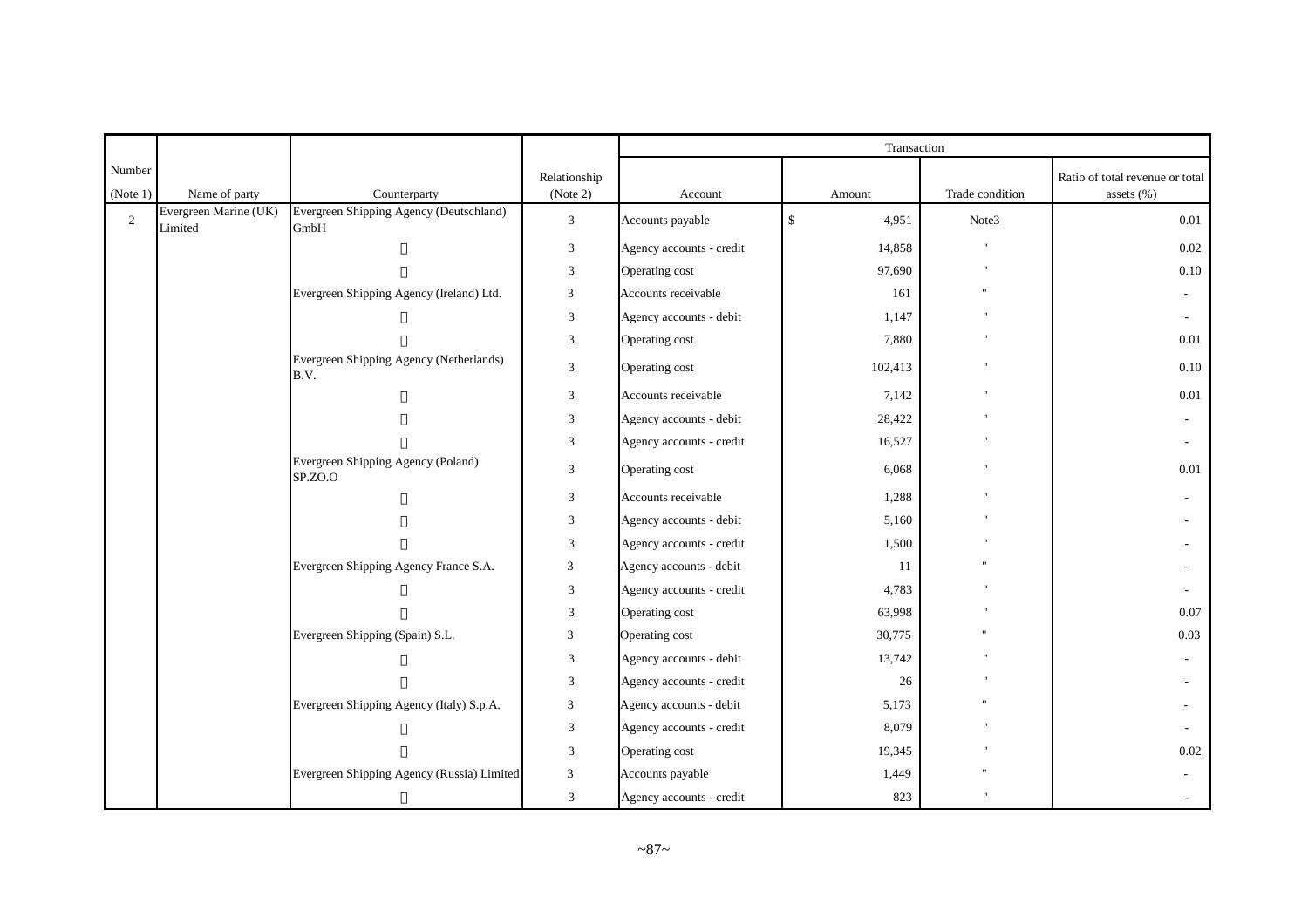|                    |                                                           |                                                                 |                          |                          | Transaction                  |                           |                                               |  |  |
|--------------------|-----------------------------------------------------------|-----------------------------------------------------------------|--------------------------|--------------------------|------------------------------|---------------------------|-----------------------------------------------|--|--|
| Number<br>(Note 1) | Name of party                                             | Counterparty                                                    | Relationship<br>(Note 2) | Account                  | Amount                       | Trade condition           | Ratio of total revenue or total<br>assets (%) |  |  |
| $\overline{2}$     | Evergreen Marine (UK)<br>Limited                          | Evergreen Shipping Agency (Vietnam) Corp.                       | 3                        | Operating cost           | 38,878<br>$\mathbf{\hat{S}}$ | Note3                     | 0.03                                          |  |  |
|                    |                                                           |                                                                 | $\mathfrak{Z}$           | Agency accounts - credit | 1,417                        | $\mathbf{u}$              |                                               |  |  |
|                    |                                                           | Evergreen Shipping Agency (Australia) Pty.<br>Ltd.              | $\mathfrak{Z}$           | Operating cost           | 439                          | $\mathbf{H}$              |                                               |  |  |
|                    |                                                           |                                                                 | $\mathfrak{Z}$           | Agency accounts - credit | 18                           | $\mathbf{u}$              |                                               |  |  |
|                    |                                                           | Evergreen Shipping Agency (Sounth Africa)<br>(PTY) Ltd.         | $\mathfrak{Z}$           | Agency accounts - debit  | 400                          | $\mathbf{H}$              |                                               |  |  |
|                    |                                                           |                                                                 | $\sqrt{3}$               | Operating cost           | 630                          | $\mathbf{H}$              |                                               |  |  |
| 3                  | PT.Multi Bina Pura<br>International                       | PT.Multi Bina Transport                                         | 3                        | Accounts receivable      | 412                          | $\ddot{\phantom{a}}$      |                                               |  |  |
|                    |                                                           |                                                                 | $\mathfrak{Z}$           | Accounts payable         | 396                          | $\mathbf{H}$              |                                               |  |  |
|                    |                                                           |                                                                 | 3                        | Other payable            | 239                          | $\mathbf{H}$              |                                               |  |  |
|                    |                                                           |                                                                 | 3                        | Operating revenue        | 6,273                        | $\boldsymbol{\mathsf{H}}$ | 0.01                                          |  |  |
|                    |                                                           |                                                                 | $\mathfrak{Z}$           | Operating cost           | 4,698                        | $\mathbf{H}$              |                                               |  |  |
|                    |                                                           | PT. Evergreen Shipping Agency Indonesia                         | 3                        | Accounts receivable      | 980                          | $^{\prime}$               |                                               |  |  |
| $\overline{4}$     | Clove Holding Ltd.                                        | Island Equipment LLC.                                           | 3                        | Other receivables        | 139,810                      |                           | 0.11                                          |  |  |
| 5                  | <b>Evergreen Shipping</b><br>Agency (Deutschland)<br>GmbH | Evergreen Shipping Agency (Russia) Limited                      | 3                        | Accounts payable         | 3,384                        | 'n.                       | 0.01                                          |  |  |
|                    |                                                           |                                                                 | $\mathfrak{Z}$           | Accounts receivable      | 4,569                        |                           |                                               |  |  |
|                    |                                                           |                                                                 | 3                        | Operating cost           | 53,978                       |                           | 0.05                                          |  |  |
| 6                  |                                                           | PT.Multi Bina Transport PT. Evergreen Shipping Agency Indonesia | 3                        | Accounts receivable      | 4,105                        |                           |                                               |  |  |

Note 1: Transaction between the Company and the subsidiary are shown as follows:

(1) the "0" represents the Company.

(2) the subsidiary are numbered from "1" in sequence.

Note 2: The relationship are shown as follows:

(1) the Company to the subsidiary.

(2) the subsidiary to the Company

(3) the subsidiary to the subsidiary.

Note 3: There is no difference of trade type compared with ordinary transaction.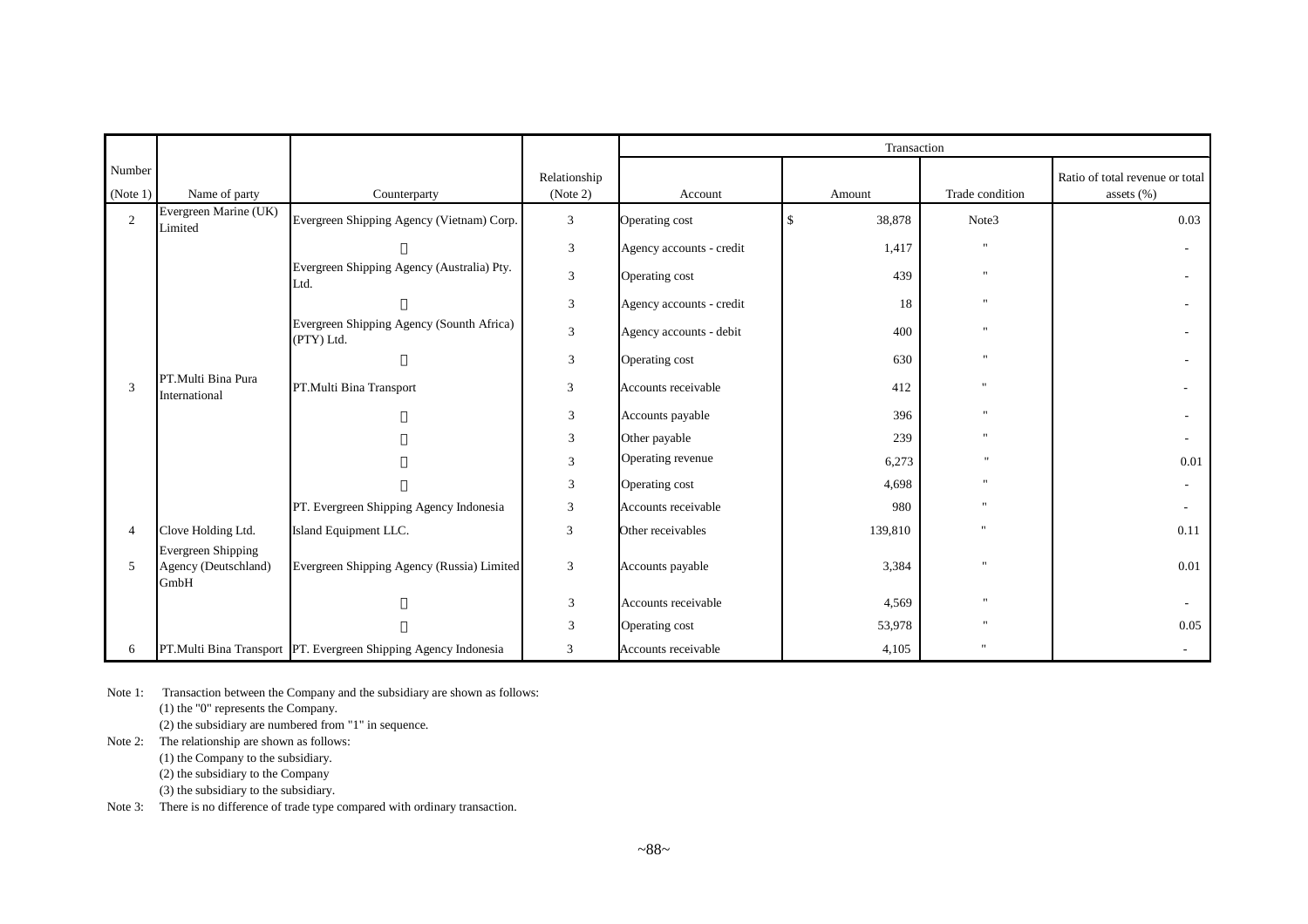#### $December 31, 2009$

|                    |                                 |                                                    |                          |                                      | Transaction  |                 |                                               |
|--------------------|---------------------------------|----------------------------------------------------|--------------------------|--------------------------------------|--------------|-----------------|-----------------------------------------------|
| Number<br>(Note 1) | Name of party                   | Counterparty                                       | Relationship<br>(Note 2) | Account                              | Amount       | Trade condition | Ratio of total revenue or total<br>assets (%) |
| $\mathbf{0}$       | Evergreen Marine<br>Corporation | Taiwan Terminal Service Co., Ltd.                  |                          | Other receivables                    | $\mathbb{S}$ | Note3           |                                               |
|                    |                                 |                                                    |                          | Operating revenue                    | 3,082        |                 |                                               |
|                    |                                 |                                                    |                          | Operating cost                       | 629,317      |                 | 0.77                                          |
|                    |                                 | Greencompass Marine S.A.                           |                          | Accounts receivable                  | 3,314        |                 |                                               |
|                    |                                 |                                                    |                          | Other receivables                    | 2,043        |                 |                                               |
|                    |                                 |                                                    |                          | Other payables                       | 1,958        |                 |                                               |
|                    |                                 |                                                    |                          | Agency reciprocal accounts-<br>debit | 206,716      |                 | 0.18                                          |
|                    |                                 |                                                    |                          | Operating revenue                    | 370,031      |                 | 0.45                                          |
|                    |                                 |                                                    |                          | Operating cost                       | 247,085      |                 | 0.30                                          |
|                    |                                 | Evergreen Marine (UK) Limited                      |                          | Accounts receivable                  | 4,909        |                 |                                               |
|                    |                                 |                                                    |                          | Other receivables                    | 12           |                 |                                               |
|                    |                                 |                                                    |                          | Agency reciprocal accounts-<br>debit | 74,315       |                 | 0.07                                          |
|                    |                                 |                                                    |                          | Agency accounts - debit              | 59,036       |                 | 0.05                                          |
|                    |                                 |                                                    |                          | Operating revenue                    | 58,623       |                 | $0.07\,$                                      |
|                    |                                 |                                                    |                          | Operating cost                       | 2,771        |                 |                                               |
|                    |                                 | Evergreen Shipping Agency (Thailand) CO.,<br>Ltd.  |                          | Agency accounts - debit              | 25,509       |                 | 0.02                                          |
|                    |                                 |                                                    |                          | Agency accounts - credit             | 26,664       |                 | 0.02                                          |
|                    |                                 |                                                    |                          | Operating cost                       | 25,269       |                 | 0.03                                          |
|                    |                                 | PT. Evergreen Shipping Agency Indonesia            |                          | Agency accounts - debit              | 3,525        |                 |                                               |
|                    |                                 |                                                    |                          | Operating cost                       | 35,061       |                 | 0.04                                          |
|                    |                                 | Evergreen Shipping Agency (Singapore) Pte.<br>Ltd. |                          | Other payables                       | 11           |                 |                                               |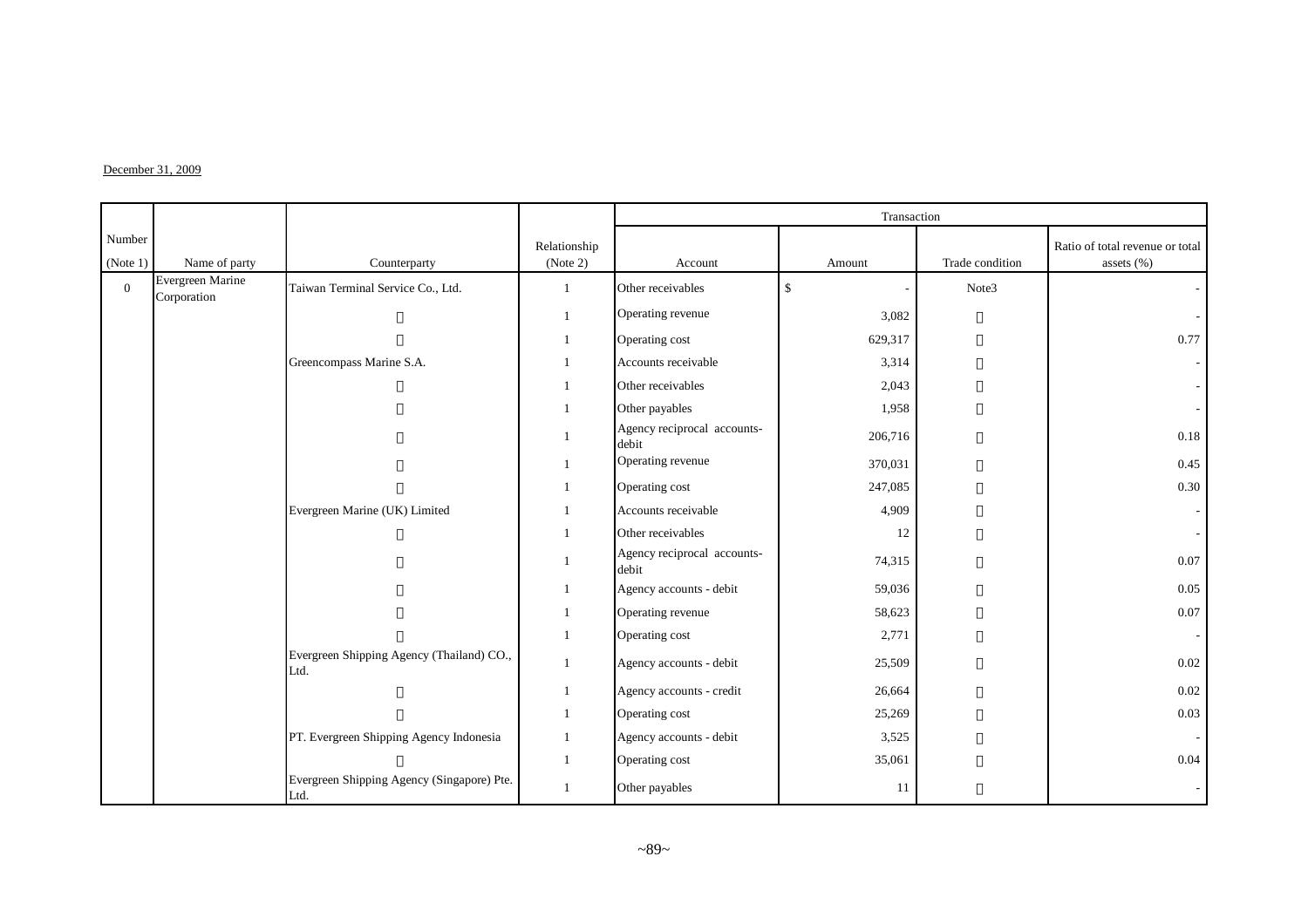|                    |                                 |                                                 |                          |                          | Transaction          |                 |                                               |
|--------------------|---------------------------------|-------------------------------------------------|--------------------------|--------------------------|----------------------|-----------------|-----------------------------------------------|
| Number<br>(Note 1) | Name of party                   | Counterparty                                    | Relationship<br>(Note 2) | Account                  | Amount               | Trade condition | Ratio of total revenue or total<br>assets (%) |
| $\mathbf{0}$       | Evergreen Marine<br>Corporation | Evergreen Shipping Agency (Singapore) Pte. Ltd. | 1                        | Operating cost           | $\mathbf S$<br>6,343 | Note 3          | 0.01                                          |
|                    |                                 | Evergreen Shipping Agency (Korea) Corporation   | 1                        | Operating cost           | 1,851                |                 |                                               |
|                    |                                 | Evergreen Shipping Agency (Deutschland)<br>GmbH | 1                        | Agency accounts - debit  | 582                  |                 |                                               |
|                    |                                 |                                                 |                          | Agency accounts - credit | 615                  |                 |                                               |
|                    |                                 |                                                 |                          | Accounts payable         | 1,086                |                 |                                               |
|                    |                                 |                                                 |                          | Operating cost           | 1,838                |                 |                                               |
|                    |                                 | Evergreen Shipping Agency (Ireland) Ltd.        |                          | Agency accounts - debit  | 366                  |                 |                                               |
|                    |                                 |                                                 |                          | Operating cost           | 57                   |                 |                                               |
|                    |                                 | Evergreen Shipping Agency (Netherlands) B. V.   | 1                        | Agency accounts - credit | 1,214                |                 |                                               |
|                    |                                 |                                                 | $\mathbf{1}$             | Operating cost           | 1,899                |                 |                                               |
|                    |                                 | Evergreen Shipping Agency (Poland) SP.ZO.O      | $\mathbf{1}$             | Agency accounts - debit  | 19                   |                 |                                               |
|                    |                                 |                                                 | $\mathbf{1}$             | Operating cost           | 387                  |                 |                                               |
|                    |                                 | Evergreen Shipping Agency France S.A.           |                          | Agency accounts - credit | 227                  |                 |                                               |
|                    |                                 |                                                 |                          | Operating cost           | 331                  |                 |                                               |
|                    |                                 | Evergreen Shipping (Spain) S.L.                 |                          | Operating cost           | 242                  |                 |                                               |
|                    |                                 | Evergreen Shipping Agency (Italy) S.p.A.        |                          | Agency accounts - debit  | 6,911                |                 | 0.01                                          |
|                    |                                 |                                                 |                          | Agency accounts - credit | 6,579                |                 | $0.01\,$                                      |
|                    |                                 |                                                 |                          | Operating cost           | 2,150                |                 |                                               |
|                    |                                 | Evergreen Shipping Agency (Russia) Limited      |                          | Agency accounts - debit  | 208                  |                 |                                               |
|                    |                                 | Evergreen Shipping Agency (Vietnam) Corp.       |                          | Operating cost           | 8,050                |                 | $0.01\,$                                      |
|                    |                                 | Evergreen Shipping Agency (Australia) Pty. Ltd. | 1                        | Agency accounts - debit  | 714                  |                 |                                               |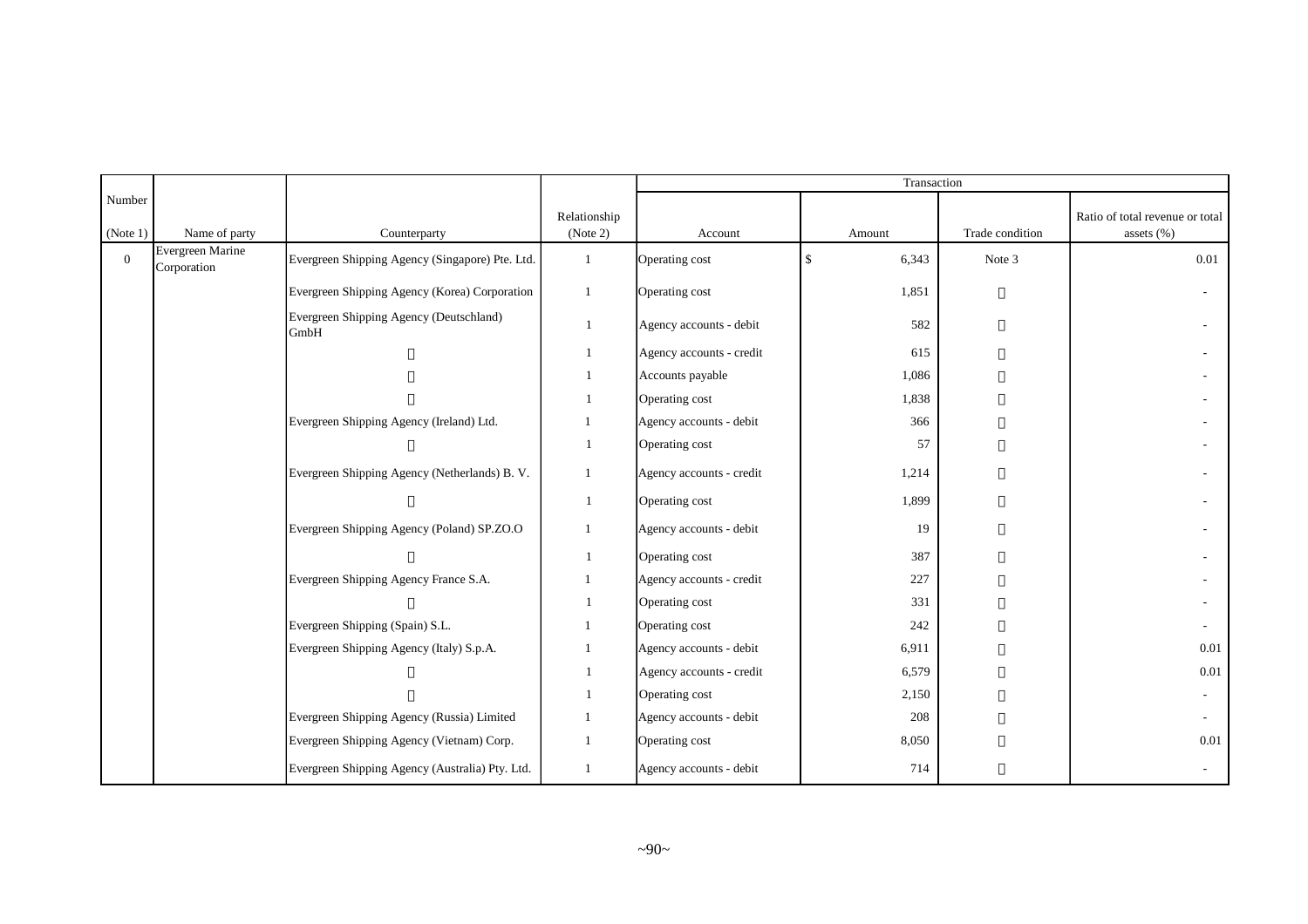|              |                                 |                                                         |               |                                        | Transaction       |                 |                                 |
|--------------|---------------------------------|---------------------------------------------------------|---------------|----------------------------------------|-------------------|-----------------|---------------------------------|
| Number       |                                 |                                                         | Relationship  |                                        |                   |                 | Ratio of total revenue or total |
| (Note 1)     | Name of party                   | Counterparty                                            | (Note 2)      | Account                                | Amount            | Trade condition | assets (%)                      |
| $\mathbf{0}$ | Evergreen Marine<br>Corporation | Evergreen Shipping Agency (Australia) Pty.<br>Ltd.      | 1             | Operating cost                         | $\mathbb{S}$<br>6 | Note 3          |                                 |
|              |                                 | Evergreen Shipping Agency (South Africa)<br>(PTY) Ltd.  | 1             | Agency accounts - debit                | 12                |                 |                                 |
|              | Peony Investment S.A.           | Evergreen Shipping Agency (India) Pvt. Ltd.             | 3             | Other receivables                      | 16,136            |                 | 0.01                            |
|              |                                 | Shenzhen Greentrans Transportation Co.,<br>Ltd. (SGTC)  | 3             | Accounts receivable                    | 48                |                 |                                 |
|              |                                 |                                                         | 3             | Other receivables                      | 5                 |                 |                                 |
|              |                                 |                                                         | 3             | Other payables                         | 3,432             |                 |                                 |
| 2            | Greencompass Marine<br>S.A.     | Evergreen Marine (UK) Limited                           | 3             | Agency reciprocal accounts -<br>credit | 19,488            |                 | $0.02\,$                        |
|              |                                 | Evergreen Heavy Industrial CO., (Malaysia)<br>Sdn. Bhd. | 3             | Operating cost                         | 358,501           |                 | 0.44                            |
|              |                                 | Evergreen Shipping Agency (India) Pvt. Ltd.             | 3             | Accounts receivable                    | 29,858            |                 | 0.03                            |
|              |                                 |                                                         | 3             | Agency accounts - debit                | 97                |                 |                                 |
|              |                                 |                                                         | 3             | Operating cost                         | 25,123            |                 | 0.03                            |
|              |                                 | Evergreen Shipping Agency (Thailand) Co.,<br>Ltd.       | 3             | Accounts receivable                    | 9,003             |                 | 0.01                            |
|              |                                 |                                                         | 3             | Agency accounts - debit                | 20,440            |                 | 0.02                            |
|              |                                 |                                                         | 3             | Agency accounts - credit               | 23,641            |                 | 0.02                            |
|              |                                 |                                                         | $\mathcal{R}$ | Operating cost                         | 41,692            |                 | 0.05                            |
|              |                                 | PT. Evergreen Shipping Agency Indonesia                 | 3             | Accounts receivable                    | 32,708            |                 | 0.03                            |
|              |                                 |                                                         | 3             | Agency accounts - debit                | 93                |                 |                                 |
|              |                                 |                                                         | 3             | Operating cost                         | 34,200            |                 | 0.04                            |
|              |                                 | Evergreen Shipping Agency (Singapore) Pte.<br>Ltd.      | 3             | Accounts receivable                    | 20,063            |                 | $0.02\,$                        |
|              |                                 |                                                         | 3             | Other payables                         | 32                |                 |                                 |
|              |                                 |                                                         | 3             | Operating cost                         | 12,559            |                 | 0.02                            |
|              |                                 | Evergreen Shipping Agency (Korea)<br>Corporation        | 3             | Accounts receivable                    | 32,726            |                 | 0.03                            |
|              |                                 |                                                         | 3             | Operating cost                         | 24,132            |                 | 0.03                            |
|              |                                 | Evergreen Shipping Agency (Deutschland)<br>GmbH         | 3             | Accounts receivable                    | 43,208            |                 | 0.04                            |
|              |                                 |                                                         | 3             | Accounts payable                       | 5,864             |                 | 0.01                            |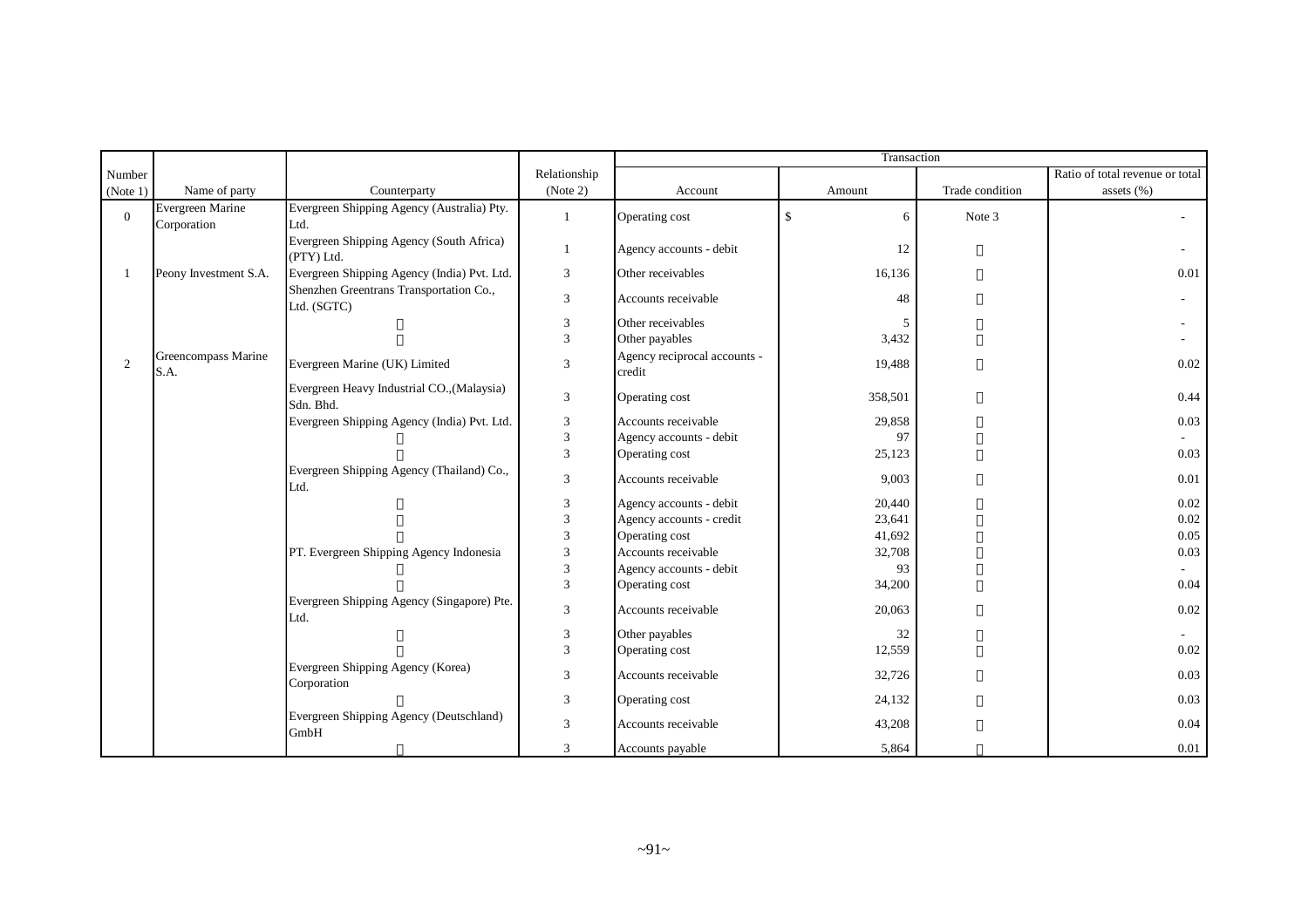|                |                             |                                                 |                             |                          | Transaction             |                 |                                 |
|----------------|-----------------------------|-------------------------------------------------|-----------------------------|--------------------------|-------------------------|-----------------|---------------------------------|
| Number         |                             |                                                 | Relationship                |                          |                         |                 | Ratio of total revenue or total |
| (Note 1)       | Name of party               | Counterparty                                    | (Note 2)                    | Account                  | Amount                  | Trade condition | assets (%)                      |
| $\overline{2}$ | Greencompass Marine<br>S.A. | Evergreen Shipping Agency (Deutschland)<br>GmbH | $\mathfrak{Z}$              | Operating cost           | $\mathbf{\$}$<br>94,178 | Note 3          | 0.11                            |
|                |                             | Evergreen Shipping Agency (Ireland) Ltd.        | $\mathfrak{Z}$              | Accounts receivable      | 9,317                   |                 | 0.01                            |
|                |                             |                                                 | $\mathfrak{Z}$              | Agency accounts - debit  | 51                      |                 |                                 |
|                |                             |                                                 | $\overline{3}$              | Operating cost           | 8,054                   |                 | 0.01                            |
|                |                             | Evergreen Shipping Agency (Netherlands)<br>B.V. | $\overline{3}$              | Accounts receivable      | 54,890                  |                 | 0.05                            |
|                |                             |                                                 | $\mathfrak{Z}$              | Agency accounts - debit  | 8,481                   |                 | 0.01                            |
|                |                             |                                                 | $\mathfrak{Z}$              | Agency accounts - credit | 4,374                   |                 | $\sim$                          |
|                |                             |                                                 | 3                           | Operating cost           | 109,014                 |                 | 0.13                            |
|                |                             | Evergreen Shipping Agency (Poland)<br>SP.ZO.O   | $\overline{3}$              | Accounts receivable      | 6,929                   |                 | 0.01                            |
|                |                             |                                                 | $\mathfrak{Z}$              | Operating cost           | 6,246                   |                 | $0.01\,$                        |
|                |                             | Evergreen Shipping Agency France S.A.           | $\mathfrak{Z}$              | Accounts receivable      | 43,563                  |                 | 0.04                            |
|                |                             |                                                 | $\mathfrak{Z}$              | Operating cost           | 79,435                  |                 | 0.10                            |
|                |                             | Evergreen Shipping (Spain) S.L.                 | $\mathfrak{Z}$              | Operating cost           | 36,113                  |                 | 0.04                            |
|                |                             | Evergreen Shipping Agency (Italy) S.p.A.        | $\ensuremath{\mathfrak{Z}}$ | Accounts receivable      | 208,516                 |                 | 0.18                            |
|                |                             |                                                 | $\ensuremath{\mathfrak{Z}}$ | Agency accounts - debit  | 17,553                  |                 | 0.02                            |
|                |                             |                                                 | $\mathfrak{Z}$              | Agency accounts - credit | 8,990                   |                 | 0.01                            |
|                |                             |                                                 | 3                           | Operating cost           | 44,012                  |                 | 0.05                            |
|                |                             | Evergreen Shipping Agency (Russia) Limited      | 3                           | Accounts receivable      | 7,314                   |                 | 0.01                            |
|                |                             | Evergreen Shipping Agency (Vietnam) Corp.       | $\mathfrak{Z}$              | Accounts receivable      | 10,300                  |                 | $0.01\,$                        |
|                |                             |                                                 | 3                           | Agency accounts - debit  | 115                     |                 |                                 |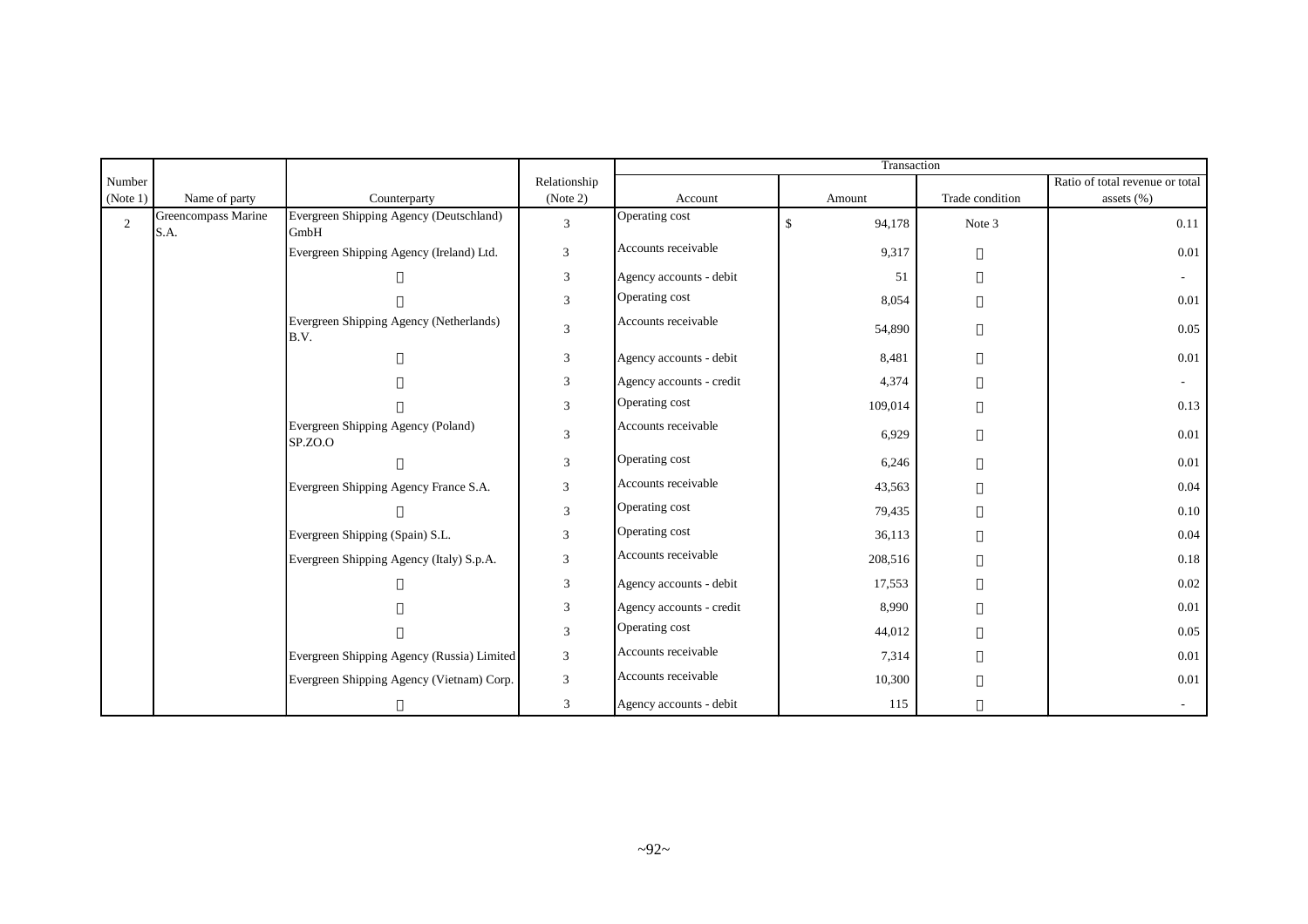|                |                                  |                                                        |                             |                          | Transaction  |                 |                                 |
|----------------|----------------------------------|--------------------------------------------------------|-----------------------------|--------------------------|--------------|-----------------|---------------------------------|
| Number         |                                  |                                                        | Relationship                |                          |              |                 | Ratio of total revenue or total |
| (Note 1)       | Name of party                    | Counterparty                                           | (Note 2)                    | Account                  | Amount       | Trade condition | assets $(\% )$                  |
| $\overline{2}$ | Greencompass Marine<br>S.A.      | Evergreen Shipping Agency (Vietnam) Corp.              | 3                           | Operating cost           | \$<br>22,540 | Note3           | 0.03                            |
|                |                                  | Evergreen Shipping Agency (Australia) Pty.<br>Ltd.     | $\mathfrak{Z}$              | Accounts receivable      | 13,559       |                 | 0.01                            |
|                |                                  |                                                        | $\ensuremath{\mathfrak{Z}}$ | Operating cost           | 7,453        |                 | 0.01                            |
|                |                                  | Evergreen Shipping Agency (South Africa)<br>(PTY) Ltd. | 3                           | Accounts receivable      | 501          |                 |                                 |
|                |                                  |                                                        | 3                           | Agency accounts - debit  | 325          |                 |                                 |
|                |                                  |                                                        | 3                           | Agency accounts - credit | 1,000        |                 |                                 |
|                |                                  |                                                        | 3                           | Operating cost           | 2,076        |                 |                                 |
| 3              | Evergreen Marine (UK)<br>Limited | Island Equipment LLC.                                  | 3                           | Other receivables        | 64,210       |                 | 0.06                            |
|                |                                  | Evergreen Shipping Agency (Thailand) Co.,<br>Ltd.      | $\mathfrak{Z}$              | Agency accounts - debit  | 17,594       |                 | 0.02                            |
|                |                                  |                                                        | $\mathfrak{Z}$              | Agency accounts - credit | 22,650       |                 | 0.02                            |
|                |                                  |                                                        | 3                           | Operating cost           | 25,872       |                 | 0.03                            |
|                |                                  | Shenzhen Greentrans Transportation Co.,<br>Ltd. (SGTC) | 3                           | Accounts payable         | 73           |                 |                                 |
|                |                                  | Evergreen Shipping Agency (India) Pvt. Ltd.            | $\ensuremath{\mathfrak{Z}}$ | Operating cost           | 22,446       |                 | 0.03                            |
|                |                                  | PT. Evergreen Shipping Agency Indonesia                | 3                           | Agency accounts - debit  | 1,015        |                 |                                 |
|                |                                  |                                                        | 3                           | Operating cost           | 28,047       |                 | 0.03                            |
|                |                                  | Evergreen Shipping Agency (Singapore) Pte.<br>Ltd.     | $\mathfrak{Z}$              | Agency accounts - debit  | 489          |                 |                                 |
|                |                                  |                                                        | $\mathfrak{Z}$              | Operating cost           | 5,303        |                 | 0.01                            |
|                |                                  | Evergreen Shipping Agency (Korea)<br>Corporation       | 3                           | Operating cost           | 7,891        |                 | 0.01                            |
|                |                                  | Evergreen Shipping Agency (Deutschland)<br>GmbH        | $\mathfrak{Z}$              | Accounts payable         | 11,971       |                 | 0.01                            |
|                |                                  |                                                        | 3                           | Operating cost           | 168,856      |                 | 0.21                            |
|                |                                  | Evergreen Shipping Agency (Ireland) Ltd.               | 3                           | Accounts receivable      | 159          |                 |                                 |
|                |                                  |                                                        | 3                           | Agency accounts - debit  | 3,228        |                 |                                 |
|                |                                  |                                                        | 3                           | Operating cost           | 14,038       |                 | 0.02                            |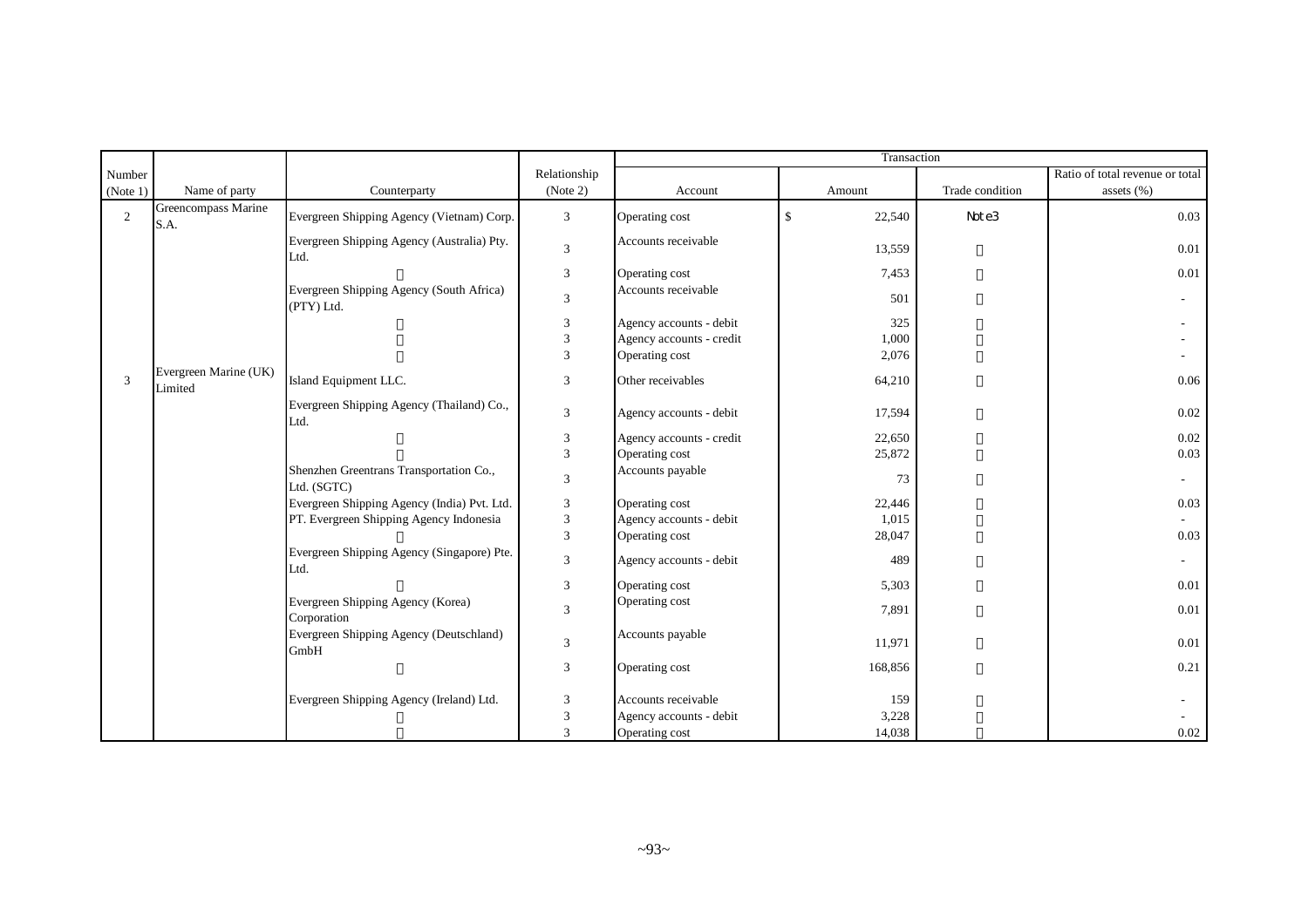|                |                                     |                                                        |                |                          | Transaction             |                 |                                 |  |  |
|----------------|-------------------------------------|--------------------------------------------------------|----------------|--------------------------|-------------------------|-----------------|---------------------------------|--|--|
| Number         |                                     |                                                        | Relationship   |                          |                         |                 | Ratio of total revenue or total |  |  |
| (Note 1)       | Name of party                       | Counterparty                                           | (Note 2)       | Account                  | Amount                  | Trade condition | assets $(\% )$                  |  |  |
| 3              | Evergreen Marine (UK)<br>Limited    | Evergreen Shipping Agency (Netherlands)<br>B.V.        | 3              | Operating cost           | $\mathcal{S}$<br>76,749 | Note 3          | 0.09                            |  |  |
|                |                                     | Evergreen Shipping Agency (Poland)<br>SP.ZO.O          | 3              | Operating cost           | 7,863                   |                 | 0.01                            |  |  |
|                |                                     | Evergreen Shipping Agency France S.A.                  | 3              | Agency accounts - debit  | 10,372                  |                 | 0.01                            |  |  |
|                |                                     |                                                        | 3              | Operating cost           | 78,919                  |                 | 0.10                            |  |  |
|                |                                     | Evergreen Shipping (Spain) S.L.                        | 3              | Agency accounts - debit  | 301                     |                 | $\sim$                          |  |  |
|                |                                     |                                                        | 3              | Operating cost           | 27,601                  |                 | 0.03                            |  |  |
|                |                                     | Evergreen Shipping Agency (Italy) S.p.A.<br>(EIT)      | 3              | Agency accounts - debit  | 7,871                   |                 | 0.01                            |  |  |
|                |                                     |                                                        | 3              | Agency accounts - credit | 1,336                   |                 |                                 |  |  |
|                |                                     |                                                        | 3              | Operating cost           | 14,832                  |                 | 0.02                            |  |  |
|                |                                     | Evergreen Shipping Agency (Russia) Ltd.<br>(ERU)       | 3              | Accounts payable         | 1,094                   |                 |                                 |  |  |
|                |                                     |                                                        | 3              | Agency accounts - debit  | 1,515                   |                 |                                 |  |  |
|                |                                     | Evergreen Shipping Agency (Vietnam) Corp.              | $\overline{3}$ | Agency accounts - debit  | 1,230                   |                 |                                 |  |  |
|                |                                     |                                                        | 3              | Operating cost           | 23,506                  |                 | 0.03                            |  |  |
|                |                                     | Evergreen Shipping Agency (Australia) Pty.<br>Ltd.     | 3              | Agency accounts - debit  | 143                     |                 |                                 |  |  |
|                |                                     |                                                        | 3              | Operating cost           | 405                     |                 |                                 |  |  |
|                |                                     | Evergreen Shipping Agency (South Africa)<br>(PTY) Ltd. | 3              | Agency accounts - debit  | 69                      |                 |                                 |  |  |
|                |                                     |                                                        | 3              | Agency accounts - credit | 201                     |                 |                                 |  |  |
|                |                                     |                                                        | 3              | Operating cost           | 442                     |                 |                                 |  |  |
| $\overline{4}$ | Clove Holding Ltd.                  | Island Equipment LLC.                                  | 3              | Other receivables        | 154,104                 |                 | 0.13                            |  |  |
| 5              | PT.Multi Bina Pura<br>International | PT.Multi Bina Transport                                | 3              | Accounts receivable      | 402                     |                 |                                 |  |  |
|                |                                     |                                                        | 3              | Accounts payable         | 254                     |                 |                                 |  |  |
|                |                                     |                                                        | 3              | Other payables           | 218                     |                 |                                 |  |  |
|                |                                     |                                                        | 3              | Operating revenue        | 4,529                   |                 | 0.01                            |  |  |
|                |                                     |                                                        | 3              | Operating cost           | 3,124                   |                 |                                 |  |  |
|                |                                     | PT. Evergreen Shipping Agency Indonesia                | 3              | Accounts receivable      | 1,788                   |                 |                                 |  |  |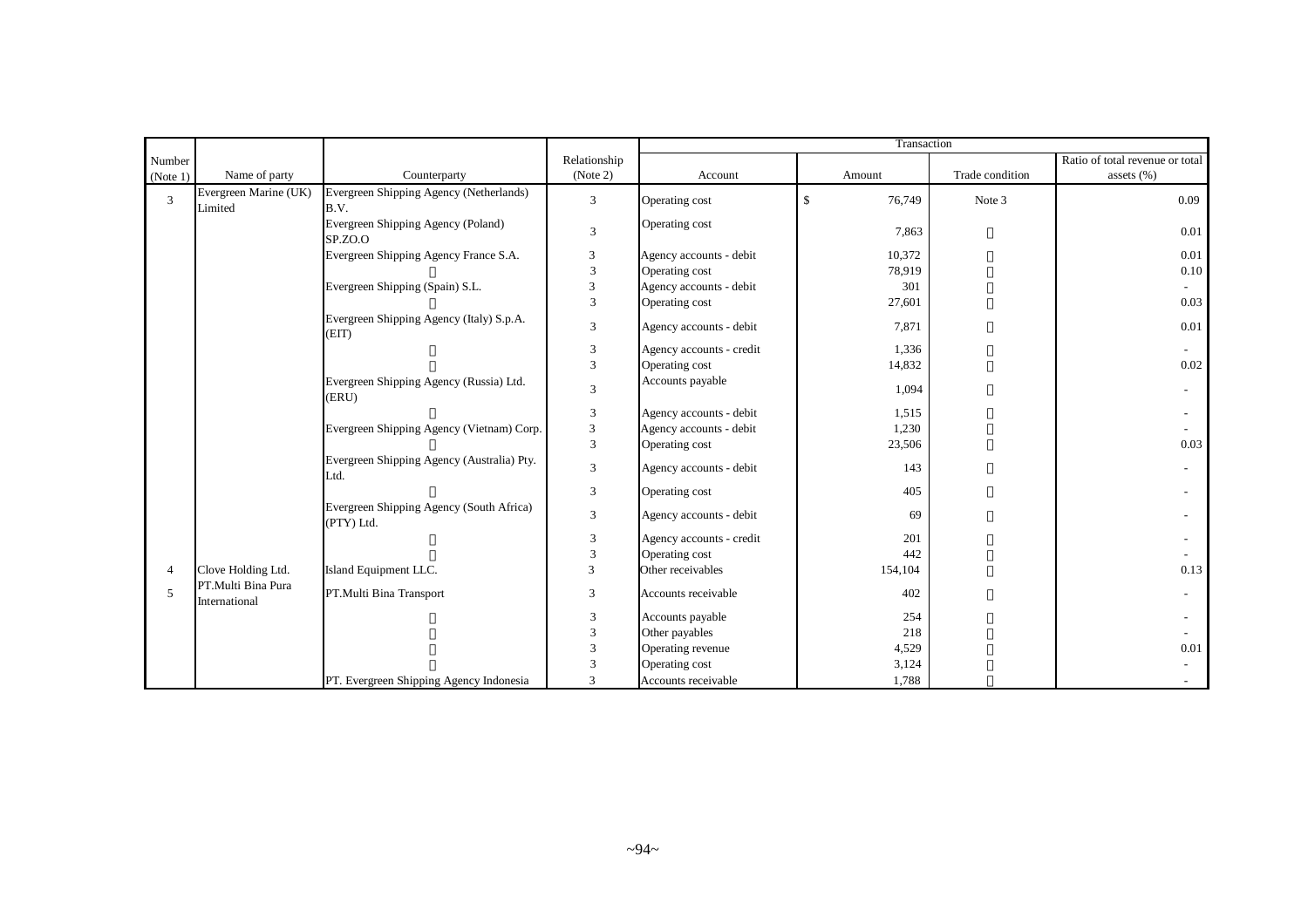|              |                                           |                                                  |              | Transaction      |        |                 |                                 |  |
|--------------|-------------------------------------------|--------------------------------------------------|--------------|------------------|--------|-----------------|---------------------------------|--|
| Number       |                                           |                                                  | Relationship |                  |        |                 | Ratio of total revenue or total |  |
| (Note 1)     | Name of party                             | Counterparty                                     | (Note 2)     | Account          | Amount | Trade condition | assets $(\% )$                  |  |
|              | PT.Multi Bina Pura<br>International       | Evergreen Shipping Agency (Russia) Ltd.<br>(ERU) |              | Accounts payable | 3,799  | Note3           |                                 |  |
|              |                                           |                                                  |              | Operating cost   | 25,002 |                 | 0.03                            |  |
| <sub>0</sub> | PT.Evergreen Shipping<br>Agency Indonesia | PT.Multi Bina Transport                          |              | Accounts payable | 4,937  |                 |                                 |  |

Note 1: Transaction types between the Company and the subsidiary are shown as follows: (1) the "0" donates the Company. (2) the subsidiaries are donated in sequential numbers from "1".

Note 2: The relationship types are shown as follows:

(1) the Company to the subsidiary. (2) the subsidiary to the Company (3) the subsidiary to the subsidiary.

Note 3: Any trade types presented above are of no difference from ordinary transaction.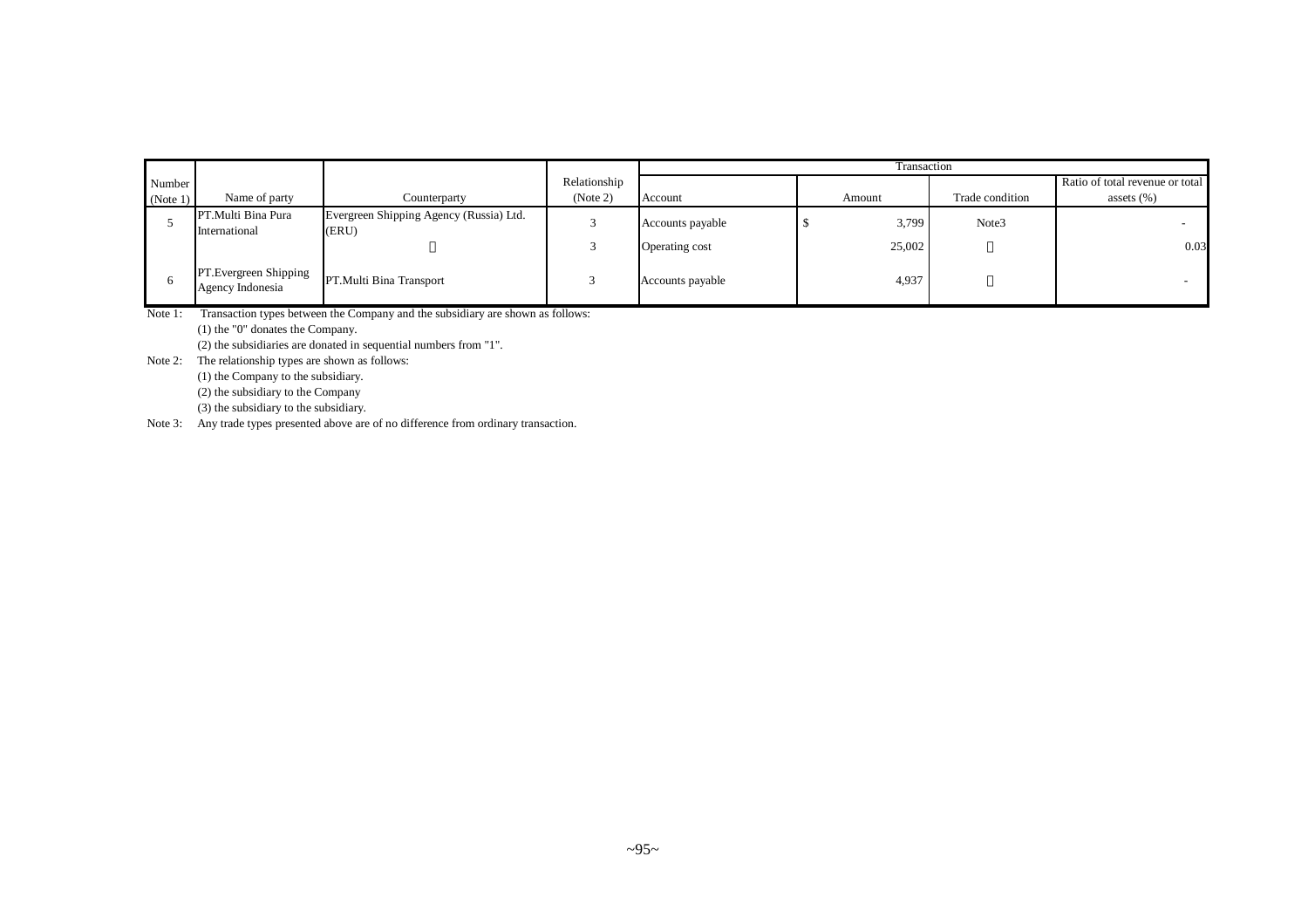# 11. SEGMENT INFORMATION

## (1) Financial information by industries

The Group is engaged in only one single industry, i.e. international marine transportation and shipping agency. Therefore, no disclosure is required.

## (2) Financial information by geographical areas

|                                                                                                   |              | December 31,2010                        |                  |               |             |                                  |
|---------------------------------------------------------------------------------------------------|--------------|-----------------------------------------|------------------|---------------|-------------|----------------------------------|
|                                                                                                   | Domestic     | Americas                                | Europe           | Asia          | Others      | Consolidated<br>group            |
| Operating revenue                                                                                 | \$16,586,236 | \$54,788,870                            | \$36,523,465     | \$1,041,555   | \$413,050   | \$109,353,176                    |
| Segment profit or loss                                                                            |              | 13,270,713) (46,344,798) (29,528,232) ( |                  | $159,954$ (   | 34,836) (   | 89,338,533)                      |
| Operating expenses                                                                                |              |                                         |                  |               |             | 5,112,275)<br>(                  |
| Interest expenses<br>Investment gain<br>accounted for<br>under the equity                         |              |                                         |                  |               |             | 484,217)<br>(                    |
| method                                                                                            |              |                                         |                  |               |             | 4,337,426                        |
| Net income before<br>income tax                                                                   |              |                                         |                  |               |             | 18,755,577                       |
| Identifiable asset<br>Long-term equity<br>investments accounted                                   | \$24,725,288 | \$40,680,336                            | \$31,603,302     | \$4,867,939   | \$ 325,311  | \$102,202,176                    |
| for under the equity<br>method                                                                    |              |                                         |                  |               |             | 27,363,307                       |
| <b>Total assets</b>                                                                               |              |                                         |                  |               |             | \$129,565,483                    |
|                                                                                                   |              |                                         | December 31,2009 |               |             |                                  |
|                                                                                                   |              |                                         |                  |               |             | Consolidated                     |
|                                                                                                   | Domestic     | Americas                                | Europe           | Asia          | Others      | group                            |
| Operating revenue                                                                                 | \$14,639,973 | \$39,642,574                            | \$26,583,350     | 747,219<br>\$ | \$323,199   | \$<br>81,936,315                 |
| Segment profit or loss                                                                            | (            | $9,409,425$ (45,333,663) (29,146,688) ( |                  | $164,553$ ) ( | $13,933)$ ( | 84,068,262)                      |
| Operating expenses                                                                                |              |                                         |                  |               |             | 5,351,372)<br>(                  |
| Interest expenses<br>Investment gain<br>accounted for<br>under the equity                         |              |                                         |                  |               |             | 399,737)<br>(                    |
| method                                                                                            |              |                                         |                  |               |             | (4,990,591)                      |
| Net income before<br>income tax                                                                   |              |                                         |                  |               |             | 12,873,647)<br>(S                |
| Identifiable asset<br>Long-term equity<br>investments accounted<br>for under the equity<br>method | \$25,166,319 | \$32,992,351                            | \$27,137,786     | \$4,393,870   | \$ 315,229  | \$<br>90,005,555<br>24, 223, 122 |
| Total assets                                                                                      |              |                                         |                  |               |             | \$114,228,677                    |